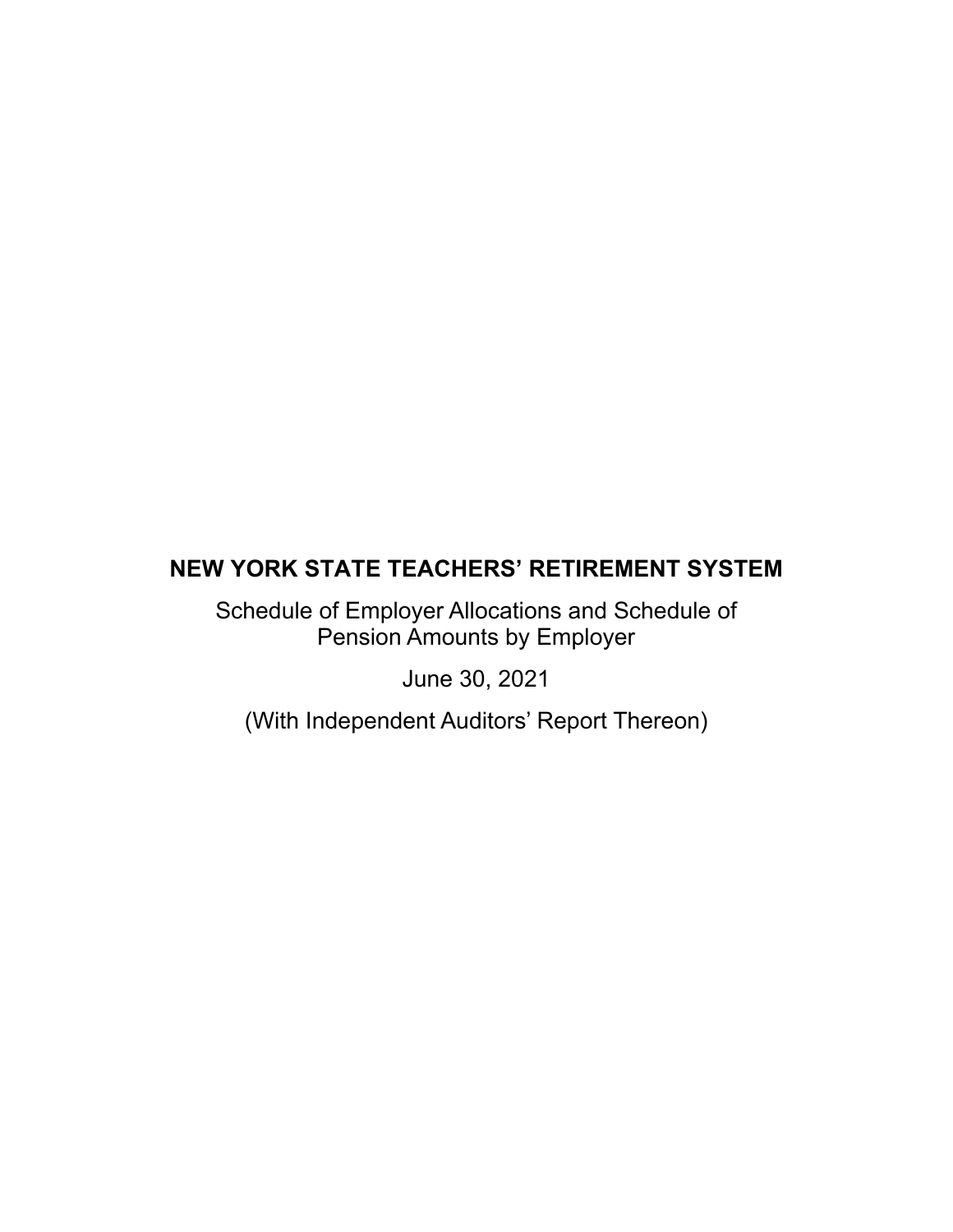Schedule of Employer Allocations and Schedule of Pension Amounts by Employer

June 30, 2021

# **Table of Contents**

| Independent Auditors' Report                                                          |    |
|---------------------------------------------------------------------------------------|----|
| Schedule of Employer Allocations                                                      | 3  |
| Schedule of Pension Amounts by Employer                                               | 21 |
| Notes to Schedule of Employer Allocations and Schedule of Pension Amounts by Employer | 40 |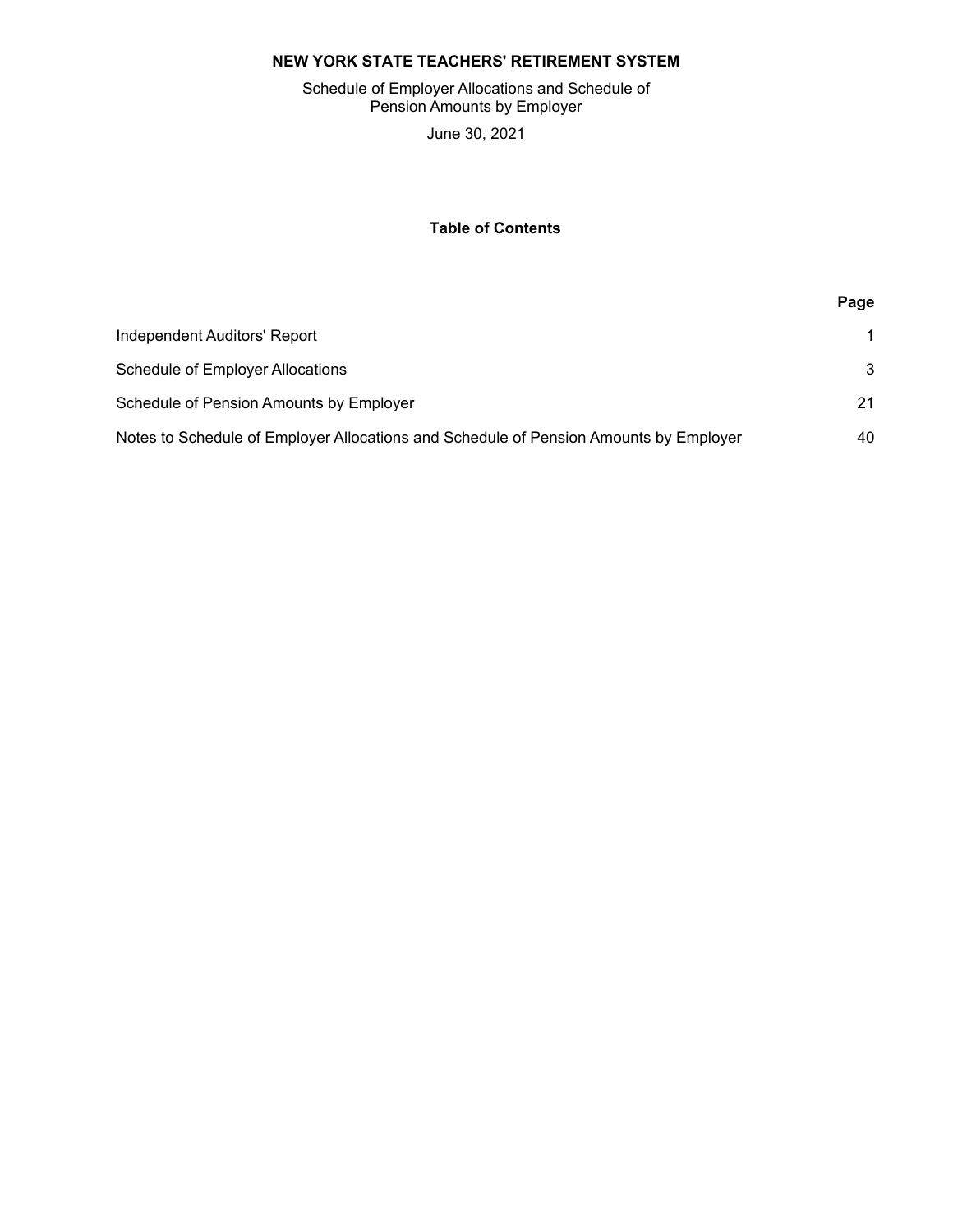

KPMG LLP 515 Broadway Albany, NY 12207-2974

## **Independent Auditors' Report**

The Retirement Board New York State Teachers' Retirement System:

We have audited the accompanying schedule of employer allocations of the New York State Teachers' Retirement System (the System) as of and for the year ended June 30, 2021, and the related notes. We have also audited the total for all districts of the columns titled net pension liability (asset), total deferred outflows of resources, total deferred inflows of resources, and total pension expense (specified column totals) included in the accompanying schedule of pension amounts by employer of the System as of and for the year ended June 30, 2021, and the related notes.

## *Management's Responsibility for the Schedules*

Management is responsible for the preparation and fair presentation of these schedules in accordance with U.S. generally accepted accounting principles; this includes the design, implementation, and maintenance of internal control relevant to the preparation and fair presentation of the schedules that are free from material misstatement, whether due to fraud or error.

# *Auditors' Responsibility*

Our responsibility is to express opinions on the schedule of employer allocations and the specified column totals included in the schedule of pension amounts by employer based on our audit. We conducted our audit in accordance with auditing standards generally accepted in the United States of America. Those standards require that we plan and perform the audit to obtain reasonable assurance about whether the schedule of employer allocations and specified column totals included in the schedule of pension amounts by employer are free from material misstatement.

An audit involves performing procedures to obtain audit evidence about the amounts and disclosures in the schedule of employer allocations and specified column totals included in the schedule of pension amounts by employer. The procedures selected depend on the auditors' judgment, including the assessment of the risks of material misstatement of the schedule of employer allocations and specified column totals included in the schedule of pension amounts by employer, whether due to fraud or error. In making those risk assessments, the auditor considers internal control relevant to the entity's preparation and fair presentation of the schedule of employer allocations and specified column totals included in the schedule of pension amounts by employer in order to design audit procedures that are appropriate in the circumstances, but not for the purpose of expressing an opinion on the effectiveness of the entity's internal control. Accordingly, we express no such opinion. An audit also includes evaluating the appropriateness of accounting policies used and the reasonableness of significant accounting estimates made by management, as well as evaluating the overall presentation of the schedule of employer allocations and specified column totals included in the schedule of pension amounts by employer.

We believe that the audit evidence we have obtained is sufficient and appropriate to provide a basis for our audit opinions.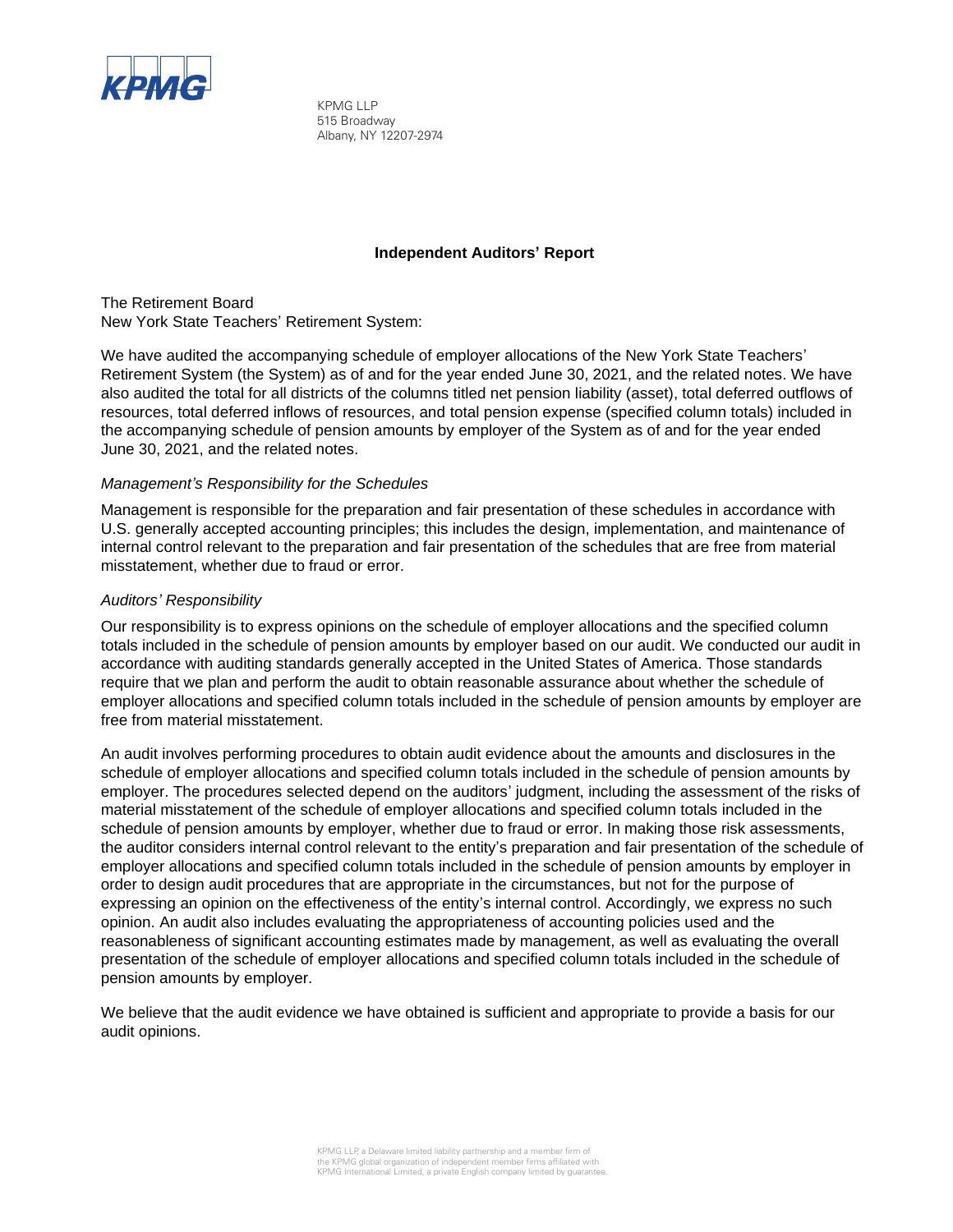

# *Opinions*

In our opinion, the schedules referred to above present fairly, in all material respects, the employer allocations and net pension liability (asset), total deferred outflows of resources, total deferred inflows of resources, and total pension expense for the total of all participating districts for the New York State Teachers' Retirement System as of and for the year ended June 30, 2021, in accordance with U.S. generally accepted accounting principles.

## *Other Matter*

We have audited, in accordance with auditing standards generally accepted in the United States of America, the financial statements of the New York State Teachers' Retirement System as of and for the year ended June 30, 2021, and our report thereon, dated October 28, 2021, expressed an unmodified opinion on those financial statements.

# *Restriction on Use*

Our report is intended solely for the information and use of the New York State Teachers' Retirement System management, the Retirement Board of the New York State Teachers' Retirement System, New York State Teachers' Retirement System employers and their auditors and is not intended to be and should not be used by anyone other than these specified parties.



Albany, New York December 8, 2021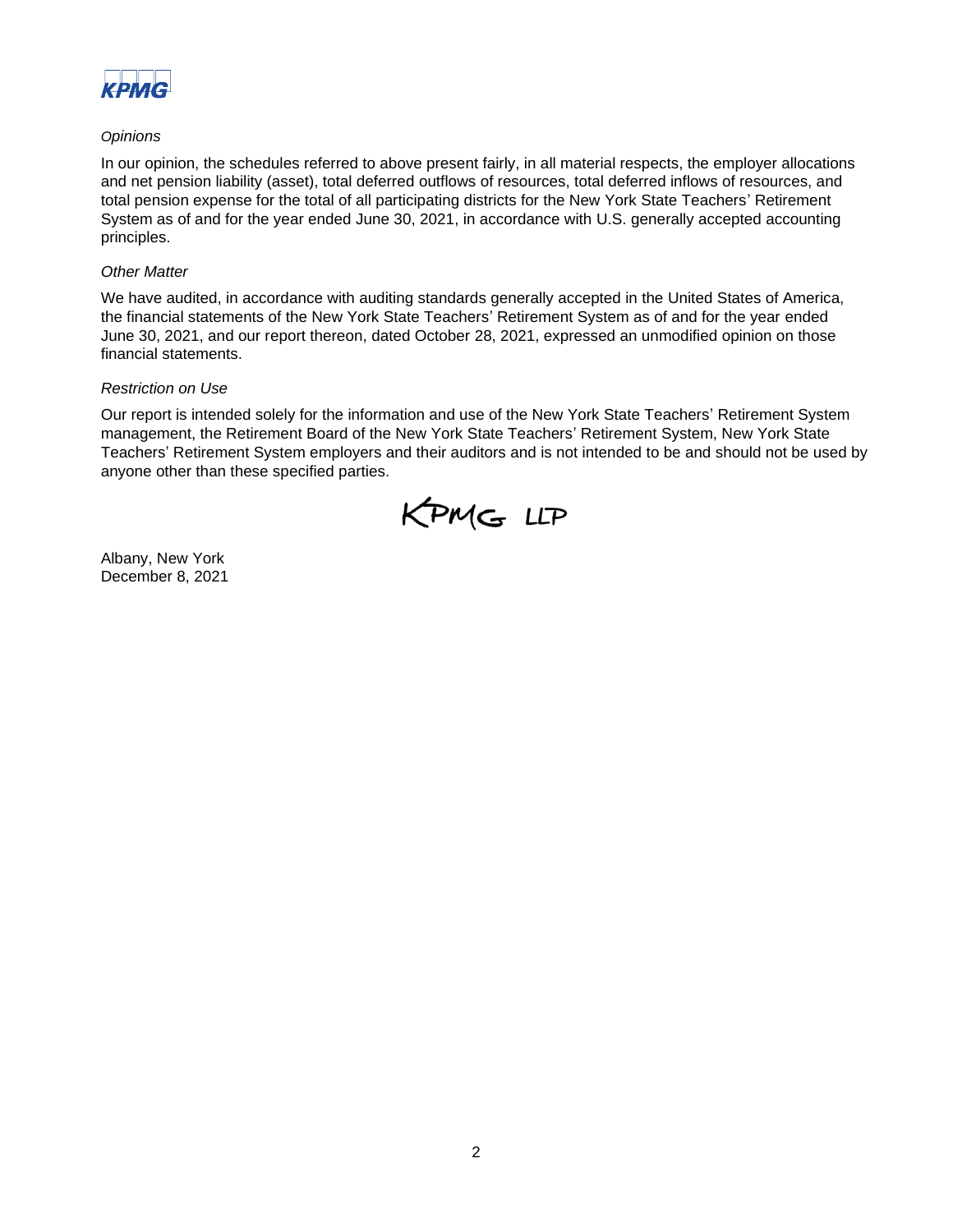Schedule of Employer Allocations

<span id="page-4-0"></span>

| <b>District Code</b> | <b>Required</b><br>employer<br>contributions | <b>Employer</b><br>allocation<br>percentage |
|----------------------|----------------------------------------------|---------------------------------------------|
| <b>All districts</b> | \$<br>1,617,546,595                          | 100.000000 %                                |
| 1005                 | 8,019,213                                    | 0.495764                                    |
| 1010                 | 2,432,559                                    | 0.150386                                    |
| 1015                 | 2,787,398                                    | 0.172323                                    |
| 1020                 | 1,666,430                                    | 0.103022                                    |
| 1025                 | 2,760,166                                    | 0.170639                                    |
| 1030                 | 3,993,385                                    | 0.246879                                    |
| 1035                 | 28,800,016                                   | 1.780475                                    |
| 1040                 | 2,595,093                                    | 0.160434                                    |
| 1045                 | 1,430,894                                    | 0.088461                                    |
| 1050                 | 3,873,302                                    | 0.239455                                    |
| 1055                 | 1,553,195                                    | 0.096022                                    |
| 1060                 | 1,746,223                                    | 0.107955                                    |
| 1065                 | 3,434,860                                    | 0.212350                                    |
| 1070                 | 2,470,588                                    | 0.152737                                    |
| 1075                 | 1,772,073                                    | 0.109553                                    |
| 1080                 | 3,489,821                                    | 0.215748                                    |
| 1085                 | 1,552,451                                    | 0.095976                                    |
| 1090                 | 1,935,026                                    | 0.119627                                    |
| 1095                 | 1,106,466                                    | 0.068404                                    |
| 1100                 | 1,664,982                                    | 0.102933                                    |
| 1105                 | 4,143,262                                    | 0.256145                                    |
| 1110                 | 3,166,918                                    | 0.195785                                    |
| 1115                 | 939,090                                      | 0.058056                                    |
| 1120                 | 6,348,876                                    | 0.392500                                    |
| 1125                 | 1,571,370                                    | 0.097145                                    |
| 1130                 | 711,092                                      | 0.043961                                    |
| 1135                 | 3,665,126                                    | 0.226585                                    |
| 1140                 | 5,597,190                                    | 0.346030                                    |
| 1145                 | 837,321                                      | 0.051765                                    |
| 1150                 | 6,892,129                                    | 0.426085                                    |
| 1155                 | 9,278,296                                    | 0.573603                                    |
| 1160                 | 11,842,282                                   | 0.732114                                    |
| 1165                 | 11,112,336                                   | 0.686987                                    |
| 1170                 | 5,119,385                                    | 0.316491                                    |
| 1175                 | 2,605,106                                    | 0.161053                                    |
| 1180                 | 1,054,253                                    | 0.065176                                    |
| 1185                 | 1,187,600                                    | 0.073420                                    |
| 1190                 | 1,411,384                                    | 0.087255                                    |
| 1195                 | 1,443,563                                    | 0.089244                                    |
| 1200                 | 1,371,224                                    | 0.084772                                    |
| 1205                 | 3,034,394                                    | 0.187592                                    |
| 1210                 | 3,718,227                                    | 0.229868                                    |
| 1215                 | 1,598,456                                    | 0.098820                                    |
| 1220                 | 2,318,358                                    | 0.143326                                    |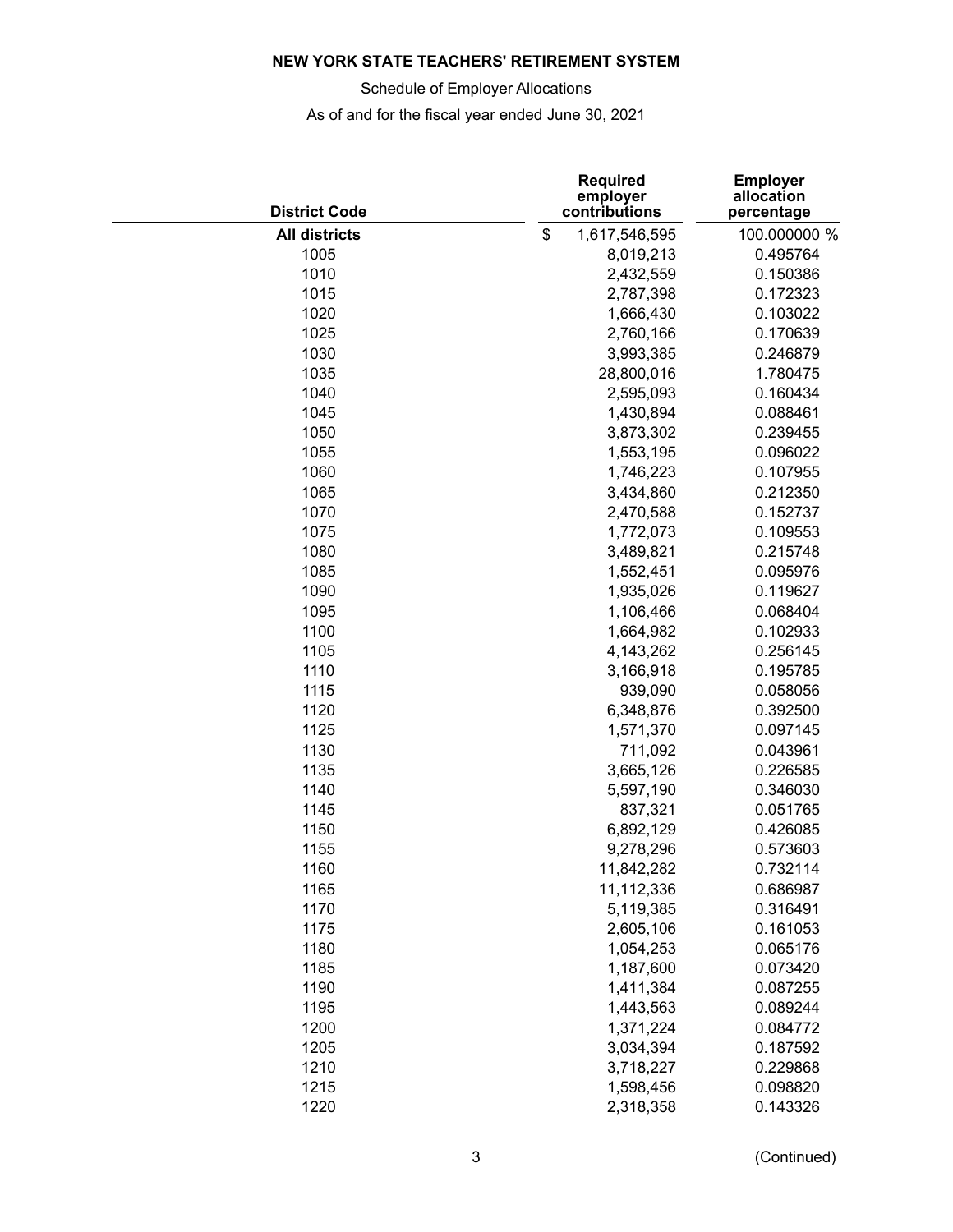Schedule of Employer Allocations

| <b>District Code</b> | <b>Required</b><br>employer<br>contributions | <b>Employer</b><br>allocation<br>percentage |
|----------------------|----------------------------------------------|---------------------------------------------|
| 1225                 | \$<br>3,566,275                              | 0.220474 %                                  |
| 1230                 | 764,151                                      | 0.047241                                    |
| 1235                 | 23,367,927                                   | 1.444652                                    |
| 1240                 | 3,679,759                                    | 0.227490                                    |
| 1245                 | 4,050,679                                    | 0.250421                                    |
| 1250                 | 1,353,758                                    | 0.083692                                    |
| 1255                 | 4,412,350                                    | 0.272780                                    |
| 1260                 | 7,098,051                                    | 0.438816                                    |
| 1265                 | 1,415,174                                    | 0.087489                                    |
| 1270                 | 17,487,327                                   | 1.081102                                    |
| 1275                 | 1,291,703                                    | 0.079856                                    |
| 1280                 | 3,140,728                                    | 0.194166                                    |
| 1285                 | 5,895,149                                    | 0.364450                                    |
| 1290                 | 2,479,833                                    | 0.153308                                    |
| 1295                 | 914,947                                      | 0.056564                                    |
| 1300                 | 9,154,440                                    | 0.565946                                    |
| 1305                 | 24,721,849                                   | 1.528355                                    |
| 2005                 | 1,282,225                                    | 0.079270                                    |
| 2006                 | 1,167,623                                    | 0.072185                                    |
| 2007                 | 3,215,923                                    | 0.198815                                    |
| 2008                 | 3,059,171                                    | 0.189124                                    |
| 2009                 | 2,362,387                                    | 0.146048                                    |
| 2010                 | 7,750,650                                    | 0.479161                                    |
| 2014                 | 1,008,970                                    | 0.062377                                    |
| 2015                 | 2,200,250                                    | 0.136024                                    |
| 2016                 | 798,123                                      | 0.049342                                    |
| 2018                 | 2,091,455                                    | 0.129298                                    |
| 2020                 | 5,295,779                                    | 0.327396                                    |
| 2025                 | 4,159,379                                    | 0.257141                                    |
| 2030                 | 3,470,926                                    | 0.214580                                    |
| 2035                 | 1,126,663                                    | 0.069653                                    |
| 2040                 | 6,765,638                                    | 0.418265                                    |
| 2044                 | 1,384,615                                    | 0.085600                                    |
| 2045                 | 3,953,366                                    | 0.244405                                    |
| 2046                 | 3,258,467                                    | 0.201445                                    |
| 2047                 | 15,863,709                                   | 0.980727                                    |
| 2048                 | 3,621,791                                    | 0.223906                                    |
| 2050                 | 2,680,863                                    | 0.165736                                    |
| 2052                 | 2,300,292                                    | 0.142209                                    |
| 2055                 | 2,062,149                                    | 0.127486                                    |
| 2056                 | 2,692,717                                    | 0.166469                                    |
| 2057                 | 3,485,209                                    | 0.215463                                    |
| 2058                 | 2,092,305                                    | 0.129351                                    |
| 2059                 | 3,696,661                                    | 0.228535                                    |
| 2060                 | 902,813                                      | 0.055814                                    |
| 2061                 | 1,016,255                                    | 0.062827                                    |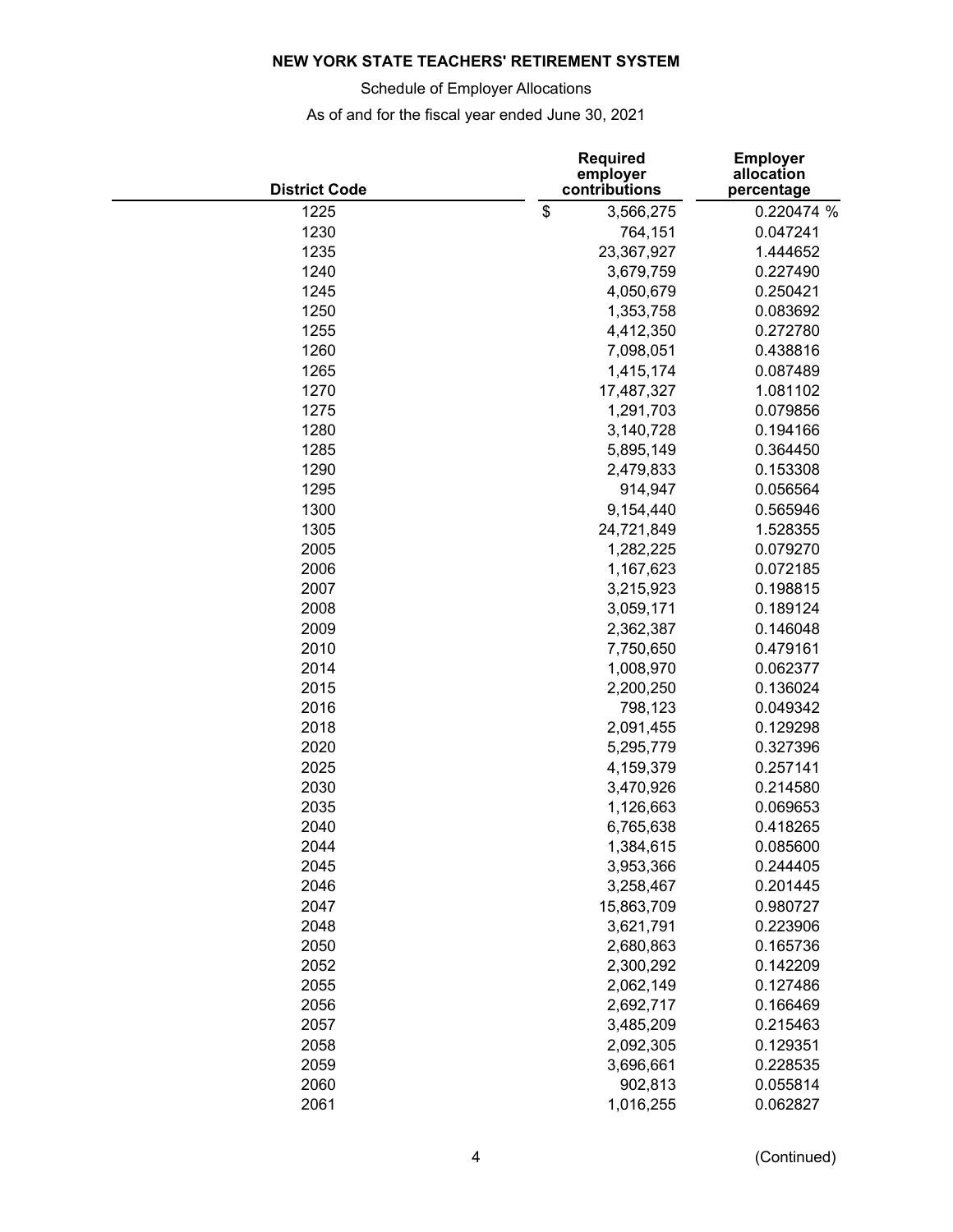Schedule of Employer Allocations

| <b>District Code</b> | <b>Required</b><br>employer<br>contributions | <b>Employer</b><br>allocation<br>percentage |
|----------------------|----------------------------------------------|---------------------------------------------|
| 2062                 | \$<br>1,515,483                              | 0.093690 %                                  |
| 2063                 | 866,729                                      | 0.053583                                    |
| 2064                 | 2,507,468                                    | 0.155017                                    |
| 2065                 | 2,180,274                                    | 0.134789                                    |
| 2066                 | 5,253,345                                    | 0.324772                                    |
| 2067                 | 7,902,239                                    | 0.488532                                    |
| 2068                 | 7,360,257                                    | 0.455026                                    |
| 2069                 | 962,818                                      | 0.059523                                    |
| 2070                 | 1,319,149                                    | 0.081552                                    |
| 2071                 | 1,030,411                                    | 0.063702                                    |
| 2072                 | 1,307,409                                    | 0.080827                                    |
| 2073                 | 2,622,301                                    | 0.162116                                    |
| 2074                 | 2,524,869                                    | 0.156092                                    |
| 2075                 | 5,112,294                                    | 0.316052                                    |
| 2076                 | 3,180,397                                    | 0.196619                                    |
| 2077                 | 934,072                                      | 0.057746                                    |
| 2078                 | 7,765,568                                    | 0.480083                                    |
| 2079                 | 4,401,362                                    | 0.272101                                    |
| 2080                 | 977,063                                      | 0.060404                                    |
| 2081                 | 1,307,827                                    | 0.080853                                    |
| 2082                 | 712,432                                      |                                             |
|                      |                                              | 0.044044                                    |
| 2083                 | 1,781,554                                    | 0.110139                                    |
| 2084                 | 2,909,280                                    | 0.179858                                    |
| 2085                 | 1,479,404                                    | 0.091460                                    |
| 2086                 | 4,782,449                                    | 0.295661                                    |
| 2090                 | 2,188,193                                    | 0.135279                                    |
| 2095                 | 2,207,006                                    | 0.136442                                    |
| 2104                 | 1,273,493                                    | 0.078730                                    |
| 2105                 | 1,185,127                                    | 0.073267                                    |
| 2110                 | 3,459,835                                    | 0.213894                                    |
| 2112                 | 2,244,925                                    | 0.138786                                    |
| 2115                 | 4,364,782                                    | 0.269840                                    |
| 2120                 | 8,402,518                                    | 0.519461                                    |
| 2125                 | 799,009                                      | 0.049396                                    |
| 2130                 | 1,571,597                                    | 0.097159                                    |
| 2135                 | 3,060,569                                    | 0.189211                                    |
| 2140                 | 2,866,439                                    | 0.177209                                    |
| 2145                 | 3,730,087                                    | 0.230602                                    |
| 2146                 | 3,478,947                                    | 0.215076                                    |
| 2147                 | 992,077                                      | 0.061332                                    |
| 2148                 | 2,558,920                                    | 0.158198                                    |
| 2149                 | 1,467,604                                    | 0.090730                                    |
| 2150                 | 652,154                                      | 0.040317                                    |
| 2155                 | 2,452,393                                    | 0.151612                                    |
| 2160                 | 4,323,048                                    | 0.267260                                    |
| 2165                 | 1,417,364                                    | 0.087624                                    |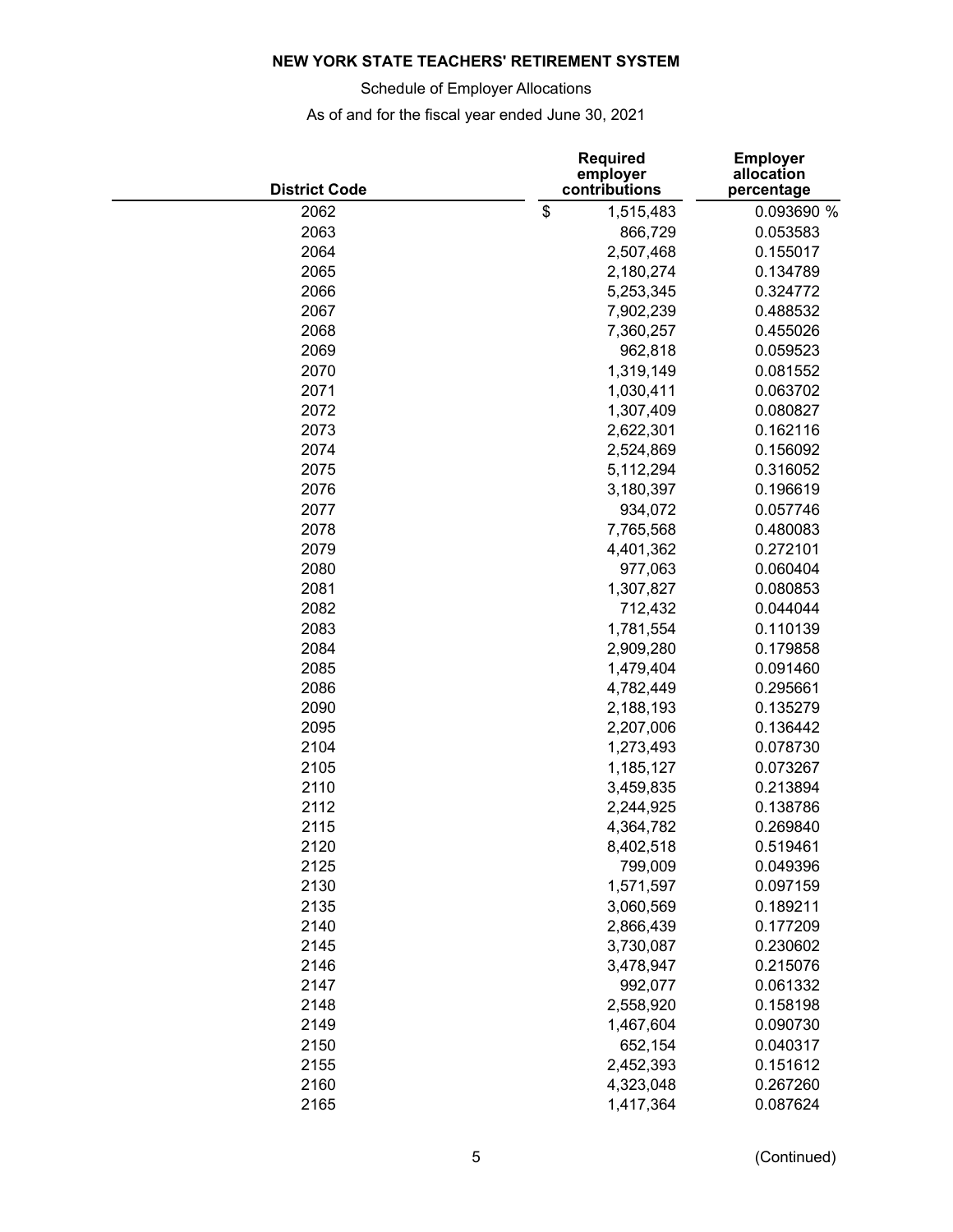Schedule of Employer Allocations

| <b>District Code</b> | <b>Required</b><br>employer<br>contributions | <b>Employer</b><br>allocation<br>percentage |
|----------------------|----------------------------------------------|---------------------------------------------|
| 2170                 | \$<br>6,575,235                              | 0.406494 %                                  |
| 2175                 | 593,794                                      | 0.036710                                    |
| 2180                 | 1,228,036                                    | 0.075920                                    |
| 2185                 | 6,826,729                                    | 0.422042                                    |
| 2187                 | 3,419,755                                    | 0.211416                                    |
| 2190                 | 4,503,527                                    | 0.278417                                    |
| 2191                 | 3,215,559                                    | 0.198792                                    |
| 2195                 | 938,600                                      | 0.058026                                    |
| 2196                 | 1,054,799                                    | 0.065210                                    |
| 2198                 | 2,279,075                                    | 0.140897                                    |
| 2200                 | 10,134,385                                   | 0.626528                                    |
| 2204                 | 8,499,094                                    | 0.525431                                    |
| 2205                 | 262,082                                      | 0.016202                                    |
| 2206                 | 1,330,140                                    | 0.082232                                    |
| 2207                 | 2,325,844                                    | 0.143788                                    |
| 2208                 | 4,302,591                                    | 0.265995                                    |
| 2209                 | 9,769,699                                    | 0.603983                                    |
| 2210                 | 2,793,858                                    | 0.172722                                    |
| 2212                 | 3,382,030                                    | 0.209084                                    |
| 2215                 | 5,345,283                                    | 0.330456                                    |
| 2220                 | 2,186,801                                    | 0.135192                                    |
| 2224                 | 4,454,025                                    | 0.275357                                    |
| 2225                 | 8,119,565                                    | 0.501968                                    |
| 2230                 | 5,776,409                                    | 0.357109                                    |
| 2231                 | 3,076,212                                    | 0.190178                                    |
| 2235                 | 649,532                                      | 0.040155                                    |
| 2239                 | 2,953,396                                    | 0.182585                                    |
| 2240                 | 5,878,214                                    | 0.363403                                    |
| 2241                 | 838,559                                      | 0.051841                                    |
| 2242                 |                                              |                                             |
| 2243                 | 1,502,596                                    | 0.092894                                    |
| 2244                 | 1,550,007                                    | 0.095825<br>0.058071                        |
|                      | 939,324                                      |                                             |
| 2245                 | 2,571,740                                    | 0.158990                                    |
| 2250                 | 1,439,511                                    | 0.088993                                    |
| 2255                 | 4,604,351                                    | 0.284650                                    |
| 2260                 | 3,134,908                                    | 0.193806                                    |
| 2266                 | 2,595,318                                    | 0.160448                                    |
| 2268                 | 1,316,823                                    | 0.081409                                    |
| 2270                 | 2,578,514                                    | 0.159409                                    |
| 2271                 | 1,807,734                                    | 0.111758                                    |
| 2272                 | 2,608,730                                    | 0.161277                                    |
| 2275                 | 5,089,351                                    | 0.314634                                    |
| 2280                 | 1,580,435                                    | 0.097706                                    |
| 2281                 | 923,650                                      | 0.057102                                    |
| 2282                 | 4,220,224                                    | 0.260903                                    |
| 2285                 | 6,355,704                                    | 0.392922                                    |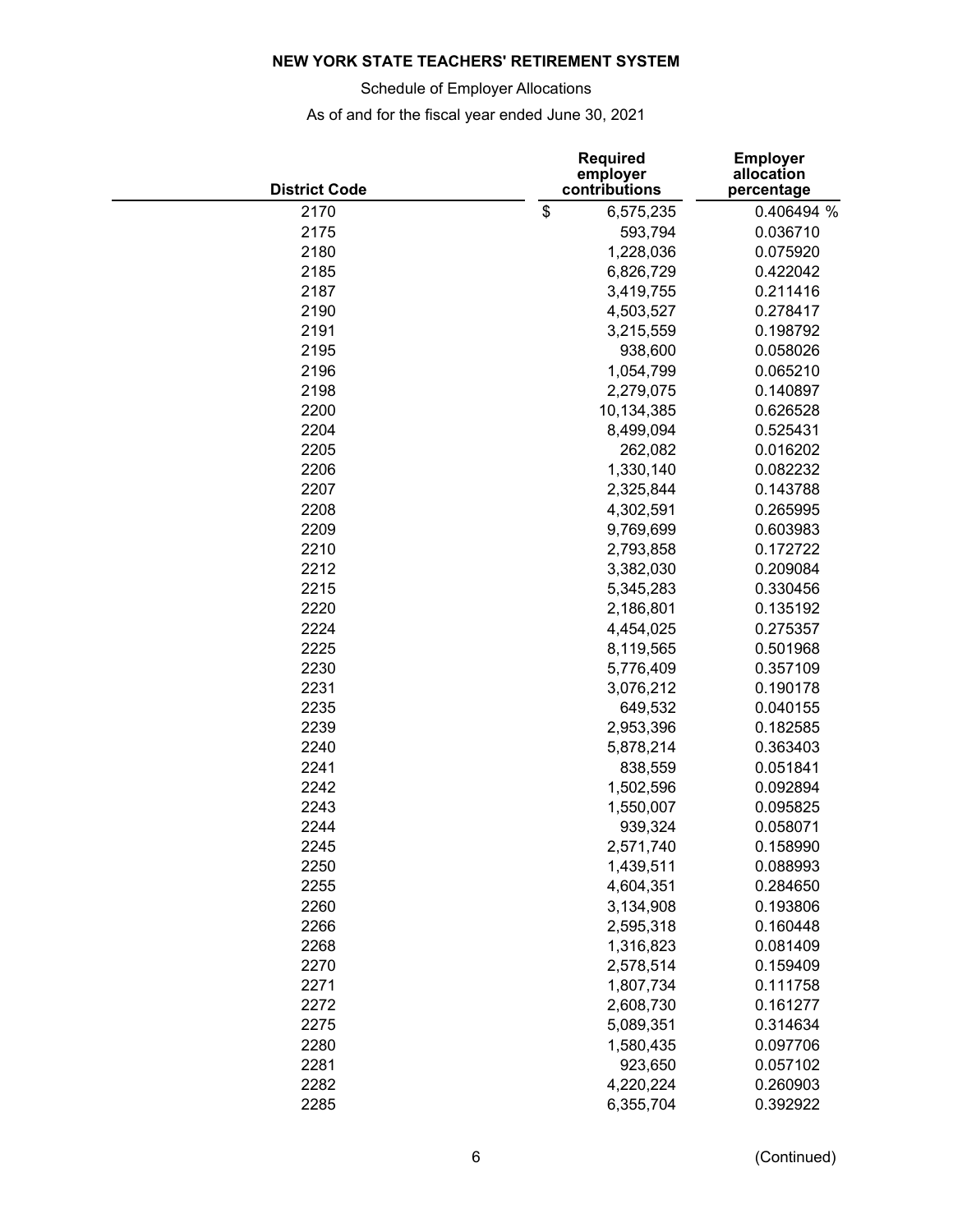Schedule of Employer Allocations

| <b>District Code</b> | <b>Required</b><br>employer<br>contributions | <b>Employer</b><br>allocation<br>percentage |
|----------------------|----------------------------------------------|---------------------------------------------|
| 2286                 | \$<br>3,440,413                              | 0.212693 %                                  |
| 2288                 | 1,918,672                                    | 0.118616                                    |
| 2289                 | 6,558,014                                    | 0.405430                                    |
| 2290                 | 3,754,145                                    | 0.232089                                    |
| 2295                 | 1,775,305                                    | 0.109753                                    |
| 2300                 | 2,998,712                                    | 0.185386                                    |
| 2305                 | 858,769                                      | 0.053091                                    |
| 2310                 | 8,911,786                                    | 0.550945                                    |
| 2315                 | 1,606,012                                    | 0.099287                                    |
| 2317                 | 1,541,509                                    | 0.095299                                    |
| 2320                 | 6,416,335                                    | 0.396671                                    |
| 2325                 | 5,773,850                                    | 0.356951                                    |
| 2328                 | 1,081,467                                    | 0.066859                                    |
| 2330                 | 3,357,722                                    | 0.207581                                    |
| 2335                 | 3,825,086                                    | 0.236475                                    |
| 2338                 | 5,182,837                                    | 0.320413                                    |
| 2339                 | 1,377,059                                    | 0.085133                                    |
| 2340                 | 1,750,889                                    | 0.108243                                    |
| 2345                 | 2,150,340                                    | 0.132938                                    |
| 2350                 | 5,945,604                                    | 0.367569                                    |
| 2355                 | 4,202,768                                    | 0.259824                                    |
| 2360                 | 3,119,386                                    | 0.192847                                    |
| 2361                 | 1,285,431                                    | 0.079468                                    |
| 2362                 | 1,567,873                                    | 0.096929                                    |
| 2363                 | 952,047                                      | 0.058857                                    |
| 2364                 | 1,969,259                                    | 0.121744                                    |
| 2365                 | 9,098,166                                    | 0.562467                                    |
| 2370                 | 1,542,426                                    | 0.095356                                    |
| 2375                 | 1,202,818                                    | 0.074361                                    |
| 2377                 | 1,740,328                                    | 0.107591                                    |
| 2378                 | 9,658,600                                    | 0.597114                                    |
| 2379                 | 10,235,879                                   | 0.632803                                    |
| 2380                 | 3,766,485                                    | 0.232852                                    |
| 2381                 | 1,943,910                                    | 0.120176                                    |
| 2383                 | 6,923,805                                    | 0.428044                                    |
| 2384                 | 4,271,745                                    | 0.264088                                    |
| 2385                 | 2,757,822                                    | 0.170494                                    |
| 2389                 | 2,560,235                                    | 0.158279                                    |
| 2390                 | 5,052,386                                    | 0.312349                                    |
| 2391                 | 2,654,315                                    | 0.164095                                    |
| 2394                 | 1,903,151                                    | 0.117657                                    |
| 2395                 | 1,532,744                                    | 0.094757                                    |
| 2396                 | 1,076,753                                    | 0.066567                                    |
| 2400                 | 9,476,162                                    | 0.585835                                    |
| 2401                 | 2,199,743                                    | 0.135993                                    |
| 2402                 | 5,412,359                                    | 0.334603                                    |
|                      |                                              |                                             |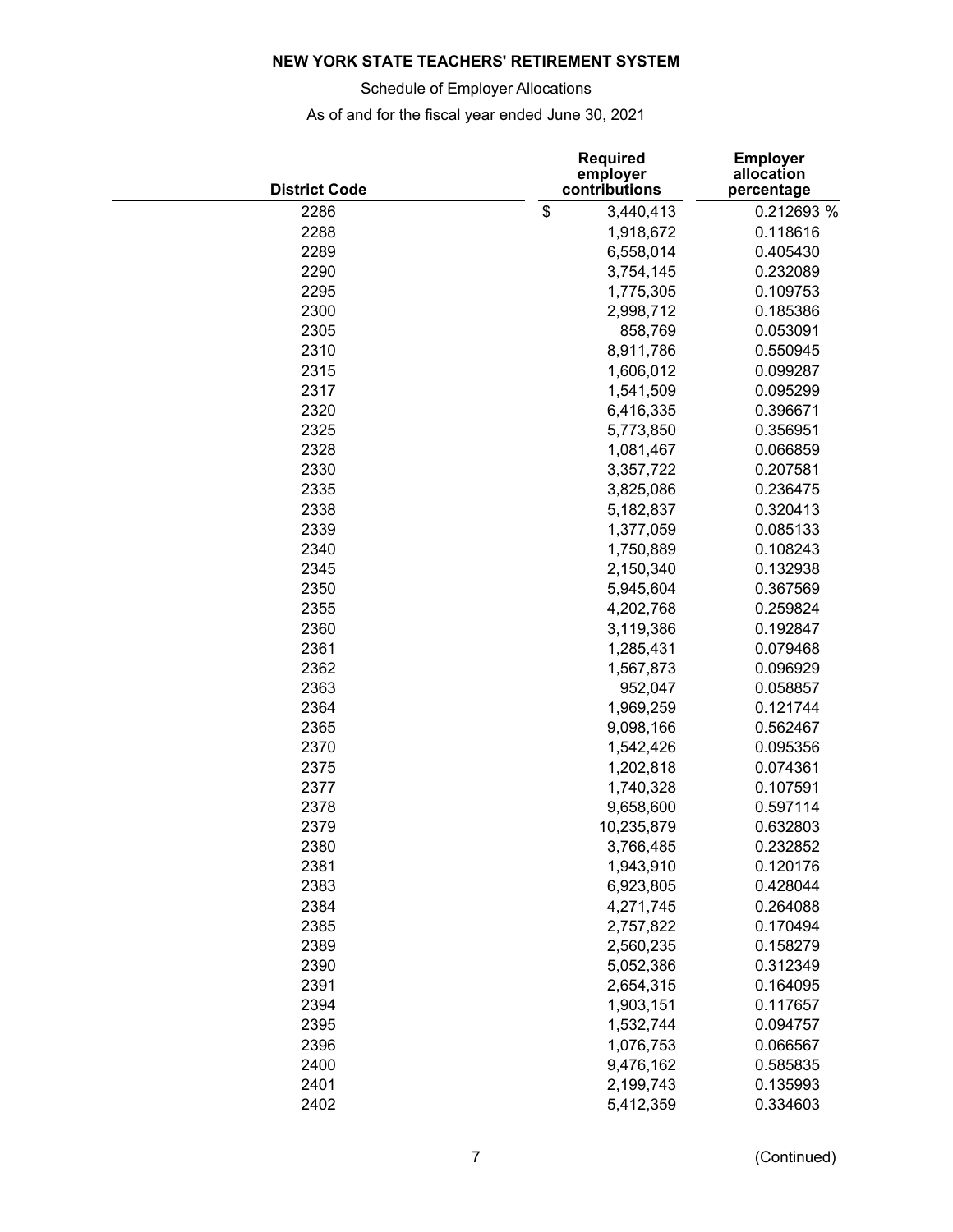Schedule of Employer Allocations

| <b>District Code</b> | <b>Required</b><br>employer<br>contributions | <b>Employer</b><br>allocation<br>percentage |
|----------------------|----------------------------------------------|---------------------------------------------|
| 2403                 | \$<br>2,572,970                              | 0.159066 %                                  |
| 2405                 | 3,355,945                                    | 0.207471                                    |
| 2406                 | 4,407,500                                    | 0.272481                                    |
| 2408                 | 4,825,307                                    | 0.298310                                    |
| 2409                 | 933,969                                      | 0.057740                                    |
| 2410                 | 6,295,022                                    | 0.389171                                    |
| 2415                 | 6,869,568                                    | 0.424691                                    |
| 2420                 | 3,537,916                                    | 0.218721                                    |
| 2425                 | 6,481,991                                    | 0.400730                                    |
| 2426                 | 1,754,350                                    | 0.108457                                    |
| 2428                 | 3,822,923                                    | 0.236341                                    |
| 2430                 | 5,479,390                                    | 0.338747                                    |
| 2435                 | 1,348,089                                    | 0.083342                                    |
| 2440                 | 2,429,950                                    | 0.150224                                    |
| 2441                 | 1,434,165                                    | 0.088663                                    |
| 2445                 | 7,330,773                                    | 0.453203                                    |
| 2450                 | 2,856,207                                    | 0.176576                                    |
| 2455                 | 3,392,381                                    | 0.209724                                    |
| 2458                 | 3,305,611                                    | 0.204360                                    |
| 2460                 |                                              |                                             |
|                      | 1,223,875                                    | 0.075662                                    |
| 2464                 | 1,093,672                                    | 0.067613                                    |
| 2465                 | 542,099                                      | 0.033514                                    |
| 2466                 | 1,360,744                                    | 0.084124                                    |
| 2467                 | 1,923,598                                    | 0.118921                                    |
| 2468                 | 1,464,272                                    | 0.090524                                    |
| 2469                 | 4,601,350                                    | 0.284465                                    |
| 2470                 | 3,887,549                                    | 0.240336                                    |
| 2471                 | 4,108,841                                    | 0.254017                                    |
| 2475                 | 6,639,421                                    | 0.410462                                    |
| 2480                 | 1,973,533                                    | 0.122008                                    |
| 2485                 | 4,440,052                                    | 0.274493                                    |
| 2490                 | 6,488,954                                    | 0.401160                                    |
| 2495                 | 858,894                                      | 0.053099                                    |
| 2497                 | 2,082,169                                    | 0.128724                                    |
| 2498                 | 1,798,467                                    | 0.111185                                    |
| 2500                 | 5,266,353                                    | 0.325577                                    |
| 2504                 | 3,275,085                                    | 0.202472                                    |
| 2505                 | 4,232,182                                    | 0.261642                                    |
| 2507                 | 863,593                                      | 0.053389                                    |
| 2508                 | 2,163,585                                    | 0.133757                                    |
| 2509                 | 4,197,288                                    | 0.259485                                    |
| 2510                 | 1,773,095                                    | 0.109616                                    |
| 2512                 | 12,419,741                                   | 0.767813                                    |
| 2514                 | 1,129,826                                    | 0.069848                                    |
| 2515                 | 1,035,811                                    | 0.064036                                    |
| 2520                 | 2,334,489                                    | 0.144323                                    |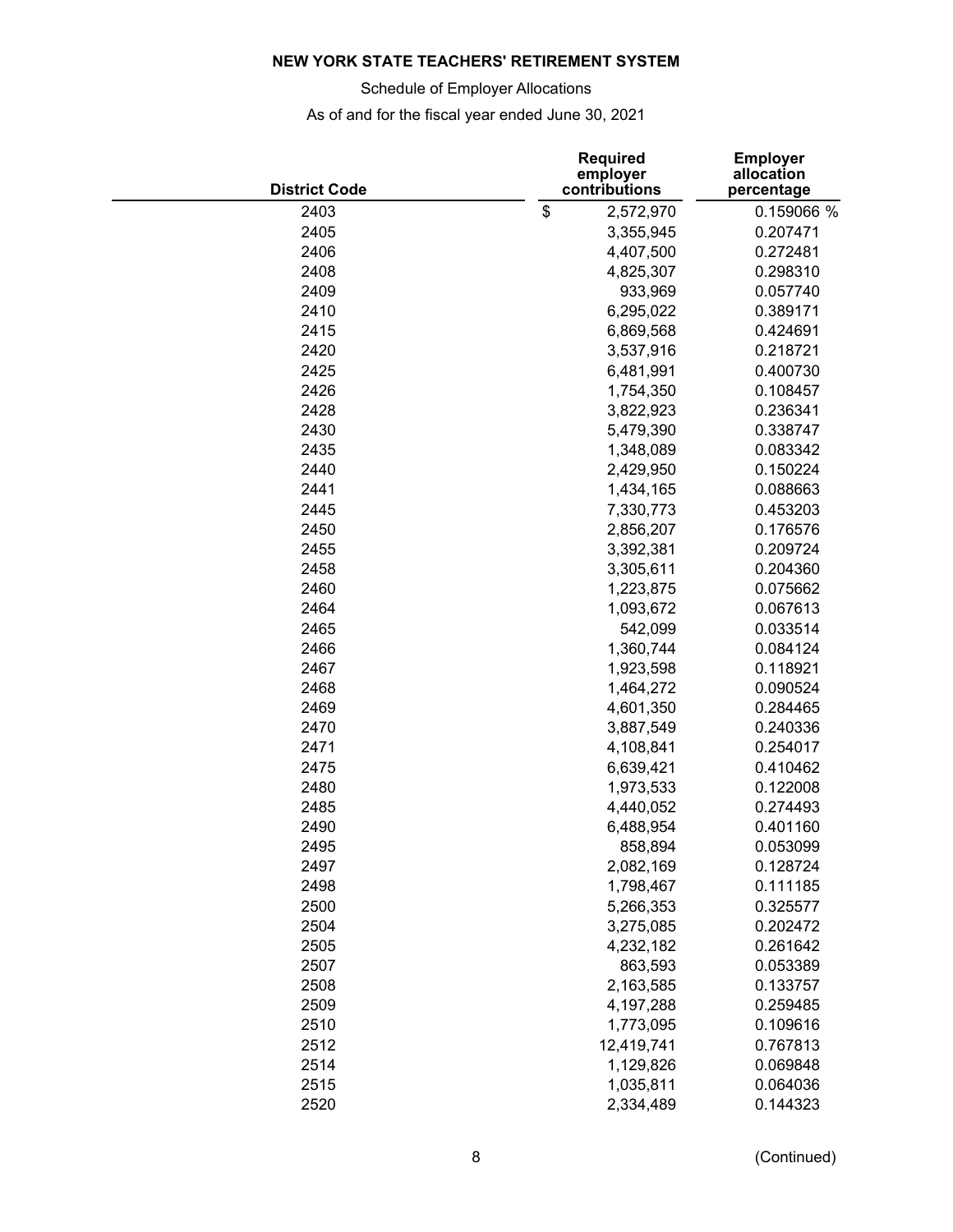Schedule of Employer Allocations

| <b>District Code</b> | <b>Required</b><br>employer<br>contributions | <b>Employer</b><br>allocation<br>percentage |
|----------------------|----------------------------------------------|---------------------------------------------|
| 2525                 | \$<br>3,444,538                              | 0.212948 %                                  |
| 2530                 | 6,801,674                                    | 0.420493                                    |
| 2533                 | 1,632,543                                    | 0.100927                                    |
| 2535                 | 1,979,403                                    | 0.122371                                    |
| 2540                 | 4,846,086                                    | 0.299595                                    |
| 2541                 | 2,802,691                                    | 0.173268                                    |
| 2542                 | 1,619,156                                    | 0.100099                                    |
| 2545                 | 847,619                                      | 0.052402                                    |
| 2547                 | 6,533,609                                    | 0.403921                                    |
| 2550                 | 695,767                                      | 0.043014                                    |
| 2551                 | 1,175,666                                    | 0.072682                                    |
| 2555                 | 1,088,552                                    | 0.067296                                    |
| 2557                 | 9,845,630                                    | 0.608677                                    |
| 2559                 | 925,248                                      | 0.057201                                    |
| 2560                 | 1,163,448                                    | 0.071927                                    |
| 2561                 | 3,810,015                                    | 0.235543                                    |
| 2562                 | 4,604,970                                    | 0.284689                                    |
| 2563                 | 4,839,470                                    | 0.299186                                    |
| 2564                 | 6,758,692                                    | 0.417836                                    |
| 2565                 | 3,841,657                                    | 0.237499                                    |
| 2570                 | 2,621,242                                    | 0.162050                                    |
| 2573                 | 2,765,681                                    | 0.170980                                    |
| 2574                 | 882,495                                      | 0.054558                                    |
| 2575                 | 9,790,115                                    | 0.605245                                    |
| 2576                 | 1,968,221                                    | 0.121679                                    |
| 2580                 | 5,259,700                                    | 0.325165                                    |
| 2582                 | 1,104,684                                    | 0.068294                                    |
| 2584                 | 3,162,247                                    | 0.195496                                    |
| 2585                 | 10,077,398                                   | 0.623005                                    |
| 2590                 | 3,471,266                                    | 0.214601                                    |
| 2593                 | 8,707,519                                    | 0.538316                                    |
| 2595                 | 600,329                                      | 0.037114                                    |
| 2600                 | 1,366,005                                    | 0.084449                                    |
| 2605                 | 579,469                                      | 0.035824                                    |
| 2610                 | 8,755,793                                    | 0.541301                                    |
| 2611                 | 2,382,688                                    | 0.147303                                    |
| 2612                 | 2,721,634                                    | 0.168257                                    |
| 2613                 | 2,788,763                                    | 0.172407                                    |
| 2614                 | 3,329,523                                    | 0.205838                                    |
| 2615                 | 9,531,241                                    | 0.589241                                    |
| 2616                 | 3,150,036                                    | 0.194742                                    |
| 2617                 | 3,248,574                                    | 0.200833                                    |
| 2618                 | 890,954                                      | 0.055081                                    |
| 2619                 | 1,890,618                                    | 0.116882                                    |
| 2620                 | 647,657                                      | 0.040039                                    |
| 2625                 | 1,166,457                                    | 0.072113                                    |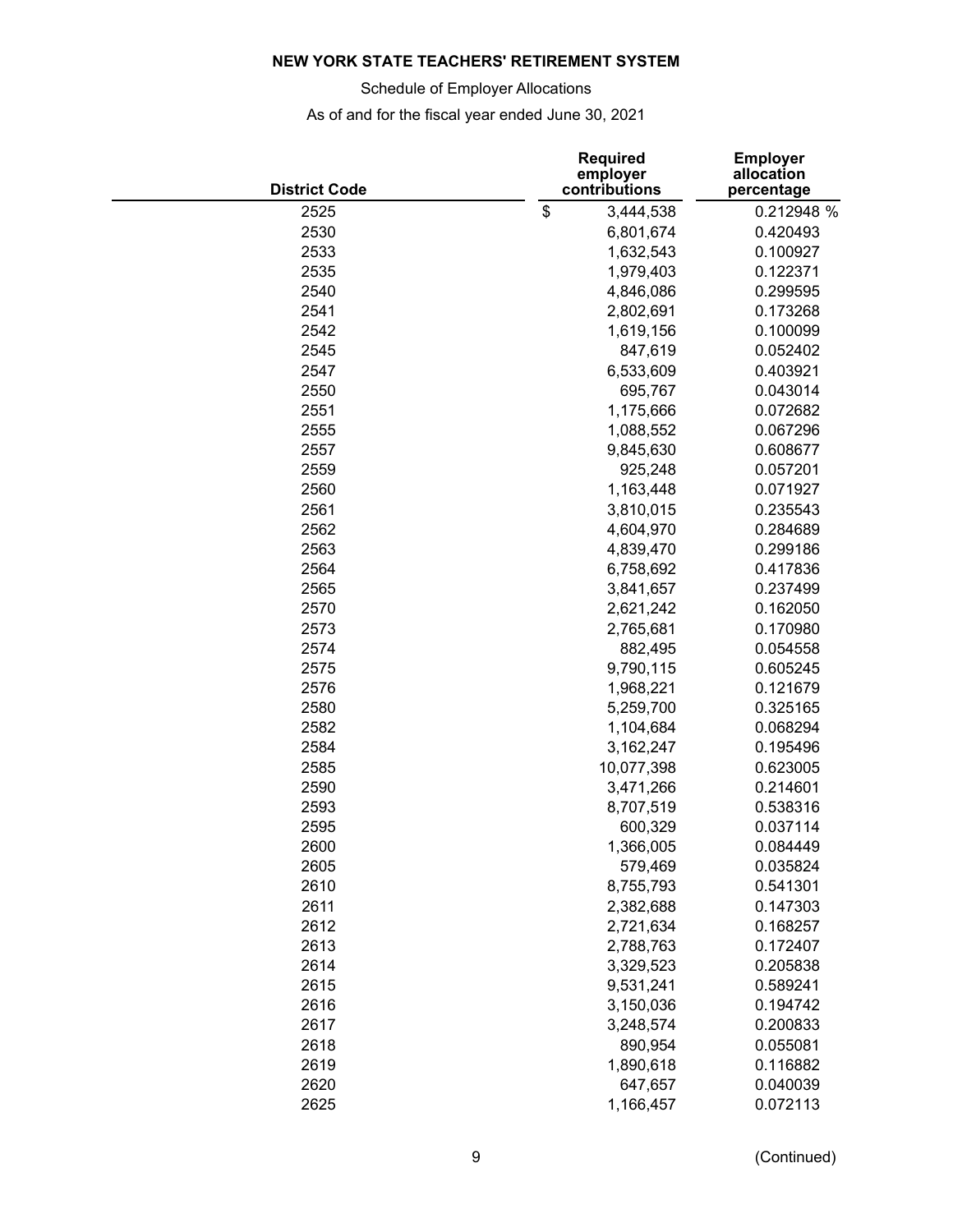Schedule of Employer Allocations

| <b>District Code</b> | <b>Required</b><br>employer<br>contributions | <b>Employer</b><br>allocation<br>percentage |
|----------------------|----------------------------------------------|---------------------------------------------|
| 2626                 | \$<br>666,587                                | 0.041210 %                                  |
| 2630                 | 912,048                                      | 0.056385                                    |
| 2632                 | 1,669,251                                    | 0.103196                                    |
| 2633                 | 6,678,052                                    | 0.412851                                    |
| 2635                 | 846,552                                      | 0.052336                                    |
| 2640                 | 2,172,361                                    | 0.134300                                    |
| 2641                 | 1,307,535                                    | 0.080834                                    |
| 2642                 | 4,977,036                                    | 0.307690                                    |
| 2643                 | 4,859,261                                    | 0.300409                                    |
| 2644                 | 4,231,360                                    | 0.261591                                    |
| 2645                 | 5,577,885                                    | 0.344836                                    |
| 2648                 | 973,859                                      | 0.060206                                    |
| 2649                 | 2,246,472                                    | 0.138881                                    |
| 2650                 | 516,986                                      | 0.031961                                    |
| 2651                 | 8,353,612                                    | 0.516437                                    |
| 2652                 | 892,877                                      | 0.055199                                    |
| 2653                 | 1,274,798                                    | 0.078811                                    |
| 2654                 | 8,540,174                                    | 0.527971                                    |
| 2655                 | 4,721,683                                    | 0.291904                                    |
| 2656                 | 4,424,405                                    | 0.273526                                    |
| 3032                 | 676,246                                      | 0.041807                                    |
| 3041                 | 243,057                                      | 0.015026                                    |
| 3042                 | 644,695                                      | 0.039856                                    |
| 3043                 | 637,018                                      | 0.039382                                    |
| 3044                 | 466,378                                      | 0.028832                                    |
| 3048                 | 240,258                                      | 0.014853                                    |
| 3077                 | 612,758                                      | 0.037882                                    |
| 3078                 | 275,414                                      | 0.017027                                    |
| 3079                 | 130,437                                      | 0.008064                                    |
| 3081                 | 266,228                                      | 0.016459                                    |
| 3082                 | 552,941                                      | 0.034184                                    |
| 3101                 | 251,851                                      | 0.015570                                    |
| 3105                 | 258,264                                      | 0.015966                                    |
| 3106                 | 458,322                                      | 0.028334                                    |
| 3107                 | 434,677                                      | 0.026873                                    |
| 3126                 | 472,028                                      | 0.029182                                    |
| 3128                 | 424,995                                      | 0.026274                                    |
| 3178                 | 742,878                                      | 0.045926                                    |
| 3179                 | 548,232                                      | 0.033893                                    |
| 3201                 | 279,901                                      |                                             |
| 3202                 | 556,968                                      | 0.017304                                    |
|                      |                                              | 0.034433                                    |
| 3204                 | 551,918                                      | 0.034121                                    |
| 3206                 | 644,962                                      | 0.039873                                    |
| 3208                 | 251,865                                      | 0.015571                                    |
| 3226                 | 734,660                                      | 0.045418                                    |
| 3229                 | 439,631                                      | 0.027179                                    |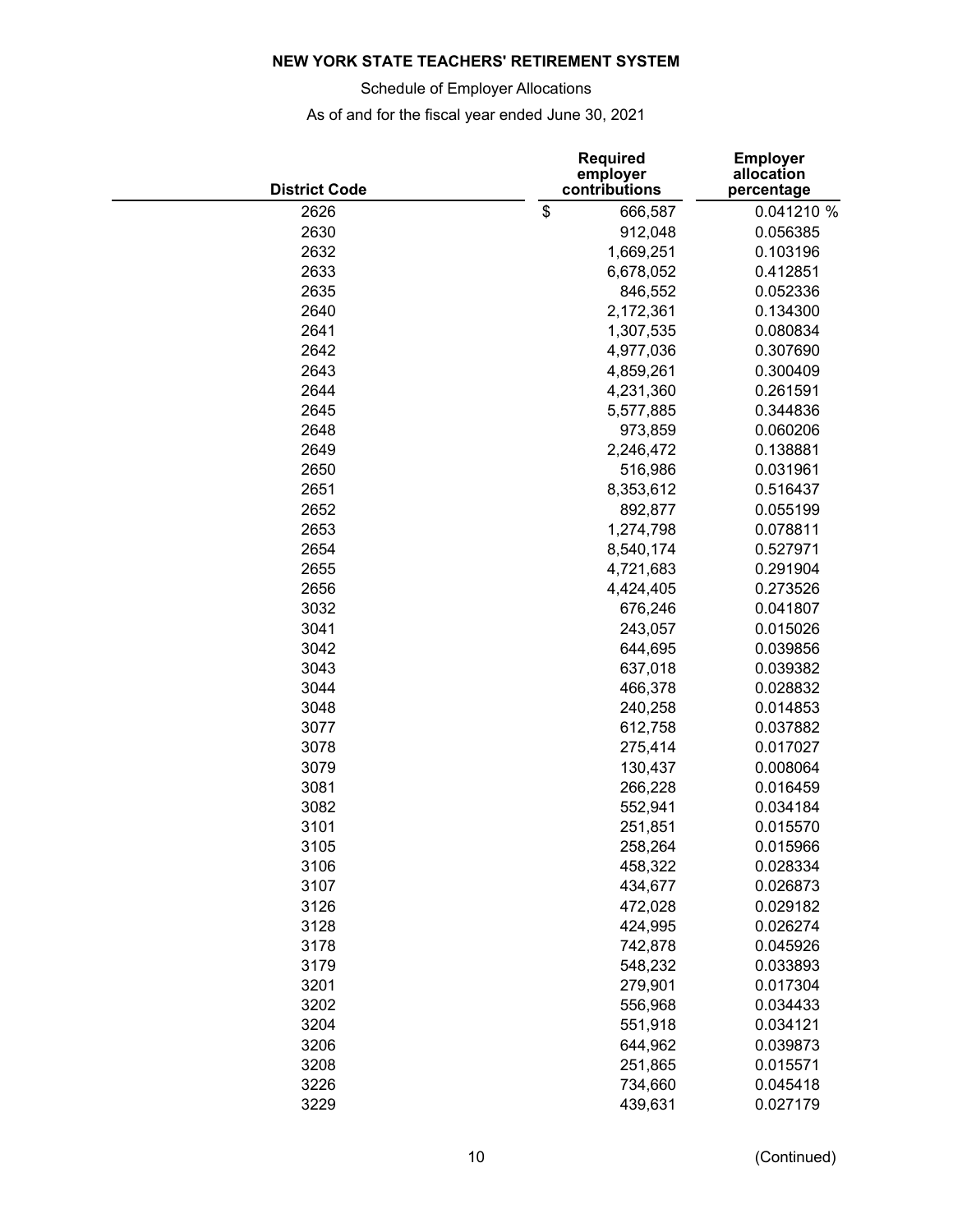Schedule of Employer Allocations

| <b>District Code</b> | <b>Required</b><br>employer<br>contributions | <b>Employer</b><br>allocation<br>percentage |
|----------------------|----------------------------------------------|---------------------------------------------|
| 3231                 | \$<br>659,719                                | 0.040785 %                                  |
| 3232                 | 309,193                                      | 0.019115                                    |
| 3276                 | 611,963                                      | 0.037833                                    |
| 3277                 | 683,489                                      | 0.042255                                    |
| 3278                 | 489,009                                      | 0.030232                                    |
| 3280                 | 557,214                                      | 0.034448                                    |
| 3281                 | 669,541                                      | 0.041392                                    |
| 3284                 | 635,301                                      | 0.039276                                    |
| 3303                 | 666,816                                      | 0.041224                                    |
| 3304                 | 293,493                                      | 0.018144                                    |
| 3305                 | 445,155                                      | 0.027520                                    |
| 3306                 | 463,105                                      | 0.028630                                    |
| 3307                 | 165,326                                      | 0.010221                                    |
| 3308                 | 362,515                                      | 0.022411                                    |
| 3309                 | 633,738                                      | 0.039179                                    |
| 3326                 | 568,172                                      | 0.035126                                    |
| 3327                 | 667,982                                      | 0.041296                                    |
| 3328                 | 386,023                                      | 0.023865                                    |
| 3329                 | 482,952                                      | 0.029857                                    |
| 3330                 | 785,089                                      | 0.048536                                    |
| 3331                 | 846,442                                      | 0.052329                                    |
| 3332                 | 354,214                                      | 0.021898                                    |
| 3452                 | 915,019                                      | 0.056568                                    |
| 3453                 |                                              |                                             |
|                      | 317,181                                      | 0.019609                                    |
| 3458                 | 680,132                                      | 0.042047                                    |
| 3460                 | 921,906                                      | 0.056994                                    |
| 3464                 | 239,570                                      | 0.014811                                    |
| 3465                 | 157,330                                      | 0.009726                                    |
| 3466                 | 536,385                                      | 0.033160                                    |
| 3467                 | 272,899                                      | 0.016871                                    |
| 3468                 | 58,552                                       | 0.003620                                    |
| 3471                 | 226,769                                      | 0.014019                                    |
| 3473                 | 439,338                                      | 0.027161                                    |
| 3526                 | 463,014                                      | 0.028624                                    |
| 3527                 | 424,773                                      | 0.026260                                    |
| 3528                 | 388,071                                      | 0.023991                                    |
| 3531                 | 602,047                                      | 0.037220                                    |
| 3552                 | 173,481                                      | 0.010725                                    |
| 3559                 | 419,616                                      | 0.025942                                    |
| 3560                 | 537,148                                      | 0.033208                                    |
| 3561                 | 595,531                                      | 0.036817                                    |
| 3576                 | 244,022                                      | 0.015086                                    |
| 3577                 | 575,913                                      | 0.035604                                    |
| 3579                 | 267,635                                      | 0.016546                                    |
| 3585                 | 633,205                                      | 0.039146                                    |
| 3586                 | 709,546                                      | 0.043866                                    |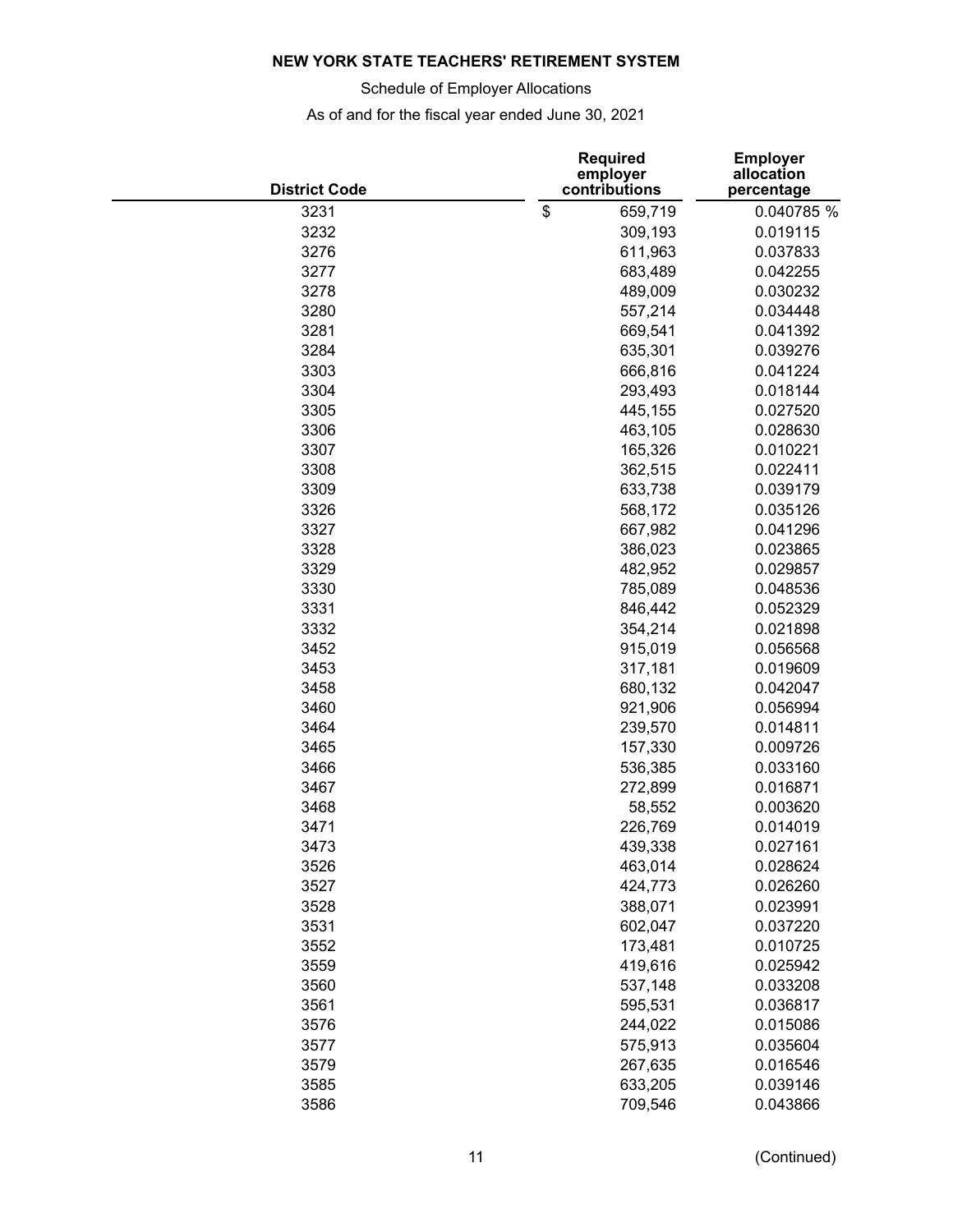Schedule of Employer Allocations

| <b>District Code</b> | <b>Required</b><br>employer<br>contributions | <b>Employer</b><br>allocation<br>percentage |
|----------------------|----------------------------------------------|---------------------------------------------|
| 3589                 | \$<br>539,423                                | 0.033348 %                                  |
| 3591                 | 276,838                                      | 0.017115                                    |
| 3592                 | 563,495                                      | 0.034836                                    |
| 3593                 | 1,026,922                                    | 0.063486                                    |
| 3594                 | 223,844                                      | 0.013838                                    |
| 3626                 | 1,240,950                                    | 0.076718                                    |
| 3629                 | 728,037                                      | 0.045009                                    |
| 3630                 | 1,182,414                                    | 0.073099                                    |
| 3631                 | 992,631                                      | 0.061366                                    |
| 3632                 | 1,801,402                                    | 0.111366                                    |
| 3635                 | 1,156,502                                    | 0.071497                                    |
| 3636                 | 967,611                                      | 0.059820                                    |
| 3658                 | 1,015,914                                    | 0.062806                                    |
| 3679                 | 1,129,471                                    | 0.069826                                    |
| 3702                 | 646,300                                      | 0.039956                                    |
| 3709                 | 505,261                                      | 0.031236                                    |
| 3805                 | 419,477                                      | 0.025933                                    |
| 3821                 | 566,844                                      | 0.035043                                    |
| 3822                 | 239,793                                      | 0.014825                                    |
| 3854                 | 1,237,628                                    | 0.076513                                    |
| 3855                 | 641,131                                      | 0.039636                                    |
| 3856                 | 121,224                                      | 0.007494                                    |
| 3927                 | 682,043                                      | 0.042165                                    |
| 3928                 |                                              |                                             |
|                      | 323,201                                      | 0.019981                                    |
| 3929                 | 634,685                                      | 0.039238                                    |
| 3930                 | 586,817                                      | 0.036278                                    |
| 3931                 | 762,701                                      | 0.047152                                    |
| 3932                 | 604,407                                      | 0.037366                                    |
| 3934                 | 112,539                                      | 0.006957                                    |
| 3979                 | 437,128                                      | 0.027024                                    |
| 3980                 | 327,073                                      | 0.020220                                    |
| 3981                 | 314,639                                      | 0.019452                                    |
| 3982                 | 122,283                                      | 0.007560                                    |
| 3983                 | 287,665                                      | 0.017784                                    |
| 3986                 | 280,177                                      | 0.017321                                    |
| 3987                 | 205,819                                      | 0.012724                                    |
| 3988                 | 247,590                                      | 0.015307                                    |
| 3989                 | 172,947                                      | 0.010692                                    |
| 3990                 | 280,689                                      | 0.017353                                    |
| 3991                 | 332,727                                      | 0.020570                                    |
| 3992                 | 303,005                                      | 0.018732                                    |
| 3994                 | 549,173                                      | 0.033951                                    |
| 3995                 | 280,978                                      | 0.017371                                    |
| 3996                 | 221,078                                      | 0.013667                                    |
| 3997                 | 264,993                                      | 0.016382                                    |
| 3998                 | 241,617                                      | 0.014937                                    |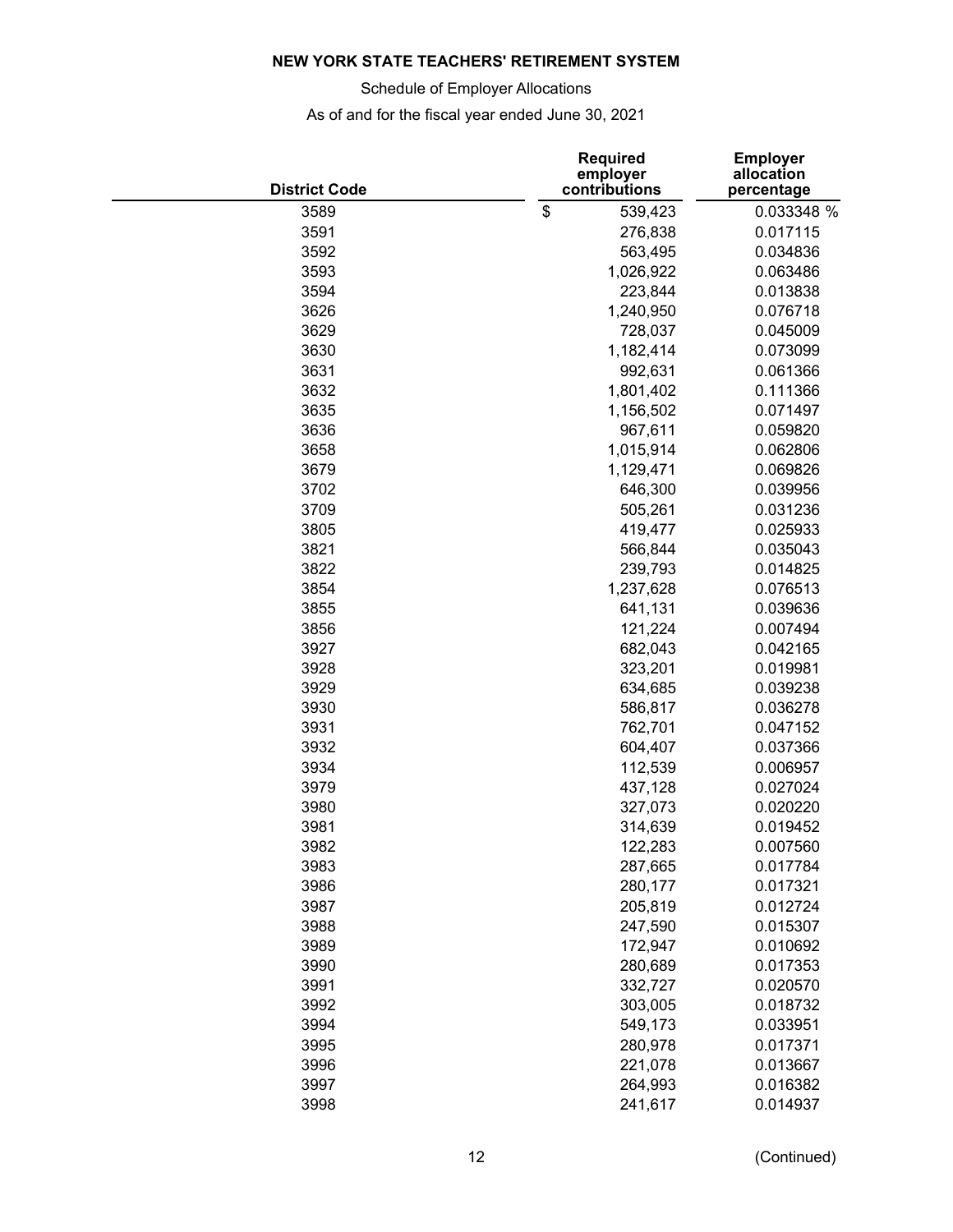Schedule of Employer Allocations

| <b>District Code</b> | <b>Required</b><br>employer<br>contributions | <b>Employer</b><br>allocation<br>percentage |  |  |
|----------------------|----------------------------------------------|---------------------------------------------|--|--|
| 3999                 | \$<br>196,860                                | 0.012170 %                                  |  |  |
| 4004                 | 140,361                                      | 0.008677                                    |  |  |
| 4007                 | 211,481                                      | 0.013074                                    |  |  |
| 4008                 | 64,099                                       | 0.003963                                    |  |  |
| 4009                 | 1,173,330                                    | 0.072538                                    |  |  |
| 4010                 | 107,177                                      | 0.006626                                    |  |  |
| 4014                 | 561,132                                      | 0.034690                                    |  |  |
| 4015                 | 336,260                                      | 0.020788                                    |  |  |
| 4020                 | 678,967                                      | 0.041975                                    |  |  |
| 4021                 | 911,467                                      | 0.056349                                    |  |  |
| 4022                 | 694,096                                      | 0.042910                                    |  |  |
| 4027                 | 571,362                                      | 0.035323                                    |  |  |
| 4028                 | 135,804                                      | 0.008396                                    |  |  |
| 4029                 | 787,552                                      | 0.048688                                    |  |  |
| 4030                 | 466,986                                      | 0.028870                                    |  |  |
| 4031                 | 407,814                                      | 0.025212                                    |  |  |
| 4034                 | 355,940                                      | 0.022005                                    |  |  |
| 4036                 | 518,218                                      | 0.032037                                    |  |  |
| 4101                 | 359,547                                      | 0.022228                                    |  |  |
| 4104                 | 320,047                                      | 0.019786                                    |  |  |
| 4124                 | 1,982                                        | 0.000123                                    |  |  |
| 4126                 | 1,031,565                                    | 0.063773                                    |  |  |
| 4128                 | 723,672                                      | 0.044739                                    |  |  |
| 4130                 | 585,824                                      | 0.036217                                    |  |  |
| 4132                 | 291,050                                      | 0.017993                                    |  |  |
| 4134                 | 265,171                                      | 0.016393                                    |  |  |
| 4135                 | 229,290                                      | 0.014175                                    |  |  |
| 4137                 | 327,086                                      | 0.020221                                    |  |  |
| 4142                 | 982,644                                      | 0.060749                                    |  |  |
| 4143                 | 755,391                                      | 0.046700                                    |  |  |
| 4144                 | 490,431                                      | 0.030319                                    |  |  |
| 4149                 | 273,066                                      | 0.016881                                    |  |  |
| 4151                 |                                              | 0.044364                                    |  |  |
| 4152                 | 717,616<br>576,215                           | 0.035623                                    |  |  |
| 4153                 | 710,470                                      | 0.043923                                    |  |  |
|                      | 411,028                                      |                                             |  |  |
| 4154                 |                                              | 0.025411                                    |  |  |
| 4155                 | 545,844<br>509,390                           | 0.033745                                    |  |  |
| 4178                 |                                              | 0.031492                                    |  |  |
| 4180                 | 1,053,192                                    | 0.065110                                    |  |  |
| 4183                 | 682,432                                      | 0.042189                                    |  |  |
| 4184                 | 655,751                                      | 0.040540                                    |  |  |
| 4202                 | 418,851                                      | 0.025894                                    |  |  |
| 4203                 | 446,313                                      | 0.027592                                    |  |  |
| 4205                 | 322,012                                      | 0.019907                                    |  |  |
| 4206                 | 334,198                                      | 0.020661                                    |  |  |
| 4208                 | 1,571,715                                    | 0.097167                                    |  |  |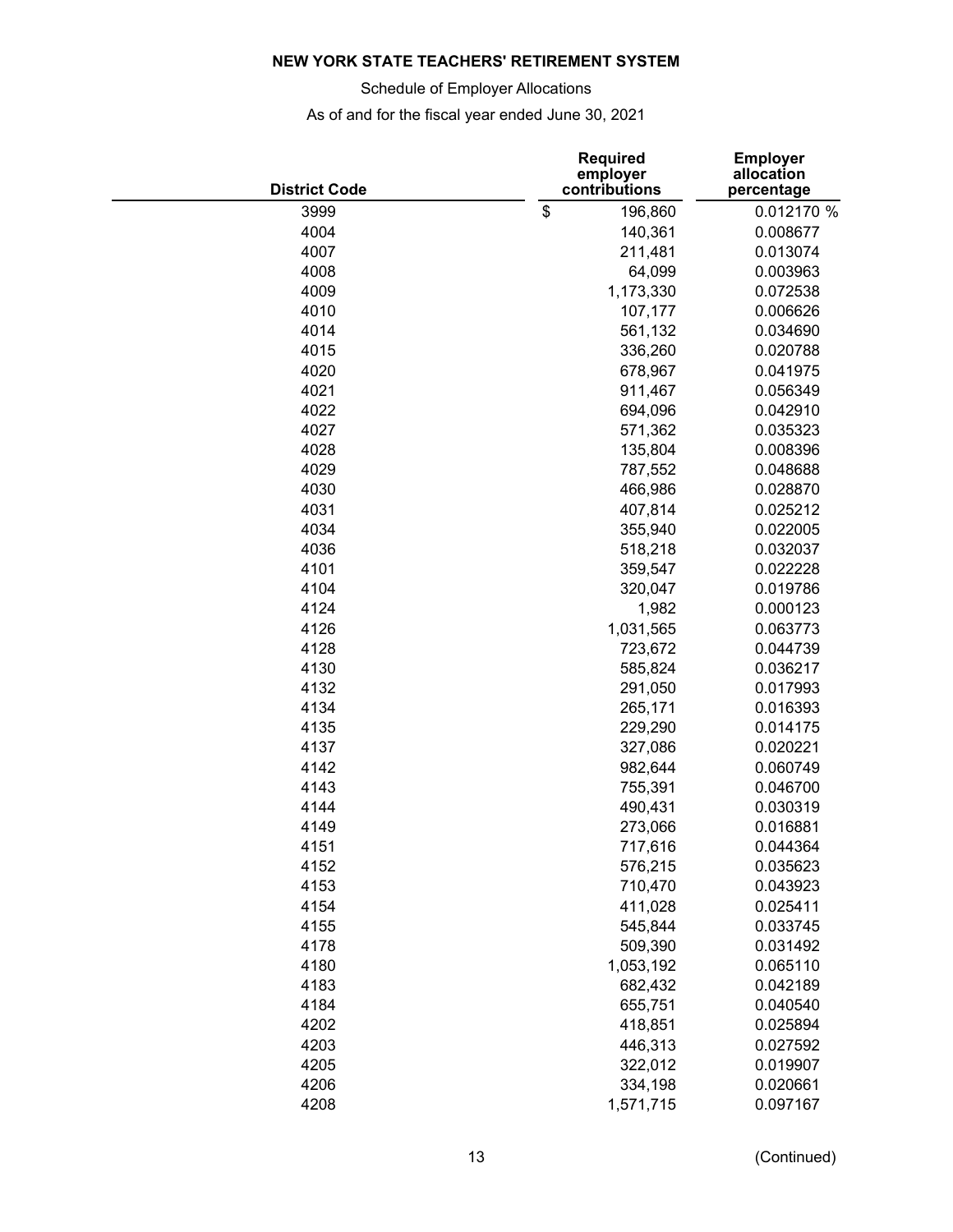Schedule of Employer Allocations

| <b>District Code</b> | <b>Required</b><br>employer<br>contributions | <b>Employer</b><br>allocation<br>percentage |  |  |
|----------------------|----------------------------------------------|---------------------------------------------|--|--|
| 4258                 | \$<br>595,029                                | 0.036786 %                                  |  |  |
| 4259                 | 490,515                                      | 0.030325                                    |  |  |
| 4260                 | 789,589                                      | 0.048814                                    |  |  |
| 4301                 | 1,491,175                                    | 0.092187                                    |  |  |
| 4351                 | 2,068,942                                    | 0.127906                                    |  |  |
| 4353                 | 1,392,375                                    | 0.086079                                    |  |  |
| 4355                 | 2,321,809                                    | 0.143539                                    |  |  |
| 4356                 | 3,588,575                                    | 0.221853                                    |  |  |
| 4357                 | 1,596,163                                    | 0.098678                                    |  |  |
| 4358                 | 1,256,752                                    | 0.077695                                    |  |  |
| 4360                 | 1,322,408                                    | 0.081754                                    |  |  |
| 4361                 | 2,586,521                                    | 0.159904                                    |  |  |
| 4363                 | 1,430,140                                    | 0.088414                                    |  |  |
| 4364                 | 1,498,802                                    | 0.092659                                    |  |  |
| 4365                 | 1,049,547                                    | 0.064885                                    |  |  |
| 4366                 | 5,230,300                                    | 0.323348                                    |  |  |
| 4367                 | 8,973,061                                    | 0.554733                                    |  |  |
| 4368                 | 6,954,917                                    | 0.429967                                    |  |  |
| 4428                 | 396,896                                      | 0.024537                                    |  |  |
| 4430                 | 453,182                                      | 0.028017                                    |  |  |
| 4434                 | 173,869                                      | 0.010749                                    |  |  |
| 4437                 | 635,320                                      | 0.039277                                    |  |  |
| 4438                 | 444,564                                      | 0.027484                                    |  |  |
| 4439                 | 613,068                                      | 0.037901                                    |  |  |
| 4504                 | 404,357                                      | 0.024998                                    |  |  |
| 4531                 | 593,013                                      | 0.036661                                    |  |  |
| 4532                 | 949,249                                      | 0.058684                                    |  |  |
| 4533                 | 706,392                                      | 0.043671                                    |  |  |
| 4534                 | 690,674                                      | 0.042699                                    |  |  |
| 4557                 | 370,296                                      | 0.022892                                    |  |  |
| 4582                 | 691,466                                      | 0.042748                                    |  |  |
| 4583                 | 519,481                                      | 0.032115                                    |  |  |
| 4586                 | 583,645                                      | 0.036082                                    |  |  |
| 4588                 | 557,709                                      | 0.034479                                    |  |  |
| 4590                 | 584,405                                      | 0.036129                                    |  |  |
| 4592                 | 345,640                                      | 0.021368                                    |  |  |
| 4593                 | 592,226                                      | 0.036613                                    |  |  |
| 4594                 | 633,267                                      | 0.039150                                    |  |  |
| 4595                 | 659,466                                      | 0.040770                                    |  |  |
| 4596                 | 572,507                                      | 0.035394                                    |  |  |
| 4597                 | 813,151                                      | 0.050271                                    |  |  |
| 4598                 | 764,115                                      | 0.047239                                    |  |  |
| 4604                 | 982,943                                      | 0.060768                                    |  |  |
| 4617                 | 379,565                                      | 0.023466                                    |  |  |
| 4620                 | 749,898                                      | 0.046360                                    |  |  |
| 4651                 | 822,731                                      | 0.050863                                    |  |  |
|                      |                                              |                                             |  |  |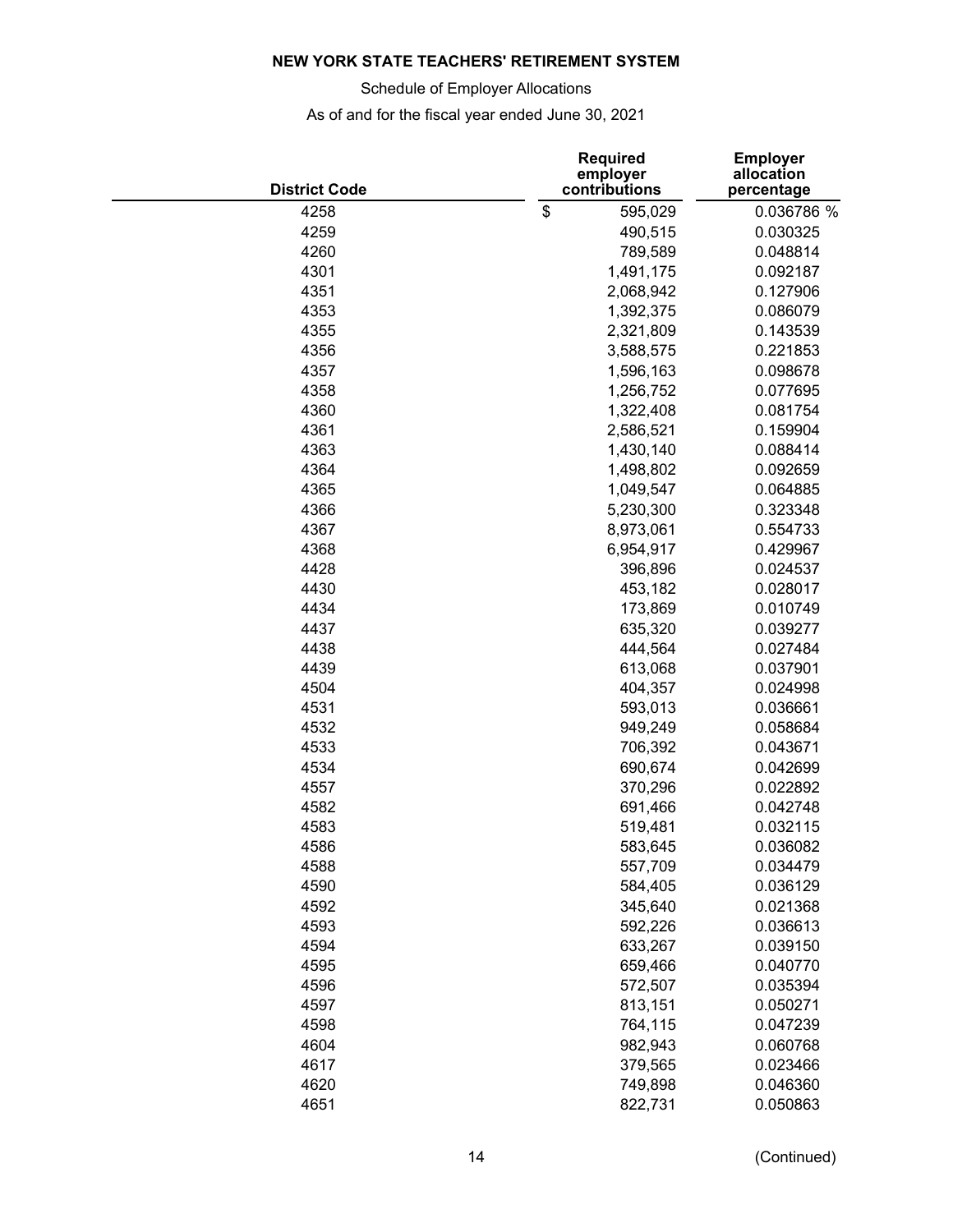Schedule of Employer Allocations

| <b>District Code</b> | <b>Required</b><br>employer<br>contributions | <b>Employer</b><br>allocation<br>percentage |  |  |
|----------------------|----------------------------------------------|---------------------------------------------|--|--|
| 4653                 | \$<br>2,816,583                              | 0.174127 %                                  |  |  |
| 4654                 | 3,044,493                                    | 0.188217                                    |  |  |
| 4662                 | 664,109                                      | 0.041057                                    |  |  |
| 4663                 | 780,572                                      | 0.048257                                    |  |  |
| 4679                 | 601,463                                      | 0.037184                                    |  |  |
| 4680                 | 518,875                                      | 0.032078                                    |  |  |
| 4701                 | 908,445                                      | 0.056162                                    |  |  |
| 4703                 | 742,825                                      | 0.045923                                    |  |  |
| 4704                 | 643,950                                      | 0.039810                                    |  |  |
| 4705                 | 955,589                                      | 0.059076                                    |  |  |
| 4854                 | 948,480                                      | 0.058637                                    |  |  |
| 4855                 | 321,850                                      | 0.019897                                    |  |  |
| 4857                 | 1,883,828                                    | 0.116462                                    |  |  |
| 4862                 | 1,785,250                                    | 0.110368                                    |  |  |
| 4863                 | 2,130,117                                    | 0.131688                                    |  |  |
| 4877                 | 852,243                                      | 0.052687                                    |  |  |
| 4879                 | 665,714                                      | 0.041156                                    |  |  |
| 4883                 | 21,625                                       | 0.001337                                    |  |  |
| 4884                 | 287,522                                      | 0.017775                                    |  |  |
| 4885                 | 751,085                                      | 0.046434                                    |  |  |
| 4890                 | 1,151,695                                    | 0.071200                                    |  |  |
| 4892                 | 1,078,560                                    | 0.066679                                    |  |  |
| 4894                 | 1,098,739                                    | 0.067926                                    |  |  |
| 4901                 | 715,703                                      | 0.044246                                    |  |  |
| 4905                 | 6,111                                        | 0.000378                                    |  |  |
| 4906                 | 986,779                                      | 0.061005                                    |  |  |
| 4907                 | 1,546,136                                    | 0.095585                                    |  |  |
| 4908                 | 425,425                                      | 0.026301                                    |  |  |
| 4909                 | 1,139,449                                    | 0.070443                                    |  |  |
| 4910                 | 507,314                                      | 0.031363                                    |  |  |
| 4976                 | 245,394                                      | 0.015171                                    |  |  |
| 4978                 | 301,994                                      | 0.018670                                    |  |  |
|                      |                                              |                                             |  |  |
| 4979                 | 398,238                                      | 0.024620<br>0.012760                        |  |  |
| 4980                 | 206,392                                      |                                             |  |  |
| 4981                 | 247,189                                      | 0.015282                                    |  |  |
| 4982                 | 381,700                                      | 0.023597                                    |  |  |
| 4983                 | 268,761                                      | 0.016615                                    |  |  |
| 5001                 | 606,691                                      | 0.037507                                    |  |  |
| 5002                 | 374,316                                      | 0.023141                                    |  |  |
| 5003                 | 467,594                                      | 0.028908                                    |  |  |
| 5026                 | 312,916                                      | 0.019345                                    |  |  |
| 5027                 | 576,413                                      | 0.035635                                    |  |  |
| 5028                 | 289,402                                      | 0.017891                                    |  |  |
| 5076                 | 824,762                                      | 0.050988                                    |  |  |
| 5078                 | 656,562                                      | 0.040590                                    |  |  |
| 5102                 | 2,201,842                                    | 0.136122                                    |  |  |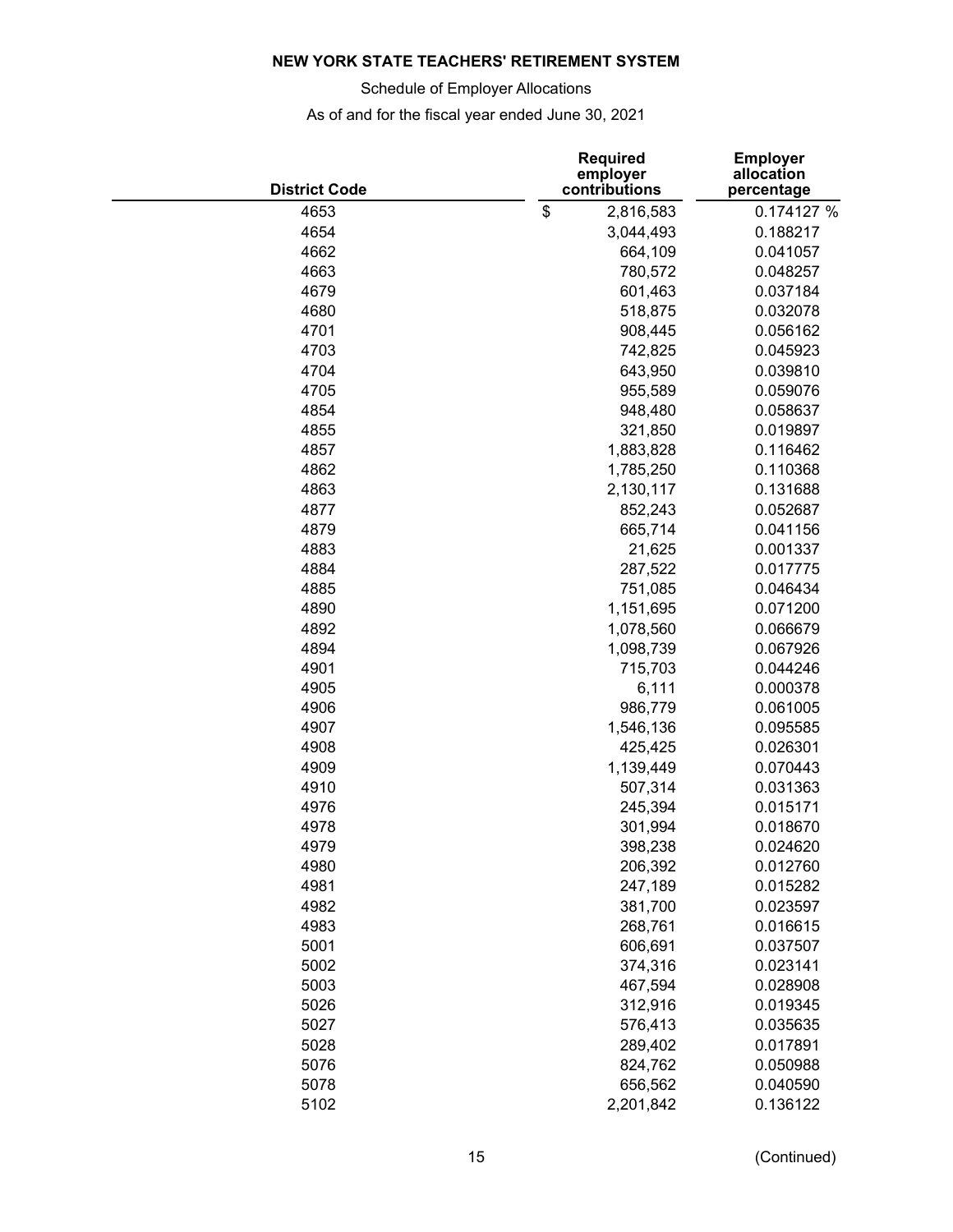Schedule of Employer Allocations

| <b>District Code</b> | <b>Required</b><br>employer<br>contributions | <b>Employer</b><br>allocation<br>percentage |  |  |
|----------------------|----------------------------------------------|---------------------------------------------|--|--|
| 5103                 | \$<br>1,089,119                              | 0.067332 %                                  |  |  |
| 5107                 | 791,263                                      | 0.048917                                    |  |  |
| 5108                 | 666,519                                      | 0.041206                                    |  |  |
| 5251                 | 503,802                                      | 0.031146                                    |  |  |
| 5253                 | 641,013                                      | 0.039629                                    |  |  |
| 5276                 | 918,485                                      | 0.056783                                    |  |  |
| 5281                 | 316,705                                      | 0.019579                                    |  |  |
| 5282                 | 362,135                                      | 0.022388                                    |  |  |
| 5301                 | 366,740                                      | 0.022673                                    |  |  |
| 5303                 | 200,680                                      | 0.012406                                    |  |  |
| 5305                 | 275,747                                      | 0.017047                                    |  |  |
| 5306                 | 457,974                                      | 0.028313                                    |  |  |
| 5307                 | 633,127                                      | 0.039141                                    |  |  |
| 5308                 | 442,420                                      | 0.027351                                    |  |  |
| 5309                 | 179,343                                      | 0.011087                                    |  |  |
| 5351                 | 2,631,569                                    | 0.162689                                    |  |  |
| 5352                 | 30,438                                       | 0.001882                                    |  |  |
| 5353                 | 322,050                                      | 0.019910                                    |  |  |
| 5354                 | 888,814                                      | 0.054948                                    |  |  |
| 5355                 | 1,722,156                                    | 0.106467                                    |  |  |
| 5356                 | 487,590                                      | 0.030144                                    |  |  |
| 5357                 | 2,616,890                                    | 0.161781                                    |  |  |
| 5358                 | 4,930,085                                    | 0.304788                                    |  |  |
| 5359                 | 452,327                                      | 0.027964                                    |  |  |
| 5360                 | 300,981                                      | 0.018607                                    |  |  |
| 5361                 | 2,354,475                                    | 0.145558                                    |  |  |
| 5362                 | 304,718                                      | 0.018838                                    |  |  |
| 5363                 | 2,170,501                                    | 0.134185                                    |  |  |
| 5364                 | 667,318                                      | 0.041255                                    |  |  |
| 5365                 | 22,095                                       | 0.001366                                    |  |  |
| 5367                 | 590,804                                      | 0.036525                                    |  |  |
| 5368                 | 484,706                                      | 0.029965                                    |  |  |
| 5369                 | 136,433                                      | 0.008435                                    |  |  |
| 5371                 | 177,732                                      | 0.010988                                    |  |  |
| 5372                 | 1,224,846                                    | 0.075722                                    |  |  |
| 5375                 | 1,573,769                                    | 0.097294                                    |  |  |
| 5376                 | 710,261                                      | 0.043910                                    |  |  |
| 5379                 | 26,916                                       | 0.001664                                    |  |  |
| 5380                 | 298,885                                      | 0.018478                                    |  |  |
|                      | 3,792,062                                    |                                             |  |  |
| 5403                 |                                              | 0.234433                                    |  |  |
| 5406<br>5407         | 1,617,031                                    | 0.099968                                    |  |  |
|                      | 2,474,557                                    | 0.152982                                    |  |  |
| 5408                 | 2,724,441                                    | 0.168430                                    |  |  |
| 5409                 | 3,123,204                                    | 0.193083                                    |  |  |
| 5415                 | 1,739,328                                    | 0.107529                                    |  |  |
| 5416                 | 705,863                                      | 0.043638                                    |  |  |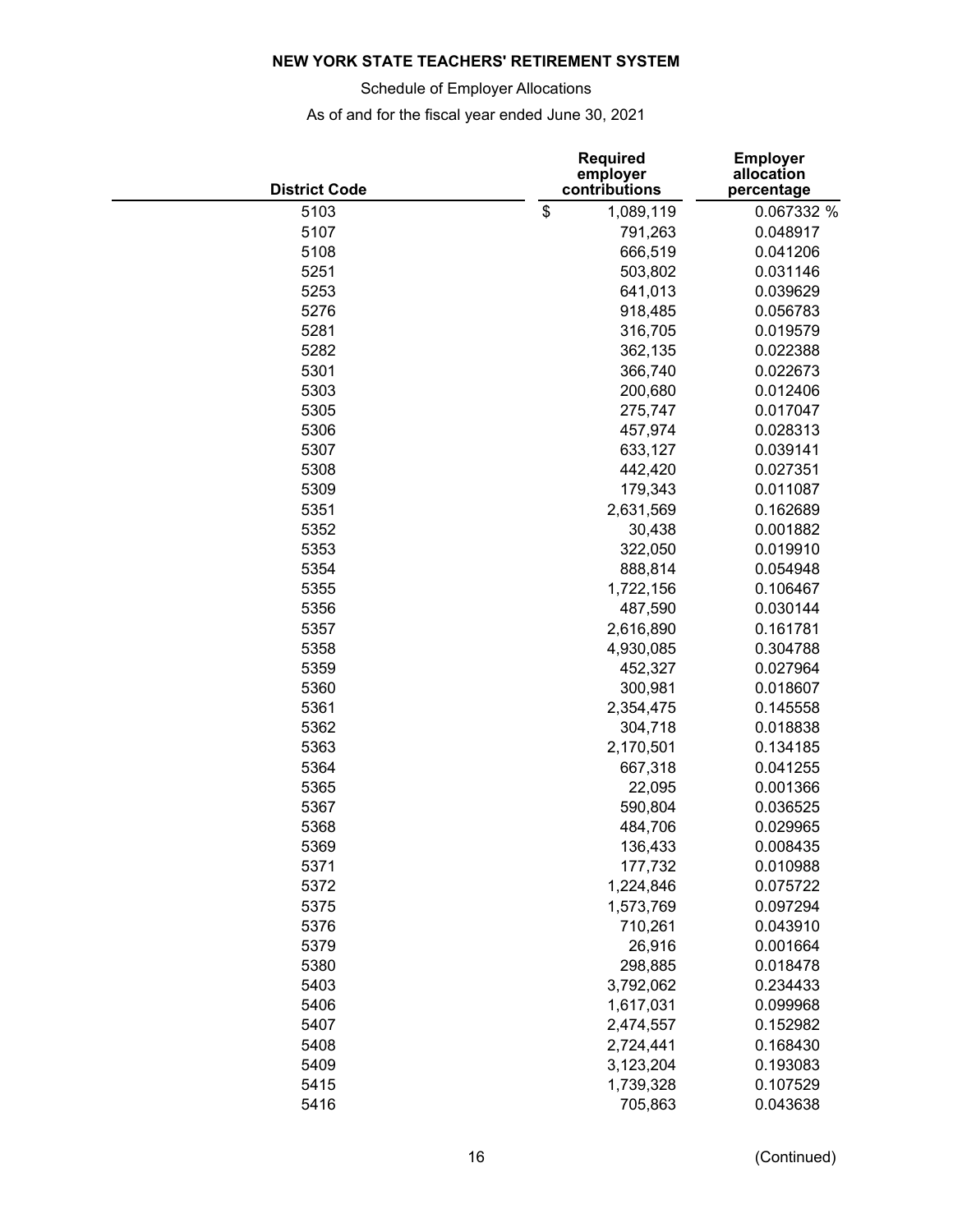Schedule of Employer Allocations

| <b>District Code</b> | <b>Required</b><br>employer<br>contributions | <b>Employer</b><br>allocation<br>percentage |  |  |
|----------------------|----------------------------------------------|---------------------------------------------|--|--|
| 5418                 | \$<br>3,250,220                              | 0.200935 %                                  |  |  |
| 5420                 | 3,079,852                                    | 0.190403                                    |  |  |
| 5427                 | 157,721                                      | 0.009751                                    |  |  |
| 5457                 | 2,113,701                                    | 0.130673                                    |  |  |
| 5458                 | 2,417,891                                    | 0.149479                                    |  |  |
| 5501                 | 980,359                                      | 0.060608                                    |  |  |
| 5504                 | 961,933                                      | 0.059469                                    |  |  |
| 5505                 | 315,189                                      | 0.019486                                    |  |  |
| 5506                 | 459,517                                      | 0.028408                                    |  |  |
| 5507                 | 484,690                                      | 0.029965                                    |  |  |
| 5527                 | 534,914                                      | 0.033069                                    |  |  |
| 5528                 | 680,281                                      | 0.042056                                    |  |  |
| 5530                 | 851,441                                      | 0.052638                                    |  |  |
| 5533                 | 322,047                                      | 0.019910                                    |  |  |
| 5534                 | 612,980                                      | 0.037896                                    |  |  |
| 5535                 | 979,478                                      | 0.060553                                    |  |  |
| 5541                 | 534,002                                      | 0.033013                                    |  |  |
| 5601                 | 1,478,760                                    | 0.091420                                    |  |  |
| 5676                 | 396,684                                      | 0.024524                                    |  |  |
| 5677                 | 357,026                                      | 0.022072                                    |  |  |
| 5678                 | 330,904                                      | 0.020457                                    |  |  |
| 5679                 | 747,390                                      | 0.046205                                    |  |  |
| 5680                 | 713,377                                      | 0.044102                                    |  |  |
| 5681                 | 342,795                                      | 0.021192                                    |  |  |
| 5682                 | 479,994                                      | 0.029674                                    |  |  |
| 5683                 | 648,506                                      | 0.040092                                    |  |  |
| 5684                 | 286,142                                      | 0.017690                                    |  |  |
| 5685                 | 445,941                                      | 0.027569                                    |  |  |
| 5687                 | 867,145                                      | 0.053609                                    |  |  |
| 5688                 | 291,229                                      | 0.018004                                    |  |  |
| 5691                 | 116,660                                      | 0.007212                                    |  |  |
| 5692                 | 678,189                                      | 0.041927                                    |  |  |
| 5693                 | 202,860                                      | 0.012541                                    |  |  |
| 5694                 | 170,668                                      | 0.010551                                    |  |  |
| 5695                 | 178,138                                      | 0.011013                                    |  |  |
| 5801                 | 2,372,060                                    | 0.146646                                    |  |  |
| 5806                 | 1,382,815                                    | 0.085488                                    |  |  |
| 5807                 | 466,523                                      | 0.028841                                    |  |  |
| 5812                 | 580,714                                      | 0.035901                                    |  |  |
| 5813                 | 530,021                                      | 0.032767                                    |  |  |
| 5817                 | 1,907,388                                    | 0.117919                                    |  |  |
| 5820                 | 582,025                                      | 0.035982                                    |  |  |
| 5821                 | 844,292                                      | 0.052196                                    |  |  |
| 5822                 | 1,065,115                                    | 0.065848                                    |  |  |
| 5823                 | 289,612                                      | 0.017904                                    |  |  |
| 6001                 | 2,238,111                                    | 0.138365                                    |  |  |
|                      |                                              |                                             |  |  |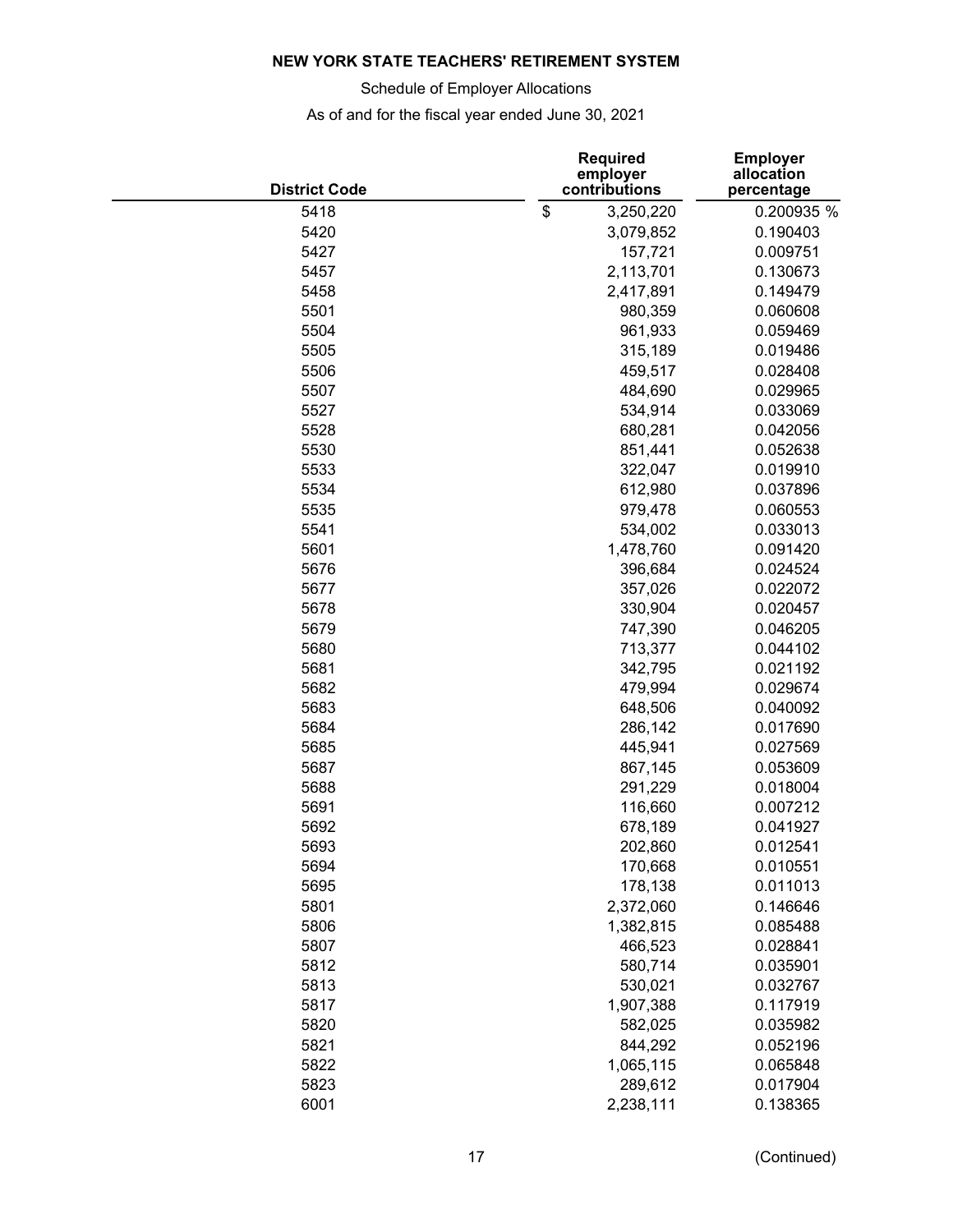Schedule of Employer Allocations

| <b>District Code</b> | <b>Required</b><br>employer<br>contributions | <b>Employer</b><br>allocation<br>percentage |  |  |
|----------------------|----------------------------------------------|---------------------------------------------|--|--|
| 6005                 | \$<br>2,153,126                              | 0.133111 %                                  |  |  |
| 6008                 | 1,955,211                                    | 0.120875                                    |  |  |
| 6011                 | 968,415                                      | 0.059869                                    |  |  |
| 6018                 | 909,712                                      | 0.056240                                    |  |  |
| 6022                 | 922,966                                      | 0.057060                                    |  |  |
| 6026                 | 1,748,621                                    | 0.108103                                    |  |  |
| 6027                 | 2,807,123                                    | 0.173542                                    |  |  |
| 6028                 | 2,459,727                                    | 0.152065                                    |  |  |
| 6036                 | 381,060                                      | 0.023558                                    |  |  |
| 6040                 | 735,726                                      | 0.045484                                    |  |  |
| 6041                 | 1,057,021                                    | 0.065347                                    |  |  |
| 6042                 | 957,586                                      | 0.059200                                    |  |  |
| 6044                 | 1,411,162                                    | 0.087241                                    |  |  |
| 6048                 | 1,062,941                                    | 0.065713                                    |  |  |
| 6050                 | 1,296,933                                    | 0.080179                                    |  |  |
| 6051                 | 3,077,082                                    | 0.190231                                    |  |  |
| 6052                 | 2,053,155                                    | 0.126930                                    |  |  |
| 6056                 | 9,205,551                                    | 0.569106                                    |  |  |
| 6057                 | 2,016,780                                    | 0.124681                                    |  |  |
| 6061                 | 3,163,226                                    | 0.195557                                    |  |  |
| 6065                 | 3,897,438                                    | 0.240948                                    |  |  |
| 6067                 | 1,962,688                                    | 0.121337                                    |  |  |
| 6068                 |                                              | 0.104277                                    |  |  |
| 6074                 | 1,686,735                                    |                                             |  |  |
|                      | 2,317,658                                    | 0.143282                                    |  |  |
| 6075                 | 1,753,495                                    | 0.108405                                    |  |  |
| 6078                 | 4,364,228                                    | 0.269805                                    |  |  |
| 6079                 | 1,678,096                                    | 0.103743                                    |  |  |
| 6091                 | 8,260,783                                    | 0.510698                                    |  |  |
| 6093                 | 4,317,474                                    | 0.266915                                    |  |  |
| 6094                 | 2,675,635                                    | 0.165413                                    |  |  |
| 6095                 | 1,012,709                                    | 0.062608                                    |  |  |
| 6097                 | 825,894                                      | 0.051058                                    |  |  |
| 6099                 | 1,356,671                                    | 0.083872                                    |  |  |
| 6104                 | 1,663,996                                    | 0.102872                                    |  |  |
| 6105                 | 2,728,347                                    | 0.168672                                    |  |  |
| 6109                 | 2,584,516                                    | 0.159780                                    |  |  |
| 6507                 | 77,265                                       | 0.004777                                    |  |  |
| 6511                 | 45,925                                       | 0.002839                                    |  |  |
| 7000                 | 14,334,821                                   | 0.886208                                    |  |  |
| 7500                 | 79,114                                       | 0.004891                                    |  |  |
| 7501                 | 213,268                                      | 0.013185                                    |  |  |
| 7502                 | 41,776                                       | 0.002583                                    |  |  |
| 8000                 | 1,520,472                                    | 0.093999                                    |  |  |
| 8102                 | 332,543                                      | 0.020558                                    |  |  |
| 8105                 | 335,562                                      | 0.020745                                    |  |  |
| 8110                 | 674,554                                      | 0.041702                                    |  |  |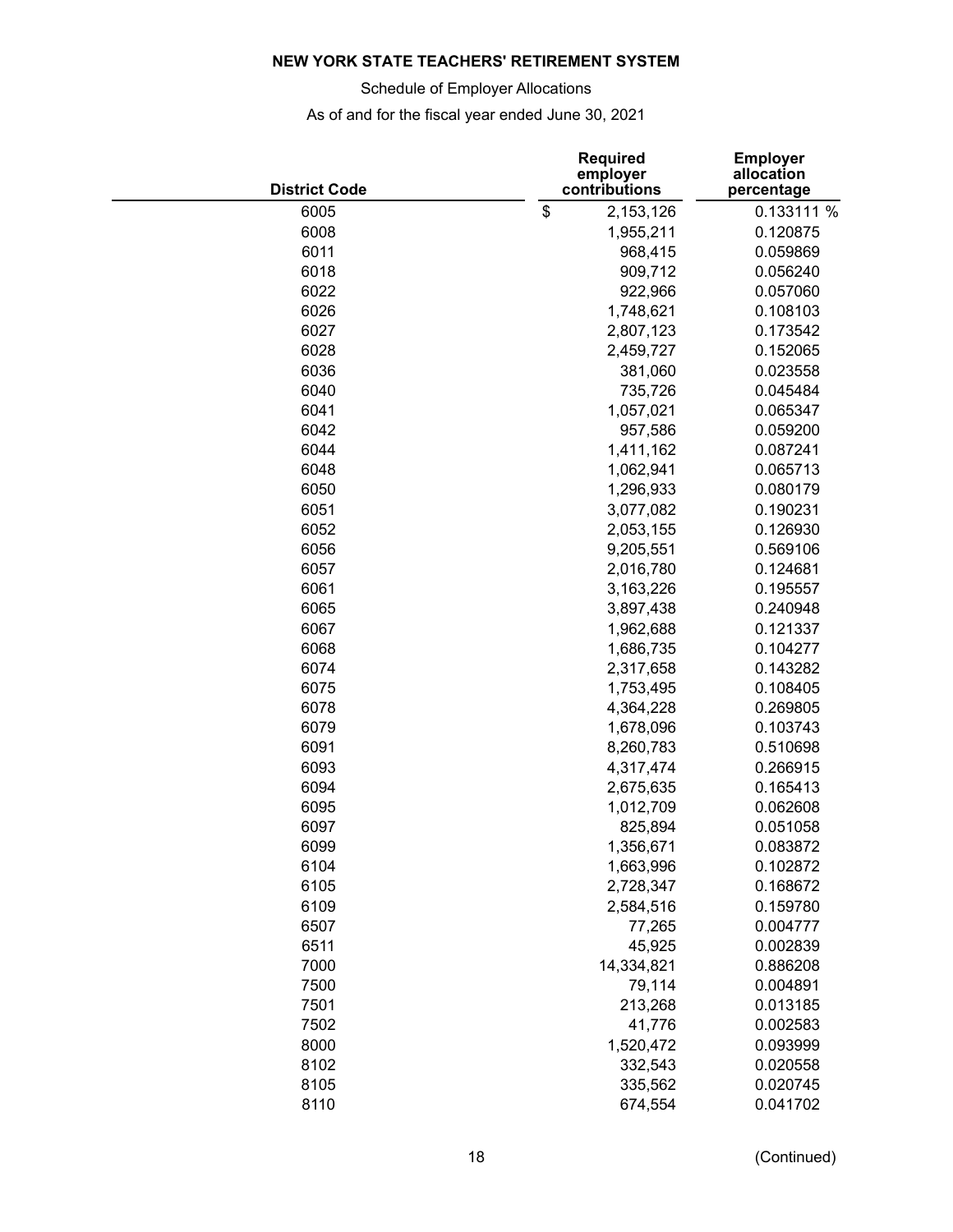Schedule of Employer Allocations

| <b>District Code</b> | <b>Required</b><br>employer<br>contributions | <b>Employer</b><br>allocation<br>percentage |  |  |
|----------------------|----------------------------------------------|---------------------------------------------|--|--|
| 8112                 | \$<br>92,664                                 | 0.005729 %                                  |  |  |
| 8113                 | 161,606                                      | 0.009991                                    |  |  |
| 8115                 | 145,400                                      | 0.008989                                    |  |  |
| 8120                 | 632,635                                      | 0.039111                                    |  |  |
| 8124                 | 1,638,519                                    | 0.101297                                    |  |  |
| 8129                 | 438,152                                      | 0.027087                                    |  |  |
| 8130                 | 1,896,974                                    | 0.117275                                    |  |  |
| 8131                 | 248,840                                      | 0.015384                                    |  |  |
| 8133                 | 350,559                                      | 0.021672                                    |  |  |
| 8134                 | 140,695                                      | 0.008698                                    |  |  |
| 8135                 | 973,018                                      | 0.060154                                    |  |  |
| 8140                 | 217,919                                      | 0.013472                                    |  |  |
| 8142                 | 379,912                                      | 0.023487                                    |  |  |
| 8145                 | 326,392                                      | 0.020178                                    |  |  |
| 8146                 | 877,006                                      | 0.054218                                    |  |  |
| 8149                 | 169,534                                      | 0.010481                                    |  |  |
| 8150                 | 2,009,078                                    | 0.124205                                    |  |  |
| 8151                 | 894,878                                      | 0.055323                                    |  |  |
| 8153                 | 333,306                                      | 0.020606                                    |  |  |
| 8155                 | 577,028                                      | 0.035673                                    |  |  |
| 8160                 | 634,704                                      | 0.039239                                    |  |  |
| 8162                 | 173,455                                      | 0.010723                                    |  |  |
| 8166                 | 2,560,269                                    | 0.158281                                    |  |  |
| 8167                 | 105,177                                      | 0.006502                                    |  |  |
| 8168                 | 179,122                                      | 0.011074                                    |  |  |
| 8169                 | 141,629                                      | 0.008756                                    |  |  |
| 8170                 | 1,335,482                                    | 0.082562                                    |  |  |
| 8400                 | 448,052                                      | 0.027699                                    |  |  |
| 8402                 | 621,146                                      | 0.038401                                    |  |  |
| 8403                 | 319,688                                      | 0.019764                                    |  |  |
| 8406                 | 150,201                                      | 0.009286                                    |  |  |
| 8407                 | 1,286,985                                    | 0.079564                                    |  |  |
| 8409                 | 678,082                                      | 0.041920                                    |  |  |
| 8410                 | 383,375                                      | 0.023701                                    |  |  |
| 8412                 | 571,538                                      | 0.035334                                    |  |  |
| 8415                 | 526,805                                      | 0.032568                                    |  |  |
| 8416                 | 186,240                                      | 0.011514                                    |  |  |
| 8419                 | 526,070                                      | 0.032523                                    |  |  |
| 8420                 | 161,037                                      | 0.009956                                    |  |  |
| 8421                 | 312,437                                      | 0.019315                                    |  |  |
| 8423                 | 174,004                                      | 0.010757                                    |  |  |
| 8424                 | 123,689                                      | 0.007647                                    |  |  |
| 8425                 | 409,665                                      | 0.025326                                    |  |  |
| 8427                 | 45,201                                       | 0.002794                                    |  |  |
| 8428                 | 557,132                                      | 0.034443                                    |  |  |
| 8429                 | 188,321                                      | 0.011642                                    |  |  |
|                      |                                              |                                             |  |  |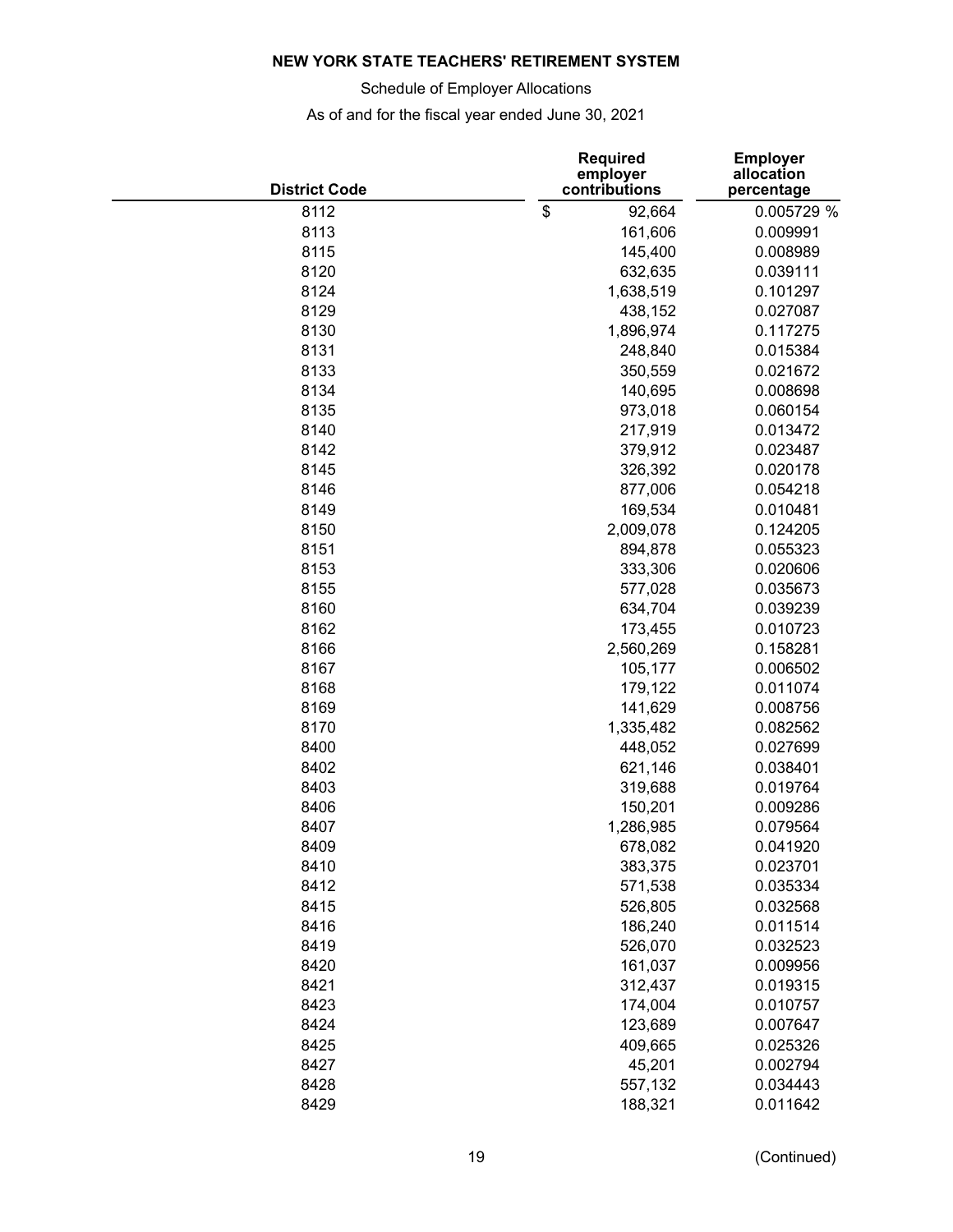Schedule of Employer Allocations

As of and for the fiscal year ended June 30, 2021

| <b>District Code</b> | <b>Required</b><br>employer<br>contributions | <b>Employer</b><br>allocation<br>percentage |            |  |
|----------------------|----------------------------------------------|---------------------------------------------|------------|--|
| 8430                 | \$                                           | 253,950                                     | 0.015700 % |  |
| 8431                 |                                              | 292,843                                     | 0.018104   |  |
| 8432                 |                                              | 252,085                                     | 0.015584   |  |
| 8433                 |                                              | 138,838                                     | 0.008583   |  |
| 8434                 |                                              | 314,454                                     | 0.019440   |  |
| 8435                 |                                              | 165,145                                     | 0.010210   |  |
| 8436                 |                                              | 511,738                                     | 0.031637   |  |
| 8437                 |                                              | 212,239                                     | 0.013121   |  |
|                      |                                              |                                             |            |  |

See accompanying notes to schedule of employer allocations and schedule of pension amounts by employer.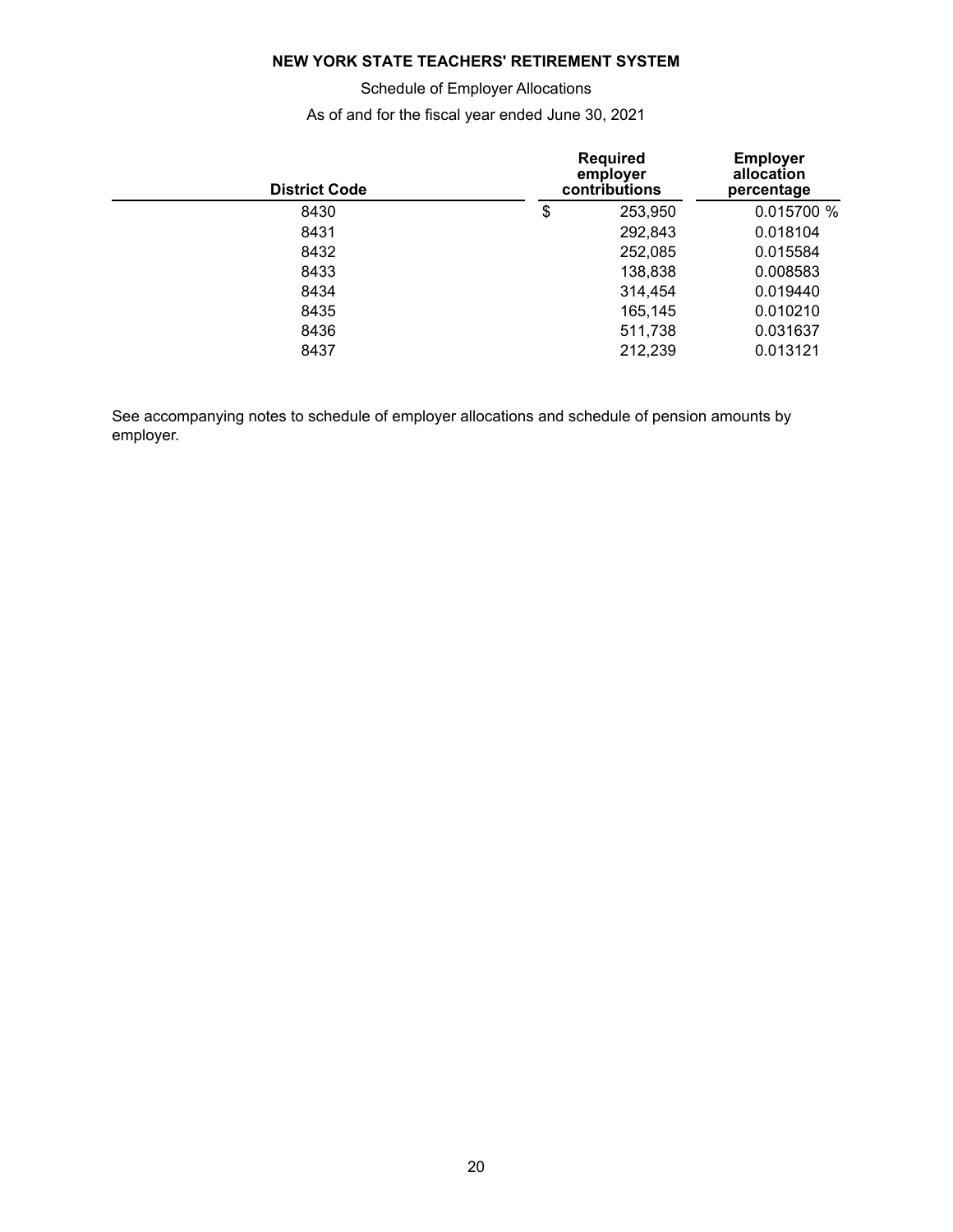Schedule of Pension Amounts by Employer

<span id="page-22-0"></span>

|                         |                                  |                                                                       |                           | Deferred outflows of resources                                                                                                  |                                            |                                                                |                                                                                                               | Deferred inflows of resources |                                                                                                                              |                                                  |                                                             | <b>Pension expense</b><br>Net amortization of<br>deferred amounts from<br>changes in proportion and<br>differences between |                                 |  |
|-------------------------|----------------------------------|-----------------------------------------------------------------------|---------------------------|---------------------------------------------------------------------------------------------------------------------------------|--------------------------------------------|----------------------------------------------------------------|---------------------------------------------------------------------------------------------------------------|-------------------------------|------------------------------------------------------------------------------------------------------------------------------|--------------------------------------------------|-------------------------------------------------------------|----------------------------------------------------------------------------------------------------------------------------|---------------------------------|--|
| <b>District</b><br>code | Net pension<br>liability (asset) | <b>Differences</b><br>between<br>expected and<br>actual<br>experience | Changes of<br>assumptions | Changes in<br>proportion and<br>differences<br>between employer<br>contributions and<br>proportionate share<br>of contributions | Total deferred<br>outflows of<br>resources | Differences<br>between<br>expected and<br>actual<br>experience | Net difference<br>between<br>projected and<br>actual investment<br>earnings on<br>pension plan<br>investments | Changes of<br>assumptions     | Changes in proportion<br>and differences<br>between employer<br>contributions and<br>proportionate share of<br>contributions | <b>Total deferred</b><br>inflows of<br>resources | Proportionate share<br>of allocable plan<br>pension expense | employer contributions and<br>proportionate share of<br>contributions                                                      | <b>Total pension</b><br>expense |  |
| <b>All Districts</b>    | \$(17,329,041,946)               | 2,388,624,606                                                         | 5,699,884,119             | 179,468,844                                                                                                                     | 8,267,977,569                              | 90,031,780                                                     | 18,136,635,368                                                                                                | 1,009,365,570                 | 179,468,844                                                                                                                  | 19,415,501,562                                   | (992, 980, 782)                                             | $\overline{\phantom{0}}$                                                                                                   | (992, 980, 782)                 |  |
| 1005                    | (85, 911, 144)                   | 11,841,940                                                            | 28,257,971                | 1,974,610                                                                                                                       | 42,074,521                                 | 446,345                                                        | 89,914,902                                                                                                    | 5,004,071                     | 1,677,638                                                                                                                    | 97,042,955                                       | (4,922,841)                                                 | (370, 322)                                                                                                                 | (5, 293, 163)                   |  |
| 1010                    | (26,060,403)                     | 3,592,150                                                             | 8,571,811                 | 254,927                                                                                                                         | 12,418,888                                 | 135,395                                                        | 27,274,908                                                                                                    | 1,517,942                     | 202,684                                                                                                                      | 29,130,928                                       | (1,493,301)                                                 | 22,222                                                                                                                     | (1,471,080)                     |  |
| 1015                    | (29, 861, 851)                   | 4,116,139                                                             | 9.822.187                 | 677.747                                                                                                                         | 14.616.074                                 | 155,145                                                        | 31,253,517                                                                                                    | 1,739,365                     | 547.346                                                                                                                      | 33,695,373                                       | (1,711,130)                                                 | 47.778                                                                                                                     | (1,663,352)                     |  |
| 1020                    | (17, 852, 734)                   | 2,460,810                                                             | 5,872,137                 | 113,798                                                                                                                         | 8,446,746                                  | 92,753                                                         | 18,684,733                                                                                                    | 1,039,869                     | 118,505                                                                                                                      | 19,935,860                                       | (1,022,989)                                                 | (2, 413)                                                                                                                   | (1,025,402)                     |  |
| 1025                    | (29, 570, 106)                   | 4,075,925                                                             | 9,726,226                 | 21,638                                                                                                                          | 13,823,790                                 | 153,629                                                        | 30,948,175                                                                                                    | 1,722,371                     | 443,602                                                                                                                      | 33,267,778                                       | (1,694,413)                                                 | (112, 228)                                                                                                                 | (1,806,641)                     |  |
| 1030                    | (42,781,789)                     | 5,897,016                                                             | 14,071,825                | 506,898                                                                                                                         | 20,475,739                                 | 222,270                                                        | 44,775,568                                                                                                    | 2,491,913                     | 443,006                                                                                                                      | 47,932,757                                       | (2,451,462)                                                 | (54, 714)                                                                                                                  | (2,506,177)                     |  |
| 1035                    | (308, 539, 289)                  | 42,528,868                                                            | 101,485,022               | 3,517,914                                                                                                                       | 147,531,804                                | 1,602,993                                                      | 322,918,290                                                                                                   | 17,971,503                    | 5,274,835                                                                                                                    | 347,767,622                                      | (17,679,776)                                                | (1, 186, 177)                                                                                                              | (18, 865, 953)                  |  |
| 1040                    | (27, 801, 658)                   | 3,832,164                                                             | 9,144,546                 | 87,212                                                                                                                          | 13,063,922                                 | 144,441                                                        | 29,097,311                                                                                                    | 1,619,365                     | 189,946                                                                                                                      | 31,051,064                                       | (1,593,078)                                                 | (2, 451)                                                                                                                   | (1,595,528)                     |  |
| 1045                    | (15, 329, 398)                   | 2.112.995                                                             | 5.042.159                 | 254,082                                                                                                                         | 7.409.237                                  | 79.643                                                         | 16,043,801                                                                                                    | 892.892                       | 242,330                                                                                                                      | 17,258,666                                       | (878, 398)                                                  | (15, 626)                                                                                                                  | (894, 025)                      |  |
| 1050                    | (41, 495, 317)                   | 5.719.689                                                             | 13.648.677                | 187.164                                                                                                                         | 19.555.531                                 | 215.586                                                        | 43.429.143                                                                                                    | 2,416,980                     | 373.844                                                                                                                      | 46.435.553                                       | (2,377,746)                                                 | (16, 273)                                                                                                                  | (2,394,019)                     |  |
| 1055                    | (16,639,637)                     | 2,293,597                                                             | 5,473,124                 | 604,509                                                                                                                         | 8,371,230                                  | 86,450                                                         | 17,415,101                                                                                                    | 969,210                       | 25,571                                                                                                                       | 18,496,332                                       | (953, 477)                                                  | 115,393                                                                                                                    | (838,084)                       |  |
| 1060                    | (18,707,577)                     | 2,578,641                                                             | 6,153,313                 | 221,812                                                                                                                         | 8,953,766                                  | 97,194                                                         | 19,579,415                                                                                                    | 1,089,661                     | 217,618                                                                                                                      | 20,983,888                                       | (1,071,973)                                                 | (7,085)                                                                                                                    | (1,079,058)                     |  |
| 1065                    | (36, 798, 213)                   | 5,072,243                                                             | 12,103,702                | 379,164                                                                                                                         | 17,555,109                                 | 191,182                                                        | 38,513,138                                                                                                    | 2,143,387                     | 135,341                                                                                                                      | 40,983,048                                       | (2, 108, 594)                                               | 104,032                                                                                                                    | (2,004,562)                     |  |
| 1070                    | (26, 467, 813)                   | 3,648,307                                                             | 8,705,817                 | 342,485                                                                                                                         | 12,696,610                                 | 137,512                                                        | 27,701,305                                                                                                    | 1,541,672                     | 51,321                                                                                                                       | 29,431,810                                       | (1,516,646)                                                 | 91,804                                                                                                                     | (1,424,843)                     |  |
| 1075                    | (18,984,505)                     | 2,616,813                                                             | 6,244,400                 | 166,025                                                                                                                         | 9,027,238                                  | 98,633                                                         | 19,869,249                                                                                                    | 1,105,791                     | 149,651                                                                                                                      | 21,223,324                                       | (1,087,841)                                                 | (3, 362)                                                                                                                   | (1,091,204)                     |  |
| 1080                    | (37, 387, 024)                   | 5,153,405                                                             | 12,297,374                | 282,953                                                                                                                         | 17,733,731                                 | 194,242                                                        | 39,129,388                                                                                                    | 2,177,684                     | 224,396                                                                                                                      | 41,725,710                                       | (2, 142, 334)                                               | 49,186                                                                                                                     | (2,093,148)                     |  |
| 1085                    | (16,631,659)                     | 2.292.498                                                             | 5.470.500                 | 171,746                                                                                                                         | 7.934.744                                  | 86,409                                                         | 17.406.752                                                                                                    | 968.745                       | 184,738                                                                                                                      | 18,646,644                                       | (953,020)                                                   | (13, 739)                                                                                                                  | (966, 759)                      |  |
| 1090                    | (20, 730, 250)                   | 2,857,445                                                             | 6,818,613                 | 320,956                                                                                                                         | 9,997,014                                  | 107,703                                                        | 21,696,352                                                                                                    | 1,207,476                     | 169,223                                                                                                                      | 23,180,754                                       | (1, 187, 875)                                               | 62,897                                                                                                                     | (1, 124, 978)                   |  |
| 1095                    | (11, 853, 748)                   | 1,633,913                                                             | 3,898,946                 | 164,215                                                                                                                         | 5,697,074                                  | 61,585                                                         | 12,406,174                                                                                                    | 690,446                       | 367,179                                                                                                                      | 13,525,384                                       | (679, 238)                                                  | (25, 229)                                                                                                                  | (704, 467)                      |  |
| 1100                    | (17, 837, 230)                   | 2,458,673                                                             | 5,867,038                 | 129,491                                                                                                                         | 8,455,202                                  | 92,672                                                         | 18,668,506                                                                                                    | 1,038,966                     | 347,819                                                                                                                      | 20,147,964                                       | (1,022,101)                                                 | (84, 707)                                                                                                                  | (1, 106, 808)                   |  |
| 1105                    | (44, 387, 449)                   | 6,118,339                                                             | 14,599,960                | 138,412                                                                                                                         | 20,856,711                                 | 230,612                                                        | 46,456,058                                                                                                    | 2,585,438                     | 540,974                                                                                                                      | 49,813,083                                       | (2,543,469)                                                 | (86, 803)                                                                                                                  | (2,630,272)                     |  |
| 1110                    | (33,927,715)                     | 4,676,576                                                             | 11,159,535                | 328,986                                                                                                                         | 16,165,096                                 | 176,269                                                        | 35,508,864                                                                                                    | 1,976,189                     | 56,753                                                                                                                       | 37,718,075                                       | (1,944,110)                                                 | 139,039                                                                                                                    | (1,805,072)                     |  |
| 1115                    | (10,060,624)                     | 1,386,750                                                             | 3.309.150                 | 448,875                                                                                                                         | 5.144.775                                  | 52,269                                                         | 10,529,484                                                                                                    | 586,002                       | 155,009                                                                                                                      | 11,322,764                                       | (576, 489)                                                  | 48,750                                                                                                                     | (527, 739)                      |  |
| 1120                    | (68,016,550)                     | 9.375.360                                                             | 22.372.065                | 766.118                                                                                                                         | 32.513.543                                 | 353,375                                                        | 71.186.357                                                                                                    | 3,961,763                     | 821,530                                                                                                                      | 76,323,026                                       | (3,897,453)                                                 | (107, 144)                                                                                                                 | (4,004,597)                     |  |
| 1125                    | (16, 834, 345)                   | 2,320,436                                                             | 5,537,168                 | 93,059                                                                                                                          | 7,950,663                                  | 87,462                                                         | 17,618,884                                                                                                    | 980,551                       | 197,385                                                                                                                      | 18,884,281                                       | (964, 634)                                                  | (24, 754)                                                                                                                  | (989, 387)                      |  |
| 1130                    | (7,618,048)                      | 1,050,067                                                             | 2,505,735                 | 64,618                                                                                                                          | 3,620,420                                  | 39,579                                                         | 7,973,076                                                                                                     | 443,729                       | 174,787                                                                                                                      | 8,631,171                                        | (436, 526)                                                  | (30, 265)                                                                                                                  | (466, 791)                      |  |
| 1135                    | (39, 265, 094)                   | 5,412,277                                                             | 12,915,110                | 98,844                                                                                                                          | 18,426,230                                 | 203,999                                                        | 41,094,983                                                                                                    | 2,287,076                     | 298,010                                                                                                                      | 43,884,068                                       | (2, 249, 950)                                               | 7,577                                                                                                                      | (2, 242, 374)                   |  |
| 1140                    | (59,963,615)                     | 8,265,348                                                             | 19,723,286                | 679,758                                                                                                                         | 28,668,392                                 | 311,537                                                        | 62,758,127                                                                                                    | 3,492,704                     | 508,254                                                                                                                      | 67,070,622                                       | (3,436,007)                                                 | 127,472                                                                                                                    | (3,308,536)                     |  |
| 1145                    | (8,970,356)                      | 1,236,468                                                             | 2,950,538                 | 57,023                                                                                                                          | 4,244,029                                  | 46,605                                                         | 9,388,406                                                                                                     | 522,497                       | 140,630                                                                                                                      | 10,098,137                                       | (514, 015)                                                  | (32, 697)                                                                                                                  | (546, 712)                      |  |
| 1150                    | (73,836,511)                     | 10,177,580                                                            | 24,286,372                | 122,322                                                                                                                         | 34,586,274                                 | 383,612                                                        | 77,277,548                                                                                                    | 4,300,759                     | 2,119,130                                                                                                                    | 84,081,050                                       | (4,230,946)                                                 | (412, 518)                                                                                                                 | (4,643,463)                     |  |
| 1155                    | (99, 399, 903)                   | 13,701,222                                                            | 32,694,706                | 1,834,771                                                                                                                       | 48,230,699                                 | 516,425                                                        | 104,032,283                                                                                                   | 5,789,751                     | 382,181                                                                                                                      | 110,720,641                                      | (5,695,767)                                                 | 171,991                                                                                                                    | (5,523,777)                     |  |
| 1160                    | (126, 868, 312)                  | 17,487,451                                                            | 41,729,640                | 282,138                                                                                                                         | 59,499,229                                 | 659,135                                                        | 132,780,815                                                                                                   | 7,389,705                     | 1,310,729                                                                                                                    | 142,140,384                                      | (7,269,750)                                                 | (149, 218)                                                                                                                 | (7, 418, 968)                   |  |
| 1165                    | (119,048,279)                    | 16,409,542                                                            | 39, 157, 467              | 777,508                                                                                                                         | 56,344,518                                 | 618,507                                                        | 124,596,342                                                                                                   | 6,934,211                     | 1,244,637                                                                                                                    | 133,393,696                                      | (6,821,650)                                                 | (103, 291)                                                                                                                 | (6,924,941)                     |  |
| 1170                    | (54, 844, 807)                   | 7,559,775                                                             | 18,039,603                | 223,786                                                                                                                         | 25,823,164                                 | 284,942                                                        | 57,400,765                                                                                                    | 3,194,548                     | 514,102                                                                                                                      | 61,394,357                                       | (3, 142, 692)                                               | (12, 126)                                                                                                                  | (3, 154, 818)                   |  |
| 1175                    | (27,908,927)                     | 3,846,950                                                             | 9,179,829                 | 309,869                                                                                                                         | 13,336,648                                 | 144,999                                                        | 29,209,580                                                                                                    | 1,625,613                     | 120,461                                                                                                                      | 31,100,653                                       | (1,599,224)                                                 | 73,804                                                                                                                     | (1,525,420)                     |  |
| 1180                    | (11, 294, 385)                   | 1,556,811                                                             | 3,714,959                 | 841,782                                                                                                                         | 6,113,552                                  | 58,679                                                         | 11,820,742                                                                                                    | 657,865                       | 122,865                                                                                                                      | 12,660,151                                       | (647, 186)                                                  | 130,051                                                                                                                    | (517, 135)                      |  |
| 1185                    | (12, 722, 953)                   | 1,753,724                                                             | 4,184,845                 | 337,251                                                                                                                         | 6,275,821                                  | 66,101                                                         | 13,315,887                                                                                                    | 741,074                       | 88,875                                                                                                                       | 14,211,938                                       | (729, 045)                                                  | 61,609                                                                                                                     | (667, 435)                      |  |
| 1190                    | (15, 120, 383)                   | 2,084,184                                                             | 4,973,410                 | 99,103                                                                                                                          | 7,156,697                                  | 78,557                                                         | 15,825,045                                                                                                    | 880,718                       | 85,513                                                                                                                       | 16,869,833                                       | (866, 421)                                                  | 14,441                                                                                                                     | (851,980)                       |  |
| 1195                    | (15, 465, 125)                   | 2,131,703                                                             | 5,086,803                 | 211,660                                                                                                                         | 7,430,166                                  | 80,348                                                         | 16,185,853                                                                                                    | 900,798                       | 106,868                                                                                                                      | 17,273,867                                       | (886, 175)                                                  | 10,525                                                                                                                     | (875, 651)                      |  |
| 1200                    | (14,690,149)                     | 2,024,881                                                             | 4,831,897                 | 163,774                                                                                                                         | 7,020,552                                  | 76,322                                                         | 15,374,761                                                                                                    | 855,658                       | 18,480                                                                                                                       | 16,325,220                                       | (841,768)                                                   | 28,874                                                                                                                     | (812, 894)                      |  |
| 1205                    | (32, 507, 957)                   | 4,480,877                                                             | 10,692,547                | 540,371                                                                                                                         | 15,713,795                                 | 168,893                                                        | 34,022,941                                                                                                    | 1,893,493                     | 779,177                                                                                                                      | 36,864,503                                       | (1,862,756)                                                 | 107,875                                                                                                                    | (1,754,881)                     |  |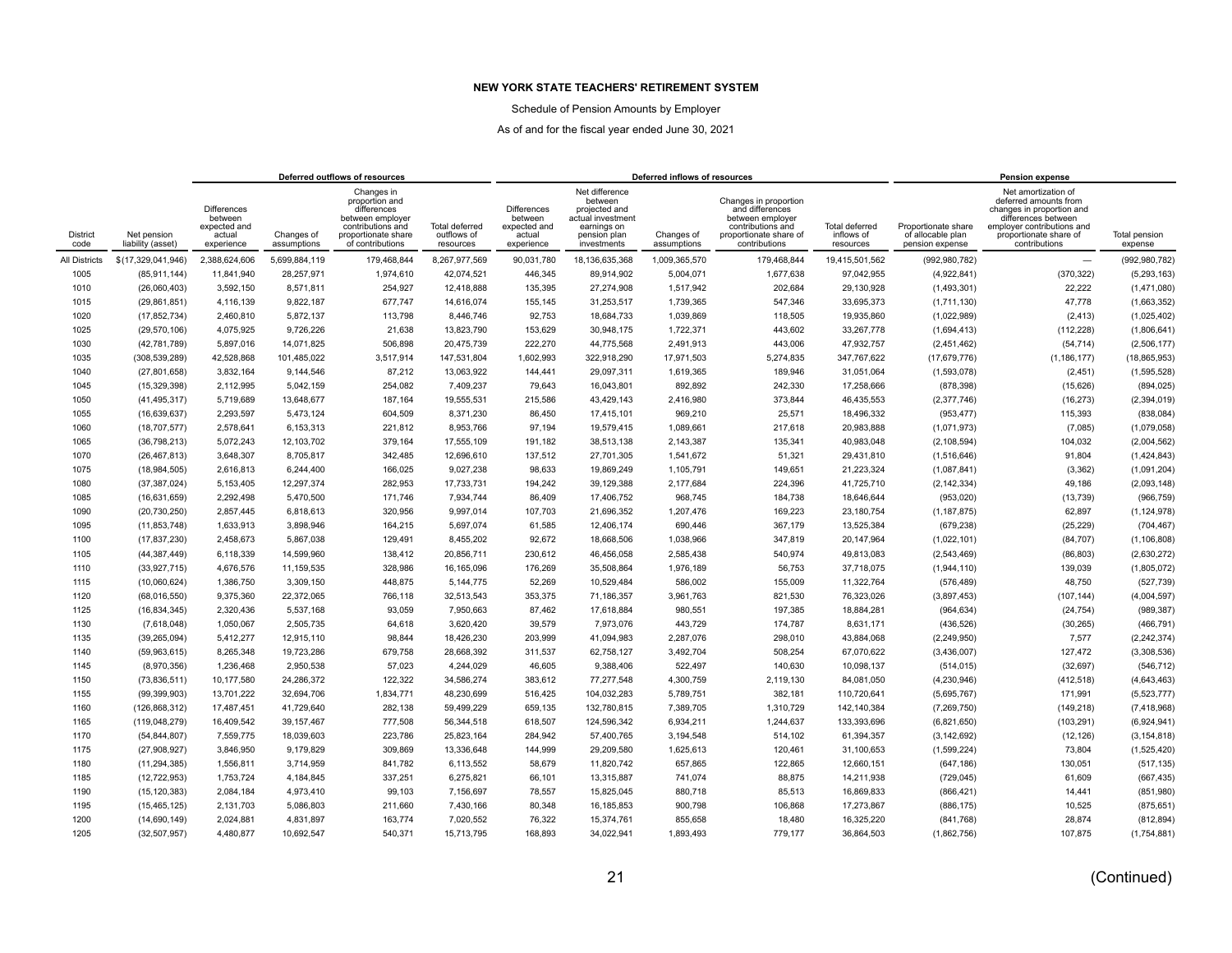### Schedule of Pension Amounts by Employer

|                         |                                  |                                                                       |                           | Deferred outflows of resources                                                                                                  |                                                   |                                                                |                                                                                                               | Deferred inflows of resources |                                                                                                                              |                                           |                                                             | Pension expense                                                                                                                                                           |                          |  |
|-------------------------|----------------------------------|-----------------------------------------------------------------------|---------------------------|---------------------------------------------------------------------------------------------------------------------------------|---------------------------------------------------|----------------------------------------------------------------|---------------------------------------------------------------------------------------------------------------|-------------------------------|------------------------------------------------------------------------------------------------------------------------------|-------------------------------------------|-------------------------------------------------------------|---------------------------------------------------------------------------------------------------------------------------------------------------------------------------|--------------------------|--|
| <b>District</b><br>code | Net pension<br>liability (asset) | <b>Differences</b><br>between<br>expected and<br>actual<br>experience | Changes of<br>assumptions | Changes in<br>proportion and<br>differences<br>between employer<br>contributions and<br>proportionate share<br>of contributions | <b>Total deferred</b><br>outflows of<br>resources | Differences<br>between<br>expected and<br>actual<br>experience | Net difference<br>between<br>projected and<br>actual investment<br>earnings on<br>pension plan<br>investments | Changes of<br>assumptions     | Changes in proportion<br>and differences<br>between employer<br>contributions and<br>proportionate share of<br>contributions | Total deferred<br>inflows of<br>resources | Proportionate share<br>of allocable plan<br>pension expense | Net amortization of<br>deferred amounts from<br>changes in proportion and<br>differences between<br>employer contributions and<br>proportionate share of<br>contributions | Total pension<br>expense |  |
| 1210                    | s.<br>(39, 833, 971)             | 5,490,690                                                             | 13,102,226                | 329                                                                                                                             | 18,593,245                                        | 206,955                                                        | 41,690,372                                                                                                    | 2,320,211                     | 895,676                                                                                                                      | 45,113,215                                | (2, 282, 548)                                               | (231, 188)                                                                                                                                                                | (2,513,736)              |  |
| 1215                    | (17, 124, 517)                   | 2,360,433                                                             | 5,632,612                 | 386,226                                                                                                                         | 8,379,271                                         | 88,969                                                         | 17,922,579                                                                                                    | 997,453                       | 4,155                                                                                                                        | 19,013,156                                | (981, 261)                                                  | 111,329                                                                                                                                                                   | (869, 932)               |  |
| 1220                    | (24, 836, 946)                   | 3,423,510                                                             | 8.169.391                 | 265.438                                                                                                                         | 11.858.338                                        | 129.039                                                        | 25.994.434                                                                                                    | 1,446,679                     | 37.766                                                                                                                       | 27.607.918                                | (1,423,195)                                                 | 67.487                                                                                                                                                                    | (1,355,709)              |  |
| 1225                    | (38, 206, 084)                   | 5,266,303                                                             | 12,566,780                | 1,199,080                                                                                                                       | 19,032,163                                        | 198,497                                                        | 39,986,620                                                                                                    | 2,225,392                     | 783,493                                                                                                                      | 43,194,002                                | (2, 189, 267)                                               | 186,072                                                                                                                                                                   | (2,003,195)              |  |
| 1230                    | (8, 186, 473)                    | 1.128.418                                                             | 2.692.702                 | 134.829                                                                                                                         | 3.955.950                                         | 42.532                                                         | 8.567.991                                                                                                     | 476,838                       | 90.107                                                                                                                       | 9,177,468                                 | (469, 097)                                                  | 12.989                                                                                                                                                                    | (456, 109)               |  |
| 1235                    | (250, 344, 437)                  | 34,507,325                                                            | 82,343,518                | 11,500,403                                                                                                                      | 128,351,246                                       | 1,300,646                                                      | 262,011,355                                                                                                   | 14,581,825                    | 3,599,907                                                                                                                    | 281,493,734                               | (14, 345, 122)                                              | 1,443,755                                                                                                                                                                 | (12, 901, 366)           |  |
| 1240                    | (39, 421, 867)                   | 5,433,886                                                             | 12,966,676                | 991,236                                                                                                                         | 19,391,798                                        | 204,813                                                        | 41,259,062                                                                                                    | 2,296,207                     | 297,886                                                                                                                      | 44,057,969                                | (2, 258, 934)                                               | 102,536                                                                                                                                                                   | (2, 156, 398)            |  |
| 1245                    | (43, 395, 593)                   | 5,981,622                                                             | 14,273,718                | 87,931                                                                                                                          | 20,343,271                                        | 225,459                                                        | 45,417,979                                                                                                    | 2,527,665                     | 1,128,334                                                                                                                    | 49,299,437                                | (2,486,634)                                                 | (317, 235)                                                                                                                                                                | (2,803,869)              |  |
| 1250                    | (14, 503, 033)                   | 1,999,089                                                             | 4,770,351                 | 8,297                                                                                                                           | 6,777,737                                         | 75,349                                                         | 15,178,925                                                                                                    | 844,759                       | 680,894                                                                                                                      | 16,779,927                                | (831,046)                                                   | (159, 187)                                                                                                                                                                | (990, 233)               |  |
| 1255                    | (47, 270, 224)                   | 6,515,699                                                             | 15,548,165                | 9.229                                                                                                                           | 22,073,093                                        | 245,589                                                        | 49,473,180                                                                                                    | 2,753,351                     | 410,900                                                                                                                      | 52,883,020                                | (2,708,657)                                                 | (130, 665)                                                                                                                                                                | (2,839,322)              |  |
| 1260                    | (76,042,588)                     | 10,481,664                                                            | 25,011,997                | 1,236,866                                                                                                                       | 36,730,527                                        | 395,074                                                        | 79,586,436                                                                                                    | 4,429,256                     | 1,077,882                                                                                                                    | 85,488,648                                | (4,357,357)                                                 | (107, 155)                                                                                                                                                                | (4,464,512)              |  |
| 1265                    | (15, 160, 992)                   | 2.089.782                                                             | 4.986.767                 | 7,454                                                                                                                           | 7.084.003                                         | 78,768                                                         | 15,867,546                                                                                                    | 883.083                       | 201.143                                                                                                                      | 17,030,541                                | (868, 748)                                                  | (53, 371)                                                                                                                                                                 | (922, 120)               |  |
| 1270                    | (187, 344, 602)                  | 25,823,466                                                            | 61,621,555                | 2,581,553                                                                                                                       | 90,026,574                                        | 973,335                                                        | 196,075,509                                                                                                   | 10,912,270                    | 2,032,343                                                                                                                    | 209,993,458                               | (10, 735, 134)                                              | (472, 713)                                                                                                                                                                | (11, 207, 847)           |  |
| 1275                    | (13,838,221)                     | 1,907,452                                                             | 4,551,680                 | 58,679                                                                                                                          | 6,517,811                                         | 71,895                                                         | 14,483,130                                                                                                    | 806,036                       | 178,590                                                                                                                      | 15,539,651                                | (792, 951)                                                  | (42, 795)                                                                                                                                                                 | (835, 746)               |  |
| 1280                    | (33, 647, 131)                   | 4,637,900                                                             | 11,067,245                | 603,364                                                                                                                         | 16,308,509                                        | 174,811                                                        | 35,215,204                                                                                                    | 1,959,846                     | 205,650                                                                                                                      | 37,555,512                                | (1,928,032)                                                 | 54,414                                                                                                                                                                    | (1,873,619)              |  |
| 1285                    | (63, 155, 696)                   | 8,705,343                                                             | 20,773,228                | 837,965                                                                                                                         | 30,316,537                                        | 328,121                                                        | 66,098,970                                                                                                    | 3,678,633                     | 627,630                                                                                                                      | 70,733,354                                | (3,618,919)                                                 | (28, 101)                                                                                                                                                                 | (3,647,019)              |  |
| 1290                    | (26, 566, 854)                   | 3,661,959                                                             | 8,738,393                 | 93,053                                                                                                                          | 12,493,406                                        | 138,026                                                        | 27,804,961                                                                                                    | 1,547,441                     | 361,670                                                                                                                      | 29,852,098                                | (1,522,322)                                                 | (37, 360)                                                                                                                                                                 | (1,559,681)              |  |
| 1295                    | (9,801,982)                      | 1,351,099                                                             | 3,224,077                 | 73,421                                                                                                                          | 4,648,597                                         | 50,925                                                         | 10,258,788                                                                                                    | 570,937                       | 36,807                                                                                                                       | 10,917,458                                | (561, 669)                                                  | 2,143                                                                                                                                                                     | (559, 526)               |  |
| 1300                    | (98,073,013)                     | 13,518,325                                                            | 32,258,264                | 172,063                                                                                                                         | 45,948,652                                        | 509,531                                                        | 102,643,556                                                                                                   | 5,712,464                     | 797,360                                                                                                                      | 109,662,911                               | (5,619,735)                                                 | (197, 188)                                                                                                                                                                | (5,816,923)              |  |
| 1305                    | (264, 849, 225)                  | 36.506.656                                                            | 87,114,446                | 296.070                                                                                                                         | 123.917.172                                       | 1,376,005                                                      | 277,192,117                                                                                                   | 15,426,686                    | 1,636,884                                                                                                                    | 295.631.692                               | (15, 176, 268)                                              | (545,089)                                                                                                                                                                 | (15, 721, 357)           |  |
| 2005                    | (13,736,687)                     | 1,893,457                                                             | 4,518,283                 | 213,891                                                                                                                         | 6,625,631                                         | 71,368                                                         | 14,376,864                                                                                                    | 800,121                       | 45,752                                                                                                                       | 15,294,105                                | (787, 133)                                                  | 58,592                                                                                                                                                                    | (728, 542)               |  |
| 2006                    | (12,508,935)                     | 1,724,224                                                             | 4.114.450                 | 124.084                                                                                                                         | 5.962.758                                         | 64.989                                                         | 13.091.895                                                                                                    | 728.609                       | 46,352                                                                                                                       | 13.931.845                                | (716, 781)                                                  | 15.844                                                                                                                                                                    | (700, 937)               |  |
| 2007                    | (34, 452, 714)                   | 4,748,941                                                             | 11,332,218                | 378,055                                                                                                                         | 16,459,214                                        | 178,997                                                        | 36,058,330                                                                                                    | 2,006,769                     | 325,914                                                                                                                      | 38,570,009                                | (1,974,194)                                                 | (44, 713)                                                                                                                                                                 | (2,018,906)              |  |
| 2008                    | (32, 773, 404)                   | 4,517,466                                                             | 10,779,858                | 47,500                                                                                                                          | 15,344,824                                        | 170,272                                                        | 34,300,758                                                                                                    | 1,908,954                     | 435,437                                                                                                                      | 36,815,421                                | (1,877,967)                                                 | (103, 739)                                                                                                                                                                | (1,981,706)              |  |
| 2009                    | (25, 308, 636)                   | 3,488,527                                                             | 8,324,539                 | 139,644                                                                                                                         | 11,952,711                                        | 131,489                                                        | 26,488,106                                                                                                    | 1,474,153                     | 181,698                                                                                                                      | 28,275,447                                | (1,450,224)                                                 | (8,039)                                                                                                                                                                   | (1,458,262)              |  |
| 2010                    | (83,033,983)                     | 11,445,354                                                            | 27,311,613                | 202,909                                                                                                                         | 38,959,875                                        | 431,397                                                        | 86,903,655                                                                                                    | 4,836,485                     | 537,468                                                                                                                      | 92,709,004                                | (4,757,975)                                                 | (26, 790)                                                                                                                                                                 | (4,784,765)              |  |
| 2014                    | (10, 809, 265)                   | 1,489,942                                                             | 3.555.393                 | 109,424                                                                                                                         | 5,154,759                                         | 56,159                                                         | 11,313,014                                                                                                    | 629,608                       | 91,739                                                                                                                       | 12.090.520                                | (619, 388)                                                  | 28,072                                                                                                                                                                    | (591, 315)               |  |
| 2015                    | (23,571,636)                     | 3,249,100                                                             | 7,753,204                 | 182,559                                                                                                                         | 11,184,862                                        | 122,465                                                        | 24,670,156                                                                                                    | 1,372,978                     | 279,205                                                                                                                      | 26,444,804                                | (1,350,691)                                                 | (33, 941)                                                                                                                                                                 | (1,384,632)              |  |
| 2016                    | (8,550,420)                      | 1.178.585                                                             | 2.812.412                 | 278.977                                                                                                                         | 4.269.974                                         | 44,423                                                         | 8.948.900                                                                                                     | 498.037                       | 78.647                                                                                                                       | 9.570.006                                 | (489, 952)                                                  | 60,957                                                                                                                                                                    | (428, 995)               |  |
| 2018                    | (22, 406, 097)                   | 3,088,443                                                             | 7,369,834                 | 92,464                                                                                                                          | 10,550,740                                        | 116,409                                                        | 23,450,299                                                                                                    | 1,305,089                     | 227,142                                                                                                                      | 25,098,939                                | (1,283,904)                                                 | (43, 239)                                                                                                                                                                 | (1,327,143)              |  |
| 2020                    | (56, 734, 551)                   | 7.820.256                                                             | 18,661,180                | 355,721                                                                                                                         | 26,837,156                                        | 294,760                                                        | 59,378,577                                                                                                    | 3,304,620                     | 70,003                                                                                                                       | 63,047,961                                | (3,250,977)                                                 | 97,536                                                                                                                                                                    | (3, 153, 441)            |  |
| 2025                    | (44, 560, 109)                   | 6,142,138                                                             | 14,656,751                | $\overline{\phantom{0}}$                                                                                                        | 20,798,890                                        | 231,509                                                        | 46,636,765                                                                                                    | 2,595,495                     | 317,321                                                                                                                      | 49,781,090                                | (2, 553, 363)                                               | (113, 366)                                                                                                                                                                | (2,666,729)              |  |
| 2030                    | (37, 184, 601)                   | 5,125,503                                                             | 12,230,793                | 160,453                                                                                                                         | 17,516,749                                        | 193,190                                                        | 38,917,533                                                                                                    | 2,165,893                     | 122,848                                                                                                                      | 41,399,464                                | (2, 130, 735)                                               | 41,241                                                                                                                                                                    | (2,089,494)              |  |
| 2035                    | (12,070,128)                     | 1,663,739                                                             | 3,970,117                 | 100,846                                                                                                                         | 5,734,703                                         | 62,709                                                         | 12,632,638                                                                                                    | 703,049                       | 70,037                                                                                                                       | 13,468,433                                | (691, 637)                                                  | 609                                                                                                                                                                       | (691, 028)               |  |
| 2040                    | (72, 481, 389)                   | 9,990,791                                                             | 23,840,644                | 145,516                                                                                                                         | 33,976,951                                        | 376,572                                                        | 75,859,273                                                                                                    | 4,221,827                     | 910.106                                                                                                                      | 81,367,778                                | (4, 153, 295)                                               | (271, 638)                                                                                                                                                                | (4,424,933)              |  |
| 2044                    | (14, 833, 612)                   | 2,044,656                                                             | 4,879,085                 | 447,032                                                                                                                         | 7,370,773                                         | 77,067                                                         | 15,524,910                                                                                                    | 864,014                       | 266,311                                                                                                                      | 16,732,302                                | (849, 989)                                                  | (58, 381)                                                                                                                                                                 | (908, 369)               |  |
| 2045                    | (42, 353, 056)                   | 5.837.919                                                             | 13,930,805                | 167,838                                                                                                                         | 19.936.563                                        | 220,042                                                        | 44,326,855                                                                                                    | 2.466.941                     | 342.693                                                                                                                      | 47,356,531                                | (2,426,895)                                                 | (46, 448)                                                                                                                                                                 | (2,473,344)              |  |
| 2046                    | (34,908,495)                     | 4,811,766                                                             | 11,482,134                | 333,772                                                                                                                         | 16,627,672                                        | 181,365                                                        | 36,535,352                                                                                                    | 2,033,317                     | 268,439                                                                                                                      | 39,018,472                                | (2,000,310)                                                 | 35,797                                                                                                                                                                    | (1,964,514)              |  |
| 2047                    | (169, 950, 520)                  | 23,425,876                                                            | 55,900,279                | 848,178                                                                                                                         | 80,174,332                                        | 882,966                                                        | 177,870,804                                                                                                   | 9,899,116                     | 1,343,910                                                                                                                    | 189,996,795                               | (9,738,426)                                                 | (292, 270)                                                                                                                                                                | (10,030,696)             |  |
| 2048                    | (38,800,844)                     | 5,348,285                                                             | 12,762,409                | 493,140                                                                                                                         | 18,603,834                                        | 201,587                                                        | 40,609,098                                                                                                    | 2,260,035                     | 222,761                                                                                                                      | 43,293,480                                | (2, 223, 348)                                               | 102,496                                                                                                                                                                   | (2, 120, 852)            |  |
| 2050                    | (28, 720, 524)                   | 3,958,820                                                             | 9,446,781                 | 362,784                                                                                                                         | 13,768,384                                        | 149,215                                                        | 30,059,000                                                                                                    | 1,672,886                     | 91,243                                                                                                                       | 31,972,344                                | (1,645,730)                                                 | 54,634                                                                                                                                                                    | (1,591,096)              |  |
| 2052                    | (24, 643, 409)                   | 3,396,832                                                             | 8,105,732                 | 648,144                                                                                                                         | 12,150,709                                        | 128,033                                                        | 25,791,877                                                                                                    | 1,435,406                     | 205,650                                                                                                                      | 27,560,966                                | (1,412,105)                                                 | 57,912                                                                                                                                                                    | (1, 354, 194)            |  |
| 2055                    | (22,092,143)                     | 3,045,167                                                             | 7,266,567                 | 342,940                                                                                                                         | 10,654,675                                        | 114,778                                                        | 23,121,713                                                                                                    | 1,286,802                     | 73,241                                                                                                                       | 24,596,534                                | (1,265,914)                                                 | 94,940                                                                                                                                                                    | (1, 170, 974)            |  |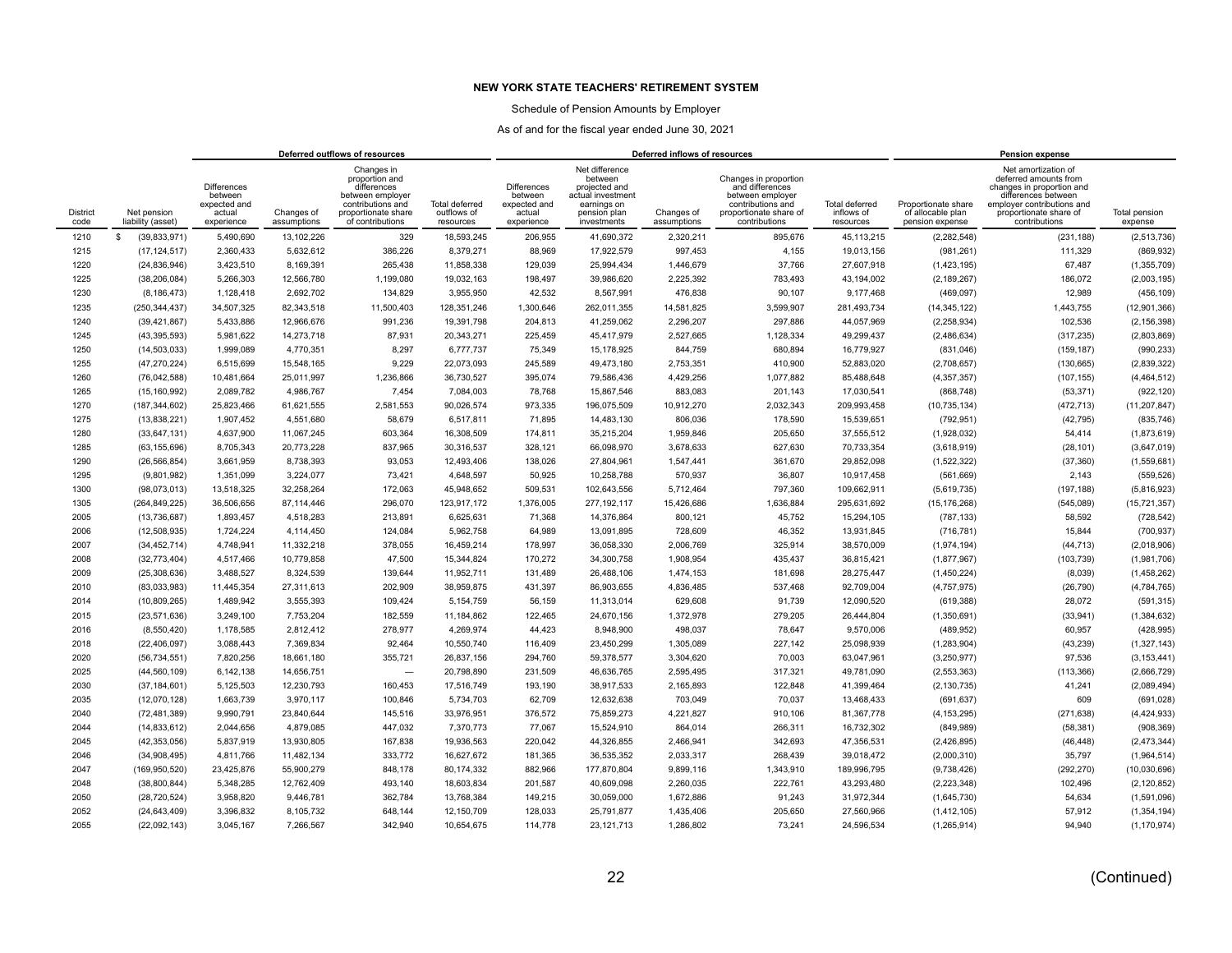### Schedule of Pension Amounts by Employer

|                         |                                  |                                                                       |                           | Deferred outflows of resources                                                                                                  |                                                   |                                                                |                                                                                                               | Deferred inflows of resources |                                                                                                                              |                                           |                                                             | Pension expense                                                                                                                                                           |                          |  |
|-------------------------|----------------------------------|-----------------------------------------------------------------------|---------------------------|---------------------------------------------------------------------------------------------------------------------------------|---------------------------------------------------|----------------------------------------------------------------|---------------------------------------------------------------------------------------------------------------|-------------------------------|------------------------------------------------------------------------------------------------------------------------------|-------------------------------------------|-------------------------------------------------------------|---------------------------------------------------------------------------------------------------------------------------------------------------------------------------|--------------------------|--|
| <b>District</b><br>code | Net pension<br>liability (asset) | <b>Differences</b><br>between<br>expected and<br>actual<br>experience | Changes of<br>assumptions | Changes in<br>proportion and<br>differences<br>between employer<br>contributions and<br>proportionate share<br>of contributions | <b>Total deferred</b><br>outflows of<br>resources | Differences<br>between<br>expected and<br>actual<br>experience | Net difference<br>between<br>projected and<br>actual investment<br>earnings on<br>pension plan<br>investments | Changes of<br>assumptions     | Changes in proportion<br>and differences<br>between employer<br>contributions and<br>proportionate share of<br>contributions | Total deferred<br>inflows of<br>resources | Proportionate share<br>of allocable plan<br>pension expense | Net amortization of<br>deferred amounts from<br>changes in proportion and<br>differences between<br>employer contributions and<br>proportionate share of<br>contributions | Total pension<br>expense |  |
| 2056                    | (28, 847, 514)<br>s.             | 3.976.324                                                             | 9.488.550                 | 154.712                                                                                                                         | 13,619,586                                        | 149,875                                                        | 30,191,908                                                                                                    | 1,680,283                     | 208,256                                                                                                                      | 32,230,321                                | (1,653,007)                                                 | (10, 190)                                                                                                                                                                 | (1,663,197)              |  |
| 2057                    | (37, 337, 615)                   | 5,146,594                                                             | 12,281,122                | 375,113                                                                                                                         | 17,802,830                                        | 193,985                                                        | 39,077,678                                                                                                    | 2,174,806                     | 393,487                                                                                                                      | 41,839,956                                | (2, 139, 503)                                               | 23,026                                                                                                                                                                    | (2, 116, 477)            |  |
| 2058                    | (22, 415, 208)                   | 3,089,699                                                             | 7,372,831                 | 230,827                                                                                                                         | 10,693,356                                        | 116,457                                                        | 23,459,835                                                                                                    | 1,305,620                     | 75,779                                                                                                                       | 24,957,690                                | (1,284,426)                                                 | 40,746                                                                                                                                                                    | (1,243,680)              |  |
| 2059                    | (39,602,937)                     | 5,458,845                                                             | 13,026,234                | 29.407                                                                                                                          | 18,514,486                                        | 205,754                                                        | 41,448,571                                                                                                    | 2,306,754                     | 613.253                                                                                                                      | 44,574,333                                | (2,269,309)                                                 | (169, 625)                                                                                                                                                                | (2,438,934)              |  |
| 2060                    | (9,671,984)                      | 1,333,180                                                             | 3,181,318                 | 264,016                                                                                                                         | 4,778,514                                         | 50,250                                                         | 10,122,732                                                                                                    | 563,365                       | 177,020                                                                                                                      | 10,913,366                                | (554, 220)                                                  | 4,408                                                                                                                                                                     | (549, 811)               |  |
| 2061                    | (10, 887, 308)                   | 1.500.700                                                             | 3,581,063                 | 129.844                                                                                                                         | 5.211.607                                         | 56,564                                                         | 11,394,694                                                                                                    | 634,154                       | 79.064                                                                                                                       | 12, 164, 477                              | (623, 860)                                                  | 28,843                                                                                                                                                                    | (595, 016)               |  |
| 2062                    | (16, 235, 617)                   | 2,237,908                                                             | 5,340,234                 | 414,692                                                                                                                         | 7,992,833                                         | 84,351                                                         | 16,992,253                                                                                                    | 945,677                       | 292,444                                                                                                                      | 18,314,725                                | (930, 326)                                                  | 20,155                                                                                                                                                                    | (910, 170)               |  |
| 2063                    | (9,285,409)                      | 1,279,895                                                             | 3,054,165                 | 4,131                                                                                                                           | 4,338,191                                         | 48,242                                                         | 9,718,141                                                                                                     | 540,848                       | 154,592                                                                                                                      | 10,461,822                                | (532,068)                                                   | (46, 630)                                                                                                                                                                 | (578, 698)               |  |
| 2064                    | (26, 862, 921)                   | 3,702,769                                                             | 8,835,776                 | 260,016                                                                                                                         | 12,798,561                                        | 139,564                                                        | 28,114,826                                                                                                    | 1,564,686                     | 67,334                                                                                                                       | 29,886,410                                | (1,539,287)                                                 | 85,028                                                                                                                                                                    | (1,454,259)              |  |
| 2065                    | (23, 357, 633)                   | 3,219,602                                                             | 7.682.814                 | 171,530                                                                                                                         | 11,073,945                                        | 121,353                                                        | 24,446,179                                                                                                    | 1,360,513                     | 176,039                                                                                                                      | 26,104,085                                | (1,338,428)                                                 | 48,980                                                                                                                                                                    | (1,289,449)              |  |
| 2066                    | (56, 279, 948)                   | 7,757,594                                                             | 18,511,651                | 533,514                                                                                                                         | 26,802,759                                        | 292,398                                                        | 58,902,788                                                                                                    | 3,278,141                     | 205,616                                                                                                                      | 62,678,944                                | (3,224,928)                                                 | 56,064                                                                                                                                                                    | (3, 168, 864)            |  |
| 2067                    | (84, 657, 984)                   | 11,669,205                                                            | 27,845,780                | 943,417                                                                                                                         | 40,458,402                                        | 439,834                                                        | 88,603,339                                                                                                    | 4,931,078                     | 741,602                                                                                                                      | 94,715,853                                | (4,851,033)                                                 | (56, 268)                                                                                                                                                                 | (4,907,301)              |  |
| 2068                    | (78, 851, 644)                   | 10,868,863                                                            | 25,935,954                | 532,133                                                                                                                         | 37,336,950                                        | 409,668                                                        | 82,526,403                                                                                                    | 4,592,876                     | 848,832                                                                                                                      | 88,377,779                                | (4,518,321)                                                 | (78, 342)                                                                                                                                                                 | (4,596,663)              |  |
| 2069                    | (10, 314, 823)                   | 1,421,789                                                             | 3,392,761                 | 78,927                                                                                                                          | 4,893,477                                         | 53,590                                                         | 10,795,529                                                                                                    | 600,808                       | 108,592                                                                                                                      | 11,558,519                                | (591, 055)                                                  | (46, 047)                                                                                                                                                                 | (637, 103)               |  |
| 2070                    | (14, 132, 262)                   | 1,947,982                                                             | 4,648,396                 | 128,159                                                                                                                         | 6,724,538                                         | 73,423                                                         | 14,790,874                                                                                                    | 823,163                       | 37,609                                                                                                                       | 15,725,069                                | (809, 800)                                                  | 23,315                                                                                                                                                                    | (786, 485)               |  |
| 2071                    | (11,038,965)                     | 1,521,604                                                             | 3,630,946                 | 226,893                                                                                                                         | 5,379,444                                         | 57,352                                                         | 11,553,419                                                                                                    | 642,987                       | 43,309                                                                                                                       | 12,297,068                                | (632, 550)                                                  | 41,179                                                                                                                                                                    | (591, 371)               |  |
| 2072                    | (14,006,487)                     | 1,930,646                                                             | 4,607,026                 | 45,986                                                                                                                          | 6,583,658                                         | 72,770                                                         | 14,659,238                                                                                                    | 815,837                       | 122,914                                                                                                                      | 15,670,758                                | (802, 593)                                                  | (8,290)                                                                                                                                                                   | (810, 884)               |  |
| 2073                    | (28,093,142)                     | 3,872,342                                                             | 9,240,421                 | 237,975                                                                                                                         | 13,350,738                                        | 145,956                                                        | 29,402,379                                                                                                    | 1,636,343                     | 258,876                                                                                                                      | 31,443,554                                | (1,609,780)                                                 | 21,655                                                                                                                                                                    | (1,588,125)              |  |
| 2074                    | (27,049,334)                     | 3,728,464                                                             | 8,897,092                 | 650,578                                                                                                                         | 13,276,133                                        | 140,533                                                        | 28,309,927                                                                                                    | 1,575,544                     | 22,320                                                                                                                       | 30,048,324                                | (1,549,969)                                                 | 144,606                                                                                                                                                                   | (1,405,363)              |  |
| 2075                    | (54, 768, 846)                   | 7,549,304                                                             | 18,014,618                | 638,272                                                                                                                         | 26,202,195                                        | 284,548                                                        | 57,321,264                                                                                                    | 3,190,124                     | 334,930                                                                                                                      | 61,130,865                                | (3, 138, 339)                                               | 185,734                                                                                                                                                                   | (2,952,606)              |  |
| 2076                    | (34,072,110)                     | 4,696,479                                                             | 11,207,029                | 143,994                                                                                                                         | 16,047,502                                        | 177,019                                                        | 35,659,988                                                                                                    | 1,984,600                     | 386,366                                                                                                                      | 38,207,974                                | (1,952,384)                                                 | (73,006)                                                                                                                                                                  | (2,025,390)              |  |
| 2077                    | (10,006,863)                     | 1.379.340                                                             | 3,291,466                 | 12.116                                                                                                                          | 4.682.922                                         | 51.990                                                         | 10,473,218                                                                                                    | 582,870                       | 140,550                                                                                                                      | 11,248,627                                | (573, 409)                                                  | (33, 186)                                                                                                                                                                 | (606, 594)               |  |
| 2078                    | (83, 193, 809)                   | 11,467,384                                                            | 27,364,183                | 1,544,587                                                                                                                       | 40,376,154                                        | 432,227                                                        | 87,070,928                                                                                                    | 4,845,794                     | 163,773                                                                                                                      | 92,512,723                                | (4, 767, 133)                                               | 328,411                                                                                                                                                                   | (4, 438, 723)            |  |
| 2079                    | (47, 152, 515)                   | 6,499,474                                                             | 15,509,448                | 672,379                                                                                                                         | 22,681,301                                        | 244,977                                                        | 49,349,986                                                                                                    | 2,746,495                     | 412,252                                                                                                                      | 52,753,710                                | (2,701,912)                                                 | (22, 075)                                                                                                                                                                 | (2,723,986)              |  |
| 2080                    | (10, 467, 439)                   | 1,442,825                                                             | 3,442,959                 | 207,531                                                                                                                         | 5,093,316                                         | 54,383                                                         | 10,955,258                                                                                                    | 609,697                       | 24,582                                                                                                                       | 11,643,920                                | (599, 800)                                                  | 61,529                                                                                                                                                                    | (538, 271)               |  |
| 2081                    | (14,010,964)                     | 1,931,263                                                             | 4,608,499                 | 62,640                                                                                                                          | 6,602,401                                         | 72,793                                                         | 14,663,923                                                                                                    | 816,097                       | 74,436                                                                                                                       | 15,627,249                                | (802, 850)                                                  | (3,504)                                                                                                                                                                   | (806, 354)               |  |
| 2082                    | (7,632,402)                      | 1,052,046                                                             | 2,510,457                 | 72,067                                                                                                                          | 3,634,569                                         | 39,654                                                         | 7,988,099                                                                                                     | 444,565                       | 7,574                                                                                                                        | 8,479,892                                 | (437, 348)                                                  | 17,533                                                                                                                                                                    | (419, 816)               |  |
| 2083                    | (19,086,079)                     | 2,630,814                                                             | 6,277,810                 | 54,411                                                                                                                          | 8.963.035                                         | 99,160                                                         | 19,975,557                                                                                                    | 1,111,708                     | 134,761                                                                                                                      | 21,321,186                                | (1,093,662)                                                 | (29, 238)                                                                                                                                                                 | (1, 122, 900)            |  |
| 2084                    | (31, 167, 589)                   | 4,296,122                                                             | 10,251,671                | 187,769                                                                                                                         | 14,735,562                                        | 161,929                                                        | 32,620,107                                                                                                    | 1,815,420                     | 321,863                                                                                                                      | 34,919,319                                | (1,785,951)                                                 | (35, 175)                                                                                                                                                                 | (1,821,126)              |  |
| 2085                    | (15,849,096)                     | 2,184,630                                                             | 5.213.099                 | 14.328                                                                                                                          | 7.412.057                                         | 82.343                                                         | 16,587,719                                                                                                    | 923.163                       | 169.264                                                                                                                      | 17,762,489                                | (908, 178)                                                  | (31, 679)                                                                                                                                                                 | (939, 856)               |  |
| 2086                    | (51, 235, 162)                   | 7,062,224                                                             | 16,852,316                | 414.838                                                                                                                         | 24.329.377                                        | 266,189                                                        | 53,622,899                                                                                                    | 2,984,297                     | 47,613                                                                                                                       | 56.920.997                                | (2,935,854)                                                 | 80,772                                                                                                                                                                    | (2,855,082)              |  |
| 2090                    | (23, 442, 472)                   | 3,231,296                                                             | 7,710,719                 | 121,810                                                                                                                         | 11,063,825                                        | 121,794                                                        | 24,534,972                                                                                                    | 1,365,455                     | 158,914                                                                                                                      | 26, 181, 135                              | (1,343,290)                                                 | 10,637                                                                                                                                                                    | (1,332,652)              |  |
| 2095                    | (23, 644, 019)                   | 3,259,077                                                             | 7,777,012                 | 902                                                                                                                             | 11,036,992                                        | 122,841                                                        | 24,745,912                                                                                                    | 1,377,194                     | 356,710                                                                                                                      | 26,602,657                                | (1, 354, 839)                                               | (95, 709)                                                                                                                                                                 | (1,450,547)              |  |
| 2104                    | (13, 643, 137)                   | 1,880,562                                                             | 4,487,513                 | 167,098                                                                                                                         | 6,535,173                                         | 70,882                                                         | 14,278,954                                                                                                    | 794,672                       | 348,150                                                                                                                      | 15,492,659                                | (781, 773)                                                  | (15, 275)                                                                                                                                                                 | (797, 048)               |  |
| 2105                    | (12,696,461)                     | 1,750,072                                                             | 4,176,131                 | 115,020                                                                                                                         | 6,041,224                                         | 65,964                                                         | 13,288,160                                                                                                    | 739,531                       | 334,391                                                                                                                      | 14,428,046                                | (727, 527)                                                  | (29, 451)                                                                                                                                                                 | (756, 978)               |  |
| 2110                    | (37,065,785)                     | 5,109,125                                                             | 12,191,711                | 142,352                                                                                                                         | 17,443,188                                        | 192,573                                                        | 38,793,179                                                                                                    | 2,158,973                     | 476,154                                                                                                                      | 41,620,878                                | (2, 123, 927)                                               | (52,019)                                                                                                                                                                  | (2, 175, 946)            |  |
| 2112                    | (24,050,253)                     | 3,315,072                                                             | 7,910,631                 | 185,933                                                                                                                         | 11,411,637                                        | 124,951                                                        | 25,171,078                                                                                                    | 1,400,856                     | 140,788                                                                                                                      | 26,837,674                                | (1,378,117)                                                 | 45,301                                                                                                                                                                    | (1,332,815)              |  |
| 2115                    | (46, 760, 628)                   | 6,445,457                                                             | 15,380,548                | 1,340,837                                                                                                                       | 23,166,841                                        | 242,941                                                        | 48,939,835                                                                                                    | 2,723,669                     | 206,336                                                                                                                      | 52,112,781                                | (2,679,456)                                                 | 403,585                                                                                                                                                                   | (2, 275, 871)            |  |
| 2120                    | (90,017,550)                     | 12.407.964                                                            | 29.608.654                | 342.048                                                                                                                         | 42.358.666                                        | 467.680                                                        | 94,212,679                                                                                                    | 5,243,257                     | 151,625                                                                                                                      | 100.075.241                               | (5, 158, 144)                                               | 52.741                                                                                                                                                                    | (5, 105, 403)            |  |
| 2125                    | (8,559,913)                      | 1,179,893                                                             | 2,815,534                 | 200,527                                                                                                                         | 4,195,955                                         | 44,472                                                         | 8,958,835                                                                                                     | 498,590                       | 65,884                                                                                                                       | 9,567,781                                 | (490, 496)                                                  | 9,538                                                                                                                                                                     | (480, 958)               |  |
| 2130                    | (16, 836, 782)                   | 2,320,772                                                             | 5,537,969                 | 220,522                                                                                                                         | 8,079,264                                         | 87,474                                                         | 17,621,434                                                                                                    | 980,693                       | 87,052                                                                                                                       | 18,776,653                                | (964, 774)                                                  | 60,134                                                                                                                                                                    | (904, 639)               |  |
| 2135                    | (32, 788, 377)                   | 4,519,530                                                             | 10,784,782                | 89,330                                                                                                                          | 15,393,642                                        | 170,350                                                        | 34,316,429                                                                                                    | 1,909,826                     | 265,644                                                                                                                      | 36,662,248                                | (1,878,824)                                                 | (33, 626)                                                                                                                                                                 | (1,912,450)              |  |
| 2140                    | (30, 708, 633)                   | 4,232,859                                                             | 10,100,711                | 79,746                                                                                                                          | 14,413,316                                        | 159,544                                                        | 32,139,762                                                                                                    | 1,788,687                     | 597,223                                                                                                                      | 34,685,217                                | (1,759,652)                                                 | (116, 361)                                                                                                                                                                | (1,876,013)              |  |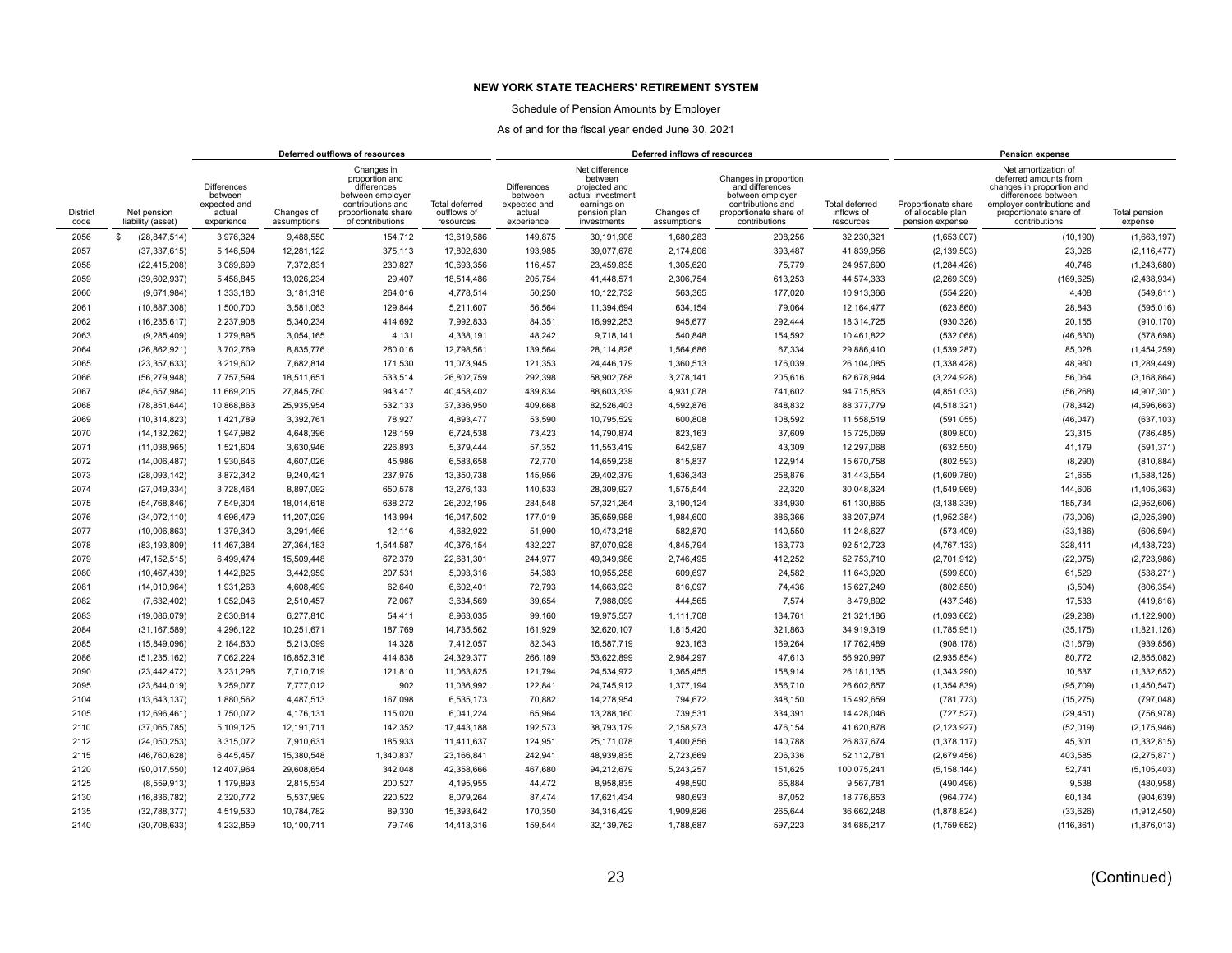### Schedule of Pension Amounts by Employer

|                         |                                  |                                                                       |                           | Deferred outflows of resources                                                                                                  |                                                   |                                                                |                                                                                                               | Deferred inflows of resources |                                                                                                                              |                                           |                                                             | Pension expense                                                                                                                                                           |                          |  |
|-------------------------|----------------------------------|-----------------------------------------------------------------------|---------------------------|---------------------------------------------------------------------------------------------------------------------------------|---------------------------------------------------|----------------------------------------------------------------|---------------------------------------------------------------------------------------------------------------|-------------------------------|------------------------------------------------------------------------------------------------------------------------------|-------------------------------------------|-------------------------------------------------------------|---------------------------------------------------------------------------------------------------------------------------------------------------------------------------|--------------------------|--|
| <b>District</b><br>code | Net pension<br>liability (asset) | <b>Differences</b><br>between<br>expected and<br>actual<br>experience | Changes of<br>assumptions | Changes in<br>proportion and<br>differences<br>between employer<br>contributions and<br>proportionate share<br>of contributions | <b>Total deferred</b><br>outflows of<br>resources | Differences<br>between<br>expected and<br>actual<br>experience | Net difference<br>between<br>projected and<br>actual investment<br>earnings on<br>pension plan<br>investments | Changes of<br>assumptions     | Changes in proportion<br>and differences<br>between employer<br>contributions and<br>proportionate share of<br>contributions | Total deferred<br>inflows of<br>resources | Proportionate share<br>of allocable plan<br>pension expense | Net amortization of<br>deferred amounts from<br>changes in proportion and<br>differences between<br>employer contributions and<br>proportionate share of<br>contributions | Total pension<br>expense |  |
| 2145                    | (39,961,035)<br>s.               | 5,508,205                                                             | 13.144.020                | 249.140                                                                                                                         | 18,901,364                                        | 207,615                                                        | 41,823,358                                                                                                    | 2.327.612                     | 77,918                                                                                                                       | 44,436,502                                | (2,289,829)                                                 | 45.193                                                                                                                                                                    | (2, 244, 636)            |  |
| 2146                    | (37, 270, 526)                   | 5,137,347                                                             | 12,259,055                | 1,475,694                                                                                                                       | 18,872,095                                        | 193,636                                                        | 39,007,461                                                                                                    | 2,170,898                     | 123,850                                                                                                                      | 41,495,846                                | (2, 135, 659)                                               | 444,272                                                                                                                                                                   | (1,691,386)              |  |
| 2147                    | (10,628,282)                     | 1,464,996                                                             | 3,495,864                 | 114,912                                                                                                                         | 5,075,772                                         | 55,218                                                         | 11,123,597                                                                                                    | 619,066                       | 82,445                                                                                                                       | 11,880,327                                | (609, 017)                                                  | 22,936                                                                                                                                                                    | (586, 081)               |  |
| 2148                    | (27, 414, 125)                   | 3.778.746                                                             | 9.017.079                 | 12.154                                                                                                                          | 12,807,979                                        | 142,428                                                        | 28,691,719                                                                                                    | 1,596,792                     | 419.829                                                                                                                      | 30.850.767                                | (1,570,872)                                                 | (106, 292)                                                                                                                                                                | (1,677,163)              |  |
| 2149                    | (15, 722, 680)                   | 2,167,205                                                             | 5,171,518                 | 345,776                                                                                                                         | 7,684,499                                         | 81,686                                                         | 16,455,412                                                                                                    | 915,800                       | 62,966                                                                                                                       | 17,515,864                                | (900, 934)                                                  | 71,216                                                                                                                                                                    | (829, 718)               |  |
| 2150                    | (6,986,631)                      | 963.033                                                               | 2.298.049                 | 25,771                                                                                                                          | 3,286,853                                         | 36,299                                                         | 7,312,232                                                                                                     | 406,951                       | 64.945                                                                                                                       | 7,820,426                                 | (400, 345)                                                  | (9,205)                                                                                                                                                                   | (409, 550)               |  |
| 2155                    | (26, 272, 889)                   | 3,621,439                                                             | 8,641,702                 | 83,274                                                                                                                          | 12,346,415                                        | 136,499                                                        | 27,497,297                                                                                                    | 1,530,318                     | 103,788                                                                                                                      | 29,267,903                                | (1,505,477)                                                 | (1,255)                                                                                                                                                                   | (1,506,732)              |  |
| 2160                    | (46, 313, 517)                   | 6,383,827                                                             | 15,233,484                | 817,666                                                                                                                         | 22,434,976                                        | 240,619                                                        | 48,471,887                                                                                                    | 2,697,626                     | 344,935                                                                                                                      | 51,755,066                                | (2,653,836)                                                 | 152,592                                                                                                                                                                   | (2,501,244)              |  |
| 2165                    | (15, 184, 454)                   | 2,093,016                                                             | 4,994,484                 | 199,102                                                                                                                         | 7,286,602                                         | 78,890                                                         | 15,892,102                                                                                                    | 884,450                       | 82,459                                                                                                                       | 16,937,900                                | (870,093)                                                   | 18,324                                                                                                                                                                    | (851,768)                |  |
| 2170                    | (70, 441, 569)                   | 9,709,623                                                             | 23,169,704                | 449,420                                                                                                                         | 33.328.747                                        | 365,974                                                        | 73,724,390                                                                                                    | 4,103,014                     | 335,447                                                                                                                      | 78.528.825                                | (4,036,410)                                                 | 95,482                                                                                                                                                                    | (3,940,929)              |  |
| 2175                    | (6,361,413)                      | 876,853                                                               | 2,092,402                 | 60,886                                                                                                                          | 3,030,141                                         | 33,050                                                         | 6,657,877                                                                                                     | 370,534                       | 30,512                                                                                                                       | 7,091,973                                 | (364, 519)                                                  | 11,244                                                                                                                                                                    | (353, 275)               |  |
| 2180                    | (13, 156, 155)                   | 1,813,436                                                             | 4,327,334                 | 84,777                                                                                                                          | 6,225,548                                         | 68,352                                                         | 13,769,277                                                                                                    | 766,307                       | 39,621                                                                                                                       | 14,643,557                                | (753, 868)                                                  | 15,295                                                                                                                                                                    | (738, 573)               |  |
| 2185                    | (73, 135, 864)                   | 10,081,003                                                            | 24,055,914                | 567,967                                                                                                                         | 34,704,885                                        | 379,972                                                        | 76,544,249                                                                                                    | 4,259,948                     | 104,167                                                                                                                      | 81,288,336                                | (4, 190, 798)                                               | 162,319                                                                                                                                                                   | (4,028,479)              |  |
| 2187                    | (36,636,393)                     | 5,049,938                                                             | 12,050,476                | 4,318                                                                                                                           | 17,104,732                                        | 190,342                                                        | 38,343,776                                                                                                    | 2,133,962                     | 372,255                                                                                                                      | 41,040,335                                | (2,099,322)                                                 | (92, 898)                                                                                                                                                                 | (2, 192, 219)            |  |
| 2190                    | (48, 247, 018)                   | 6,650,340                                                             | 15,869,453                | 617,573                                                                                                                         | 23,137,366                                        | 250,664                                                        | 50,495,497                                                                                                    | 2,810,246                     | 324,694                                                                                                                      | 53,881,101                                | (2,764,628)                                                 | 142,307                                                                                                                                                                   | (2,622,321)              |  |
| 2191                    | (34, 448, 816)                   | 4,748,404                                                             | 11,330,936                | 281,055                                                                                                                         | 16,360,394                                        | 178,976                                                        | 36,054,250                                                                                                    | 2,006,542                     | 357,748                                                                                                                      | 38,597,516                                | (1,973,970)                                                 | (14, 598)                                                                                                                                                                 | (1,988,568)              |  |
| 2195                    | (10,055,373)                     | 1,386,026                                                             | 3,307,422                 | 83,496                                                                                                                          | 4,776,945                                         | 52,242                                                         | 10,523,988                                                                                                    | 585,696                       | 55,110                                                                                                                       | 11,217,036                                | (576, 188)                                                  | (1,160)                                                                                                                                                                   | (577, 348)               |  |
| 2196                    | (11,300,231)                     | 1,557,617                                                             | 3,716,882                 | 142,984                                                                                                                         | 5,417,484                                         | 58,710                                                         | 11,826,861                                                                                                    | 658,205                       | 110,804                                                                                                                      | 12,654,580                                | (647, 521)                                                  | (2,934)                                                                                                                                                                   | (650, 454)               |  |
| 2198                    | (24, 416, 105)                   | 3,365,501                                                             | 8,030,967                 | 100,318                                                                                                                         | 11,496,786                                        | 126,852                                                        | 25,553,980                                                                                                    | 1,422,166                     | 115,101                                                                                                                      | 27,218,099                                | (1,399,080)                                                 | (30, 012)                                                                                                                                                                 | (1,429,093)              |  |
| 2200                    | (108, 571, 328)                  | 14,965,406                                                            | 35,711,379                | 796,561                                                                                                                         | 51,473,346                                        | 564,074                                                        | 113,631,128                                                                                                   | 6,323,960                     | 1,260,230                                                                                                                    | 121,779,392                               | (6,221,304)                                                 | 22,803                                                                                                                                                                    | (6, 198, 502)            |  |
| 2204                    | (91,052,184)                     | 12,550,578                                                            | 29,948,967                | 919,856                                                                                                                         | 43,419,400                                        | 473,055                                                        | 95,295,532                                                                                                    | 5,303,521                     | 138,947                                                                                                                      | 101,211,055                               | (5,217,430)                                                 | 308,046                                                                                                                                                                   | (4,909,385)              |  |
| 2205                    | (2,807,730)                      | 387,016                                                               | 923,521                   | 65,961                                                                                                                          | 1,376,498                                         | 14,587                                                         | 2.938.580                                                                                                     | 163,542                       | 103,492                                                                                                                      | 3,220,201                                 | (160, 887)                                                  | (5, 479)                                                                                                                                                                  | (166, 366)               |  |
| 2206                    | (14, 250, 011)                   | 1,964,213                                                             | 4,687,127                 | 76,218                                                                                                                          | 6,727,557                                         | 74,035                                                         | 14,914,111                                                                                                    | 830,021                       | 116,404                                                                                                                      | 15,934,571                                | (816, 548)                                                  | (1, 418)                                                                                                                                                                  | (817,966)                |  |
| 2207                    | (24, 917, 146)                   | 3,434,564                                                             | 8,195,770                 | 403,475                                                                                                                         | 12,033,809                                        | 129,455                                                        | 26,078,372                                                                                                    | 1,451,350                     | 131,721                                                                                                                      | 27,790,898                                | (1,427,791)                                                 | 83,668                                                                                                                                                                    | (1,344,123)              |  |
| 2208                    | (46,094,363)                     | 6,353,619                                                             | 15,161,399                | 59,482                                                                                                                          | 21,574,500                                        | 239,480                                                        | 48,242,520                                                                                                    | 2,684,861                     | 732,517                                                                                                                      | 51,899,378                                | (2,641,278)                                                 | (214, 898)                                                                                                                                                                | (2,856,176)              |  |
| 2209                    | (104, 664, 385)                  | 14,426,875                                                            | 34,426,304                | 891,368                                                                                                                         | 49,744,547                                        | 543,776                                                        | 109,542,108                                                                                                   | 6,096,392                     | 926,518                                                                                                                      | 117,108,794                               | (5,997,430)                                                 | 123,039                                                                                                                                                                   | (5,874,392)              |  |
| 2210                    | (29, 931, 062)                   | 4,125,679                                                             | 9,844,952                 | $\overline{\phantom{0}}$                                                                                                        | 13,970,631                                        | 155,505                                                        | 31,325,953                                                                                                    | 1,743,396                     | 548,838                                                                                                                      | 33,773,692                                | (1,715,096)                                                 | (151, 402)                                                                                                                                                                | (1,866,498)              |  |
| 2212                    | (36, 232, 237)                   | 4,994,230                                                             | 11,917,540                | 161,961                                                                                                                         | 17,073,731                                        | 188,242                                                        | 37,920,785                                                                                                    | 2,110,421                     | 159,007                                                                                                                      | 40,378,455                                | (2,076,163)                                                 | (31,650)                                                                                                                                                                  | (2, 107, 813)            |  |
| 2215                    | (57, 264, 898)                   | 7,893,359                                                             | 18,835,622                | 111,451                                                                                                                         | 26,840,432                                        | 297,516                                                        | 59,933,641                                                                                                    | 3,335,511                     | 830,209                                                                                                                      | 64,396,877                                | (3,281,367)                                                 | (108, 992)                                                                                                                                                                | (3,390,359)              |  |
| 2220                    | (23, 427, 562)                   | 3.229.241                                                             | 7.705.815                 | 52.503                                                                                                                          | 10.987.559                                        | 121.716                                                        | 24.519.367                                                                                                    | 1,364,586                     | 413.703                                                                                                                      | 26.419.373                                | (1,342,435)                                                 | (90, 667)                                                                                                                                                                 | (1,433,102)              |  |
| 2224                    | (47, 716, 697)                   | 6,577,241                                                             | 15,695,019                | 119,191                                                                                                                         | 22.391.451                                        | 247,909                                                        | 49,940,461                                                                                                    | 2,779,357                     | 196,336                                                                                                                      | 53,164,062                                | (2,734,240)                                                 | (27, 198)                                                                                                                                                                 | (2,761,438)              |  |
| 2225                    | (86,986,232)                     | 11,990,129                                                            | 28,611,590                | 878,504                                                                                                                         | 41,480,223                                        | 451,931                                                        | 91,040,092                                                                                                    | 5,066,691                     | 497,762                                                                                                                      | 97,056,475                                | (4,984,445)                                                 | 356,037                                                                                                                                                                   | (4,628,408)              |  |
| 2230                    | (61,883,621)                     | 8,530,001                                                             | 20,354,817                | 2,506,022                                                                                                                       | 31,390,839                                        | 321,512                                                        | 64,767,613                                                                                                    | 3,604,538                     | 524,162                                                                                                                      | 69,217,825                                | (3,546,027)                                                 | 613,674                                                                                                                                                                   | (2,932,353)              |  |
| 2231                    | (32, 955, 960)                   | 4,542,629                                                             | 10,839,904                | 385,217                                                                                                                         | 15,767,751                                        | 171,220                                                        | 34,491,822                                                                                                    | 1,919,587                     | 76,257                                                                                                                       | 36,658,887                                | (1,888,427)                                                 | 86,707                                                                                                                                                                    | (1,801,720)              |  |
| 2235                    | (6,958,547)                      | 959,162                                                               | 2,288,811                 | 107,283                                                                                                                         | 3,355,257                                         | 36,153                                                         | 7,282,839                                                                                                     | 405,315                       | 101,916                                                                                                                      | 7,826,223                                 | (398, 735)                                                  | (7, 136)                                                                                                                                                                  | (405, 872)               |  |
| 2239                    | (31, 640, 218)                   | 4,361,268                                                             | 10,407,129                | 223,607                                                                                                                         | 14,992,005                                        | 164,384                                                        | 33,114,762                                                                                                    | 1,842,949                     | 59,052                                                                                                                       | 35, 181, 148                              | (1,813,033)                                                 | 64,407                                                                                                                                                                    | (1,748,627)              |  |
| 2240                    | (62, 974, 274)                   | 8,680,336                                                             | 20,713,555                | 175,451                                                                                                                         | 29,569,342                                        | 327,178                                                        | 65,909,094                                                                                                    | 3,668,066                     | 960,443                                                                                                                      | 70,864,781                                | (3,608,523)                                                 | (111, 880)                                                                                                                                                                | (3,720,403)              |  |
| 2241                    | (8,983,620)                      | 1,238,297                                                             | 2,954,900                 | 125,780                                                                                                                         | 4,318,977                                         | 46,674                                                         | 9,402,287                                                                                                     | 523,269                       | 20,052                                                                                                                       | 9,992,283                                 | (514, 775)                                                  | 33,976                                                                                                                                                                    | (480, 799)               |  |
| 2242                    | (16,097,563)                     | 2.218.878                                                             | 5.294.825                 | 199.712                                                                                                                         | 7.713.415                                         | 83.634                                                         | 16.847.765                                                                                                    | 937.636                       | 49.489                                                                                                                       | 17.918.523                                | (922, 415)                                                  | 74.043                                                                                                                                                                    | (848, 372)               |  |
| 2243                    | (16,605,480)                     | 2,288,889                                                             | 5,461,889                 | 150,166                                                                                                                         | 7,900,945                                         | 86,273                                                         | 17,379,353                                                                                                    | 967,220                       | 58,596                                                                                                                       | 18,491,442                                | (951, 520)                                                  | 47,004                                                                                                                                                                    | (904, 516)               |  |
| 2244                    | (10,063,127)                     | 1,387,095                                                             | 3,309,973                 | 89,915                                                                                                                          | 4,786,983                                         | 52,282                                                         | 10,532,104                                                                                                    | 586,147                       | 155,342                                                                                                                      | 11,325,876                                | (576, 633)                                                  | (2, 142)                                                                                                                                                                  | (578, 775)               |  |
| 2245                    | (27, 551, 472)                   | 3,797,678                                                             | 9,062,255                 | 73,447                                                                                                                          | 12,933,381                                        | 143,142                                                        | 28,835,467                                                                                                    | 1,604,792                     | 308,658                                                                                                                      | 30,892,058                                | (1,578,742)                                                 | (96, 372)                                                                                                                                                                 | (1,675,114)              |  |
| 2250                    | (15, 421, 715)                   | 2,125,720                                                             | 5,072,524                 | 34,705                                                                                                                          | 7,232,949                                         | 80,122                                                         | 16,140,420                                                                                                    | 898,269                       | 52,186                                                                                                                       | 17,170,998                                | (883, 688)                                                  | (23, 699)                                                                                                                                                                 | (907, 387)               |  |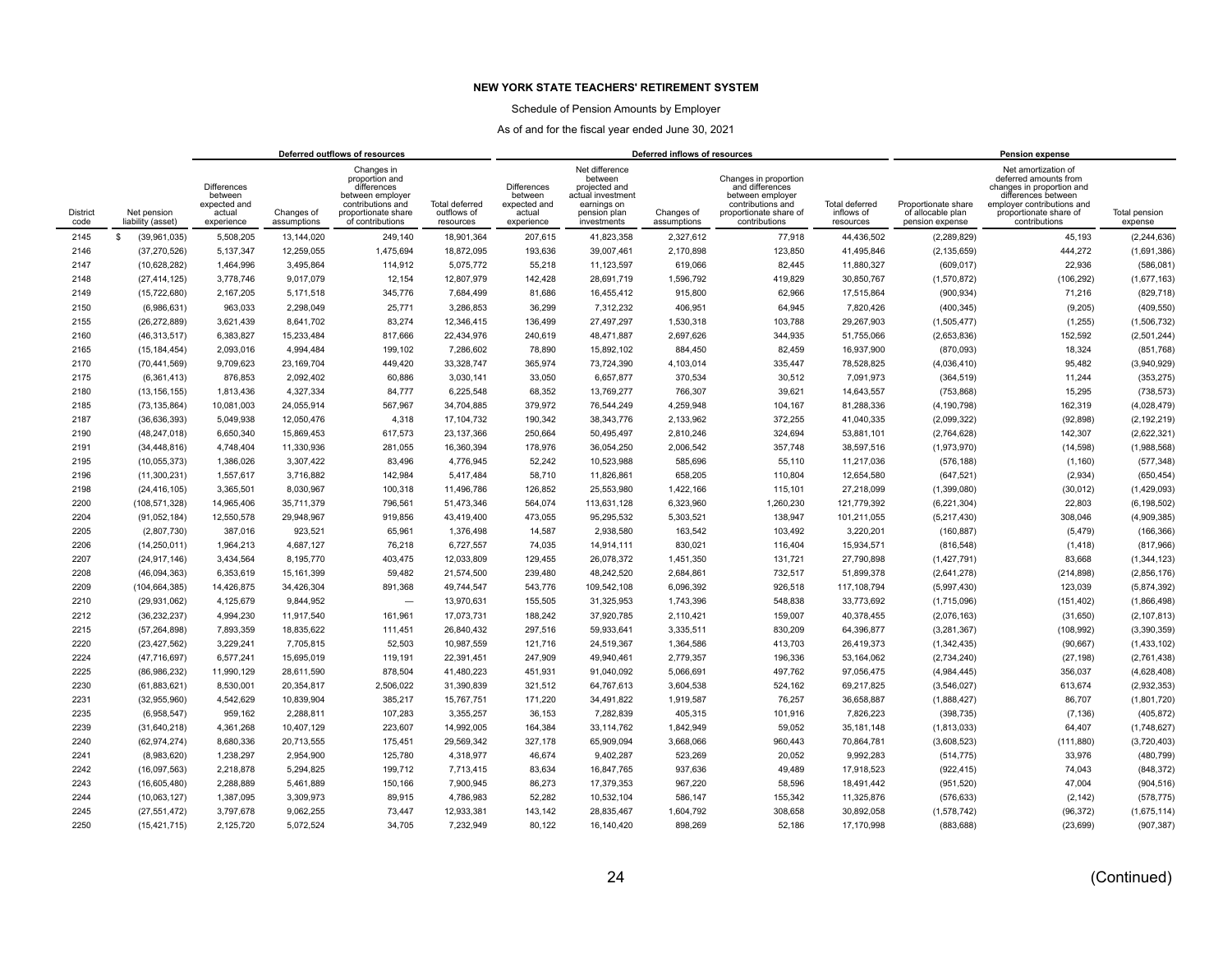### Schedule of Pension Amounts by Employer

|                         |                                  | Deferred outflows of resources<br>Changes in                          |                           |                                                                                                                   |                                            |                                                                       |                                                                                                               | Deferred inflows of resources |                                                                                                                              |                                                  |                                                             | <b>Pension expense</b>                                                                                                                                                    |                          |
|-------------------------|----------------------------------|-----------------------------------------------------------------------|---------------------------|-------------------------------------------------------------------------------------------------------------------|--------------------------------------------|-----------------------------------------------------------------------|---------------------------------------------------------------------------------------------------------------|-------------------------------|------------------------------------------------------------------------------------------------------------------------------|--------------------------------------------------|-------------------------------------------------------------|---------------------------------------------------------------------------------------------------------------------------------------------------------------------------|--------------------------|
| <b>District</b><br>code | Net pension<br>liability (asset) | <b>Differences</b><br>between<br>expected and<br>actual<br>experience | Changes of<br>assumptions | proportion and<br>differences<br>between employer<br>contributions and<br>proportionate share<br>of contributions | Total deferred<br>outflows of<br>resources | <b>Differences</b><br>between<br>expected and<br>actual<br>experience | Net difference<br>between<br>projected and<br>actual investment<br>earnings on<br>pension plan<br>investments | Changes of<br>assumptions     | Changes in proportion<br>and differences<br>between employer<br>contributions and<br>proportionate share of<br>contributions | <b>Total deferred</b><br>inflows of<br>resources | Proportionate share<br>of allocable plan<br>pension expense | Net amortization of<br>deferred amounts from<br>changes in proportion and<br>differences between<br>employer contributions and<br>proportionate share of<br>contributions | Total pension<br>expense |
| 2255                    | s<br>(49, 327, 167)              | 6,799,227                                                             | 16,224,736                | 122.547                                                                                                           | 23,146,510                                 | 256,276                                                               | 51,625,984                                                                                                    | 2,873,162                     | 205,473                                                                                                                      | 54,960,894                                       | (2,826,523)                                                 | (54, 132)                                                                                                                                                                 | (2,880,655)              |
| 2260                    | (33, 584, 782)                   | 4,629,306                                                             | 11,046,737                | 345,032                                                                                                           | 16,021,075                                 | 174,487                                                               | 35,149,950                                                                                                    | 1,956,214                     | 5,089                                                                                                                        | 37,285,741                                       | (1,924,460)                                                 | 122,709                                                                                                                                                                   | (1,801,751)              |
| 2266                    | (27, 804, 064)                   | 3.832.495                                                             | 9.145.338                 | 164.806                                                                                                           | 13.142.639                                 | 144.454                                                               | 29.099.829                                                                                                    | 1,619,505                     | 31.135                                                                                                                       | 30,894,923                                       | (1,593,216)                                                 | 29.698                                                                                                                                                                    | (1,563,518)              |
| 2268                    | (14, 107, 344)                   | 1,944,548                                                             | 4,640,200                 | 416,590                                                                                                           | 7,001,338                                  | 73,294                                                                | 14,764,795                                                                                                    | 821,711                       | 59.268                                                                                                                       | 15,719,068                                       | (808, 373)                                                  | 107,239                                                                                                                                                                   | (701, 133)               |
| 2270                    | (27, 624, 048)                   | 3.807.682                                                             | 9.086.127                 | 62,574                                                                                                            | 12.956.383                                 | 143.519                                                               | 28.911.424                                                                                                    | 1.609.019                     | 212.424                                                                                                                      | 30,876,386                                       | (1,582,900)                                                 | (55, 342)                                                                                                                                                                 | (1,638,242)              |
| 2271                    | (19, 366, 552)                   | 2,669,474                                                             | 6,370,064                 | 50,584                                                                                                            | 9,090,121                                  | 100,618                                                               | 20,269,101                                                                                                    | 1,128,045                     | 224,814                                                                                                                      | 21,722,577                                       | (1, 109, 733)                                               | (35, 750)                                                                                                                                                                 | (1, 145, 483)            |
| 2272                    | (27, 947, 749)                   | 3,852,301                                                             | 9,192,599                 | 258,257                                                                                                           | 13,303,157                                 | 145,201                                                               | 29,250,211                                                                                                    | 1,627,874                     | 20,980                                                                                                                       | 31,044,266                                       | (1,601,449)                                                 | 66,719                                                                                                                                                                    | (1,534,730)              |
| 2275                    | (54, 523, 047)                   | 7,515,424                                                             | 17,933,770                | 226,095                                                                                                           | 25,675,289                                 | 283,271                                                               | 57,064,010                                                                                                    | 3,175,807                     | 354,399                                                                                                                      | 60,877,486                                       | (3, 124, 255)                                               | 50,612                                                                                                                                                                    | (3,073,643)              |
| 2280                    | (16, 931, 455)                   | 2,333,821                                                             | 5,569,109                 | 183,692                                                                                                           | 8,086,623                                  | 87,966                                                                | 17,720,519                                                                                                    | 986,207                       | 108,586                                                                                                                      | 18,903,279                                       | (970, 198)                                                  | (4, 798)                                                                                                                                                                  | (974, 996)               |
| 2281                    | (9,895,216)                      | 1,363,951                                                             | 3.254.743                 | 180,929                                                                                                           | 4,799,623                                  | 51,410                                                                | 10,356,367                                                                                                    | 576,367                       | 28,814                                                                                                                       | 11,012,958                                       | (567, 011)                                                  | 25,654                                                                                                                                                                    | (541, 357)               |
| 2282                    | (45, 211, 951)                   | 6,231,988                                                             | 14,871,156                | 813,847                                                                                                           | 21,916,990                                 | 234,895                                                               | 47,318,985                                                                                                    | 2,633,463                     | $\overline{\phantom{0}}$                                                                                                     | 50,187,343                                       | (2,590,714)                                                 | 280,483                                                                                                                                                                   | (2,310,232)              |
| 2285                    | (68,089,698)                     | 9.385.443                                                             | 22.396.125                | 268,234                                                                                                           | 32.049.802                                 | 353,755                                                               | 71,262,914                                                                                                    | 3.966.024                     | 492.161                                                                                                                      | 76,074,854                                       | (3,901,645)                                                 | (30,007)                                                                                                                                                                  | (3,931,651)              |
| 2286                    | (36, 857, 708)                   | 5,080,444                                                             | 12,123,270                | 263,806                                                                                                           | 17,467,520                                 | 191,492                                                               | 38,575,405                                                                                                    | 2,146,853                     | 144,624                                                                                                                      | 41,058,373                                       | (2, 112, 003)                                               | 76,169                                                                                                                                                                    | (2,035,834)              |
| 2288                    | (20, 555, 051)                   | 2,833,296                                                             | 6,760,986                 | 287,881                                                                                                           | 9,882,163                                  | 106,792                                                               | 21,512,987                                                                                                    | 1,197,271                     | $\overline{\phantom{a}}$                                                                                                     | 22,817,051                                       | (1, 177, 836)                                               | 92,610                                                                                                                                                                    | (1,085,226)              |
| 2289                    | (70, 257, 084)                   | 9,684,194                                                             | 23,109,023                | 386,073                                                                                                           | 33,179,291                                 | 365,016                                                               | 73,531,307                                                                                                    | 4,092,268                     | 617,335                                                                                                                      | 78,605,926                                       | (4,025,839)                                                 | 88,872                                                                                                                                                                    | (3,936,967)              |
| 2290                    | (40, 218, 773)                   | 5,543,731                                                             | 13,228,795                | $\overline{\phantom{0}}$                                                                                          | 18,772,526                                 | 208,954                                                               | 42,093,107                                                                                                    | 2,342,625                     | 578,247                                                                                                                      | 45,222,932                                       | (2,304,598)                                                 | (169, 466)                                                                                                                                                                | (2,474,063)              |
| 2295                    | (19,019,135)                     | 2,621,586                                                             | 6,255,791                 | 8,529                                                                                                             | 8,885,906                                  | 98,813                                                                | 19,905,493                                                                                                    | 1,107,809                     | 424,850                                                                                                                      | 21,536,964                                       | (1,089,826)                                                 | (108, 516)                                                                                                                                                                | (1, 198, 342)            |
| 2300                    | (32, 125, 692)                   | 4,428,186                                                             | 10,566,812                | 1,786,089                                                                                                         | 16,781,086                                 | 166,907                                                               | 33,622,860                                                                                                    | 1,871,227                     | $\overline{\phantom{0}}$                                                                                                     | 35,660,994                                       | (1,840,852)                                                 | 553,056                                                                                                                                                                   | (1, 287, 795)            |
| 2305                    | (9,200,131)                      | 1,268,140                                                             | 3,026,115                 | 41,082                                                                                                            | 4,335,338                                  | 47,799                                                                | 9,628,889                                                                                                     | 535,880                       | 76,496                                                                                                                       | 10,289,064                                       | (527, 182)                                                  | (18,088)                                                                                                                                                                  | (545, 269)               |
| 2310                    | (95, 473, 421)                   | 13.159.998                                                            | 31,403,204                | 1,741,071                                                                                                         | 46.304.273                                 | 496,025                                                               | 99,922,814                                                                                                    | 5,561,045                     | $\overline{\phantom{a}}$                                                                                                     | 105,979,884                                      | (5,470,774)                                                 | 485,913                                                                                                                                                                   | (4,984,861)              |
| 2315                    | (17, 205, 472)                   | 2.371.592                                                             | 5,659,239                 | 113,107                                                                                                           | 8,143,938                                  | 89,390                                                                | 18,007,307                                                                                                    | 1,002,168                     | 190,839                                                                                                                      | 19,289,703                                       | (985, 900)                                                  | (13,586)                                                                                                                                                                  | (999, 486)               |
| 2317                    | (16, 514, 442)                   | 2.276.341                                                             | 5.431.945                 | 56.096                                                                                                            | 7.764.382                                  | 85.800                                                                | 17.284.073                                                                                                    | 961.918                       | 143.895                                                                                                                      | 18,475,685                                       | (946, 303)                                                  | (20, 323)                                                                                                                                                                 | (966, 626)               |
| 2320                    | (68, 739, 250)                   | 9,474,976                                                             | 22,609,776                | 582,804                                                                                                           | 32,667,557                                 | 357,130                                                               | 71,942,737                                                                                                    | 4,003,859                     | 492,687                                                                                                                      | 76,796,413                                       | (3,938,865)                                                 | 72,285                                                                                                                                                                    | (3,866,579)              |
| 2325                    | (61, 856, 204)                   | 8,526,222                                                             | 20,345,798                | 236,374                                                                                                           | 29,108,394                                 | 321,369                                                               | 64,738,918                                                                                                    | 3,602,941                     | 355,455                                                                                                                      | 69,018,684                                       | (3,544,456)                                                 | (52,065)                                                                                                                                                                  | (3,596,521)              |
| 2328                    | (11, 585, 938)                   | 1,596,999                                                             | 3,810,857                 | 485,244                                                                                                           | 5,893,100                                  | 60,194                                                                | 12,125,883                                                                                                    | 674,847                       | 35,497                                                                                                                       | 12,896,421                                       | (663, 892)                                                  | 90,095                                                                                                                                                                    | (573, 797)               |
| 2330                    | (35, 971, 825)                   | 4,958,335                                                             | 11,831,885                | 264,168                                                                                                           | 17,054,388                                 | 186,889                                                               | 37,648,237                                                                                                    | 2,095,253                     | 407,586                                                                                                                      | 40,337,965                                       | (2,061,241)                                                 | (38, 859)                                                                                                                                                                 | (2, 100, 100)            |
| 2335                    | (40, 978, 773)                   | 5,648,489                                                             | 13,478,775                | 68,757                                                                                                            | 19,196,021                                 | 212,902                                                               | 42.888.526                                                                                                    | 2,386,893                     | 248,756                                                                                                                      | 45,737,077                                       | (2,348,147)                                                 | (66, 377)                                                                                                                                                                 | (2,414,523)              |
| 2338                    | (55, 524, 583)                   | 7,653,475                                                             | 18,263,196                | 232,066                                                                                                           | 26,148,737                                 | 288,474                                                               | 58,112,221                                                                                                    | 3,234,143                     | 247,731                                                                                                                      | 61,882,569                                       | (3, 181, 644)                                               | (10, 652)                                                                                                                                                                 | (3, 192, 296)            |
| 2339                    | (14, 752, 662)                   | 2.033.498                                                             | 4.852.459                 | 413.999                                                                                                           | 7.299.956                                  | 76,646                                                                | 15.440.187                                                                                                    | 859.299                       | 173.599                                                                                                                      | 16.549.731                                       | (845, 350)                                                  | 34.179                                                                                                                                                                    | (811, 171)               |
| 2340                    | (18, 757, 561)                   | 2,585,531                                                             | 6,169,754                 | 45,350                                                                                                            | 8,800,635                                  | 97,454                                                                | 19,631,728                                                                                                    | 1,092,573                     | 183,063                                                                                                                      | 21,004,818                                       | (1,074,837)                                                 | (53, 696)                                                                                                                                                                 | (1, 128, 533)            |
| 2345                    | (23,036,950)                     | 3,175,399                                                             | 7,577,334                 | 224,747                                                                                                           | 10.977.480                                 | 119,687                                                               | 24,110,551                                                                                                    | 1,341,834                     | 165,001                                                                                                                      | 25,737,074                                       | (1,320,053)                                                 | 5,541                                                                                                                                                                     | (1,314,512)              |
| 2350                    | (63, 696, 230)                   | 8,779,850                                                             | 20,951,021                | 398,188                                                                                                           | 30,129,060                                 | 330,929                                                               | 66,664,695                                                                                                    | 3,710,117                     | 517,881                                                                                                                      | 71,223,623                                       | (3,649,892)                                                 | (78, 625)                                                                                                                                                                 | (3,728,517)              |
| 2355                    | (45,024,947)                     | 6,206,211                                                             | 14,809,646                | 493,846                                                                                                           | 21,509,704                                 | 233,924                                                               | 47,123,266                                                                                                    | 2,622,570                     | 379,138                                                                                                                      | 50,358,898                                       | (2,579,999)                                                 | 41,852                                                                                                                                                                    | (2,538,147)              |
| 2360                    | (33, 418, 498)                   | 4,606,385                                                             | 10,992,042                | 148,925                                                                                                           | 15,747,353                                 | 173,623                                                               | 34,975,915                                                                                                    | 1,946,529                     | 270,888                                                                                                                      | 37,366,956                                       | (1,914,931)                                                 | (34, 860)                                                                                                                                                                 | (1,949,792)              |
| 2361                    | (13, 771, 033)                   | 1,898,191                                                             | 4,529,581                 | 131,723                                                                                                           | 6,559,495                                  | 71,546                                                                | 14,412,811                                                                                                    | 802,122                       | 84,455                                                                                                                       | 15,370,934                                       | (789, 101)                                                  | 5,017                                                                                                                                                                     | (784, 084)               |
| 2362                    | (16, 796, 880)                   | 2,315,272                                                             | 5,524,845                 | 10,855                                                                                                            | 7,850,972                                  | 87,267                                                                | 17,579,673                                                                                                    | 978,369                       | 179,469                                                                                                                      | 18,824,778                                       | (962, 487)                                                  | (46, 547)                                                                                                                                                                 | (1,009,034)              |
| 2363                    | (10, 199, 438)                   | 1.405.884                                                             | 3,354,808                 | 97.082                                                                                                            | 4.857.774                                  | 52.990                                                                | 10,674,768                                                                                                    | 594.087                       | 70.048                                                                                                                       | 11,391,893                                       | (584, 444)                                                  | 17.133                                                                                                                                                                    | (567, 311)               |
| 2364                    | (21,096,998)                     | 2,907,997                                                             | 6,939,244                 | 43,154                                                                                                            | 9,890,395                                  | 109,608                                                               | 22,080,191                                                                                                    | 1,228,838                     | 369,065                                                                                                                      | 23,787,702                                       | (1,208,890)                                                 | (72, 538)                                                                                                                                                                 | (1, 281, 428)            |
| 2365                    | (97, 470, 142)                   | 13,435,225                                                            | 32,059,967                | 1,022,892                                                                                                         | 46,518,084                                 | 506,399                                                               | 102,012,588                                                                                                   | 5,677,348                     | 861,332                                                                                                                      | 109,057,668                                      | (5,585,189)                                                 | (7, 482)                                                                                                                                                                  | (5,592,671)              |
| 2370                    | (16, 524, 265)                   | 2,277,695                                                             | 5,435,176                 | 96,896                                                                                                            | 7,809,766                                  | 85,851                                                                | 17,294,353                                                                                                    | 962,490                       | 127,417                                                                                                                      | 18,470,110                                       | (946, 866)                                                  | (7,649)                                                                                                                                                                   | (954, 515)               |
| 2375                    | (12,885,991)                     | 1,776,197                                                             | 4,238,472                 | 240,879                                                                                                           | 6,255,548                                  | 66,948                                                                | 13,486,523                                                                                                    | 750,571                       | 84,632                                                                                                                       | 14,388,675                                       | (738, 387)                                                  | 28,403                                                                                                                                                                    | (709, 984)               |
| 2377                    | (18, 644, 422)                   | 2,569,936                                                             | 6,132,540                 | 362,113                                                                                                           | 9,064,589                                  | 96,866                                                                | 19,513,317                                                                                                    | 1,085,983                     | 205,825                                                                                                                      | 20,901,990                                       | (1,068,354)                                                 | 60,088                                                                                                                                                                    | (1,008,266)              |
| 2378                    | (103, 474, 165)                  | 14,262,816                                                            | 34,034,816                | 186,543                                                                                                           | 48,484,174                                 | 537,593                                                               | 108,296,419                                                                                                   | 6,027,065                     | 739,095                                                                                                                      | 115,600,172                                      | (5,929,229)                                                 | (166, 782)                                                                                                                                                                | (6,096,011)              |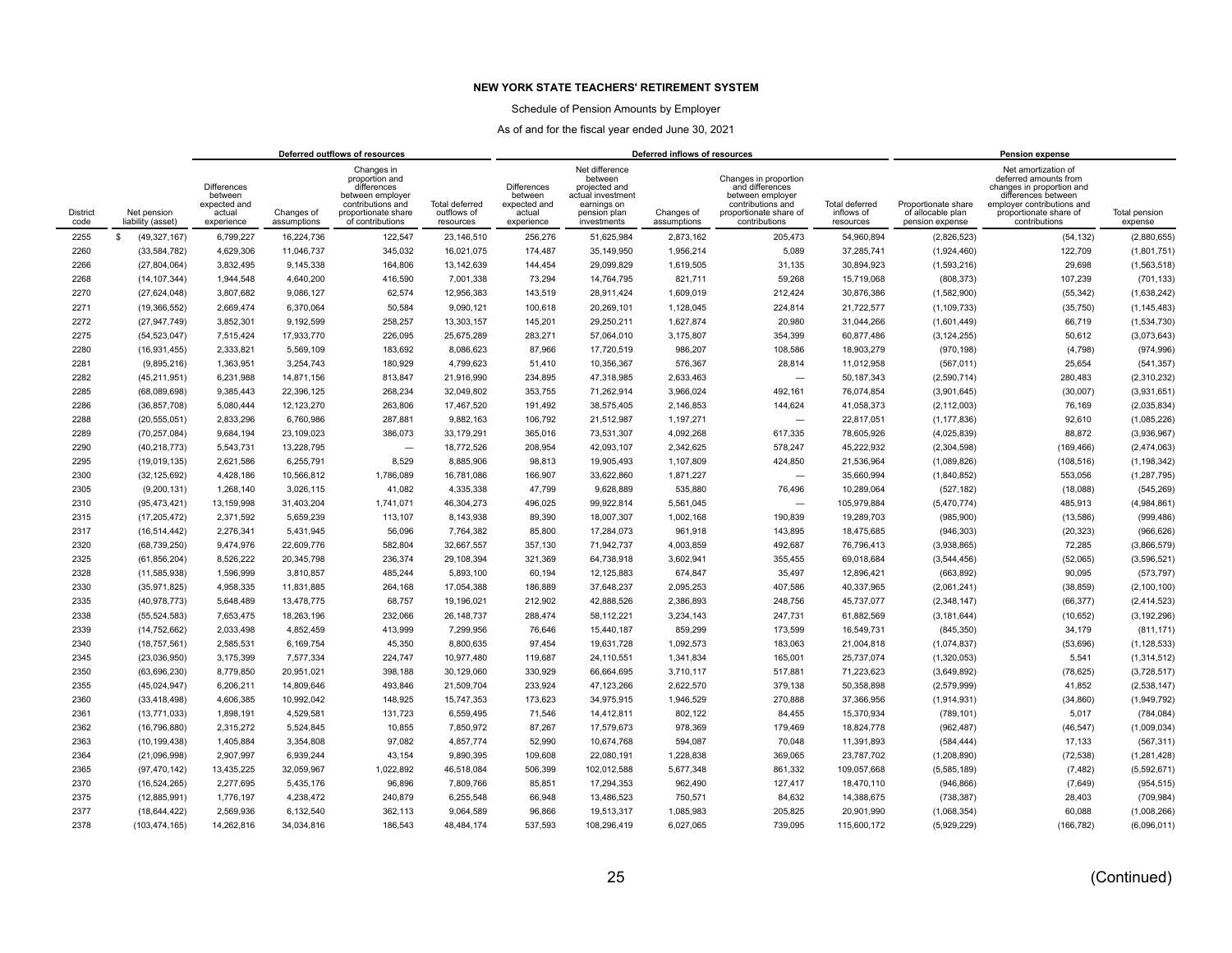### Schedule of Pension Amounts by Employer

|                         |                                  | Deferred outflows of resources                                        |                           |                                                                                                                                 |                                                   |                                                                       |                                                                                                               | Deferred inflows of resources |                                                                                                                              |                                                  |                                                             | <b>Pension expense</b>                                                                                                                                                    |                          |
|-------------------------|----------------------------------|-----------------------------------------------------------------------|---------------------------|---------------------------------------------------------------------------------------------------------------------------------|---------------------------------------------------|-----------------------------------------------------------------------|---------------------------------------------------------------------------------------------------------------|-------------------------------|------------------------------------------------------------------------------------------------------------------------------|--------------------------------------------------|-------------------------------------------------------------|---------------------------------------------------------------------------------------------------------------------------------------------------------------------------|--------------------------|
| <b>District</b><br>code | Net pension<br>liability (asset) | <b>Differences</b><br>between<br>expected and<br>actual<br>experience | Changes of<br>assumptions | Changes in<br>proportion and<br>differences<br>between employer<br>contributions and<br>proportionate share<br>of contributions | <b>Total deferred</b><br>outflows of<br>resources | <b>Differences</b><br>between<br>expected and<br>actual<br>experience | Net difference<br>between<br>projected and<br>actual investment<br>earnings on<br>pension plan<br>investments | Changes of<br>assumptions     | Changes in proportion<br>and differences<br>between employer<br>contributions and<br>proportionate share of<br>contributions | <b>Total deferred</b><br>inflows of<br>resources | Proportionate share<br>of allocable plan<br>pension expense | Net amortization of<br>deferred amounts from<br>changes in proportion and<br>differences between<br>employer contributions and<br>proportionate share of<br>contributions | Total pension<br>expense |
| 2379                    | s.<br>(109, 658, 647)            | 15,115,281                                                            | 36.069.021                | 90,967                                                                                                                          | 51,275,269                                        | 569.724                                                               | 114,769,120                                                                                                   | 6,387,293                     | 1,772,885                                                                                                                    | 123,499,022                                      | (6, 283, 609)                                               | (383, 510)                                                                                                                                                                | (6,667,119)              |
| 2380                    | (40, 350, 970)                   | 5,561,953                                                             | 13,272,278                | 434,881                                                                                                                         | 19,269,111                                        | 209,641                                                               | 42,231,465                                                                                                    | 2,350,325                     | 268,893                                                                                                                      | 45,060,324                                       | (2,312,173)                                                 | 81,505                                                                                                                                                                    | (2, 230, 667)            |
| 2381                    | (20, 825, 427)                   | 2.870.564                                                             | 6.849.918                 | 396.501                                                                                                                         | 10.116.983                                        | 108.197                                                               | 21,795,964                                                                                                    | 1,213,020                     | 245.820                                                                                                                      | 23,363,001                                       | (1, 193, 329)                                               | (10, 359)                                                                                                                                                                 | (1,203,688)              |
| 2383                    | (74, 175, 854)                   | 10,224,355                                                            | 24,397,989                | 222,544                                                                                                                         | 34.844.887                                        | 385,375                                                               | 77,632,706                                                                                                    | 4,320,525                     | 589,409                                                                                                                      | 82,928,015                                       | (4,250,391)                                                 | (305)                                                                                                                                                                     | (4,250,696)              |
| 2384                    | (45, 763, 908)                   | 6.308.069                                                             | 15.052.706                | 184.552                                                                                                                         | 21.545.327                                        | 237,763                                                               | 47.896.664                                                                                                    | 2.665.613                     | 403,480                                                                                                                      | 51,203,520                                       | (2,622,342)                                                 | (166, 818)                                                                                                                                                                | (2,789,161)              |
| 2385                    | (29, 545, 003)                   | 4,072,465                                                             | 9,717,969                 | 358,373                                                                                                                         | 14,148,807                                        | 153,499                                                               | 30,921,903                                                                                                    | 1,720,909                     | 53,605                                                                                                                       | 32,849,916                                       | (1,692,974)                                                 | 88,238                                                                                                                                                                    | (1,604,737)              |
| 2389                    | (27, 428, 213)                   | 3,780,688                                                             | 9,021,712                 | 377,645                                                                                                                         | 13,180,045                                        | 142,501                                                               | 28,706,462                                                                                                    | 1,597,612                     | 295,340                                                                                                                      | 30,741,916                                       | (1,571,679)                                                 | 39,043                                                                                                                                                                    | (1,532,635)              |
| 2390                    | (54, 127, 040)                   | 7,460,838                                                             | 17,803,515                | 787,846                                                                                                                         | 26,052,199                                        | 281,213                                                               | 56,649,548                                                                                                    | 3,152,740                     | 224,540                                                                                                                      | 60,308,042                                       | (3, 101, 563)                                               | 196,678                                                                                                                                                                   | (2,904,885)              |
| 2391                    | (28, 436, 117)                   | 3,919,617                                                             | 9,353,233                 | 200,268                                                                                                                         | 13,473,118                                        | 147,738                                                               | 29,761,338                                                                                                    | 1,656,320                     | 244,790                                                                                                                      | 31,810,186                                       | (1,629,433)                                                 | 40,670                                                                                                                                                                    | (1,588,763)              |
| 2394                    | (20, 388, 764)                   | 2,810,375                                                             | 6,706,291                 | 118,927                                                                                                                         | 9.635.593                                         | 105,928                                                               | 21,338,951                                                                                                    | 1,187,585                     | 254,669                                                                                                                      | 22,887,134                                       | (1, 168, 308)                                               | (15, 299)                                                                                                                                                                 | (1, 183, 607)            |
| 2395                    | (16, 420, 542)                   | 2,263,397                                                             | 5,401,059                 | 69,575                                                                                                                          | 7,734,032                                         | 85,312                                                                | 17,185,796                                                                                                    | 956,448                       | 122,986                                                                                                                      | 18,350,541                                       | (940, 922)                                                  | (10, 359)                                                                                                                                                                 | (951, 281)               |
| 2396                    | (11, 535, 428)                   | 1.590.036                                                             | 3.794.243                 | 274.948                                                                                                                         | 5.659.227                                         | 59,931                                                                | 12,073,019                                                                                                    | 671,905                       | 129.659                                                                                                                      | 12,934,514                                       | (660, 998)                                                  | 7,399                                                                                                                                                                     | (653, 599)               |
| 2400                    | (101, 519, 678)                  | 13,993,411                                                            | 33,391,944                | 341,017                                                                                                                         | 47,726,372                                        | 527,438                                                               | 106,250,847                                                                                                   | 5,913,222                     | 1,654,466                                                                                                                    | 114,345,973                                      | (5,817,234)                                                 | (169, 928)                                                                                                                                                                | (5,987,162)              |
| 2401                    | (23, 566, 208)                   | 3,248,352                                                             | 7,751,418                 | 123,053                                                                                                                         | 11,122,823                                        | 122,437                                                               | 24,664,474                                                                                                    | 1,372,662                     | 282,409                                                                                                                      | 26,441,982                                       | (1,350,380)                                                 | (3,942)                                                                                                                                                                   | (1, 354, 322)            |
| 2402                    | (57,983,487)                     | 7,992,409                                                             | 19,071,981                | 302,175                                                                                                                         | 27,366,564                                        | 301,249                                                               | 60,685,718                                                                                                    | 3,377,367                     | 698,899                                                                                                                      | 65,063,234                                       | (3,322,543)                                                 | (56, 612)                                                                                                                                                                 | (3,379,155)              |
| 2403                    | (27, 564, 649)                   | 3,799,494                                                             | 9,066,589                 | 53,331                                                                                                                          | 12,919,414                                        | 143,210                                                               | 28,849,257                                                                                                    | 1,605,559                     | 358,613                                                                                                                      | 30,956,640                                       | (1,579,497)                                                 | (70, 493)                                                                                                                                                                 | (1,649,990)              |
| 2405                    | (35,952,787)                     | 4,955,710                                                             | 11,825,623                | 27,365                                                                                                                          | 16,808,699                                        | 186,790                                                               | 37,628,311                                                                                                    | 2,094,144                     | 458,314                                                                                                                      | 40,367,559                                       | (2,060,150)                                                 | (128, 595)                                                                                                                                                                | (2, 188, 745)            |
| 2406                    | (47, 218, 268)                   | 6,508,537                                                             | 15,531,075                | 232,002                                                                                                                         | 22,271,615                                        | 245,319                                                               | 49,418,803                                                                                                    | 2,750,325                     | 278,396                                                                                                                      | 52,692,843                                       | (2,705,679)                                                 | (77, 996)                                                                                                                                                                 | (2,783,675)              |
| 2408                    | (51, 694, 300)                   | 7,125,511                                                             | 17,003,336                | 56,294                                                                                                                          | 24, 185, 141                                      | 268,574                                                               | 54,103,434                                                                                                    | 3,011,040                     | 708,808                                                                                                                      | 58,091,856                                       | (2,962,163)                                                 | (155, 620)                                                                                                                                                                | (3, 117, 783)            |
| 2409                    | (10,005,764)                     | 1.379.188                                                             | 3.291.105                 | 197.799                                                                                                                         | 4.868.092                                         | 51,984                                                                | 10,472,067                                                                                                    | 582.806                       | 155,779                                                                                                                      | 11,262,637                                       | (573, 346)                                                  | 11.655                                                                                                                                                                    | (561, 691)               |
| 2410                    | (67, 439, 598)                   | 9,295,833                                                             | 22,182,294                | 130,677                                                                                                                         | 31,608,804                                        | 350,378                                                               | 70,582,517                                                                                                    | 3,928,158                     | 998,634                                                                                                                      | 75,859,687                                       | (3,864,393)                                                 | (152, 462)                                                                                                                                                                | (4,016,854)              |
| 2415                    | (73, 594, 809)                   | 10.144.264                                                            | 24.206.871                | 909,166                                                                                                                         | 35.260.301                                        | 382.356                                                               | 77.024.582                                                                                                    | 4.286.681                     | 520,777                                                                                                                      | 82,214,396                                       | (4,217,096)                                                 | 124,653                                                                                                                                                                   | (4,092,442)              |
| 2420                    | (37,902,276)                     | 5,224,427                                                             | 12,466,851                | 112,658                                                                                                                         | 17,803,936                                        | 196,919                                                               | 39,668,654                                                                                                    | 2,207,696                     | 304,814                                                                                                                      | 42,378,082                                       | (2, 171, 859)                                               | (54, 274)                                                                                                                                                                 | (2, 226, 133)            |
| 2425                    | (69, 442, 631)                   | 9,571,930                                                             | 22,841,133                | 1,034,687                                                                                                                       | 33,447,750                                        | 360,784                                                               | 72,678,899                                                                                                    | 4,044,828                     | 303,154                                                                                                                      | 77,387,666                                       | (3,979,170)                                                 | 356,231                                                                                                                                                                   | (3,622,939)              |
| 2426                    | (18, 794, 637)                   | 2,590,641                                                             | 6,181,949                 | 358,174                                                                                                                         | 9,130,765                                         | 97,646                                                                | 19,670,533                                                                                                    | 1,094,732                     | 22,676                                                                                                                       | 20,885,587                                       | (1,076,962)                                                 | 106,308                                                                                                                                                                   | (970, 654)               |
| 2428                    | (40,955,603)                     | 5,645,295                                                             | 13,471,154                | 83,771                                                                                                                          | 19,200,220                                        | 212,782                                                               | 42,864,276                                                                                                    | 2,385,543                     | 422,558                                                                                                                      | 45,885,159                                       | (2,346,819)                                                 | (69, 247)                                                                                                                                                                 | (2,416,066)              |
| 2430                    | (58, 701, 599)                   | 8,091,393                                                             | 19,308,183                | 65,873                                                                                                                          | 27,465,448                                        | 304,980                                                               | 61,437,297                                                                                                    | 3,419,195                     | 358,157                                                                                                                      | 65,519,629                                       | (3,363,692)                                                 | (72, 844)                                                                                                                                                                 | (3,436,536)              |
| 2435                    | (14, 442, 294)                   | 1,990,717                                                             | 4,750,372                 | 307,240                                                                                                                         | 7,048,329                                         | 75,034                                                                | 15,115,355                                                                                                    | 841,221                       | 57,537                                                                                                                       | 16,089,148                                       | (827, 566)                                                  | 49,082                                                                                                                                                                    | (778, 484)               |
| 2440                    | (26, 032, 453)                   | 3.588.297                                                             | 8.562.618                 | 197.800                                                                                                                         | 12.348.715                                        | 135,250                                                               | 27,245,656                                                                                                    | 1,516,314                     | 222.344                                                                                                                      | 29,119,563                                       | (1,491,700)                                                 | 47.646                                                                                                                                                                    | (1,444,054)              |
| 2441                    | (15, 364, 448)                   | 2,117,826                                                             | 5,053,688                 | 31,896                                                                                                                          | 7,203,410                                         | 79,825                                                                | 16,080,484                                                                                                    | 894,934                       | 140,656                                                                                                                      | 17,195,899                                       | (880, 407)                                                  | (22, 911)                                                                                                                                                                 | (903, 317)               |
| 2445                    | (78, 535, 774)                   | 10,825,323                                                            | 25,832,058                | 151,329                                                                                                                         | 36,808,710                                        | 408,027                                                               | 82,195,813                                                                                                    | 4,574,477                     | 1,158,448                                                                                                                    | 88,336,765                                       | (4,500,221)                                                 | (167, 673)                                                                                                                                                                | (4,667,894)              |
| 2450                    | (30, 599, 013)                   | 4,217,749                                                             | 10,064,655                | 19,851                                                                                                                          | 14,302,255                                        | 158,975                                                               | 32,025,033                                                                                                    | 1,782,302                     | 337,859                                                                                                                      | 34,304,169                                       | (1,753,371)                                                 | (89, 260)                                                                                                                                                                 | (1,842,630)              |
| 2455                    | (36, 343, 130)                   | 5,009,515                                                             | 11,954,015                | 274,235                                                                                                                         | 17,237,765                                        | 188,818                                                               | 38,036,846                                                                                                    | 2,116,880                     | 207,021                                                                                                                      | 40,549,565                                       | (2,082,517)                                                 | 6,182                                                                                                                                                                     | (2,076,336)              |
| 2458                    | (35, 413, 553)                   | 4,881,383                                                             | 11,648,258                | 395,698                                                                                                                         | 16,925,338                                        | 183,989                                                               | 37,063,947                                                                                                    | 2,062,735                     | 90,790                                                                                                                       | 39,401,461                                       | (2,029,251)                                                 | 101,466                                                                                                                                                                   | (1,927,785)              |
| 2460                    | (13, 111, 575)                   | 1,807,292                                                             | 4,312,671                 | 105,801                                                                                                                         | 6,225,764                                         | 68,120                                                                | 13,722,620                                                                                                    | 763,711                       | 63,653                                                                                                                       | 14,618,103                                       | (751, 313)                                                  | 4,046                                                                                                                                                                     | (747, 267)               |
| 2464                    | (11,716,687)                     | 1,615,021                                                             | 3,853,863                 | 53,867                                                                                                                          | 5,522,752                                         | 60,873                                                                | 12,262,725                                                                                                    | 682,462                       | 11,270                                                                                                                       | 13,017,330                                       | (671, 384)                                                  | 17,574                                                                                                                                                                    | (653, 810)               |
| 2465                    | (5,807,596)                      | 800.515                                                               | 1,910,240                 | 139,577                                                                                                                         | 2.850.332                                         | 30.173                                                                | 6,078,250                                                                                                     | 338,275                       | 36.762                                                                                                                       | 6,483,460                                        | (332, 784)                                                  | 29,817                                                                                                                                                                    | (302, 968)               |
| 2466                    | (14, 577, 869)                   | 2,009,405                                                             | 4,794,966                 | 248,422                                                                                                                         | 7,052,792                                         | 75,738                                                                | 15,257,248                                                                                                    | 849,118                       | 214,576                                                                                                                      | 16,396,680                                       | (835, 334)                                                  | (32, 457)                                                                                                                                                                 | (867, 791)               |
| 2467                    | (20,607,826)                     | 2,840,570                                                             | 6,778,345                 | 188,888                                                                                                                         | 9,807,803                                         | 107,066                                                               | 21,568,222                                                                                                    | 1,200,345                     | 81,457                                                                                                                       | 22,957,090                                       | (1, 180, 860)                                               | 15,759                                                                                                                                                                    | (1, 165, 101)            |
| 2468                    | (15,686,988)                     | 2,162,285                                                             | 5,159,778                 | 333,555                                                                                                                         | 7,655,618                                         | 81,501                                                                | 16,418,056                                                                                                    | 913,721                       |                                                                                                                              | 17,413,278                                       | (898, 889)                                                  | 100,113                                                                                                                                                                   | (798, 775)               |
| 2469                    | (49, 295, 017)                   | 6,794,795                                                             | 16,214,162                | 114,207                                                                                                                         | 23,123,163                                        | 256,109                                                               | 51,592,336                                                                                                    | 2,871,289                     | 654,924                                                                                                                      | 55,374,658                                       | (2,824,680)                                                 | (66, 278)                                                                                                                                                                 | (2,890,958)              |
| 2470                    | (41, 647, 945)                   | 5,740,727                                                             | 13,698,880                | 460,476                                                                                                                         | 19.900.083                                        | 216,379                                                               | 43,588,884                                                                                                    | 2,425,870                     | 329,653                                                                                                                      | 46,560,786                                       | (2,386,491)                                                 | 56,217                                                                                                                                                                    | (2,330,275)              |
| 2471                    | (44, 018, 684)                   | 6,067,509                                                             | 14,478,665                | 371,766                                                                                                                         | 20,917,940                                        | 228,696                                                               | 46,070,107                                                                                                    | 2,563,958                     | 10,466                                                                                                                       | 48,873,227                                       | (2,522,338)                                                 | 121,612                                                                                                                                                                   | (2,400,727)              |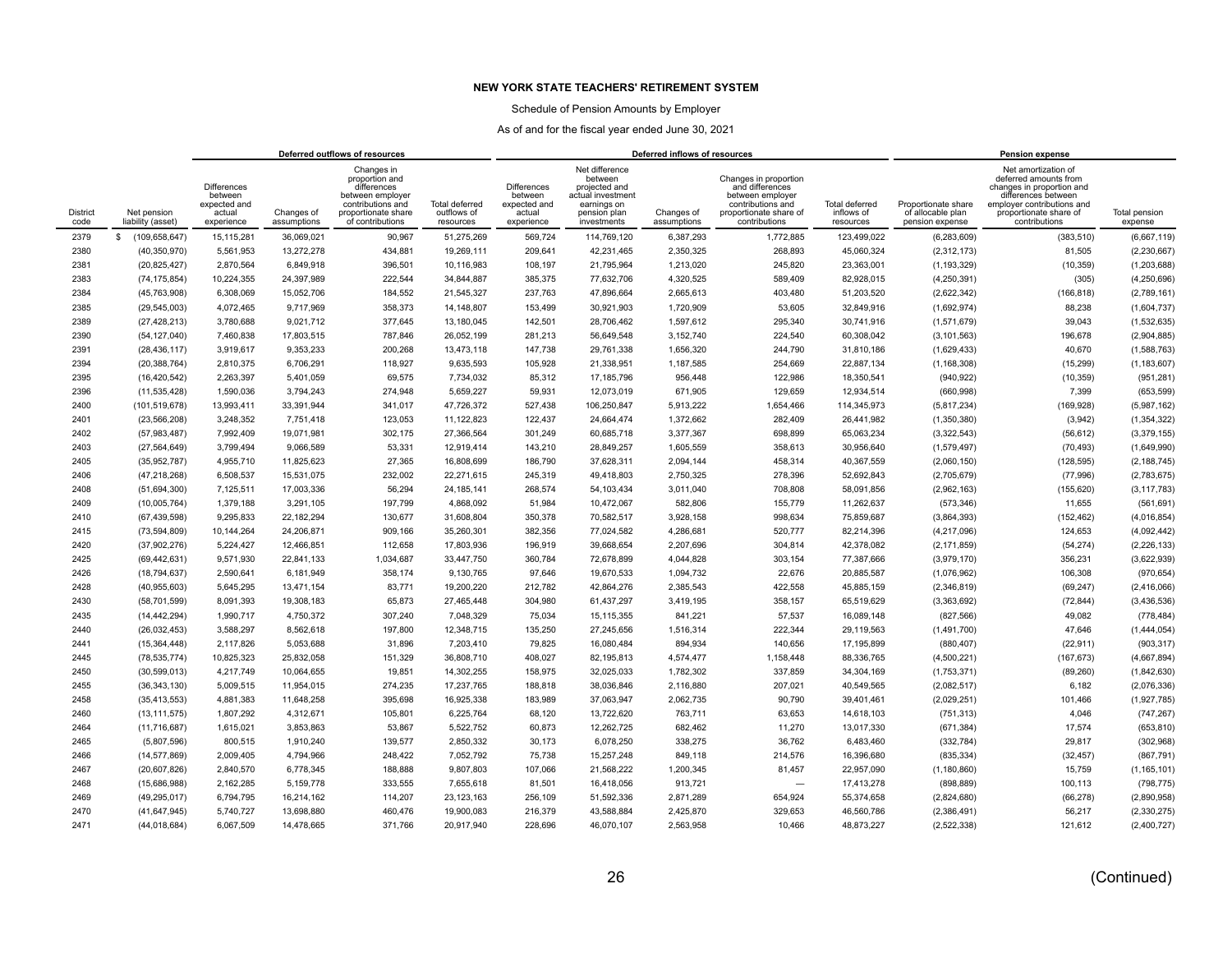### Schedule of Pension Amounts by Employer

|                         |                                  |                                                                       |                           | Deferred outflows of resources                                                                                                  |                                                   |                                                                |                                                                                                               | Deferred inflows of resources |                                                                                                                              |                                           |                                                             | Pension expense                                                                                                                                                           |                          |
|-------------------------|----------------------------------|-----------------------------------------------------------------------|---------------------------|---------------------------------------------------------------------------------------------------------------------------------|---------------------------------------------------|----------------------------------------------------------------|---------------------------------------------------------------------------------------------------------------|-------------------------------|------------------------------------------------------------------------------------------------------------------------------|-------------------------------------------|-------------------------------------------------------------|---------------------------------------------------------------------------------------------------------------------------------------------------------------------------|--------------------------|
| <b>District</b><br>code | Net pension<br>liability (asset) | <b>Differences</b><br>between<br>expected and<br>actual<br>experience | Changes of<br>assumptions | Changes in<br>proportion and<br>differences<br>between employer<br>contributions and<br>proportionate share<br>of contributions | <b>Total deferred</b><br>outflows of<br>resources | Differences<br>between<br>expected and<br>actual<br>experience | Net difference<br>between<br>projected and<br>actual investment<br>earnings on<br>pension plan<br>investments | Changes of<br>assumptions     | Changes in proportion<br>and differences<br>between employer<br>contributions and<br>proportionate share of<br>contributions | Total deferred<br>inflows of<br>resources | Proportionate share<br>of allocable plan<br>pension expense | Net amortization of<br>deferred amounts from<br>changes in proportion and<br>differences between<br>employer contributions and<br>proportionate share of<br>contributions | Total pension<br>expense |
| 2475                    | s.<br>(71, 129, 210)             | 9,804,407                                                             | 23,395,884                | 625,904                                                                                                                         | 33,826,194                                        | 369,547                                                        | 74,444,078                                                                                                    | 4,143,067                     | 881,034                                                                                                                      | 79,837,725                                | (4,075,813)                                                 | 37,210                                                                                                                                                                    | (4,038,603)              |
| 2480                    | (21, 142, 785)                   | 2,914,309                                                             | 6,954,304                 | 322,940                                                                                                                         | 10,191,552                                        | 109,846                                                        | 22,128,112                                                                                                    | 1,231,505                     | 20,969                                                                                                                       | 23,490,432                                | (1,211,514)                                                 | 92,074                                                                                                                                                                    | (1, 119, 440)            |
| 2485                    | (47, 567, 006)                   | 6.556.607                                                             | 15.645.783                | 406.047                                                                                                                         | 22.608.437                                        | 247,131                                                        | 49.783.793                                                                                                    | 2,770,638                     | 735,387                                                                                                                      | 53.536.949                                | (2,725,663)                                                 | (211, 010)                                                                                                                                                                | (2,936,673)              |
| 2490                    | (69, 517, 226)                   | 9,582,212                                                             | 22,865,669                | 56,945                                                                                                                          | 32,504,826                                        | 361,172                                                        | 72,756,970                                                                                                    | 4,049,173                     | 198,916                                                                                                                      | 77,366,230                                | (3,983,444)                                                 | (255)                                                                                                                                                                     | (3,983,699)              |
| 2495                    | (9,201,477)                      | 1.268.326                                                             | 3,026,558                 | 54,374                                                                                                                          | 4.349.258                                         | 47,806                                                         | 9,630,298                                                                                                     | 535,959                       | 139,262                                                                                                                      | 10,353,324                                | (527, 259)                                                  | (39, 145)                                                                                                                                                                 | (566, 404)               |
| 2497                    | (22, 306, 617)                   | 3,074,731                                                             | 7,337,113                 | 201,892                                                                                                                         | 10,613,735                                        | 115,892                                                        | 23,346,183                                                                                                    | 1,299,295                     | 73,967                                                                                                                       | 24,835,336                                | (1,278,204)                                                 | 50,503                                                                                                                                                                    | (1,227,701)              |
| 2498                    | (19, 267, 276)                   | 2,655,790                                                             | 6,337,410                 | 202,240                                                                                                                         | 9,195,439                                         | 100,102                                                        | 20,165,198                                                                                                    | 1,122,262                     | 50,665                                                                                                                       | 21,438,226                                | (1, 104, 045)                                               | 41,631                                                                                                                                                                    | (1,062,413)              |
| 2500                    | (56, 419, 308)                   | 7,776,803                                                             | 18,557,490                | 75,724                                                                                                                          | 26,410,017                                        | 293,122                                                        | 59,048,644                                                                                                    | 3,286,258                     | 355,756                                                                                                                      | 62,983,780                                | (3,232,913)                                                 | (69, 981)                                                                                                                                                                 | (3,302,895)              |
| 2504                    | (35,086,525)                     | 4.836.305                                                             | 11,540,691                | 271,652                                                                                                                         | 16,648,648                                        | 182,289                                                        | 36,721,678                                                                                                    | 2,043,687                     | 628.227                                                                                                                      | 39,575,882                                | (2,010,512)                                                 | (148, 215)                                                                                                                                                                | (2, 158, 727)            |
| 2505                    | (45, 340, 058)                   | 6,249,646                                                             | 14,913,293                | 491,772                                                                                                                         | 21,654,710                                        | 235,561                                                        | 47,453,062                                                                                                    | 2,640,925                     | 25,904                                                                                                                       | 50,355,451                                | (2,598,055)                                                 | 139,467                                                                                                                                                                   | (2,458,588)              |
| 2507                    | (9,251,813)                      | 1.275.264                                                             | 3.043.115                 | 24.797                                                                                                                          | 4.343.176                                         | 48.067                                                         | 9,682,980                                                                                                     | 538,891                       | 98.071                                                                                                                       | 10,368,008                                | (530, 143)                                                  | (15, 598)                                                                                                                                                                 | (545, 741)               |
| 2508                    | (23, 178, 843)                   | 3,194,958                                                             | 7,624,006                 | 519,498                                                                                                                         | 11,338,461                                        | 120,424                                                        | 24,259,057                                                                                                    | 1,350,099                     | 81,639                                                                                                                       | 25,811,220                                | (1,328,183)                                                 | 113,907                                                                                                                                                                   | (1,214,276)              |
| 2509                    | (44,966,231)                     | 6,198,118                                                             | 14,790,333                | 273,545                                                                                                                         | 21,261,996                                        | 233,619                                                        | 47,061,813                                                                                                    | 2,619,150                     | 86,752                                                                                                                       | 50,001,333                                | (2,576,634)                                                 | 60,969                                                                                                                                                                    | (2,515,666)              |
| 2510                    | (18, 995, 455)                   | 2,618,322                                                             | 6,248,002                 | 92,860                                                                                                                          | 8,959,184                                         | 98,690                                                         | 19,880,709                                                                                                    | 1,106,429                     | 137,203                                                                                                                      | 21,223,030                                | (1,088,469)                                                 | 24,668                                                                                                                                                                    | (1,063,801)              |
| 2512                    | (133,054,719)                    | 18,340,182                                                            | 43,764,478                | 1,268,512                                                                                                                       | 63,373,172                                        | 691,276                                                        | 139,255,531                                                                                                   | 7,750,045                     | 841,109                                                                                                                      | 148,537,961                               | (7,624,240)                                                 | 402,703                                                                                                                                                                   | (7, 221, 537)            |
| 2514                    | (12, 104, 007)                   | 1,668,409                                                             | 3,981,261                 | 241,576                                                                                                                         | 5,891,246                                         | 62,885                                                         | 12,668,096                                                                                                    | 705,023                       | 159,995                                                                                                                      | 13,595,999                                | (693, 578)                                                  | 28,769                                                                                                                                                                    | (664, 809)               |
| 2515                    | (11,096,811)                     | 1,529,578                                                             | 3,649,973                 | 162,277                                                                                                                         | 5,341,827                                         | 57,653                                                         | 11,613,961                                                                                                    | 646,357                       | 176,793                                                                                                                      | 12,494,763                                | (635, 864)                                                  | 12,006                                                                                                                                                                    | (623, 859)               |
| 2520                    | (25,009,767)                     | 3,447,331                                                             | 8,226,235                 | 122,193                                                                                                                         | 11,795,759                                        | 129,936                                                        | 26,175,309                                                                                                    | 1,456,745                     | 37,645                                                                                                                       | 27,799,635                                | (1,433,098)                                                 | 19,178                                                                                                                                                                    | (1,413,920)              |
| 2525                    | (36,901,895)                     | 5.086.535                                                             | 12.137.805                | 176.245                                                                                                                         | 17,400,585                                        | 191,721                                                        | 38,621,652                                                                                                    | 2,149,427                     | 271.069                                                                                                                      | 41,233,868                                | (2, 114, 535)                                               | (14, 048)                                                                                                                                                                 | (2, 128, 583)            |
| 2530                    | (72, 867, 452)                   | 10,044,005                                                            | 23,967,628                | 378,525                                                                                                                         | 34,390,159                                        | 378,578                                                        | 76,263,328                                                                                                    | 4,244,314                     | 688,748                                                                                                                      | 81,574,968                                | (4, 175, 417)                                               | 8,422                                                                                                                                                                     | (4, 166, 995)            |
| 2533                    | (17, 489, 706)                   | 2.410.770                                                             | 5,752,730                 | 110,827                                                                                                                         | 8.274.327                                         | 90.866                                                         | 18,304,787                                                                                                    | 1,018,724                     | 207.838                                                                                                                      | 19,622,215                                | (1,002,187)                                                 | (20, 740)                                                                                                                                                                 | (1,022,927)              |
| 2535                    | (21, 205, 668)                   | 2,922,976                                                             | 6,974,987                 | 73,989                                                                                                                          | 9,971,953                                         | 110,173                                                        | 22,193,926                                                                                                    | 1,235,168                     | 171,599                                                                                                                      | 23,710,864                                | (1, 215, 117)                                               | (8, 715)                                                                                                                                                                  | (1,223,832)              |
| 2540                    | (51, 916, 915)                   | 7,156,196                                                             | 17,076,559                | 117,181                                                                                                                         | 24,349,935                                        | 269,731                                                        | 54,336,423                                                                                                    | 3,024,007                     | 931,428                                                                                                                      | 58,561,589                                | (2,974,919)                                                 | (214, 465)                                                                                                                                                                | (3, 189, 384)            |
| 2541                    | (30,025,692)                     | 4,138,723                                                             | 9,876,078                 | 236,718                                                                                                                         | 14,251,519                                        | 155,996                                                        | 31,424,994                                                                                                    | 1,748,908                     | 253,119                                                                                                                      | 33,583,016                                | (1,720,518)                                                 | 1,839                                                                                                                                                                     | (1,718,679)              |
| 2542                    | (17, 346, 282)                   | 2,391,001                                                             | 5,705,555                 | 183.043                                                                                                                         | 8,279,599                                         | 90,121                                                         | 18,154,679                                                                                                    | 1,010,370                     | 47,648                                                                                                                       | 19,302,818                                | (993, 969)                                                  | 49,397                                                                                                                                                                    | (944, 571)               |
| 2545                    | (9,080,681)                      | 1,251,676                                                             | 2,986,826                 | 91,834                                                                                                                          | 4,330,335                                         | 47,178                                                         | 9,503,872                                                                                                     | 528,923                       | 51,722                                                                                                                       | 10,131,694                                | (520, 337)                                                  | 16,447                                                                                                                                                                    | (503, 890)               |
| 2547                    | (69,995,629)                     | 9.648.155                                                             | 23.023.025                | 134.019                                                                                                                         | 32.805.200                                        | 363.657                                                        | 73.257.668                                                                                                    | 4,077,039                     | 1.127.150                                                                                                                    | 78.825.514                                | (4,010,857)                                                 | (299, 783)                                                                                                                                                                | (4,310,640)              |
| 2550                    | (7, 453, 867)                    | 1,027,437                                                             | 2,451,733                 | 175,712                                                                                                                         | 3,654,881                                         | 38,726                                                         | 7,801,243                                                                                                     | 434,166                       | 54,472                                                                                                                       | 8,328,606                                 | (427, 118)                                                  | 37,506                                                                                                                                                                    | (389, 612)               |
| 2551                    | (12, 595, 108)                   | 1,736,102                                                             | 4,142,794                 | 163,869                                                                                                                         | 6,042,765                                         | 65,437                                                         | 13,182,083                                                                                                    | 733,628                       | 274,013                                                                                                                      | 14,255,161                                | (721, 719)                                                  | (18,052)                                                                                                                                                                  | (739, 771)               |
| 2555                    | (11,661,838)                     | 1,607,461                                                             | 3,835,822                 | 219,197                                                                                                                         | 5,662,480                                         | 60,588                                                         | 12,205,321                                                                                                    | 679,268                       | 1,526                                                                                                                        | 12,946,703                                | (668, 241)                                                  | 56,873                                                                                                                                                                    | (611, 368)               |
| 2557                    | (105, 477, 844)                  | 14,539,002                                                            | 34,693,868                | 90,093                                                                                                                          | 49,322,962                                        | 548,002                                                        | 110,393,477                                                                                                   | 6,143,773                     | 783,615                                                                                                                      | 117,868,867                               | (6,044,043)                                                 | (132, 929)                                                                                                                                                                | (6, 176, 972)            |
| 2559                    | (9,912,335)                      | 1,366,310                                                             | 3,260,374                 | 191,346                                                                                                                         | 4,818,031                                         | 51,499                                                         | 10,374,284                                                                                                    | 577,364                       | 33,420                                                                                                                       | 11,036,568                                | (567, 992)                                                  | 32,488                                                                                                                                                                    | (535, 504)               |
| 2560                    | (12, 464, 208)                   | 1,718,059                                                             | 4,099,738                 | 104,742                                                                                                                         | 5,922,539                                         | 64,757                                                         | 13,045,083                                                                                                    | 726,003                       | 95,047                                                                                                                       | 13,930,890                                | (714, 218)                                                  | 7,334                                                                                                                                                                     | (706, 885)               |
| 2561                    | (40, 817, 316)                   | 5,626,234                                                             | 13,425,668                | 235,159                                                                                                                         | 19,287,062                                        | 212,063                                                        | 42,719,544                                                                                                    | 2,377,488                     | 196,776                                                                                                                      | 45,505,871                                | (2,338,895)                                                 | 10,977                                                                                                                                                                    | (2,327,918)              |
| 2562                    | (49, 333, 796)                   | 6,800,140                                                             | 16,226,917                | 79,338                                                                                                                          | 23,106,395                                        | 256,310                                                        | 51,632,922                                                                                                    | 2,873,548                     | 417,615                                                                                                                      | 55,180,395                                | (2,826,902)                                                 | (95, 750)                                                                                                                                                                 | (2,922,653)              |
| 2563                    | (51, 846, 038)                   | 7,146,426                                                             | 17,053,246                | 221,301                                                                                                                         | 24,420,973                                        | 269,362                                                        | 54,262,243                                                                                                    | 3,019,879                     | 270.101                                                                                                                      | 57,821,586                                | (2,970,858)                                                 | (100, 496)                                                                                                                                                                | (3,071,353)              |
| 2564                    | (72, 406, 972)                   | 9,980,533                                                             | 23,816,167                | 16,404                                                                                                                          | 33,813,104                                        | 376,185                                                        | 75,781,388                                                                                                    | 4,217,493                     | 1,400,421                                                                                                                    | 81,775,487                                | (4, 149, 031)                                               | (403, 703)                                                                                                                                                                | (4, 552, 734)            |
| 2565                    | (41, 156, 304)                   | 5,672,960                                                             | 13,537,169                | 354,066                                                                                                                         | 19,564,195                                        | 213,825                                                        | 43,074,331                                                                                                    | 2,397,233                     | 399,939                                                                                                                      | 46,085,328                                | (2,358,320)                                                 | 84,185                                                                                                                                                                    | (2, 274, 135)            |
| 2570                    | (28,081,798)                     | 3,870,778                                                             | 9,236,690                 | 107,239                                                                                                                         | 13,214,707                                        | 145,897                                                        | 29,390,507                                                                                                    | 1,635,682                     | 104,431                                                                                                                      | 31,276,517                                | (1,609,130)                                                 | (21, 334)                                                                                                                                                                 | (1,630,464)              |
| 2573                    | (29, 629, 194)                   | 4,084,070                                                             | 9,745,661                 | 3,537                                                                                                                           | 13,833,269                                        | 153,936                                                        | 31,010,017                                                                                                    | 1,725,813                     | 140,181                                                                                                                      | 33,029,948                                | (1,697,798)                                                 | (46, 895)                                                                                                                                                                 | (1,744,694)              |
| 2574                    | (9, 454, 309)                    | 1,303,176                                                             | 3,109,720                 | 98,493                                                                                                                          | 4,511,389                                         | 49,119                                                         | 9,894,913                                                                                                     | 550,686                       | $\overline{\phantom{0}}$                                                                                                     | 10,494,718                                | (541, 746)                                                  | 31,138                                                                                                                                                                    | (510, 608)               |
| 2575                    | (104, 883, 108)                  | 14,457,024                                                            | 34,498,247                | 282.823                                                                                                                         | 49,238,094                                        | 544,913                                                        | 109,771,024                                                                                                   | 6,109,132                     | 1,944,537                                                                                                                    | 118,369,606                               | (6,009,964)                                                 | (562, 387)                                                                                                                                                                | (6,572,350)              |
| 2576                    | (21,085,870)                     | 2,906,464                                                             | 6,935,584                 | 2,941                                                                                                                           | 9,844,988                                         | 109,550                                                        | 22,068,545                                                                                                    | 1,228,190                     | 172,994                                                                                                                      | 23,579,279                                | (1,208,253)                                                 | (65, 415)                                                                                                                                                                 | (1, 273, 668)            |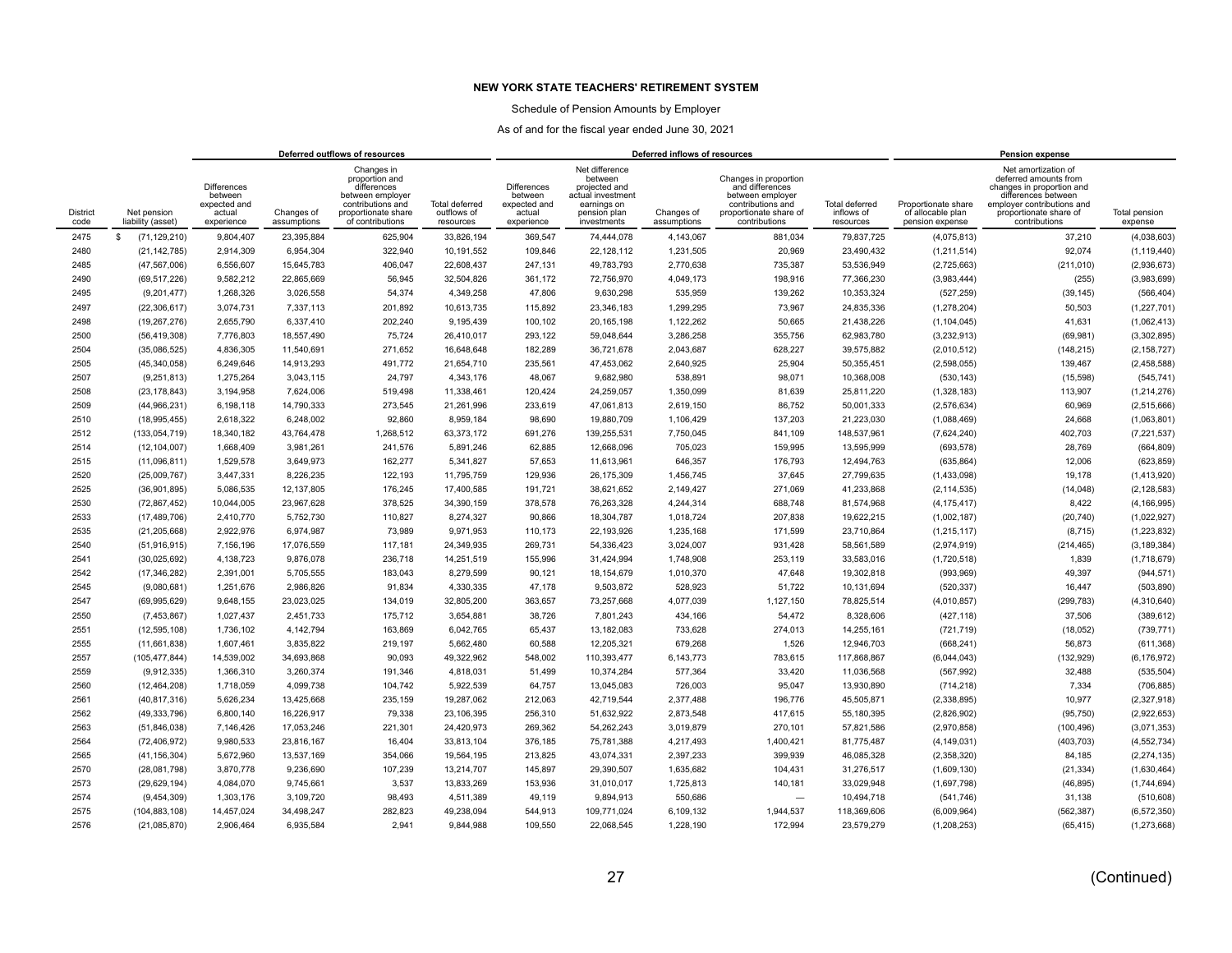### Schedule of Pension Amounts by Employer

|                         |                                  | Deferred outflows of resources<br>Changes in                          |                           |                                                                                                                   |                                            |                                                                |                                                                                                               | Deferred inflows of resources |                                                                                                                              |                                           |                                                             | Pension expense                                                                                                                                                           |                          |
|-------------------------|----------------------------------|-----------------------------------------------------------------------|---------------------------|-------------------------------------------------------------------------------------------------------------------|--------------------------------------------|----------------------------------------------------------------|---------------------------------------------------------------------------------------------------------------|-------------------------------|------------------------------------------------------------------------------------------------------------------------------|-------------------------------------------|-------------------------------------------------------------|---------------------------------------------------------------------------------------------------------------------------------------------------------------------------|--------------------------|
| <b>District</b><br>code | Net pension<br>liability (asset) | <b>Differences</b><br>between<br>expected and<br>actual<br>experience | Changes of<br>assumptions | proportion and<br>differences<br>between employer<br>contributions and<br>proportionate share<br>of contributions | Total deferred<br>outflows of<br>resources | Differences<br>between<br>expected and<br>actual<br>experience | Net difference<br>between<br>projected and<br>actual investment<br>earnings on<br>pension plan<br>investments | Changes of<br>assumptions     | Changes in proportion<br>and differences<br>between employer<br>contributions and<br>proportionate share of<br>contributions | Total deferred<br>inflows of<br>resources | Proportionate share<br>of allocable plan<br>pension expense | Net amortization of<br>deferred amounts from<br>changes in proportion and<br>differences between<br>employer contributions and<br>proportionate share of<br>contributions | Total pension<br>expense |
| 2580                    | (56, 348, 025)<br>S.             | 7,766,978                                                             | 18.534.043                | 118,620                                                                                                           | 26,419,641                                 | 292,752                                                        | 58,974,039                                                                                                    | 3,282,106                     | 398,602                                                                                                                      | 62,947,499                                | (3,228,829)                                                 | (97, 783)                                                                                                                                                                 | (3,326,611)              |
| 2582                    | (11,834,666)                     | 1,631,283                                                             | 3,892,669                 | 224,197                                                                                                           | 5,748,149                                  | 61,486                                                         | 12,386,202                                                                                                    | 689,334                       |                                                                                                                              | 13,137,023                                | (678, 145)                                                  | 81,795                                                                                                                                                                    | (596, 350)               |
| 2584                    | (33,877,669)                     | 4.669.677                                                             | 11.143.073                | 40.709                                                                                                            | 15.853.460                                 | 176.009                                                        | 35.456.486                                                                                                    | 1.973.274                     | 382.017                                                                                                                      | 37.987.786                                | (1,941,243)                                                 | (82, 695)                                                                                                                                                                 | (2,023,938)              |
| 2585                    | (107,960,814)                    | 14,881,253                                                            | 35,510,569                | 1,006,866                                                                                                         | 51,398,687                                 | 560,903                                                        | 112,992,163                                                                                                   | 6,288,399                     | 33,330                                                                                                                       | 119,874,794                               | (6, 186, 321)                                               | 316,604                                                                                                                                                                   | (5,869,716)              |
| 2590                    | (37, 188, 243)                   | 5.126.005                                                             | 12.231.990                | 20,253                                                                                                            | 17.378.248                                 | 193,209                                                        | 38.921.344                                                                                                    | 2,166,105                     | 355.200                                                                                                                      | 41,635,858                                | (2, 130, 944)                                               | (113, 856)                                                                                                                                                                | (2, 244, 799)            |
| 2593                    | (93, 285, 075)                   | 12,858,358                                                            | 30,683,411                | 13,395                                                                                                            | 43,555,164                                 | 484,656                                                        | 97,632,482                                                                                                    | 5,433,580                     | 1,399,677                                                                                                                    | 104,950,396                               | (5,345,378)                                                 | (451, 653)                                                                                                                                                                | (5,797,032)              |
| 2595                    | (6,431,422)                      | 886,503                                                               | 2,115,429                 | 247,836                                                                                                           | 3,249,769                                  | 33,414                                                         | 6,731,149                                                                                                     | 374,611                       | 21,773                                                                                                                       | 7,160,947                                 | (368, 530)                                                  | 35,905                                                                                                                                                                    | (332, 625)               |
| 2600                    | (14, 634, 236)                   | 2,017,174                                                             | 4,813,506                 | 78,971                                                                                                            | 6,909,651                                  | 76,031                                                         | 15,316,242                                                                                                    | 852,401                       | 374,187                                                                                                                      | 16,618,862                                | (838, 564)                                                  | (93, 157)                                                                                                                                                                 | (931, 721)               |
| 2605                    | (6,207,947)                      | 855,700                                                               | 2,041,924                 | 96,303                                                                                                            | 2,993,926                                  | 32,253                                                         | 6,497,259                                                                                                     | 361,595                       | 29,581                                                                                                                       | 6,920,687                                 | (355, 725)                                                  | 10,819                                                                                                                                                                    | (344, 906)               |
| 2610                    | (93,802,250)                     | 12,929,645                                                            | 30,853,521                | 332,784                                                                                                           | 44,115,950                                 | 487,343                                                        | 98,173,760                                                                                                    | 5,463,704                     | 891,472                                                                                                                      | 105,016,279                               | (5,375,013)                                                 | (212, 136)                                                                                                                                                                | (5,587,149)              |
| 2611                    | (25, 526, 130)                   | 3,518,506                                                             | 8,396,078                 | 166,197                                                                                                           | 12,080,781                                 | 132,619                                                        | 26,715,737                                                                                                    | 1,486,822                     | 417,618                                                                                                                      | 28,752,796                                | (1,462,687)                                                 | (2, 559)                                                                                                                                                                  | (1,465,245)              |
| 2612                    | (29, 157, 313)                   | 4,019,026                                                             | 9,590,450                 | 225,499                                                                                                           | 13.834.975                                 | 151,485                                                        | 30,516,145                                                                                                    | 1,698,327                     | 173,134                                                                                                                      | 32.539.091                                | (1,670,759)                                                 | 20,801                                                                                                                                                                    | (1,649,958)              |
| 2613                    | (29, 876, 478)                   | 4,118,156                                                             | 9,826,998                 | $\overline{\phantom{0}}$                                                                                          | 13,945,154                                 | 155,221                                                        | 31,268,826                                                                                                    | 1,740,217                     | 453,426                                                                                                                      | 33,617,690                                | (1,711,968)                                                 | (129, 804)                                                                                                                                                                | (1,841,772)              |
| 2614                    | (35,669,724)                     | 4,916,693                                                             | 11,732,518                | 478,160                                                                                                           | 17,127,370                                 | 185,319                                                        | 37,332,057                                                                                                    | 2,077,656                     | 156,993                                                                                                                      | 39,752,025                                | (2,043,930)                                                 | 102,499                                                                                                                                                                   | (1,941,431)              |
| 2615                    | (102, 109, 745)                  | 14,074,745                                                            | 33,586,029                | $\overline{\phantom{0}}$                                                                                          | 47,660,775                                 | 530,504                                                        | 106,868,413                                                                                                   | 5,947,591                     | 765,788                                                                                                                      | 114,112,297                               | (5,851,046)                                                 | (240, 338)                                                                                                                                                                | (6,091,384)              |
| 2616                    | (33,746,849)                     | 4,651,645                                                             | 11,100,044                | 449,497                                                                                                           | 16,201,187                                 | 175,329                                                        | 35,319,569                                                                                                    | 1,965,654                     | 7,456                                                                                                                        | 37,468,009                                | (1,933,746)                                                 | 130,816                                                                                                                                                                   | (1,802,930)              |
| 2617                    | (34,802,502)                     | 4,797,156                                                             | 11,447,271                | 886,850                                                                                                           | 17,131,276                                 | 180,814                                                        | 36,424,420                                                                                                    | 2,027,143                     | 389,818                                                                                                                      | 39,022,195                                | (1,994,237)                                                 | 151,027                                                                                                                                                                   | (1,843,210)              |
| 2618                    | (9,544,937)                      | 1,315,668                                                             | 3,139,529                 | 144,161                                                                                                           | 4.599.359                                  | 49,590                                                         | 9,989,764                                                                                                     | 555,964                       | 118,894                                                                                                                      | 10,714,213                                | (546, 940)                                                  | (4, 421)                                                                                                                                                                  | (551, 360)               |
| 2619                    | (20, 254, 499)                   | 2,791,868                                                             | 6,662,128                 | 269,159                                                                                                           | 9,723,155                                  | 105,231                                                        | 21,198,429                                                                                                    | 1,179,765                     | 110,429                                                                                                                      | 22,593,854                                | (1, 160, 614)                                               | 32,892                                                                                                                                                                    | (1, 127, 722)            |
| 2620                    | (6,938,457)                      | 956.393                                                               | 2.282.204                 | 84,165                                                                                                            | 3.322.761                                  | 36.048                                                         | 7,261,813                                                                                                     | 404,145                       | 75.487                                                                                                                       | 7,777,493                                 | (397, 584)                                                  | 5.949                                                                                                                                                                     | (391, 635)               |
| 2625                    | (12, 496, 444)                   | 1,722,502                                                             | 4,110,342                 | 95,318                                                                                                            | 5,928,162                                  | 64,924                                                         | 13,078,822                                                                                                    | 727,881                       | 167,160                                                                                                                      | 14,038,787                                | (716,065)                                                   | 5,317                                                                                                                                                                     | (710, 749)               |
| 2626                    | (7, 141, 258)                    | 984.347                                                               | 2.348.909                 | 348.080                                                                                                           | 3.681.335                                  | 37,102                                                         | 7,474,065                                                                                                     | 415,957                       | 23,532                                                                                                                       | 7.950.656                                 | (409, 205)                                                  | 81,382                                                                                                                                                                    | (327, 823)               |
| 2630                    | (9,770,916)                      | 1,346,817                                                             | 3,213,859                 | 180,850                                                                                                           | 4,741,526                                  | 50,764                                                         | 10,226,275                                                                                                    | 569,127                       | 182,118                                                                                                                      | 11,028,285                                | (559, 889)                                                  | 30,812                                                                                                                                                                    | (529, 076)               |
| 2632                    | (17,882,964)                     | 2,464,977                                                             | 5,882,081                 | 407,367                                                                                                           | 8,754,425                                  | 92,910                                                         | 18,716,373                                                                                                    | 1,041,630                     | 74,071                                                                                                                       | 19,924,984                                | (1,024,721)                                                 | 100,114                                                                                                                                                                   | (924, 607)               |
| 2633                    | (71, 543, 066)                   | 9,861,453                                                             | 23,532,010                | 306,019                                                                                                           | 33,699,482                                 | 371,697                                                        | 74,877,221                                                                                                    | 4,167,173                     | 914,698                                                                                                                      | 80,330,788                                | (4,099,528)                                                 | (128,060)                                                                                                                                                                 | (4,227,588)              |
| 2635                    | (9,069,249)                      | 1,250,100                                                             | 2,983,066                 | 144,514                                                                                                           | 4,377,679                                  | 47,119                                                         | 9,491,907                                                                                                     | 528,257                       | 168,071                                                                                                                      | 10,235,354                                | (519, 682)                                                  | (4, 453)                                                                                                                                                                  | (524, 135)               |
| 2640                    | (23, 272, 862)                   | 3,207,917                                                             | 7,654,931                 | 303,322                                                                                                           | 11,166,170                                 | 120,912                                                        | 24,357,458                                                                                                    | 1,355,576                     | 261,736                                                                                                                      | 26,095,682                                | (1,333,571)                                                 | 111,385                                                                                                                                                                   | (1,222,186)              |
| 2641                    | (14,007,835)                     | 1,930,831                                                             | 4,607,470                 | 57,210                                                                                                            | 6,595,511                                  | 72,777                                                         | 14,660,648                                                                                                    | 815,915                       | 213,351                                                                                                                      | 15,762,691                                | (802, 670)                                                  | (8,800)                                                                                                                                                                   | (811, 471)               |
| 2642                    | (53,319,803)                     | 7.349.569                                                             | 17.537.998                | 789.428                                                                                                           | 25.676.994                                 | 277.019                                                        | 55.804.690                                                                                                    | 3,105,721                     | 272.184                                                                                                                      | 59.459.615                                | (3,055,307)                                                 | 201,767                                                                                                                                                                   | (2,853,540)              |
| 2643                    | (52,058,056)                     | 7,175,651                                                             | 17,122,983                | 214,763                                                                                                           | 24,513,396                                 | 270,464                                                        | 54,484,142                                                                                                    | 3,032,228                     | 497,668                                                                                                                      | 58,284,502                                | (2,983,007)                                                 | 39,500                                                                                                                                                                    | (2,943,507)              |
| 2644                    | (45, 331, 259)                   | 6.248.433                                                             | 14.910.399                | 393.743                                                                                                           | 21.552.575                                 | 235,515                                                        | 47,443,853                                                                                                    | 2.640.412                     | 41.740                                                                                                                       | 50.361.520                                | (2,597,551)                                                 | 127.426                                                                                                                                                                   | (2,470,125)              |
| 2645                    | (59, 756, 795)                   | 8,236,840                                                             | 19,655,259                | 236,419                                                                                                           | 28,128,519                                 | 310,462                                                        | 62,541,669                                                                                                    | 3,480,657                     | 728,705                                                                                                                      | 67,061,493                                | (3,424,156)                                                 | (190, 613)                                                                                                                                                                | (3,614,769)              |
| 2648                    | (10, 433, 110)                   | 1,438,093                                                             | 3,431,668                 | 226,563                                                                                                           | 5,096,324                                  | 54,204                                                         | 10,919,329                                                                                                    | 607,698                       | 6,020                                                                                                                        | 11,587,251                                | (597, 833)                                                  | 61,916                                                                                                                                                                    | (535, 917)               |
| 2649                    | (24,066,825)                     | 3,317,357                                                             | 7,916,082                 | 65,132                                                                                                            | 11,298,571                                 | 125,037                                                        | 25,188,422                                                                                                    | 1,401,822                     | 142,404                                                                                                                      | 26,857,685                                | (1,379,066)                                                 | (7, 579)                                                                                                                                                                  | (1,386,646)              |
| 2650                    | (5,538,559)                      | 763,432                                                               | 1,821,748                 | 74,347                                                                                                            | 2,659,527                                  | 28,775                                                         | 5,796,675                                                                                                     | 322,605                       | 153,569                                                                                                                      | 6,301,624                                 | (317, 368)                                                  | (11, 456)                                                                                                                                                                 | (328, 824)               |
| 2651                    | (89, 493, 611)                   | 12,335,745                                                            | 29,436,319                | 310,665                                                                                                           | 42,082,730                                 | 464,958                                                        | 93,664,324                                                                                                    | 5,212,739                     | 1,335,708                                                                                                                    | 100,677,728                               | (5, 128, 122)                                               | (378, 932)                                                                                                                                                                | (5,507,054)              |
| 2652                    | (9,565,539)                      | 1.318.508                                                             | 3,146,306                 | 86,005                                                                                                            | 4.550.818                                  | 49.697                                                         | 10,011,326                                                                                                    | 557,164                       | 36,923                                                                                                                       | 10,655,110                                | (548, 120)                                                  | 25,760                                                                                                                                                                    | (522, 360)               |
| 2653                    | (13,657,120)                     | 1,882,489                                                             | 4,492,112                 | 112,743                                                                                                           | 6,487,344                                  | 70,955                                                         | 14,293,590                                                                                                    | 795,487                       | 75,963                                                                                                                       | 15,235,994                                | (782, 574)                                                  | (12, 156)                                                                                                                                                                 | (794, 730)               |
| 2654                    | (91, 492, 280)                   | 12,611,240                                                            | 30,093,723                | 305,963                                                                                                           | 43,010,927                                 | 475,342                                                        | 95,756,137                                                                                                    | 5,329,155                     | 1,090,843                                                                                                                    | 102,651,477                               | (5,242,648)                                                 | (193, 271)                                                                                                                                                                | (5,435,919)              |
| 2655                    | (50, 584, 167)                   | 6,972,491                                                             | 16,638,190                | 65,214                                                                                                            | 23,675,895                                 | 262,806                                                        | 52,941,565                                                                                                    | 2,946,378                     | 417,796                                                                                                                      | 56,568,545                                | (2,898,551)                                                 | (111, 677)                                                                                                                                                                | (3,010,227)              |
| 2656                    | (47, 399, 377)                   | 6,533,501                                                             | 15,590,646                | 276,172                                                                                                           | 22,400,319                                 | 246,260                                                        | 49,608,352                                                                                                    | 2,760,874                     | 315,682                                                                                                                      | 52,931,167                                | (2,716,057)                                                 | 38,811                                                                                                                                                                    | (2,677,246)              |
| 3032                    | (7, 244, 736)                    | 998,610                                                               | 2,382,945                 | 6,888                                                                                                             | 3,388,443                                  | 37,639                                                         | 7,582,365                                                                                                     | 421,984                       | 166,755                                                                                                                      | 8,208,744                                 | (415, 135)                                                  | (39, 214)                                                                                                                                                                 | (454, 349)               |
| 3041                    | (2,603,912)                      | 358,922                                                               | 856,481                   | 52,692                                                                                                            | 1,268,095                                  | 13,528                                                         | 2,725,264                                                                                                     | 151,670                       | 26,056                                                                                                                       | 2,916,518                                 | (149, 208)                                                  | 3,908                                                                                                                                                                     | (145, 300)               |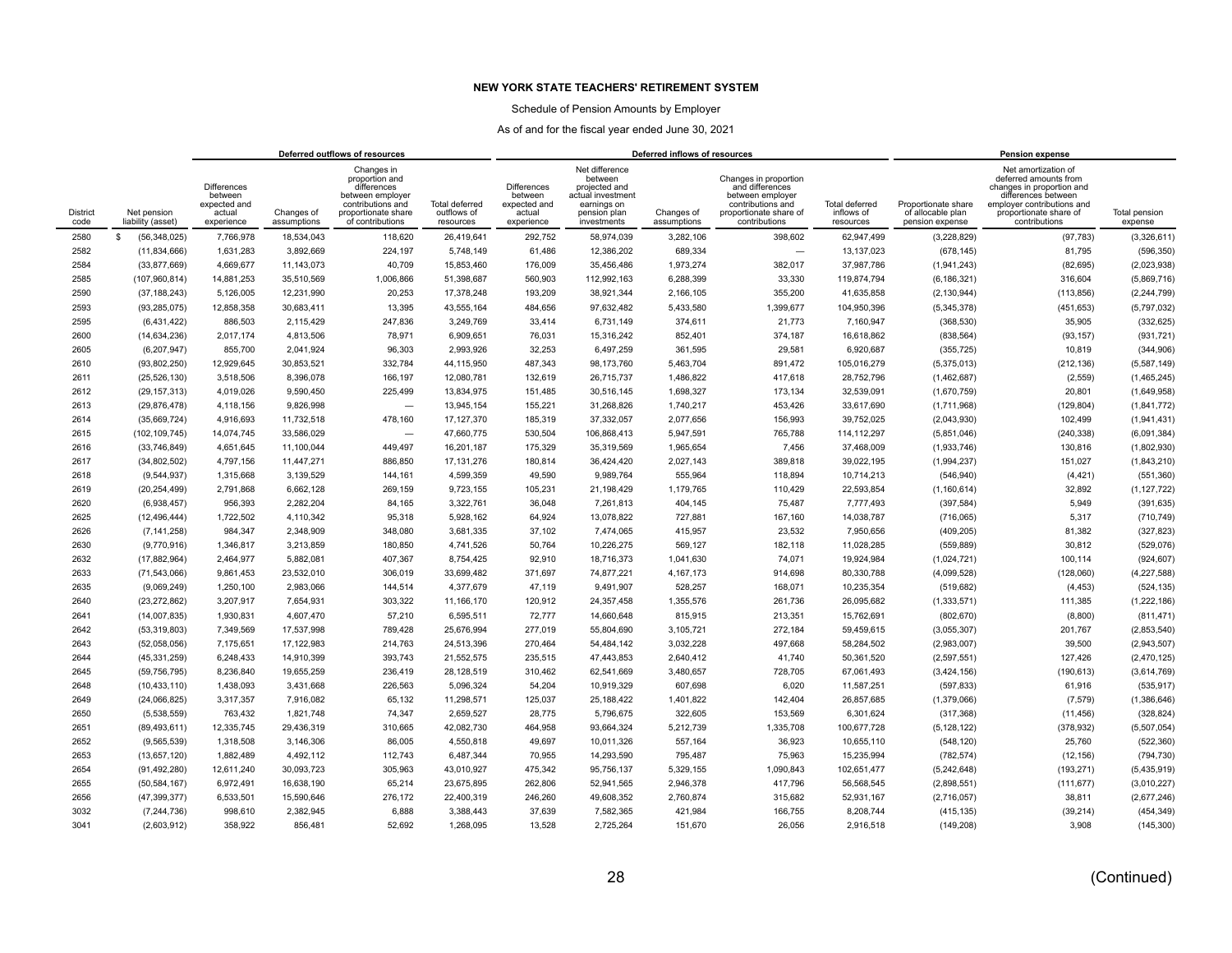### Schedule of Pension Amounts by Employer

|                         |                                  |                                                                |                           | Deferred outflows of resources                                                                                                  |                                            |                                                                       |                                                                                                               | Deferred inflows of resources |                                                                                                                              |                                           |                                                             | <b>Pension expense</b>                                                                                                                                                    |                          |
|-------------------------|----------------------------------|----------------------------------------------------------------|---------------------------|---------------------------------------------------------------------------------------------------------------------------------|--------------------------------------------|-----------------------------------------------------------------------|---------------------------------------------------------------------------------------------------------------|-------------------------------|------------------------------------------------------------------------------------------------------------------------------|-------------------------------------------|-------------------------------------------------------------|---------------------------------------------------------------------------------------------------------------------------------------------------------------------------|--------------------------|
| <b>District</b><br>code | Net pension<br>liability (asset) | Differences<br>between<br>expected and<br>actual<br>experience | Changes of<br>assumptions | Changes in<br>proportion and<br>differences<br>between employer<br>contributions and<br>proportionate share<br>of contributions | Total deferred<br>outflows of<br>resources | <b>Differences</b><br>between<br>expected and<br>actual<br>experience | Net difference<br>between<br>projected and<br>actual investment<br>earnings on<br>pension plan<br>investments | Changes of<br>assumptions     | Changes in proportion<br>and differences<br>between employer<br>contributions and<br>proportionate share of<br>contributions | Total deferred<br>inflows of<br>resources | Proportionate share<br>of allocable plan<br>pension expense | Net amortization of<br>deferred amounts from<br>changes in proportion and<br>differences between<br>employer contributions and<br>proportionate share of<br>contributions | Total pension<br>expense |
| 3042                    | (6,906,727)<br>s.                | 952,019                                                        | 2.271.767                 | 233,255                                                                                                                         | 3,457,041                                  | 35,883                                                                | 7,228,605                                                                                                     | 402.296                       | 9.426                                                                                                                        | 7,676,210                                 | (395, 766)                                                  | 59.931                                                                                                                                                                    | (335, 835)               |
| 3043                    | (6,824,477)                      | 940,682                                                        | 2,244,713                 | 257,403                                                                                                                         | 3,442,798                                  | 35,456                                                                | 7,142,522                                                                                                     | 397,506                       | 9,159                                                                                                                        | 7,584,642                                 | (391, 053)                                                  | 48,725                                                                                                                                                                    | (342, 328)               |
| 3044                    | (4,996,386)                      | 688,699                                                        | 1,643,416                 | 117,368                                                                                                                         | 2,449,482                                  | 25,958                                                                | 5,229,235                                                                                                     | 291,025                       | 35,721                                                                                                                       | 5,581,939                                 | (286, 301)                                                  | 28,053                                                                                                                                                                    | (258, 248)               |
| 3048                    | (2,573,927)                      | 354,789                                                        | 846,618                   | 74,675                                                                                                                          | 1.276.082                                  | 13,373                                                                | 2,693,881                                                                                                     | 149,924                       | 78.450                                                                                                                       | 2,935,627                                 | (147, 490)                                                  | (2, 381)                                                                                                                                                                  | (149, 871)               |
| 3077                    | (6, 564, 582)                    | 904,858                                                        | 2,159,228                 | 35,255                                                                                                                          | 3,099,341                                  | 34,106                                                                | 6,870,514                                                                                                     | 382,368                       | 6,291                                                                                                                        | 7,293,279                                 | (376, 161)                                                  | 14,809                                                                                                                                                                    | (361, 352)               |
| 3078                    | (2,950,560)                      | 406,703                                                        | 970,501                   | 14,126                                                                                                                          | 1,391,330                                  | 15,329                                                                | 3,088,066                                                                                                     | 171,861                       | 27,356                                                                                                                       | 3,302,613                                 | (169, 072)                                                  | (1, 317)                                                                                                                                                                  | (170, 388)               |
| 3079                    | (1, 397, 395)                    | 192,616                                                        | 459,632                   | 101,046                                                                                                                         | 753,295                                    | 7,260                                                                 | 1,462,518                                                                                                     | 81,394                        | 11,891                                                                                                                       | 1,563,064                                 | (80,073)                                                    | 20,568                                                                                                                                                                    | (59, 505)                |
| 3081                    | (2,852,147)                      | 393,138                                                        | 938,131                   | 123,295                                                                                                                         | 1,454,564                                  | 14,818                                                                | 2,985,067                                                                                                     | 166,129                       | 32,968                                                                                                                       | 3,198,982                                 | (163, 432)                                                  | 26,778                                                                                                                                                                    | (136, 654)               |
| 3082                    | (5,923,749)                      | 816,526                                                        | 1,948,445                 | 59,928                                                                                                                          | 2,824,899                                  | 30,776                                                                | 6,199,816                                                                                                     | 345,041                       | 50,446                                                                                                                       | 6,626,079                                 | (339, 440)                                                  | 6,151                                                                                                                                                                     | (333, 289)               |
| 3101                    | (2,698,118)                      | 371,907                                                        | 887.467                   | 83,206                                                                                                                          | 1.342.580                                  | 14,018                                                                | 2,823,860                                                                                                     | 157.157                       | 50,997                                                                                                                       | 3,046,032                                 | (154, 606)                                                  | (323)                                                                                                                                                                     | (154, 929)               |
| 3105                    | (2,766,827)                      | 381,378                                                        | 910,067                   | 42,920                                                                                                                          | 1,334,365                                  | 14,375                                                                | 2,895,771                                                                                                     | 161,160                       | 4,243                                                                                                                        | 3,075,548                                 | (158, 543)                                                  | 11,124                                                                                                                                                                    | (147, 419)               |
| 3106                    | (4,910,083)                      | 676,803                                                        | 1,615,029                 | 48,072                                                                                                                          | 2,339,903                                  | 25,510                                                                | 5,138,910                                                                                                     | 285,998                       | 45,251                                                                                                                       | 5,495,669                                 | (281, 355)                                                  | (16, 726)                                                                                                                                                                 | (298, 081)               |
| 3107                    | (4,656,762)                      | 641.885                                                        | 1,531,706                 | 24,911                                                                                                                          | 2.198.503                                  | 24,194                                                                | 4,873,783                                                                                                     | 271,243                       | 43.938                                                                                                                       | 5,213,158                                 | (266, 840)                                                  | 5,602                                                                                                                                                                     | (261, 238)               |
| 3126                    | (5,056,914)                      | 697.042                                                        | 1,663,325                 | 337,237                                                                                                                         | 2,697,604                                  | 26,273                                                                | 5,292,584                                                                                                     | 294,550                       | 56,992                                                                                                                       | 5,670,400                                 | (289, 769)                                                  | 112,397                                                                                                                                                                   | (177, 371)               |
| 3128                    | (4, 553, 038)                    | 627,588                                                        | 1,497,589                 | 110,354                                                                                                                         | 2.235.532                                  | 23,655                                                                | 4,765,225                                                                                                     | 265,201                       | 28,618                                                                                                                       | 5,082,700                                 | (260, 896)                                                  | 24,940                                                                                                                                                                    | (235, 956)               |
| 3178                    | (7,958,575)                      | 1,097,005                                                      | 2,617,742                 | 104,471                                                                                                                         | 3,819,218                                  | 41,348                                                                | 8,329,472                                                                                                     | 463,564                       | 5,541                                                                                                                        | 8,839,926                                 | (456, 039)                                                  | 32,275                                                                                                                                                                    | (423, 764)               |
| 3179                    | (5,873,303)                      | 809,573                                                        | 1,931,852                 | 50,796                                                                                                                          | 2,792,220                                  | 30,514                                                                | 6,147,019                                                                                                     | 342,103                       | 103,199                                                                                                                      | 6,622,835                                 | (336, 549)                                                  | (18, 183)                                                                                                                                                                 | (354, 733)               |
| 3201                    | (2,998,625)                      | 413,329                                                        | 986,311                   | 82,533                                                                                                                          | 1,482,172                                  | 15,579                                                                | 3,138,372                                                                                                     | 174,661                       | 7,855                                                                                                                        | 3,336,467                                 | (171, 826)                                                  | 22,829                                                                                                                                                                    | (148, 997)               |
| 3202                    | (5,966,890)                      | 822,472                                                        | 1,962,635                 | 11,653                                                                                                                          | 2,796,760                                  | 31,001                                                                | 6,244,967                                                                                                     | 347,554                       | 37,598                                                                                                                       | 6,661,120                                 | (341, 912)                                                  | (9, 214)                                                                                                                                                                  | (351, 126)               |
| 3204                    | (5,912,789)                      | 815,015                                                        | 1,944,840                 | 49,178                                                                                                                          | 2,809,033                                  | 30,719                                                                | 6,188,346                                                                                                     | 344,403                       | 44,975                                                                                                                       | 6,608,443                                 | (338, 812)                                                  | 7,484                                                                                                                                                                     | (331, 328)               |
| 3206                    | (6,909,586)                      | 952,413                                                        | 2,272,707                 | 28,685                                                                                                                          | 3,253,806                                  | 35,898                                                                | 7,231,597                                                                                                     | 402,463                       | 88,753                                                                                                                       | 7,758,711                                 | (395, 930)                                                  | (19, 922)                                                                                                                                                                 | (415, 852)               |
| 3208                    | (2,698,271)                      | 371,928                                                        | 887,518                   | 57,492                                                                                                                          | 1.316.937                                  | 14,019                                                                | 2,824,020                                                                                                     | 157,166                       | 12,289                                                                                                                       | 3,007,494                                 | (154, 615)                                                  | 12,431                                                                                                                                                                    | (142, 184)               |
| 3226                    | (7,870,536)                      | 1,084,870                                                      | 2,588,784                 | 107,762                                                                                                                         | 3,781,415                                  | 40,891                                                                | 8,237,330                                                                                                     | 458,435                       | 55,718                                                                                                                       | 8,792,374                                 | (450, 994)                                                  | 33,991                                                                                                                                                                    | (417,003)                |
| 3229                    | (4,709,837)                      | 649,201                                                        | 1,549,164                 | 52,419                                                                                                                          | 2,250,784                                  | 24,470                                                                | 4,929,332                                                                                                     | 274,334                       | 25,245                                                                                                                       | 5,253,381                                 | (269, 881)                                                  | (6, 312)                                                                                                                                                                  | (276, 192)               |
| 3231                    | (7,067,677)                      | 974,204                                                        | 2,324,707                 | 61,413                                                                                                                          | 3,360,324                                  | 36,720                                                                | 7,397,055                                                                                                     | 411,671                       | 37,388                                                                                                                       | 7,882,834                                 | (404, 989)                                                  | 8,935                                                                                                                                                                     | (396, 053)               |
| 3232                    | (3,312,432)                      | 456,584                                                        | 1,089,528                 | 58,388                                                                                                                          | 1.604.499                                  | 17,209                                                                | 3,466,802                                                                                                     | 192,939                       | 21,762                                                                                                                       | 3,698,713                                 | (189, 807)                                                  | 2,919                                                                                                                                                                     | (186, 888)               |
| 3276                    | (6, 556, 057)                    | 903,683                                                        | 2,156,424                 | 132,195                                                                                                                         | 3,192,302                                  | 34,062                                                                | 6,861,592                                                                                                     | 381,871                       | 97,225                                                                                                                       | 7,374,749                                 | (375, 672)                                                  | (1,054)                                                                                                                                                                   | (376, 726)               |
| 3277                    | (7, 322, 327)                    | 1,009,305                                                      | 2,408,466                 | 158,799                                                                                                                         | 3,576,570                                  | 38,043                                                                | 7,663,572                                                                                                     | 426,504                       | 54,310                                                                                                                       | 8,182,428                                 | (419, 581)                                                  | 6,214                                                                                                                                                                     | (413, 366)               |
| 3278                    | (5,238,835)                      | 722,118                                                        | 1,723,162                 | 83,681                                                                                                                          | 2,528,961                                  | 27,218                                                                | 5,482,983                                                                                                     | 305,147                       | 32,638                                                                                                                       | 5,847,985                                 | (300, 193)                                                  | 7,792                                                                                                                                                                     | (292, 402)               |
| 3280                    | (5,969,528)                      | 822.836                                                        | 1.963.502                 | 172,236                                                                                                                         | 2.958.575                                  | 31.014                                                                | 6,247,729                                                                                                     | 347,707                       | 20.101                                                                                                                       | 6.646.551                                 | (342,063)                                                   | 37.296                                                                                                                                                                    | (304, 767)               |
| 3281                    | (7, 172, 898)                    | 988,708                                                        | 2,359,316                 | 40,764                                                                                                                          | 3.388.788                                  | 37,266                                                                | 7,507,180                                                                                                     | 417,800                       | 175,259                                                                                                                      | 8,137,505                                 | (411, 018)                                                  | (30, 346)                                                                                                                                                                 | (441, 364)               |
| 3284<br>3303            | (6,806,082)                      | 938,146<br>984,685                                             | 2,238,663<br>2,349,716    | 89,899<br>104,818                                                                                                               | 3,266,707<br>3,439,219                     | 35,361<br>37,115                                                      | 7,123,269<br>7,476,634                                                                                        | 396,434<br>416,100            | 32,571<br>5,396                                                                                                              | 7,587,635                                 | (389, 999)                                                  | (4, 495)<br>39,052                                                                                                                                                        | (394, 494)<br>(370, 294) |
| 3304                    | (7, 143, 712)                    |                                                                |                           |                                                                                                                                 |                                            |                                                                       |                                                                                                               |                               |                                                                                                                              | 7,935,245                                 | (409, 346)                                                  |                                                                                                                                                                           |                          |
| 3305                    | (3, 144, 242)<br>(4,769,015)     | 433,400<br>657,358                                             | 1,034,207<br>1,568,629    | 144,710<br>43,684                                                                                                               | 1,612,317<br>2,269,671                     | 16,336<br>24,777                                                      | 3,290,774<br>4,991,268                                                                                        | 183,143<br>277,781            | 10,089<br>6,054                                                                                                              | 3,500,341<br>5,299,880                    | (180, 170)<br>(273, 272)                                    | 27,889<br>10,202                                                                                                                                                          | (152, 281)<br>(263,070)  |
| 3306                    | (4,961,317)                      | 683,865                                                        | 1,631,881                 | 53,558                                                                                                                          | 2,369,304                                  | 25,776                                                                | 5,192,532                                                                                                     | 288,982                       | 62,911                                                                                                                       | 5,570,201                                 | (284, 291)                                                  | (6, 357)                                                                                                                                                                  | (290, 648)               |
| 3307                    | (1,771,162)                      | 244,136                                                        | 582.572                   | 98,888                                                                                                                          | 925.596                                    | 9,202                                                                 | 1,853,704                                                                                                     | 103,165                       | 31,603                                                                                                                       | 1,997,674                                 | (101, 490)                                                  | 23,021                                                                                                                                                                    | (78, 469)                |
| 3308                    | (3,883,683)                      | 535,325                                                        | 1,277,425                 | 27,520                                                                                                                          | 1,840,269                                  | 20,177                                                                | 4,064,677                                                                                                     | 226,213                       | 37,838                                                                                                                       | 4,348,905                                 | (222, 541)                                                  | (10, 371)                                                                                                                                                                 | (232, 912)               |
| 3309                    | (6,789,342)                      | 935.839                                                        | 2.233.156                 | 49.254                                                                                                                          | 3.218.249                                  | 35,274                                                                | 7,105,749                                                                                                     | 395.459                       | 51.149                                                                                                                       | 7,587,630                                 | (389,040)                                                   | (9,318)                                                                                                                                                                   | (398, 358)               |
| 3326                    | (6,086,922)                      | 839,018                                                        | 2,002,116                 | 47,861                                                                                                                          | 2,888,994                                  | 31,624                                                                | 6,370,594                                                                                                     | 354,545                       | 46,533                                                                                                                       | 6,803,297                                 | (348, 790)                                                  | 9,428                                                                                                                                                                     | (339, 362)               |
| 3327                    | (7, 156, 196)                    | 986,406                                                        | 2,353,823                 | 214,664                                                                                                                         | 3,554,892                                  | 37,179                                                                | 7,489,700                                                                                                     | 416,827                       | 30,071                                                                                                                       | 7,973,778                                 | (410,061)                                                   | 50,584                                                                                                                                                                    | (359, 477)               |
| 3328                    | (4, 135, 527)                    | 570,039                                                        | 1,360,261                 | 171,442                                                                                                                         | 2,101,742                                  | 21,486                                                                | 4,328,257                                                                                                     | 240,882                       | 89,927                                                                                                                       | 4,680,552                                 | (236, 972)                                                  | 46,404                                                                                                                                                                    | (190, 568)               |
| 3329                    | (5, 173, 946)                    | 713,174                                                        | 1,701,819                 | 62,025                                                                                                                          | 2,477,018                                  | 26,881                                                                | 5,415,070                                                                                                     | 301,367                       | 23,012                                                                                                                       | 5,766,330                                 | (296, 475)                                                  | 12,036                                                                                                                                                                    | (284, 439)               |
|                         |                                  |                                                                |                           |                                                                                                                                 |                                            |                                                                       |                                                                                                               |                               |                                                                                                                              |                                           |                                                             |                                                                                                                                                                           |                          |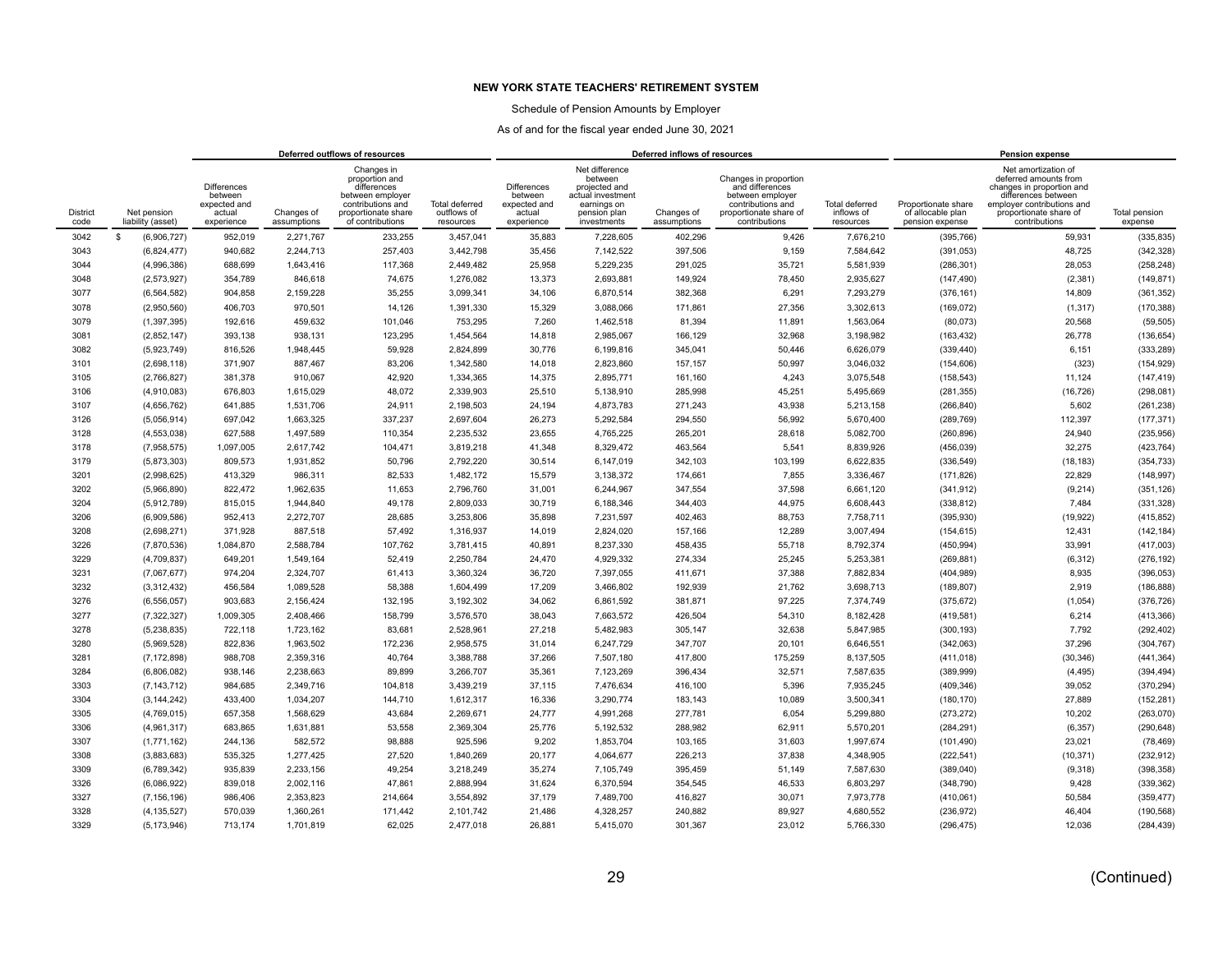### Schedule of Pension Amounts by Employer

|                         |                                  |                                                                       |                           | Deferred outflows of resources                                                                                                  |                                                   |                                                                       |                                                                                                               | Deferred inflows of resources |                                                                                                                              |                                           |                                                             | <b>Pension expense</b>                                                                                                                                                    |                          |
|-------------------------|----------------------------------|-----------------------------------------------------------------------|---------------------------|---------------------------------------------------------------------------------------------------------------------------------|---------------------------------------------------|-----------------------------------------------------------------------|---------------------------------------------------------------------------------------------------------------|-------------------------------|------------------------------------------------------------------------------------------------------------------------------|-------------------------------------------|-------------------------------------------------------------|---------------------------------------------------------------------------------------------------------------------------------------------------------------------------|--------------------------|
| <b>District</b><br>code | Net pension<br>liability (asset) | <b>Differences</b><br>between<br>expected and<br>actual<br>experience | Changes of<br>assumptions | Changes in<br>proportion and<br>differences<br>between employer<br>contributions and<br>proportionate share<br>of contributions | <b>Total deferred</b><br>outflows of<br>resources | <b>Differences</b><br>between<br>expected and<br>actual<br>experience | Net difference<br>between<br>projected and<br>actual investment<br>earnings on<br>pension plan<br>investments | Changes of<br>assumptions     | Changes in proportion<br>and differences<br>between employer<br>contributions and<br>proportionate share of<br>contributions | Total deferred<br>inflows of<br>resources | Proportionate share<br>of allocable plan<br>pension expense | Net amortization of<br>deferred amounts from<br>changes in proportion and<br>differences between<br>employer contributions and<br>proportionate share of<br>contributions | Total pension<br>expense |
| 3330                    | (8,410,790)<br>s.                | 1,159,338                                                             | 2,766,485                 | 47,122                                                                                                                          | 3,972,945                                         | 43,698                                                                | 8,802,762                                                                                                     | 489.904                       | 82,089                                                                                                                       | 9,418,453                                 | (481, 951)                                                  | 2,354                                                                                                                                                                     | (479, 598)               |
| 3331                    | (9,068,076)                      | 1,249,938                                                             | 2,982,680                 | 154,157                                                                                                                         | 4,386,775                                         | 47,113                                                                | 9,490,680                                                                                                     | 528,189                       | 93,104                                                                                                                       | 10,159,085                                | (519, 615)                                                  | (17, 369)                                                                                                                                                                 | (536, 984)               |
| 3332                    | (3,794,748)                      | 523,066                                                               | 1,248,172                 | 89,342                                                                                                                          | 1,860,580                                         | 19,715                                                                | 3,971,596                                                                                                     | 221,033                       | 15,529                                                                                                                       | 4,227,873                                 | (217, 445)                                                  | 16,062                                                                                                                                                                    | (201, 382)               |
| 3452                    | (9,802,752)                      | 1,351,205                                                             | 3,224,330                 | 111,823                                                                                                                         | 4.687.359                                         | 50,929                                                                | 10,259,594                                                                                                    | 570,981                       | 82.939                                                                                                                       | 10,964,444                                | (561, 713)                                                  | (1,716)                                                                                                                                                                   | (563, 429)               |
| 3453                    | (3,398,016)                      | 468,380                                                               | 1,117,679                 | 51,660                                                                                                                          | 1,637,719                                         | 17,654                                                                | 3,556,376                                                                                                     | 197,924                       | 44,502                                                                                                                       | 3,816,456                                 | (194, 712)                                                  | 3,826                                                                                                                                                                     | (190, 885)               |
| 3458                    | (7, 286, 365)                    | 1,004,348                                                             | 2,396,638                 | 98.419                                                                                                                          | 3,499,405                                         | 37,856                                                                | 7,625,935                                                                                                     | 424,409                       | 68.346                                                                                                                       | 8,156,546                                 | (417, 520)                                                  | 21,101                                                                                                                                                                    | (396, 419)               |
| 3460                    | (9,876,531)                      | 1,361,375                                                             | 3,248,597                 | 305,610                                                                                                                         | 4,915,582                                         | 51,313                                                                | 10,336,811                                                                                                    | 575,279                       | 19,659                                                                                                                       | 10,983,062                                | (565, 940)                                                  | 74,841                                                                                                                                                                    | (491,099)                |
| 3464                    | (2,566,550)                      | 353,772                                                               | 844,192                   | 75,163                                                                                                                          | 1,273,127                                         | 13,334                                                                | 2,686,160                                                                                                     | 149,494                       | 4,619                                                                                                                        | 2,853,607                                 | (147,067)                                                   | 14,567                                                                                                                                                                    | (132, 501)               |
| 3465                    | (1,685,498)                      | 232,328                                                               | 554,396                   | 101,175                                                                                                                         | 887,899                                           | 8,757                                                                 | 1,764,048                                                                                                     | 98,175                        | 29,152                                                                                                                       | 1,900,133                                 | (96, 582)                                                   | 5,607                                                                                                                                                                     | (90, 975)                |
| 3466                    | (5,746,376)                      | 792,077                                                               | 1.890.103                 | 21,650                                                                                                                          | 2,703,830                                         | 29,855                                                                | 6.014.177                                                                                                     | 334,709                       | 57.538                                                                                                                       | 6,436,279                                 | (329, 276)                                                  | (10, 480)                                                                                                                                                                 | (339, 757)               |
| 3467                    | (2,923,610)                      | 402,989                                                               | 961,636                   | 37,985                                                                                                                          | 1,402,610                                         | 15,189                                                                | 3,059,861                                                                                                     | 170,292                       | 79,605                                                                                                                       | 3,324,947                                 | (167, 527)                                                  | (17, 373)                                                                                                                                                                 | (184,900)                |
| 3468                    | (627, 275)                       | 86,463                                                                | 206,324                   | 15,107                                                                                                                          | 307,894                                           | 3,259                                                                 | 656,508                                                                                                       | 36,537                        | 17,566                                                                                                                       | 713,870                                   | (35, 944)                                                   | 687                                                                                                                                                                       | (35, 257)                |
| 3471                    | (2,429,409)                      | 334,868                                                               | 799,084                   | 11,294                                                                                                                          | 1,145,245                                         | 12,622                                                                | 2,542,628                                                                                                     | 141,506                       | 32,189                                                                                                                       | 2,728,945                                 | (139, 209)                                                  | (3,643)                                                                                                                                                                   | (142, 851)               |
| 3473                    | (4,706,697)                      | 648,768                                                               | 1,548,131                 | 97,282                                                                                                                          | 2,294,182                                         | 24,453                                                                | 4,926,045                                                                                                     | 274,151                       | 70,819                                                                                                                       | 5,295,469                                 | (269, 701)                                                  | 664                                                                                                                                                                       | (269, 037)               |
| 3526                    | (4,960,349)                      | 683,731                                                               | 1,631,562                 | 109,510                                                                                                                         | 2,424,804                                         | 25,771                                                                | 5,191,518                                                                                                     | 288,926                       | 17,030                                                                                                                       | 5,523,245                                 | (284, 236)                                                  | 21,675                                                                                                                                                                    | (262, 560)               |
| 3527                    | (4,550,666)                      | 627,261                                                               | 1,496,809                 | 17,776                                                                                                                          | 2,141,846                                         | 23,643                                                                | 4,762,743                                                                                                     | 265,063                       | 34,662                                                                                                                       | 5,086,110                                 | (260, 760)                                                  | 3,960                                                                                                                                                                     | (256, 800)               |
| 3528<br>3531            | (4, 157, 466)                    | 573,063<br>889,041                                                    | 1,367,478<br>2,121,485    | 75,610<br>30,585                                                                                                                | 2,016,150<br>3,041,111                            | 21,600<br>33,510                                                      | 4,351,219<br>6,750,417                                                                                        | 242,160                       | 74,047<br>108,060                                                                                                            | 4,689,026                                 | (238, 229)                                                  | 6,856                                                                                                                                                                     | (231, 373)               |
| 3552                    | (6, 449, 832)<br>(1,858,525)     | 256,178                                                               | 611,308                   | 71,605                                                                                                                          | 939.090                                           | 9,656                                                                 | 1,945,139                                                                                                     | 375,684<br>108,254            | 25,953                                                                                                                       | 7,267,671<br>2,089,002                    | (369, 585)<br>(106, 496)                                    | (44, 199)<br>16,562                                                                                                                                                       | (413, 784)<br>(89, 935)  |
| 3559                    | (4, 495, 414)                    | 619,645                                                               | 1,478,636                 | 122,333                                                                                                                         | 2,220,614                                         | 23,356                                                                | 4,704,916                                                                                                     | 261,845                       | 23,730                                                                                                                       | 5,013,846                                 | (257, 594)                                                  | 31,237                                                                                                                                                                    | (226, 357)               |
| 3560                    | (5,754,557)                      | 793,205                                                               | 1,892,794                 | 104,166                                                                                                                         | 2,790,165                                         | 29,897                                                                | 6,022,740                                                                                                     | 335,186                       | 30,671                                                                                                                       | 6,418,494                                 | (329, 745)                                                  | 11,712                                                                                                                                                                    | (318,033)                |
| 3561                    | (6,380,023)                      | 879.419                                                               | 2,098,523                 | 213,535                                                                                                                         | 3.191.476                                         | 33,147                                                                | 6,677,355                                                                                                     | 371,618                       | 110,188                                                                                                                      | 7,192,307                                 | (365, 585)                                                  | 36,391                                                                                                                                                                    | (329, 194)               |
| 3576                    | (2,614,244)                      | 360,346                                                               | 859,880                   | 45,493                                                                                                                          | 1,265,719                                         | 13,582                                                                | 2,736,077                                                                                                     | 152,272                       | 23,653                                                                                                                       | 2,925,584                                 | (149, 800)                                                  | 6,123                                                                                                                                                                     | (143, 677)               |
| 3577                    | (6, 169, 850)                    | 850,448                                                               | 2,029,392                 | 34,197                                                                                                                          | 2,914,038                                         | 32,055                                                                | 6,457,386                                                                                                     | 359,376                       | 73,282                                                                                                                       | 6,922,098                                 | (353, 542)                                                  | (12, 971)                                                                                                                                                                 | (366, 512)               |
| 3579                    | (2,867,216)                      | 395,215                                                               | 943,087                   | 108,226                                                                                                                         | 1,446,529                                         | 14,896                                                                | 3,000,838                                                                                                     | 167,007                       | 37,330                                                                                                                       | 3,220,071                                 | (164, 296)                                                  | 19,179                                                                                                                                                                    | (145, 117)               |
| 3585                    | (6,783,631)                      | 935,052                                                               | 2,231,278                 | 118,450                                                                                                                         | 3,284,780                                         | 35,244                                                                | 7,099,772                                                                                                     | 395,127                       | 80,972                                                                                                                       | 7,611,115                                 | (388, 713)                                                  | 4,858                                                                                                                                                                     | (383, 854)               |
| 3586                    | (7,601,487)                      | 1,047,784                                                             | 2,500,288                 | 63,618                                                                                                                          | 3,611,690                                         | 39,493                                                                | 7,955,742                                                                                                     | 442,764                       | 73,052                                                                                                                       | 8,511,051                                 | (435, 577)                                                  | (6, 419)                                                                                                                                                                  | (441, 996)               |
| 3589                    | (5,778,929)                      | 796,564                                                               | 1,900,810                 | 132,901                                                                                                                         | 2,830,275                                         | 30,024                                                                | 6,048,247                                                                                                     | 336,606                       | 143,103                                                                                                                      | 6,557,980                                 | (331, 142)                                                  | (3,282)                                                                                                                                                                   | (334, 423)               |
| 3591                    | (2,965,809)                      | 408,805                                                               | 975,517                   | 59,028                                                                                                                          | 1,443,351                                         | 15,409                                                                | 3,104,026                                                                                                     | 172,750                       | 70,211                                                                                                                       | 3,362,396                                 | (169, 945)                                                  | 8,983                                                                                                                                                                     | (160, 962)               |
| 3592                    | (6,036,813)                      | 832.111                                                               | 1.985.634                 | 85.263                                                                                                                          | 2.903.008                                         | 31,364                                                                | 6.318.149                                                                                                     | 351,627                       | 12.761                                                                                                                       | 6,713,900                                 | (345, 919)                                                  | 13,041                                                                                                                                                                    | (332, 878)               |
| 3593                    | (11,001,579)                     | 1,516,451                                                             | 3,618,649                 | 149,599                                                                                                                         | 5.284.700                                         | 57.158                                                                | 11,514,291                                                                                                    | 640,810                       | 13,085                                                                                                                       | 12,225,343                                | (630, 407)                                                  | 32,453                                                                                                                                                                    | (597, 954)               |
| 3594                    | (2,398,078)                      | 330,550                                                               | 788,778                   | 93,985                                                                                                                          | 1,213,313                                         | 12,459                                                                | 2,509,836                                                                                                     | 139,681                       | 7,434                                                                                                                        | 2,669,410                                 | (137, 414)                                                  | 18,178                                                                                                                                                                    | (119, 236)               |
| 3626                    | (13, 294, 500)                   | 1,832,506                                                             | 4,372,839                 | 43,907                                                                                                                          | 6,249,252                                         | 69,071                                                                | 13,914,070                                                                                                    | 774,365                       | 131,088                                                                                                                      | 14,888,594                                | (761, 795)                                                  | (10, 894)                                                                                                                                                                 | (772, 689)               |
| 3629                    | (7,799,584)                      | 1,075,090                                                             | 2,565,446                 | 153,160                                                                                                                         | 3,793,696                                         | 40,522                                                                | 8,163,072                                                                                                     | 454,303                       | 74,089                                                                                                                       | 8,731,986                                 | (446, 928)                                                  | 12,326                                                                                                                                                                    | (434, 602)               |
| 3630                    | (12,667,400)                     | 1,746,067                                                             | 4,166,573                 | 219,866                                                                                                                         | 6,132,505                                         | 65,813                                                                | 13,257,745                                                                                                    | 737,839                       | 82,352                                                                                                                       | 14, 143, 748                              | (725, 862)                                                  | 49,355                                                                                                                                                                    | (676, 506)               |
| 3631                    | (10, 634, 215)                   | 1,465,814                                                             | 3,497,816                 | 190,037                                                                                                                         | 5,153,666                                         | 55,249                                                                | 11,129,806                                                                                                    | 619,412                       | 121,813                                                                                                                      | 11,926,280                                | (609, 357)                                                  | 23,909                                                                                                                                                                    | (585, 448)               |
| 3632                    | (19, 298, 719)                   | 2,660,124                                                             | 6,347,752                 | 133,065                                                                                                                         | 9,140,940                                         | 100,265                                                               | 20,198,106                                                                                                    | 1,124,093                     | 90,634                                                                                                                       | 21,513,099                                | (1, 105, 846)                                               | 21,360                                                                                                                                                                    | (1,084,487)              |
| 3635                    | (12, 389, 796)                   | 1,707,802                                                             | 4,075,263                 | 236,704                                                                                                                         | 6,019,769                                         | 64,370                                                                | 12,967,204                                                                                                    | 721,669                       | 15,484                                                                                                                       | 13,768,727                                | (709, 954)                                                  | 67,080                                                                                                                                                                    | (642, 874)               |
| 3636                    | (10, 366, 171)                   | 1.428.867                                                             | 3,409,650                 | 173.429                                                                                                                         | 5.011.946                                         | 53.857                                                                | 10,849,271                                                                                                    | 603,799                       | 17.229                                                                                                                       | 11,524,155                                | (593, 998)                                                  | 52,537                                                                                                                                                                    | (541, 461)               |
| 3658                    | (10,883,657)                     | 1,500,197                                                             | 3,579,862                 | 102,511                                                                                                                         | 5,182,570                                         | 56,545                                                                | 11,390,873                                                                                                    | 633,941                       | 157,816                                                                                                                      | 12,239,176                                | (623, 650)                                                  | (16, 646)                                                                                                                                                                 | (640, 296)               |
| 3679                    | (12, 100, 208)                   | 1,667,885                                                             | 3,980,011                 | 6,150                                                                                                                           | 5,654,046                                         | 62,866                                                                | 12,664,119                                                                                                    | 704,801                       | 155,495                                                                                                                      | 13,587,282                                | (693, 361)                                                  | (36, 636)                                                                                                                                                                 | (729, 997)               |
| 3702                    | (6,923,916)                      | 954,388                                                               | 2,277,421                 | 15,043                                                                                                                          | 3,246,852                                         | 35,973                                                                | 7,246,594                                                                                                     | 403,298                       | 125,220                                                                                                                      | 7,811,085                                 | (396, 751)                                                  | (35, 169)                                                                                                                                                                 | (431, 920)               |
| 3709                    | (5,412,939)                      | 746,116                                                               | 1,780,429                 | 11,809                                                                                                                          | 2,538,354                                         | 28,123                                                                | 5,665,200                                                                                                     | 315,288                       | 83,579                                                                                                                       | 6,092,189                                 | (310, 170)                                                  | (25, 357)                                                                                                                                                                 | (335, 527)               |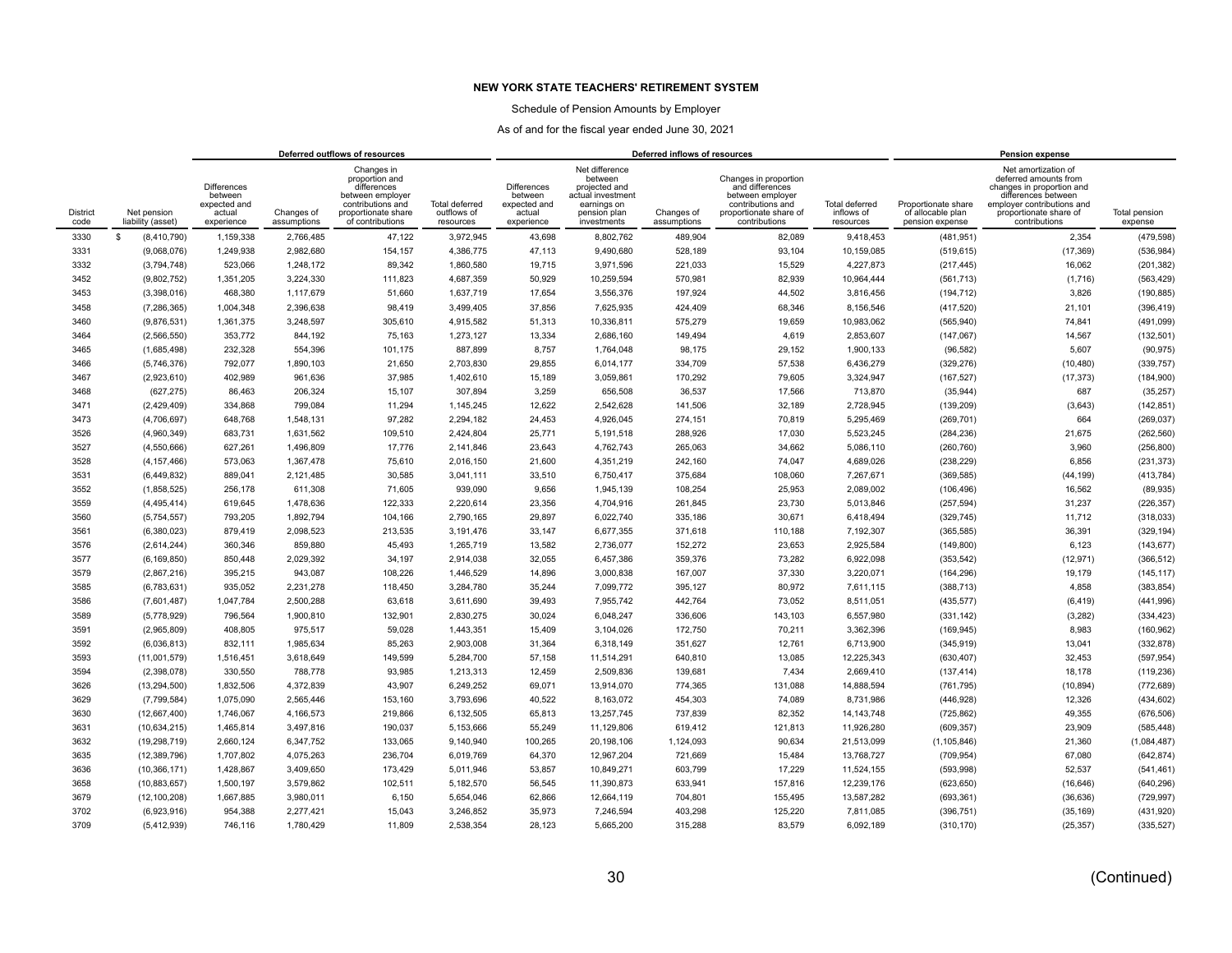### Schedule of Pension Amounts by Employer

|                         |                                  | Deferred outflows of resources                                        |                           |                                                                                                                                 |                                            |                                                                       |                                                                                                               | Deferred inflows of resources |                                                                                                                              |                                           |                                                             | <b>Pension expense</b>                                                                                                                                                    |                          |
|-------------------------|----------------------------------|-----------------------------------------------------------------------|---------------------------|---------------------------------------------------------------------------------------------------------------------------------|--------------------------------------------|-----------------------------------------------------------------------|---------------------------------------------------------------------------------------------------------------|-------------------------------|------------------------------------------------------------------------------------------------------------------------------|-------------------------------------------|-------------------------------------------------------------|---------------------------------------------------------------------------------------------------------------------------------------------------------------------------|--------------------------|
| <b>District</b><br>code | Net pension<br>liability (asset) | <b>Differences</b><br>between<br>expected and<br>actual<br>experience | Changes of<br>assumptions | Changes in<br>proportion and<br>differences<br>between employer<br>contributions and<br>proportionate share<br>of contributions | Total deferred<br>outflows of<br>resources | <b>Differences</b><br>between<br>expected and<br>actual<br>experience | Net difference<br>between<br>projected and<br>actual investment<br>earnings on<br>pension plan<br>investments | Changes of<br>assumptions     | Changes in proportion<br>and differences<br>between employer<br>contributions and<br>proportionate share of<br>contributions | Total deferred<br>inflows of<br>resources | Proportionate share<br>of allocable plan<br>pension expense | Net amortization of<br>deferred amounts from<br>changes in proportion and<br>differences between<br>employer contributions and<br>proportionate share of<br>contributions | Total pension<br>expense |
| 3805                    | (4,493,930)<br>s.                | 619,441                                                               | 1.478.147                 | 11,431                                                                                                                          | 2.109.019                                  | 23,348                                                                | 4,703,363                                                                                                     | 261.758                       | 116,758                                                                                                                      | 5,105,227                                 | (257, 509)                                                  | (20, 346)                                                                                                                                                                 | (277, 855)               |
| 3821                    | (6,072,692)                      | 837,056                                                               | 1,997,435                 | 61,032                                                                                                                          | 2,895,524                                  | 31,550                                                                | 6,355,701                                                                                                     | 353,716                       | 122,832                                                                                                                      | 6,863,800                                 | (347, 975)                                                  | (38, 132)                                                                                                                                                                 | (386, 106)               |
| 3822                    | (2, 568, 947)                    | 354,102                                                               | 844,980                   | 27,857                                                                                                                          | 1,226,939                                  | 13,347                                                                | 2,688,669                                                                                                     | 149,634                       | 129,779                                                                                                                      | 2,981,428                                 | (147, 205)                                                  | (30, 644)                                                                                                                                                                 | (177, 848)               |
| 3854                    | (13, 258, 916)                   | 1,827,601                                                             | 4,361,135                 | 213,606                                                                                                                         | 6,402,341                                  | 68,886                                                                | 13,876,827                                                                                                    | 772,293                       | 308,105                                                                                                                      | 15,026,111                                | (759, 756)                                                  | (36,000)                                                                                                                                                                  | (795, 756)               |
| 3855                    | (6,868,542)                      | 946,756                                                               | 2,259,207                 | 77,760                                                                                                                          | 3,283,722                                  | 35,685                                                                | 7,188,640                                                                                                     | 400,072                       | 23,678                                                                                                                       | 7,648,075                                 | (393, 578)                                                  | 5,627                                                                                                                                                                     | (387, 951)               |
| 3856                    | (1, 298, 697)                    | 179,012                                                               | 427,169                   | 32,523                                                                                                                          | 638,703                                    | 6,747                                                                 | 1,359,221                                                                                                     | 75,645                        | 17,688                                                                                                                       | 1,459,301                                 | (74, 417)                                                   | 5,605                                                                                                                                                                     | (68, 813)                |
| 3927                    | (7,306,843)                      | 1,007,171                                                             | 2,403,374                 | 143,813                                                                                                                         | 3,554,358                                  | 37,962                                                                | 7,647,368                                                                                                     | 425,602                       | 48,667                                                                                                                       | 8,159,598                                 | (418, 693)                                                  | 9,250                                                                                                                                                                     | (409, 443)               |
| 3928                    | (3,462,502)                      | 477,269                                                               | 1,138,889                 | 155,745                                                                                                                         | 1,771,904                                  | 17,989                                                                | 3,623,866                                                                                                     | 201,681                       | 82,718                                                                                                                       | 3,926,253                                 | (198, 407)                                                  | 24,702                                                                                                                                                                    | (173, 705)               |
| 3929                    | (6,799,486)                      | 937,237                                                               | 2,236,493                 | 167,302                                                                                                                         | 3,341,032                                  | 35,326                                                                | 7,116,366                                                                                                     | 396,050                       | 42,713                                                                                                                       | 7,590,455                                 | (389, 621)                                                  | 22,224                                                                                                                                                                    | (367, 397)               |
| 3930                    | (6, 286, 663)                    | 866,550                                                               | 2.067.815                 | 85,698                                                                                                                          | 3.020.062                                  | 32,662                                                                | 6,579,643                                                                                                     | 366.180                       | 29.045                                                                                                                       | 7,007,529                                 | (360, 235)                                                  | 12,579                                                                                                                                                                    | (347, 656)               |
| 3931                    | (8, 170, 944)                    | 1,126,278                                                             | 2,687,594                 | 162,133                                                                                                                         | 3,976,006                                  | 42,452                                                                | 8,551,738                                                                                                     | 475,933                       | 79,999                                                                                                                       | 9,150,122                                 | (468, 208)                                                  | (3, 132)                                                                                                                                                                  | (471, 339)               |
| 3932                    | (6, 475, 109)                    | 892,525                                                               | 2,129,799                 | 37,192                                                                                                                          | 3,059,516                                  | 33,641                                                                | 6,776,872                                                                                                     | 377,156                       | 60,882                                                                                                                       | 7,248,551                                 | (371, 034)                                                  | (8, 732)                                                                                                                                                                  | (379, 765)               |
| 3934                    | (1,205,647)                      | 166,186                                                               | 396.562                   | 23,577                                                                                                                          | 586.325                                    | 6,264                                                                 | 1,261,834                                                                                                     | 70,225                        | 4,741                                                                                                                        | 1,343,064                                 | (69,085)                                                    | 10,048                                                                                                                                                                    | (59,037)                 |
| 3979                    | (4,683,026)                      | 645,505                                                               | 1,540,345                 | 54,401                                                                                                                          | 2,240,251                                  | 24,330                                                                | 4,901,271                                                                                                     | 272,772                       | 92,072                                                                                                                       | 5,290,446                                 | (268, 345)                                                  | 2,343                                                                                                                                                                     | (266, 002)               |
| 3980                    | (3,503,988)                      | 482.988                                                               | 1,152,535                 | 167,957                                                                                                                         | 1,803,479                                  | 18,205                                                                | 3,667,286                                                                                                     | 204,097                       | 32.912                                                                                                                       | 3,922,500                                 | (200, 784)                                                  | 39,211                                                                                                                                                                    | (161, 573)               |
| 3981                    | (3,370,782)                      | 464,627                                                               | 1,108,721                 | 31,072                                                                                                                          | 1,604,420                                  | 17,513                                                                | 3,527,872                                                                                                     | 196,338                       | 110,528                                                                                                                      | 3,852,251                                 | (193, 151)                                                  | (18,508)                                                                                                                                                                  | (211, 659)               |
| 3982                    | (1,310,038)                      | 180,575                                                               | 430,899                   | 40,427                                                                                                                          | 651,900                                    | 6,806                                                                 | 1,371,090                                                                                                     | 76,306                        | 7,616                                                                                                                        | 1,461,817                                 | (75,067)                                                    | 7,914                                                                                                                                                                     | (67, 154)                |
| 3983                    | (3,081,801)                      | 424,794                                                               | 1,013,669                 | 69,175                                                                                                                          | 1,507,637                                  | 16,011                                                                | 3,225,424                                                                                                     | 179,506                       | 18,593                                                                                                                       | 3,439,534                                 | (176, 592)                                                  | 28,396                                                                                                                                                                    | (148, 196)               |
| 3986                    | (3,001,578)                      | 413,736                                                               | 987,282                   | 117,556                                                                                                                         | 1,518,574                                  | 15,594                                                                | 3,141,462                                                                                                     | 174,833                       | 36,765                                                                                                                       | 3,368,655                                 | (171, 995)                                                  | 24,325                                                                                                                                                                    | (147, 670)               |
| 3987                    | (2, 204, 977)                    | 303,933                                                               | 725,263                   | 93,061                                                                                                                          | 1,122,257                                  | 11,456                                                                | 2,307,736                                                                                                     | 128,433                       | 29,545                                                                                                                       | 2,477,170                                 | (126, 349)                                                  | 14,480                                                                                                                                                                    | (111, 868)               |
| 3988                    | (2,652,474)                      | 365,615                                                               | 872,454                   | 125,957                                                                                                                         | 1,364,027                                  | 13,781                                                                | 2,776,089                                                                                                     | 154,499                       | 7,068                                                                                                                        | 2,951,437                                 | (151, 991)                                                  | 37,642                                                                                                                                                                    | (114, 349)               |
| 3989                    | (1,852,809)                      | 255,390                                                               | 609,427                   | 95,969                                                                                                                          | 960.786                                    | 9,626                                                                 | 1,939,156                                                                                                     | 107,921                       | 5,368                                                                                                                        | 2,062,071                                 | (106, 169)                                                  | 19,685                                                                                                                                                                    | (86, 484)                |
| 3990                    | (3,007,069)                      | 414,493                                                               | 989,088                   | 84,357                                                                                                                          | 1,487,937                                  | 15,623                                                                | 3,147,209                                                                                                     | 175,153                       | 4,128                                                                                                                        | 3,342,113                                 | (172, 310)                                                  | 27,025                                                                                                                                                                    | (145, 285)               |
| 3991                    | (3,564,560)                      | 491,337                                                               | 1,172,458                 | 107,989                                                                                                                         | 1,771,784                                  | 18,519                                                                | 3,730,681                                                                                                     | 207,625                       | 49.146                                                                                                                       | 4,005,971                                 | (204, 255)                                                  | 8,397                                                                                                                                                                     | (195, 858)               |
| 3992                    | (3,246,142)                      | 447,446                                                               | 1,067,724                 | 49,794                                                                                                                          | 1,564,964                                  | 16,865                                                                | 3,397,424                                                                                                     | 189,078                       | 13,286                                                                                                                       | 3,616,653                                 | (186,009)                                                   | 5,469                                                                                                                                                                     | (180, 540)               |
| 3994                    | (5,883,382)                      | 810,962                                                               | 1,935,167                 | 135,075                                                                                                                         | 2,881,204                                  | 30,567                                                                | 6,157,568                                                                                                     | 342,690                       | 56,123                                                                                                                       | 6,586,947                                 | (337, 127)                                                  | 12,530                                                                                                                                                                    | (324, 596)               |
| 3995                    | (3,010,163)                      | 414,919                                                               | 990,106                   | 54,951                                                                                                                          | 1,459,976                                  | 15,639                                                                | 3,150,447                                                                                                     | 175,333                       | 36,544                                                                                                                       | 3,377,963                                 | (172, 487)                                                  | 1,871                                                                                                                                                                     | (170, 616)               |
| 3996                    | (2,368,446)                      | 326,465                                                               | 779,031                   | 48,936                                                                                                                          | 1,154,432                                  | 12,305                                                                | 2,478,824                                                                                                     | 137,955                       | 7,834                                                                                                                        | 2,636,918                                 | (135, 716)                                                  | 8,386                                                                                                                                                                     | (127, 330)               |
| 3997                    | (2,838,913)                      | 391,314                                                               | 933,778                   | 33,415                                                                                                                          | 1,358,507                                  | 14,749                                                                | 2,971,216                                                                                                     | 165,358                       | 25,533                                                                                                                       | 3,176,857                                 | (162, 674)                                                  | 6,259                                                                                                                                                                     | (156, 415)               |
| 3998                    | (2,588,480)                      | 356.795                                                               | 851.405                   | 40.403                                                                                                                          | 1.248.603                                  | 13.448                                                                | 2,709,112                                                                                                     | 150.771                       | 18.085                                                                                                                       | 2.891.417                                 | (148, 324)                                                  | 1,100                                                                                                                                                                     | (147, 224)               |
| 3999                    | (2, 108, 989)                    | 290,702                                                               | 693,690                   | 212,170                                                                                                                         | 1,196,563                                  | 10,957                                                                | 2,207,275                                                                                                     | 122,842                       | 32,157                                                                                                                       | 2,373,231                                 | (120, 848)                                                  | 26,347                                                                                                                                                                    | (94, 501)                |
| 4004<br>4007            | (1,503,705)                      | 207,270<br>312,293                                                    | 494,600<br>745,212        | 30,452<br>13,015                                                                                                                | 732,322<br>1,070,519                       | 7,812<br>11,771                                                       | 1,573,783<br>2,371,213                                                                                        | 87,586                        | 18,175<br>21,084                                                                                                             | 1,687,357<br>2,536,033                    | (86, 165)                                                   | 6,627                                                                                                                                                                     | (79, 537)                |
| 4008                    | (2, 265, 626)                    |                                                                       | 225,871                   |                                                                                                                                 | 362,919                                    |                                                                       | 718,706                                                                                                       | 131,966                       |                                                                                                                              |                                           | (129, 824)                                                  | (1,006)                                                                                                                                                                   | (130, 830)               |
| 4009                    | (686, 703)<br>(12,570,076)       | 94,655<br>1,732,652                                                   | 4,134,561                 | 42,394<br>166,049                                                                                                               | 6,033,262                                  | 3,568<br>65,307                                                       | 13,155,886                                                                                                    | 39,998<br>732,170             | 27,254<br>52,071                                                                                                             | 789,526<br>14,005,433                     | (39, 349)<br>(720, 285)                                     | 4,712<br>26,986                                                                                                                                                           | (34, 637)<br>(693, 299)  |
| 4010                    | (1, 148, 205)                    | 158,268                                                               | 377,669                   | 31,344                                                                                                                          | 567,280                                    | 5,965                                                                 | 1,201,715                                                                                                     | 66,880                        | 22,967                                                                                                                       | 1,297,527                                 | (65, 794)                                                   | 163                                                                                                                                                                       | (65, 631)                |
| 4014                    |                                  | 828,622                                                               |                           | 95,432                                                                                                                          |                                            | 31,232                                                                |                                                                                                               |                               | 79,051                                                                                                                       | 6,752,094                                 |                                                             | (40)                                                                                                                                                                      | (344, 509)               |
| 4015                    | (6,011,501)<br>(3,602,409)       | 496,554                                                               | 1,977,308<br>1,184,908    | 77,632                                                                                                                          | 2,901,362<br>1,759,094                     | 18,716                                                                | 6,291,658<br>3,770,294                                                                                        | 350,152<br>209,830            | 47,579                                                                                                                       | 4,046,418                                 | (344, 468)<br>(206, 424)                                    | 2,212                                                                                                                                                                     | (204, 212)               |
| 4020                    | (7, 273, 883)                    | 1.002.628                                                             | 2.392.532                 | 112.889                                                                                                                         | 3.508.048                                  | 37,791                                                                | 7,612,871                                                                                                     | 423,682                       | 83.583                                                                                                                       | 8,157,927                                 | (416, 805)                                                  | 6.634                                                                                                                                                                     | (410, 170)               |
| 4021                    |                                  | 1,345,960                                                             | 3,211,814                 | 130,862                                                                                                                         | 4,688,636                                  | 50,732                                                                | 10,219,769                                                                                                    | 568,765                       | 88,493                                                                                                                       | 10,927,760                                |                                                             |                                                                                                                                                                           | (570, 141)               |
| 4022                    | (9,764,700)<br>(7, 435, 961)     | 1,024,968                                                             | 2,445,843                 | 30,071                                                                                                                          | 3,500,883                                  | 38,633                                                                | 7,782,503                                                                                                     | 433,123                       | 38,013                                                                                                                       | 8,292,272                                 | (559, 532)<br>(426, 092)                                    | (10, 609)                                                                                                                                                                 | (437, 004)               |
| 4027                    | (6, 121, 099)                    | 843,729                                                               | 2,013,357                 | 359,721                                                                                                                         | 3,216,807                                  | 31,802                                                                | 6,406,363                                                                                                     | 356,536                       | 57,571                                                                                                                       | 6,852,272                                 | (350, 748)                                                  | (10, 912)<br>62,702                                                                                                                                                       | (288, 046)               |
| 4028                    | (1,454,896)                      | 200,542                                                               | 478,546                   | 12,778                                                                                                                          | 691,865                                    | 7,559                                                                 | 1,522,699                                                                                                     | 84,743                        | 33,364                                                                                                                       | 1,648,365                                 | (83, 368)                                                   | (3, 292)                                                                                                                                                                  | (86, 660)                |
|                         |                                  |                                                                       |                           |                                                                                                                                 |                                            |                                                                       |                                                                                                               |                               |                                                                                                                              |                                           |                                                             |                                                                                                                                                                           |                          |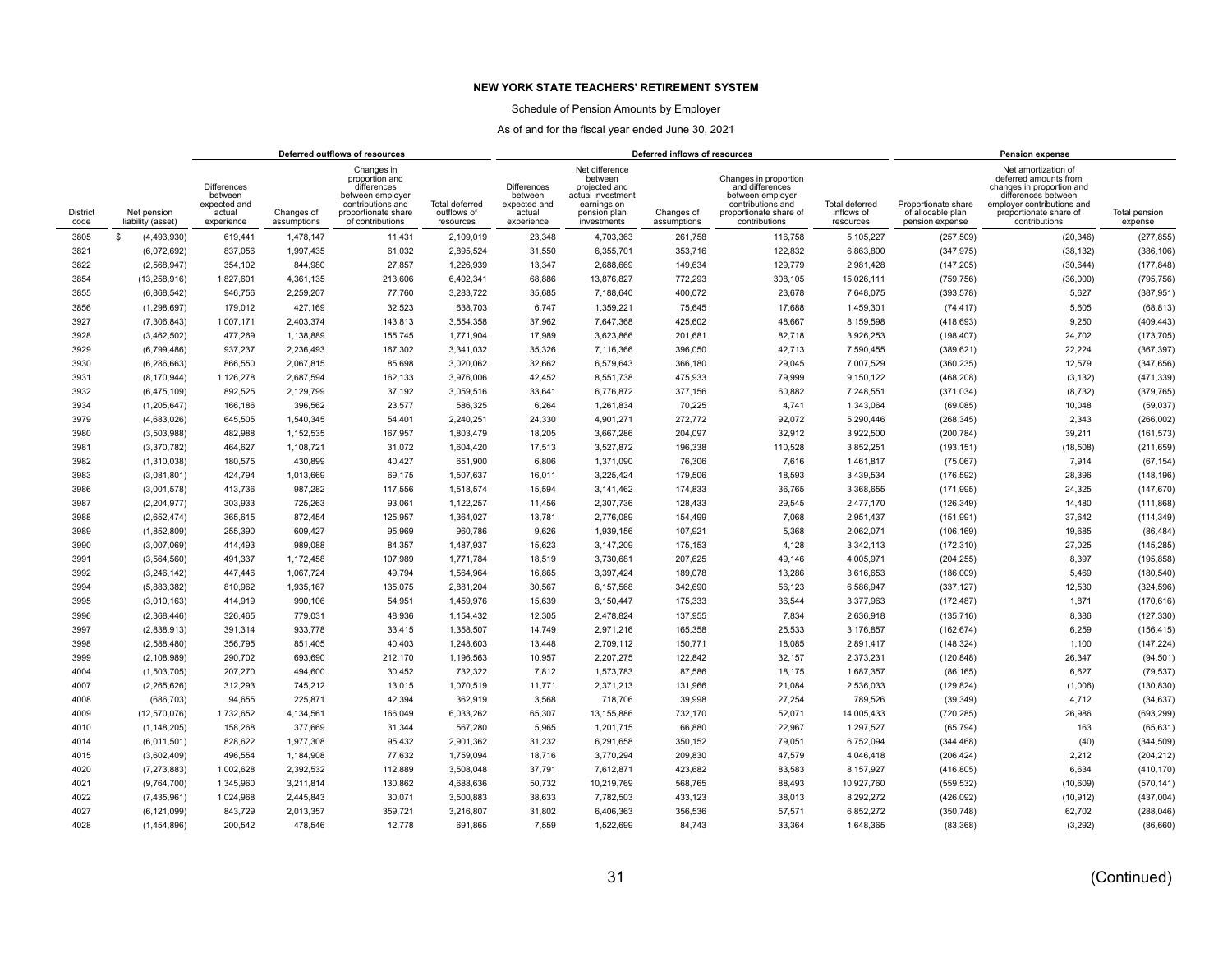### Schedule of Pension Amounts by Employer

|                         |                                  | Deferred outflows of resources                                        |                           |                                                                                                                                 |                                            |                                                                       |                                                                                                               | Deferred inflows of resources |                                                                                                                              |                                           |                                                             | <b>Pension expense</b>                                                                                                                                                    |                          |
|-------------------------|----------------------------------|-----------------------------------------------------------------------|---------------------------|---------------------------------------------------------------------------------------------------------------------------------|--------------------------------------------|-----------------------------------------------------------------------|---------------------------------------------------------------------------------------------------------------|-------------------------------|------------------------------------------------------------------------------------------------------------------------------|-------------------------------------------|-------------------------------------------------------------|---------------------------------------------------------------------------------------------------------------------------------------------------------------------------|--------------------------|
| <b>District</b><br>code | Net pension<br>liability (asset) | <b>Differences</b><br>between<br>expected and<br>actual<br>experience | Changes of<br>assumptions | Changes in<br>proportion and<br>differences<br>between employer<br>contributions and<br>proportionate share<br>of contributions | Total deferred<br>outflows of<br>resources | <b>Differences</b><br>between<br>expected and<br>actual<br>experience | Net difference<br>between<br>projected and<br>actual investment<br>earnings on<br>pension plan<br>investments | Changes of<br>assumptions     | Changes in proportion<br>and differences<br>between employer<br>contributions and<br>proportionate share of<br>contributions | Total deferred<br>inflows of<br>resources | Proportionate share<br>of allocable plan<br>pension expense | Net amortization of<br>deferred amounts from<br>changes in proportion and<br>differences between<br>employer contributions and<br>proportionate share of<br>contributions | Total pension<br>expense |
| 4029                    | (8,437,177)<br>s                 | 1,162,975                                                             | 2.775.164                 | 42,672                                                                                                                          | 3,980,811                                  | 43,835                                                                | 8,830,379                                                                                                     | 491.441                       | 75,949                                                                                                                       | 9,441,603                                 | (483, 463)                                                  | (6, 885)                                                                                                                                                                  | (490, 348)               |
| 4030                    | (5,002,893)                      | 689,596                                                               | 1,645,556                 | 6,144                                                                                                                           | 2,341,295                                  | 25,992                                                                | 5,236,045                                                                                                     | 291,404                       | 33,083                                                                                                                       | 5,586,523                                 | (286, 673)                                                  | (6, 227)                                                                                                                                                                  | (292, 901)               |
| 4031                    | (4,368,975)                      | 602,217                                                               | 1,437,047                 | 62,011                                                                                                                          | 2,101,275                                  | 22,699                                                                | 4,572,585                                                                                                     | 254,480                       | 39,337                                                                                                                       | 4,889,100                                 | (250, 349)                                                  | 9,090                                                                                                                                                                     | (241, 259)               |
| 4034                    | (3,813,245)                      | 525,615                                                               | 1,254,256                 | 44.495                                                                                                                          | 1,824,367                                  | 19,811                                                                | 3,990,956                                                                                                     | 222,110                       | 43.486                                                                                                                       | 4,276,364                                 | (218, 505)                                                  | (458)                                                                                                                                                                     | (218,963)                |
| 4036                    | (5,551,758)                      | 765,251                                                               | 1,826,089                 | 199,282                                                                                                                         | 2,790,622                                  | 28,844                                                                | 5,810,489                                                                                                     | 323,374                       | 24,332                                                                                                                       | 6,187,038                                 | (318, 124)                                                  | 66,667                                                                                                                                                                    | (251, 457)               |
| 4101                    | (3,851,883)                      | 530,941                                                               | 1,266,965                 | 119,356                                                                                                                         | 1.917.262                                  | 20,012                                                                | 4,031,394                                                                                                     | 224,361                       | 83,378                                                                                                                       | 4.359.145                                 | (220, 719)                                                  | 8,889                                                                                                                                                                     | (211, 830)               |
| 4104                    | (3,428,716)                      | 472,612                                                               | 1,127,776                 | 17,027                                                                                                                          | 1,617,415                                  | 17,814                                                                | 3,588,506                                                                                                     | 199,713                       | 21,403                                                                                                                       | 3,827,436                                 | (196, 471)                                                  | (2, 211)                                                                                                                                                                  | (198, 682)               |
| 4124                    | (21, 236)                        | 2.927                                                                 | 6,985                     | 80,897                                                                                                                          | 90.809                                     | 110                                                                   | 22,226                                                                                                        | 1,237                         | 5,024                                                                                                                        | 28,597                                    | (1,217)                                                     | 15,895                                                                                                                                                                    | 14,678                   |
| 4126                    | (11,051,322)                     | 1,523,307                                                             | 3,635,011                 | 191,140                                                                                                                         | 5,349,458                                  | 57,416                                                                | 11,566,352                                                                                                    | 643,707                       | $\overline{\phantom{a}}$                                                                                                     | 12,267,475                                | (633, 258)                                                  | 56,122                                                                                                                                                                    | (577, 136)               |
| 4128                    | (7,752,818)                      | 1.068.644                                                             | 2.550.064                 | 25.721                                                                                                                          | 3.644.429                                  | 40,279                                                                | 8,114,126                                                                                                     | 451,579                       | 85.516                                                                                                                       | 8,691,500                                 | (444, 248)                                                  | (19, 519)                                                                                                                                                                 | (463, 768)               |
| 4130                    | (6,276,026)                      | 865,084                                                               | 2,064,316                 | 113,870                                                                                                                         | 3,043,269                                  | 32,607                                                                | 6,568,510                                                                                                     | 365,560                       | 30,674                                                                                                                       | 6,997,351                                 | (359, 626)                                                  | 30,576                                                                                                                                                                    | (329,050)                |
| 4132                    | (3, 118, 066)                    | 429,792                                                               | 1,025,597                 | 40,649                                                                                                                          | 1,496,038                                  | 16,200                                                                | 3,263,379                                                                                                     | 181,618                       | 55,824                                                                                                                       | 3,517,021                                 | (178, 670)                                                  | (1, 917)                                                                                                                                                                  | (180, 587)               |
| 4134                    | (2,840,824)                      | 391,577                                                               | 934.406                   | 45,557                                                                                                                          | 1.371.540                                  | 14,759                                                                | 2,973,216                                                                                                     | 165,470                       | 8.020                                                                                                                        | 3,161,465                                 | (162, 784)                                                  | 9,955                                                                                                                                                                     | (152, 829)               |
| 4135                    | (2,456,422)                      | 338,592                                                               | 807,969                   | 40,378                                                                                                                          | 1,186,938                                  | 12,762                                                                | 2,570,900                                                                                                     | 143,079                       | 33,854                                                                                                                       | 2,760,596                                 | (140, 757)                                                  | 15,045                                                                                                                                                                    | (125, 712)               |
| 4137                    | (3,504,123)                      | 483.006                                                               | 1,152,579                 | 21,933                                                                                                                          | 1,657,519                                  | 18,205                                                                | 3,667,427                                                                                                     | 204,105                       | 44,175                                                                                                                       | 3,933,912                                 | (200, 792)                                                  | (3,751)                                                                                                                                                                   | (204, 543)               |
| 4142                    | (10,527,229)                     | 1,451,067                                                             | 3,462,626                 | 79,544                                                                                                                          | 4,993,236                                  | 54,693                                                                | 11,017,834                                                                                                    | 613,180                       | 52,153                                                                                                                       | 11,737,861                                | (603, 226)                                                  | 5,970                                                                                                                                                                     | (597, 256)               |
| 4143                    | (8,092,628)                      | 1,115,483                                                             | 2,661,834                 | 110,595                                                                                                                         | 3,887,912                                  | 42,045                                                                | 8,469,772                                                                                                     | 471,372                       | 15,592                                                                                                                       | 8,998,781                                 | (463, 720)                                                  | 21,043                                                                                                                                                                    | (442, 677)               |
| 4144                    | (5,254,072)                      | 724,218                                                               | 1,728,174                 | 37,320                                                                                                                          | 2,489,712                                  | 27,297                                                                | 5,498,930                                                                                                     | 306,034                       | 48,862                                                                                                                       | 5,881,123                                 | (301,066)                                                   | (7,965)                                                                                                                                                                   | (309, 032)               |
| 4149                    | (2,925,399)                      | 403,235                                                               | 962,225                   | 57,421                                                                                                                          | 1,422,881                                  | 15,199                                                                | 3,061,733                                                                                                     | 170,396                       | 43,523                                                                                                                       | 3,290,851                                 | (167, 630)                                                  | 6,989                                                                                                                                                                     | (160, 641)               |
| 4151                    | (7,687,937)                      | 1,059,701                                                             | 2,528,723                 | 75,737                                                                                                                          | 3,664,161                                  | 39,942                                                                | 8,046,222                                                                                                     | 447,800                       | 70,092                                                                                                                       | 8,604,056                                 | (440, 531)                                                  | 15,418                                                                                                                                                                    | (425, 113)               |
| 4152                    | (6, 173, 083)                    | 850,894                                                               | 2,030,456                 | 156,013                                                                                                                         | 3,037,363                                  | 32,072                                                                | 6,460,770                                                                                                     | 359,564                       | 8,771                                                                                                                        | 6,861,177                                 | (353, 727)                                                  | 27,753                                                                                                                                                                    | (325, 975)               |
| 4153                    | (7,611,378)                      | 1.049.148                                                             | 2,503,541                 | 45,696                                                                                                                          | 3,598,385                                  | 39,544                                                                | 7,966,094                                                                                                     | 443,340                       | 26,903                                                                                                                       | 8,475,882                                 | (436, 144)                                                  | 9,553                                                                                                                                                                     | (426, 590)               |
| 4154                    | (4,403,407)                      | 606,963                                                               | 1,448,373                 | 43,545                                                                                                                          | 2,098,880                                  | 22,878                                                                | 4,608,621                                                                                                     | 256,485                       | 127,553                                                                                                                      | 5,015,538                                 | (252, 322)                                                  | (24, 889)                                                                                                                                                                 | (277, 211)               |
| 4155                    | (5,847,719)                      | 806,046                                                               | 1,923,437                 | 14,060                                                                                                                          | 2,743,543                                  | 30,381                                                                | 6,120,243                                                                                                     | 340,612                       | 28,957                                                                                                                       | 6,520,194                                 | (335,083)                                                   | (9,970)                                                                                                                                                                   | (345, 053)               |
| 4178                    | (5,457,181)                      | 752,214                                                               | 1,794,981                 | 109,894                                                                                                                         | 2,657,089                                  | 28,352                                                                | 5,711,504                                                                                                     | 317,865                       | 26,713                                                                                                                       | 6,084,435                                 | (312, 705)                                                  | 27,226                                                                                                                                                                    | (285, 479)               |
| 4180                    | (11, 283, 017)                   | 1,555,244                                                             | 3,711,220                 | 74,583                                                                                                                          | 5,341,047                                  | 58,620                                                                | 11,808,845                                                                                                    | 657,202                       | 44,694                                                                                                                       | 12,569,362                                | (646, 534)                                                  | 16,626                                                                                                                                                                    | (629, 908)               |
| 4183                    | (7, 311, 009)                    | 1,007,745                                                             | 2,404,744                 | 39,846                                                                                                                          | 3,452,335                                  | 37,984                                                                | 7,651,727                                                                                                     | 425,845                       | 32,794                                                                                                                       | 8,148,350                                 | (418, 932)                                                  | 4,750                                                                                                                                                                     | (414, 182)               |
| 4184                    | (7,025,163)                      | 968.344                                                               | 2.310.723                 | 63,084                                                                                                                          | 3.342.151                                  | 36,499                                                                | 7,352,560                                                                                                     | 409,195                       | 81,982                                                                                                                       | 7,880,235                                 | (402, 553)                                                  | (8,082)                                                                                                                                                                   | (410, 635)               |
| 4202                    | (4,487,214)                      | 618,515                                                               | 1,475,939                 | 88,933                                                                                                                          | 2,183,386                                  | 23,313                                                                | 4,696,334                                                                                                     | 261,367                       | 45,064                                                                                                                       | 5,026,077                                 | (257, 124)                                                  | 17,946                                                                                                                                                                    | (239, 178)               |
| 4203                    | (4,781,425)                      | 659.069                                                               | 1.572.711                 | 22.461                                                                                                                          | 2.254.240                                  | 24.842                                                                | 5.004.256                                                                                                     | 278.504                       | 28.702                                                                                                                       | 5.336.303                                 | (273, 983)                                                  | 1.979                                                                                                                                                                     | (272,004)                |
| 4205                    | (3,449,762)                      | 475.513                                                               | 1,134,699                 | 31,659                                                                                                                          | 1.641.871                                  | 17,923                                                                | 3.610.533                                                                                                     | 200.938                       | 56,318                                                                                                                       | 3.885.713                                 | (197, 677)                                                  | (6, 401)                                                                                                                                                                  | (204, 078)               |
| 4206                    | (3,580,313)                      | 493,508                                                               | 1,177,640                 | 35,828                                                                                                                          | 1,706,976                                  | 18,601                                                                | 3,747,168                                                                                                     | 208,543                       | 82,598                                                                                                                       | 4,056,910                                 | (205, 157)                                                  | (1, 381)                                                                                                                                                                  | (206, 538)               |
| 4208                    | (16, 838, 037)                   | 2,320,945                                                             | 5,538,382                 | 293,812                                                                                                                         | 8,153,139                                  | 87,481                                                                | 17,622,748                                                                                                    | 980,766                       | 140,498                                                                                                                      | 18,831,493                                | (964, 845)                                                  | 58,858                                                                                                                                                                    | (905, 988)               |
| 4258                    | (6,374,646)                      | 878,677                                                               | 2,096,754                 | 38,247                                                                                                                          | 3,013,679                                  | 33,119                                                                | 6,671,727                                                                                                     | 371,304                       | 187,503                                                                                                                      | 7,263,653                                 | (365, 277)                                                  | (25, 871)                                                                                                                                                                 | (391, 148)               |
| 4259                    | (5,254,966)                      | 724,341                                                               | 1,728,468                 | 96,519                                                                                                                          | 2,549,328                                  | 27,302                                                                | 5,499,866                                                                                                     | 306,086                       | 13,814                                                                                                                       | 5,847,067                                 | (301, 118)                                                  | 25,721                                                                                                                                                                    | (275, 396)               |
| 4260                    | (8,459,001)                      | 1,165,983                                                             | 2,782,342                 | 154,954                                                                                                                         | 4,103,279                                  | 43,948                                                                | 8,853,219                                                                                                     | 492,712                       | 66,502                                                                                                                       | 9,456,381                                 | (484, 714)                                                  | 35,041                                                                                                                                                                    | (449, 673)               |
| 4301                    | (15, 975, 202)                   | 2,202,012                                                             | 5,254,578                 | 349,477                                                                                                                         | 7,806,067                                  | 82,998                                                                | 16,719,701                                                                                                    | 930,508                       | 105,889                                                                                                                      | 17,839,097                                | (915, 404)                                                  | 51,425                                                                                                                                                                    | (863,979)                |
| 4351                    | (22, 164, 917)                   | 3,055,199                                                             | 7,290,504                 | 729,917                                                                                                                         | 11,075,620                                 | 115,156                                                               | 23,197,878                                                                                                    | 1,291,041                     | 40,283                                                                                                                       | 24,644,358                                | (1, 270, 084)                                               | 144,048                                                                                                                                                                   | (1, 126, 036)            |
| 4353                    | (14, 916, 741)                   | 2.056.114                                                             | 4.906.428                 | 101,793                                                                                                                         | 7.064.336                                  | 77.499                                                                | 15.611.913                                                                                                    | 868.856                       | 69.202                                                                                                                       | 16,627,470                                | (854, 752)                                                  | 24,066                                                                                                                                                                    | (830, 686)               |
| 4355                    | (24, 873, 920)                   | 3,428,606                                                             | 8,181,552                 | 132,921                                                                                                                         | 11,743,079                                 | 129,231                                                               | 26,033,131                                                                                                    | 1,448,832                     | 163,412                                                                                                                      | 27,774,606                                | (1,425,314)                                                 | (8,829)                                                                                                                                                                   | (1,434,143)              |
| 4356                    | (38, 444, 992)                   | 5,299,234                                                             | 12,645,362                | 578,660                                                                                                                         | 18,523,255                                 | 199,738                                                               | 40,236,662                                                                                                    | 2,239,307                     | 281,123                                                                                                                      | 42,956,831                                | (2,202,957)                                                 | 56,160                                                                                                                                                                    | (2, 146, 797)            |
| 4357                    | (17,099,956)                     | 2,357,048                                                             | 5,624,533                 | 339,307                                                                                                                         | 8,320,887                                  | 88,842                                                                | 17,896,873                                                                                                    | 996,022                       | 39,086                                                                                                                       | 19,020,823                                | (979, 854)                                                  | 89,882                                                                                                                                                                    | (889, 971)               |
| 4358                    | (13, 463, 789)                   | 1,855,840                                                             | 4,428,522                 | 101,064                                                                                                                         | 6,385,426                                  | 69,950                                                                | 14,091,248                                                                                                    | 784,226                       | 29,798                                                                                                                       | 14,975,222                                | (771, 496)                                                  | 16,983                                                                                                                                                                    | (754, 513)               |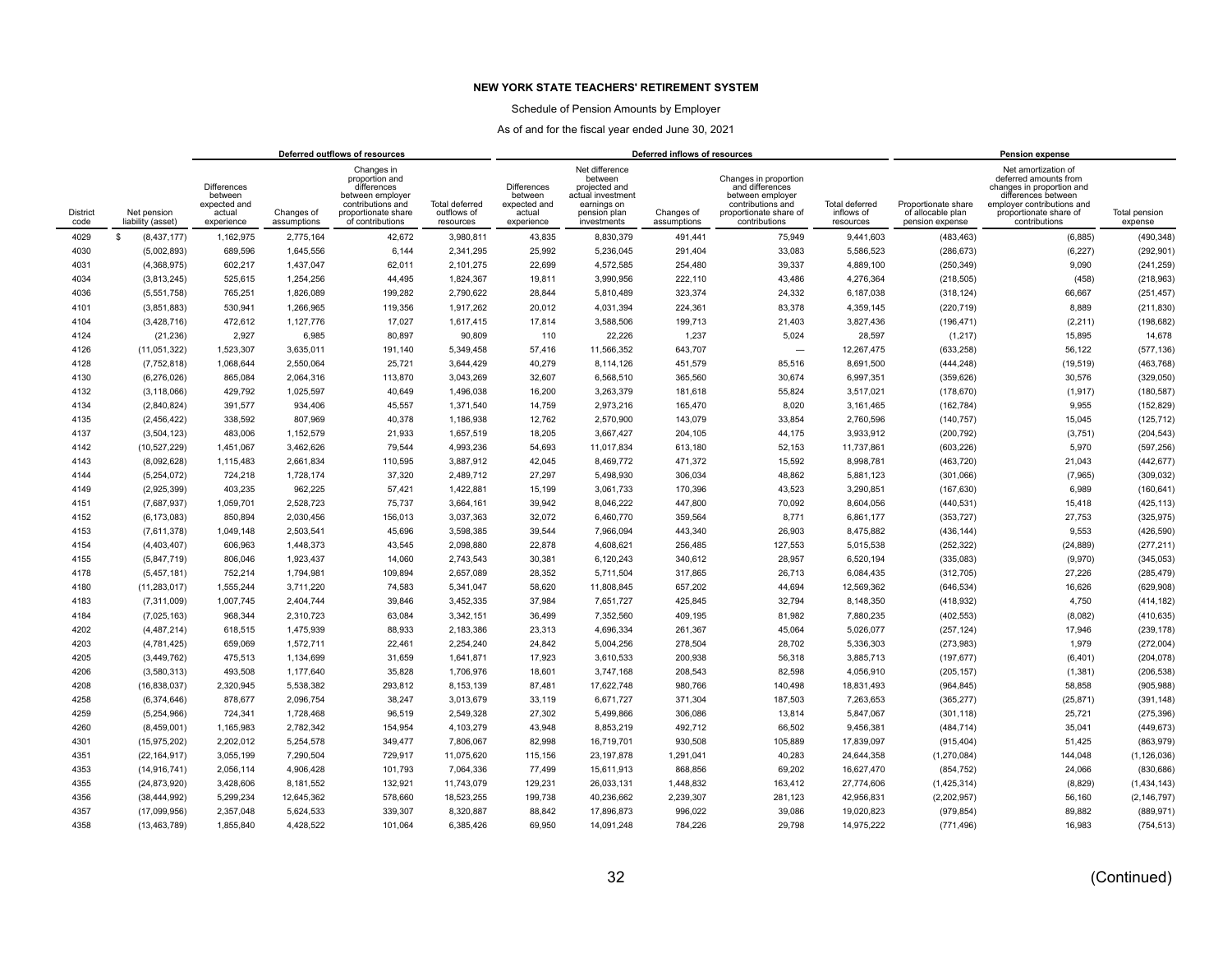### Schedule of Pension Amounts by Employer

|                         |                                  | Deferred outflows of resources                                        |                           |                                                                                                                                 |                                                   |                                                                       |                                                                                                               | Deferred inflows of resources |                                                                                                                              |                                                  |                                                             | <b>Pension expense</b>                                                                                                                                                    |                          |
|-------------------------|----------------------------------|-----------------------------------------------------------------------|---------------------------|---------------------------------------------------------------------------------------------------------------------------------|---------------------------------------------------|-----------------------------------------------------------------------|---------------------------------------------------------------------------------------------------------------|-------------------------------|------------------------------------------------------------------------------------------------------------------------------|--------------------------------------------------|-------------------------------------------------------------|---------------------------------------------------------------------------------------------------------------------------------------------------------------------------|--------------------------|
| <b>District</b><br>code | Net pension<br>liability (asset) | <b>Differences</b><br>between<br>expected and<br>actual<br>experience | Changes of<br>assumptions | Changes in<br>proportion and<br>differences<br>between employer<br>contributions and<br>proportionate share<br>of contributions | <b>Total deferred</b><br>outflows of<br>resources | <b>Differences</b><br>between<br>expected and<br>actual<br>experience | Net difference<br>between<br>projected and<br>actual investment<br>earnings on<br>pension plan<br>investments | Changes of<br>assumptions     | Changes in proportion<br>and differences<br>between employer<br>contributions and<br>proportionate share of<br>contributions | <b>Total deferred</b><br>inflows of<br>resources | Proportionate share<br>of allocable plan<br>pension expense | Net amortization of<br>deferred amounts from<br>changes in proportion and<br>differences between<br>employer contributions and<br>proportionate share of<br>contributions | Total pension<br>expense |
| 4360                    | (14, 167, 178)<br>s              | 1,952,795                                                             | 4.659.881                 | 225,660                                                                                                                         | 6,838,336                                         | 73,605                                                                | 14,827,418                                                                                                    | 825,196                       | 8,261                                                                                                                        | 15,734,480                                       | (811, 801)                                                  | 106,584                                                                                                                                                                   | (705, 218)               |
| 4361                    | (27, 709, 822)                   | 3,819,505                                                             | 9,114,340                 | $\overline{\phantom{0}}$                                                                                                        | 12,933,845                                        | 143,964                                                               | 29,001,196                                                                                                    | 1,614,015                     | 519,131                                                                                                                      | 31,278,307                                       | (1,587,815)                                                 | (107, 333)                                                                                                                                                                | (1,695,148)              |
| 4363                    | (15, 321, 323)                   | 2.111.882                                                             | 5.039.503                 | 156.153                                                                                                                         | 7.307.538                                         | 79.601                                                                | 16,035,350                                                                                                    | 892.422                       | 201.785                                                                                                                      | 17.209.157                                       | (877, 935)                                                  | 13,431                                                                                                                                                                    | (864, 504)               |
| 4364                    | (16,056,914)                     | 2,213,275                                                             | 5,281,455                 | 251,126                                                                                                                         | 7,745,856                                         | 83,423                                                                | 16,805,222                                                                                                    | 935,268                       | 143,281                                                                                                                      | 17,967,193                                       | (920, 086)                                                  | 49,737                                                                                                                                                                    | (870, 349)               |
| 4365                    | (11, 243, 971)                   | 1.549.862                                                             | 3.698.377                 | 344.223                                                                                                                         | 5.592.462                                         | 58.417                                                                | 11.767.979                                                                                                    | 654.928                       | 87.891                                                                                                                       | 12.569.215                                       | (644, 297)                                                  | 43.107                                                                                                                                                                    | (601, 190)               |
| 4366                    | (56,033,064)                     | 7,723,563                                                             | 18,430,446                | 210,321                                                                                                                         | 26,364,331                                        | 291,116                                                               | 58,644,399                                                                                                    | 3,263,761                     | 412,963                                                                                                                      | 62,612,239                                       | (3,210,781)                                                 | (17, 821)                                                                                                                                                                 | (3,228,602)              |
| 4367                    | (96, 129, 871)                   | 13,250,483                                                            | 31,619,124                | 418,631                                                                                                                         | 45,288,238                                        | 499,436                                                               | 100,609,856                                                                                                   | 5,599,281                     | 1,079,945                                                                                                                    | 107,788,518                                      | (5,508,390)                                                 | (62, 729)                                                                                                                                                                 | (5,571,118)              |
| 4368                    | (74, 509, 169)                   | 10,270,299                                                            | 24,507,623                | 81,236                                                                                                                          | 34,859,158                                        | 387,107                                                               | 77,981,555                                                                                                    | 4,339,939                     | 770,420                                                                                                                      | 83,479,021                                       | (4,269,490)                                                 | (134, 193)                                                                                                                                                                | (4, 403, 683)            |
| 4428                    | (4,252,014)                      | 586,095                                                               | 1,398,576                 | 32,868                                                                                                                          | 2,017,539                                         | 22,091                                                                | 4,450,173                                                                                                     | 247,667                       | 73,307                                                                                                                       | 4,793,238                                        | (243, 647)                                                  | (4,536)                                                                                                                                                                   | (248, 183)               |
| 4430                    | (4,855,012)                      | 669,212                                                               | 1,596,915                 | 49,603                                                                                                                          | 2,315,730                                         | 25,224                                                                | 5,081,272                                                                                                     | 282,790                       | 54,868                                                                                                                       | 5,444,154                                        | (278, 200)                                                  | 3,238                                                                                                                                                                     | (274, 961)               |
| 4434                    | (1,862,690)                      | 256,752                                                               | 612,678                   | 29,519                                                                                                                          | 898,949                                           | 9,677                                                                 | 1,949,498                                                                                                     | 108,496                       | 42,673                                                                                                                       | 2,110,345                                        | (106, 735)                                                  | (887)                                                                                                                                                                     | (107, 622)               |
| 4437                    | (6,806,282)                      | 938.174                                                               | 2.238.728                 | 64.547                                                                                                                          | 3.241.449                                         | 35,362                                                                | 7,123,478                                                                                                     | 396,446                       | 20,363                                                                                                                       | 7,575,649                                        | (390, 010)                                                  | 12,083                                                                                                                                                                    | (377, 928)               |
| 4438                    | (4,762,685)                      | 656,486                                                               | 1,566,547                 | 147,340                                                                                                                         | 2,370,372                                         | 24,744                                                                | 4,984,643                                                                                                     | 277,412                       | 26,911                                                                                                                       | 5,313,711                                        | (272,909)                                                   | 27,936                                                                                                                                                                    | (244, 974)               |
| 4439                    | (6, 567, 899)                    | 905,315                                                               | 2,160,319                 | 94,125                                                                                                                          | 3,159,759                                         | 34,123                                                                | 6,873,986                                                                                                     | 382,561                       | 59,985                                                                                                                       | 7,350,655                                        | (376, 351)                                                  | 5,434                                                                                                                                                                     | (370, 917)               |
| 4504                    | (4, 331, 945)                    | 597,113                                                               | 1,424,867                 | 101,149                                                                                                                         | 2,123,128                                         | 22,506                                                                | 4,533,828                                                                                                     | 252,323                       | 40,360                                                                                                                       | 4,849,018                                        | (248, 227)                                                  | 6,890                                                                                                                                                                     | (241, 337)               |
| 4531                    | (6,353,041)                      | 875,699                                                               | 2,089,648                 | 80,153                                                                                                                          | 3,045,500                                         | 33,007                                                                | 6,649,115                                                                                                     | 370,046                       | 19,725                                                                                                                       | 7,071,892                                        | (364, 039)                                                  | 20,003                                                                                                                                                                    | (344, 036)               |
| 4532                    | (10, 169, 459)                   | 1,401,752                                                             | 3,344,948                 | 45,856                                                                                                                          | 4,792,556                                         | 52,835                                                                | 10,643,391                                                                                                    | 592,341                       | 189,809                                                                                                                      | 11,478,376                                       | (582, 726)                                                  | (44, 032)                                                                                                                                                                 | (626, 757)               |
| 4533                    | (7, 567, 689)                    | 1,043,126                                                             | 2,489,171                 | 49,265                                                                                                                          | 3,581,562                                         | 39,317                                                                | 7,920,370                                                                                                     | 440,796                       | 113,315                                                                                                                      | 8,513,798                                        | (433, 640)                                                  | (5,059)                                                                                                                                                                   | (438, 699)               |
| 4534                    | (7, 399, 300)                    | 1,019,915                                                             | 2,433,784                 | 41,501                                                                                                                          | 3,495,200                                         | 38,443                                                                | 7,744,133                                                                                                     | 430,987                       | 86,918                                                                                                                       | 8,300,480                                        | (423, 991)                                                  | (10, 605)                                                                                                                                                                 | (434, 596)               |
| 4557                    | (3,967,037)                      | 546.814                                                               | 1,304,841                 | 21.794                                                                                                                          | 1.873.449                                         | 20,610                                                                | 4,151,914                                                                                                     | 231,068                       | 109.874                                                                                                                      | 4,513,467                                        | (227, 317)                                                  | (25, 463)                                                                                                                                                                 | (252, 780)               |
| 4582                    | (7, 407, 785)                    | 1,021,085                                                             | 2,436,575                 | 158,468                                                                                                                         | 3,616,129                                         | 38,487                                                                | 7,753,014                                                                                                     | 431,482                       | 41,478                                                                                                                       | 8,264,461                                        | (424, 478)                                                  | 46,101                                                                                                                                                                    | (378, 377)               |
| 4583                    | (5,565,284)                      | 767.115                                                               | 1.830.538                 | 103,225                                                                                                                         | 2.700.878                                         | 28,914                                                                | 5.824.646                                                                                                     | 324,161                       | 69,678                                                                                                                       | 6,247,399                                        | (318, 899)                                                  | 779                                                                                                                                                                       | (318, 120)               |
| 4586                    | (6,252,680)                      | 861,866                                                               | 2,056,637                 | 125,539                                                                                                                         | 3,044,042                                         | 32,485                                                                | 6,544,077                                                                                                     | 364,200                       | 15,542                                                                                                                       | 6,956,304                                        | (358, 288)                                                  | 28,834                                                                                                                                                                    | (329, 454)               |
| 4588                    | (5,974,828)                      | 823,567                                                               | 1,965,246                 | 101,720                                                                                                                         | 2,890,533                                         | 31,042                                                                | 6,253,275                                                                                                     | 348,016                       | 132,096                                                                                                                      | 6,764,430                                        | (342, 367)                                                  | 3,525                                                                                                                                                                     | (338, 842)               |
| 4590                    | (6,260,821)                      | 862,988                                                               | 2,059,315                 | 62,643                                                                                                                          | 2,984,946                                         | 32,528                                                                | 6,552,597                                                                                                     | 364,674                       | 61,882                                                                                                                       | 7,011,682                                        | (358, 755)                                                  | 7,428                                                                                                                                                                     | (351, 327)               |
| 4592                    | (3,702,901)                      | 510,406                                                               | 1,217,962                 | 21,147                                                                                                                          | 1,749,515                                         | 19,238                                                                | 3,875,469                                                                                                     | 215,683                       | 76,870                                                                                                                       | 4,187,260                                        | (212, 182)                                                  | (25, 111)                                                                                                                                                                 | (237, 293)               |
| 4593                    | (6,344,612)                      | 874,537                                                               | 2,086,875                 | 168,325                                                                                                                         | 3,129,738                                         | 32,963                                                                | 6,640,292                                                                                                     | 369,555                       | 38,776                                                                                                                       | 7,081,586                                        | (363, 556)                                                  | 19,722                                                                                                                                                                    | (343, 834)               |
| 4594                    | (6,784,290)                      | 935,142                                                               | 2,231,495                 | 309,449                                                                                                                         | 3,476,087                                         | 35,247                                                                | 7,100,462                                                                                                     | 395,165                       | 222,417                                                                                                                      | 7,753,291                                        | (388, 750)                                                  | 1,103                                                                                                                                                                     | (387, 648)               |
| 4595                    | (7,064,970)                      | 973.831                                                               | 2.323.816                 | 149,214                                                                                                                         | 3.446.862                                         | 36,706                                                                | 7.394.222                                                                                                     | 411,514                       | 68.767                                                                                                                       | 7,911,209                                        | (404, 834)                                                  | 4,452                                                                                                                                                                     | (400, 382)               |
| 4596                    | (6, 133, 362)                    | 845,419                                                               | 2,017,391                 | 9,276                                                                                                                           | 2,872,085                                         | 31,865                                                                | 6,419,198                                                                                                     | 357,250                       | 60,297                                                                                                                       | 6,868,610                                        | (351, 451)                                                  | (7, 951)                                                                                                                                                                  | (359, 402)               |
| 4597                    | (8,711,423)                      | 1,200,777                                                             | 2,865,369                 | 94,150                                                                                                                          | 4,160,297                                         | 45,260                                                                | 9.117.406                                                                                                     | 507,415                       | 28,315                                                                                                                       | 9,698,396                                        | (499, 178)                                                  | 12,264                                                                                                                                                                    | (486, 914)               |
| 4598                    | (8, 186, 085)                    | 1,128,365                                                             | 2,692,574                 | 23,493                                                                                                                          | 3,844,433                                         | 42,530                                                                | 8,567,585                                                                                                     | 476,815                       | 64,651                                                                                                                       | 9,151,581                                        | (469, 075)                                                  | (25, 587)                                                                                                                                                                 | (494, 663)               |
| 4604                    | (10, 530, 430)                   | 1,451,508                                                             | 3,463,679                 | 66,494                                                                                                                          | 4,981,681                                         | 54,710                                                                | 11,021,185                                                                                                    | 613,366                       | 124,587                                                                                                                      | 11,813,848                                       | (603, 410)                                                  | (34, 658)                                                                                                                                                                 | (638,067)                |
| 4617                    | (4,066,347)                      | 560,503                                                               | 1,337,506                 | 255,950                                                                                                                         | 2,153,959                                         | 21,126                                                                | 4,255,853                                                                                                     | 236,853                       | 14,526                                                                                                                       | 4,528,358                                        | (233,008)                                                   | 136,669                                                                                                                                                                   | (96, 339)                |
| 4620                    | (8,033,784)                      | 1,107,372                                                             | 2,642,479                 | 47,388                                                                                                                          | 3,797,239                                         | 41,739                                                                | 8,408,186                                                                                                     | 467,944                       | 250,575                                                                                                                      | 9,168,444                                        | (460, 348)                                                  | (48, 121)                                                                                                                                                                 | (508, 470)               |
| 4651                    | (8,814,054)                      | 1,214,924                                                             | 2,899,127                 | 168,274                                                                                                                         | 4,282,324                                         | 45,793                                                                | 9,224,820                                                                                                     | 513,393                       | 231,002                                                                                                                      | 10,015,008                                       | (505,059)                                                   | (26, 850)                                                                                                                                                                 | (531, 909)               |
| 4653                    | (30, 174, 515)                   | 4.159.237                                                             | 9.925.029                 | 10.853                                                                                                                          | 14.095.118                                        | 156,770                                                               | 31,580,752                                                                                                    | 1,757,576                     | 595,597                                                                                                                      | 34,090,695                                       | (1,729,046)                                                 | (159, 017)                                                                                                                                                                | (1,888,064)              |
| 4654                    | (32,616,156)                     | 4,495,791                                                             | 10,728,136                | 380,065                                                                                                                         | 15,603,992                                        | 169,455                                                               | 34, 136, 182                                                                                                  | 1,899,795                     | 477,302                                                                                                                      | 36,682,734                                       | (1,868,956)                                                 | (86, 222)                                                                                                                                                                 | (1,955,178)              |
| 4662                    | (7, 114, 706)                    | 980,687                                                               | 2,340,176                 | 9,721                                                                                                                           | 3,330,583                                         | 36,964                                                                | 7,446,276                                                                                                     | 414,411                       | 199,397                                                                                                                      | 8,097,048                                        | (407, 684)                                                  | (42, 409)                                                                                                                                                                 | (450, 093)               |
| 4663                    | (8,362,391)                      | 1,152,667                                                             | 2,750,565                 | 57,769                                                                                                                          | 3,961,001                                         | 43,446                                                                | 8,752,107                                                                                                     | 487,085                       | 22,060                                                                                                                       | 9,304,698                                        | (479, 178)                                                  | 9,996                                                                                                                                                                     | (469, 182)               |
| 4679                    | (6,443,567)                      | 888,177                                                               | 2,119,424                 | 208,609                                                                                                                         | 3,216,210                                         | 33,477                                                                | 6,743,860                                                                                                     | 375,319                       | 13,872                                                                                                                       | 7,166,528                                        | (369, 226)                                                  | 74,420                                                                                                                                                                    | (294, 806)               |
| 4680                    | (5,558,793)                      | 766,221                                                               | 1,828,403                 | 10,126                                                                                                                          | 2,604,749                                         | 28,880                                                                | 5,817,852                                                                                                     | 323,783                       | 89,331                                                                                                                       | 6,259,847                                        | (318, 527)                                                  | (14, 889)                                                                                                                                                                 | (333, 417)               |
| 4701                    | (9,732,319)                      | 1,341,497                                                             | 3,201,163                 | 191,721                                                                                                                         | 4,734,381                                         | 50,564                                                                | 10,185,879                                                                                                    | 566,879                       | 102,654                                                                                                                      | 10,905,976                                       | (557, 677)                                                  | 51,972                                                                                                                                                                    | (505, 705)               |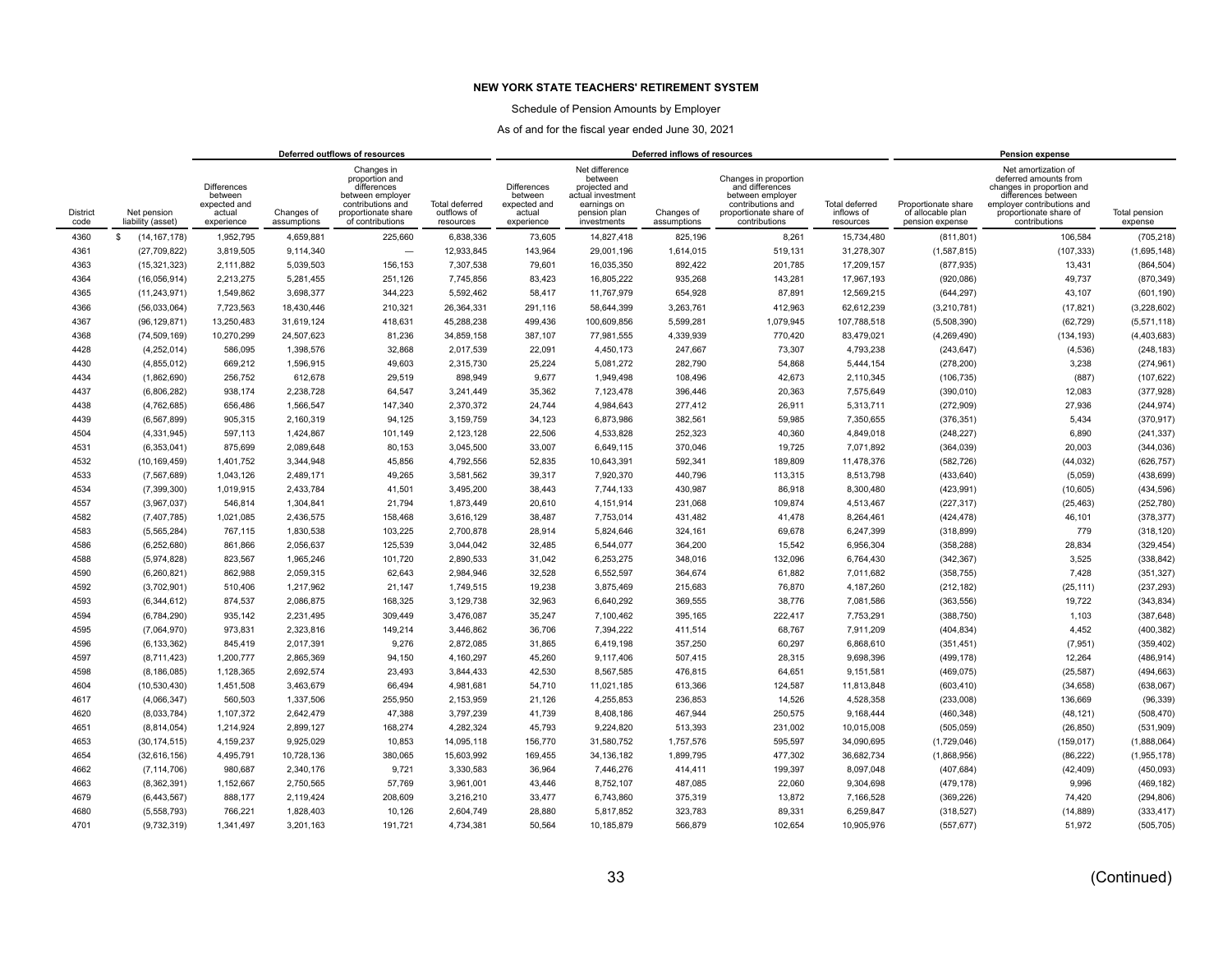### Schedule of Pension Amounts by Employer

|                         |                                  | Deferred outflows of resources<br>Changes in                          |                           |                                                                                                                   |                                            |                                                                       |                                                                                                               | Deferred inflows of resources |                                                                                                                              |                                                  |                                                             | <b>Pension expense</b>                                                                                                                                                    |                          |
|-------------------------|----------------------------------|-----------------------------------------------------------------------|---------------------------|-------------------------------------------------------------------------------------------------------------------|--------------------------------------------|-----------------------------------------------------------------------|---------------------------------------------------------------------------------------------------------------|-------------------------------|------------------------------------------------------------------------------------------------------------------------------|--------------------------------------------------|-------------------------------------------------------------|---------------------------------------------------------------------------------------------------------------------------------------------------------------------------|--------------------------|
| <b>District</b><br>code | Net pension<br>liability (asset) | <b>Differences</b><br>between<br>expected and<br>actual<br>experience | Changes of<br>assumptions | proportion and<br>differences<br>between employer<br>contributions and<br>proportionate share<br>of contributions | Total deferred<br>outflows of<br>resources | <b>Differences</b><br>between<br>expected and<br>actual<br>experience | Net difference<br>between<br>projected and<br>actual investment<br>earnings on<br>pension plan<br>investments | Changes of<br>assumptions     | Changes in proportion<br>and differences<br>between employer<br>contributions and<br>proportionate share of<br>contributions | <b>Total deferred</b><br>inflows of<br>resources | Proportionate share<br>of allocable plan<br>pension expense | Net amortization of<br>deferred amounts from<br>changes in proportion and<br>differences between<br>employer contributions and<br>proportionate share of<br>contributions | Total pension<br>expense |
| 4703                    | (7,958,005)<br>s                 | 1,096,927                                                             | 2.617.554                 | 177,075                                                                                                           | 3.891.556                                  | 41,345                                                                | 8,328,876                                                                                                     | 463.530                       | 50,342                                                                                                                       | 8,884,093                                        | (456,006)                                                   | 58,960                                                                                                                                                                    | (397,046)                |
| 4704                    | (6,898,742)                      | 950,918                                                               | 2,269,141                 | 213,772                                                                                                           | 3,433,831                                  | 35,842                                                                | 7,220,248                                                                                                     | 401,831                       | 10,458                                                                                                                       | 7,668,379                                        | (395, 309)                                                  | 35,427                                                                                                                                                                    | (359, 881)               |
| 4705                    | (10, 237, 382)                   | 1,411,115                                                             | 3,367,289                 | 143,974                                                                                                           | 4,922,377                                  | 53,188                                                                | 10,714,480                                                                                                    | 596,297                       | 63,474                                                                                                                       | 11,427,438                                       | (586, 618)                                                  | 18,151                                                                                                                                                                    | (568, 467)               |
| 4854                    | (10, 161, 221)                   | 1,400,616                                                             | 3,342,238                 | 41.942                                                                                                            | 4,784,797                                  | 52,792                                                                | 10,634,769                                                                                                    | 591.861                       | 86.289                                                                                                                       | 11,365,710                                       | (582, 254)                                                  | (21, 224)                                                                                                                                                                 | (603, 478)               |
| 4855                    | (3,448,029)                      | 475,274                                                               | 1,134,129                 | 57,570                                                                                                            | 1,666,973                                  | 17,914                                                                | 3,608,719                                                                                                     | 200,838                       | 55,450                                                                                                                       | 3,882,921                                        | (197, 577)                                                  | 10,900                                                                                                                                                                    | (186, 677)               |
| 4857                    | (20, 181, 761)                   | 2,781,842                                                             | 6,638,203                 | 188,503                                                                                                           | 9,608,548                                  | 104,853                                                               | 21,122,301                                                                                                    | 1,175,528                     | 232,599                                                                                                                      | 22,635,281                                       | (1, 156, 446)                                               | (66, 301)                                                                                                                                                                 | (1,222,747)              |
| 4862                    | (19, 125, 681)                   | 2,636,272                                                             | 6,290,836                 | 176,624                                                                                                           | 9,103,733                                  | 99,366                                                                | 20,017,004                                                                                                    | 1,114,014                     | 189,216                                                                                                                      | 21,419,600                                       | (1,095,931)                                                 | 16,966                                                                                                                                                                    | (1,078,965)              |
| 4863                    | (22,820,297)                     | 3,145,536                                                             | 7,506,073                 | 207,477                                                                                                           | 10,859,085                                 | 118,561                                                               | 23,883,801                                                                                                    | 1,329,215                     | 175,566                                                                                                                      | 25,507,144                                       | (1,307,638)                                                 | 34,974                                                                                                                                                                    | (1,272,664)              |
| 4877                    | (9, 130, 214)                    | 1,258,503                                                             | 3,003,118                 | 88,635                                                                                                            | 4,350,257                                  | 47,435                                                                | 9,555,714                                                                                                     | 531,808                       | 87,936                                                                                                                       | 10,222,893                                       | (523, 175)                                                  | (12, 582)                                                                                                                                                                 | (535, 758)               |
| 4879                    | (7, 131, 901)                    | 983.057                                                               | 2.345.831                 | 40,092                                                                                                            | 3.368.981                                  | 37,053                                                                | 7,464,272                                                                                                     | 415,412                       | 55,526                                                                                                                       | 7,972,263                                        | (408, 669)                                                  | 7,415                                                                                                                                                                     | (401, 254)               |
| 4883                    | (231, 673)                       | 31,934                                                                | 76,202                    | 13,460                                                                                                            | 121,596                                    | 1,204                                                                 | 242,470                                                                                                       | 13,494                        | 4,675                                                                                                                        | 261,843                                          | (13, 275)                                                   | 3,963                                                                                                                                                                     | (9,312)                  |
| 4884                    | (3,080,274)                      | 424,583                                                               | 1,013,166                 | 5,011                                                                                                             | 1,442,760                                  | 16,003                                                                | 3,223,825                                                                                                     | 179,417                       | 45,000                                                                                                                       | 3,464,245                                        | (176, 504)                                                  | (15, 107)                                                                                                                                                                 | (191, 611)               |
| 4885                    | (8,046,494)                      | 1,109,124                                                             | 2,646,660                 | 72,666                                                                                                            | 3,828,450                                  | 41,805                                                                | 8,421,489                                                                                                     | 468,685                       | 54,364                                                                                                                       | 8,986,342                                        | (461, 077)                                                  | 10,303                                                                                                                                                                    | (450, 773)               |
| 4890                    | (12, 338, 298)                   | 1,700,703                                                             | 4,058,324                 | 88,557                                                                                                            | 5,847,584                                  | 64,103                                                                | 12,913,305                                                                                                    | 718,669                       | 56,860                                                                                                                       | 13,752,938                                       | (707,003)                                                   | 23,259                                                                                                                                                                    | (683, 745)               |
| 4892                    | (11, 554, 791)                   | 1,592,705                                                             | 3,800,612                 | 41,522                                                                                                            | 5,434,840                                  | 60,032                                                                | 12,093,285                                                                                                    | 673,033                       | 89,224                                                                                                                       | 12,915,573                                       | (662, 107)                                                  | (12, 658)                                                                                                                                                                 | (674, 765)               |
| 4894                    | (11,770,967)                     | 1,622,503                                                             | 3,871,717                 | 101,704                                                                                                           | 5,595,924                                  | 61,155                                                                | 12,319,535                                                                                                    | 685,624                       | 94,033                                                                                                                       | 13,160,347                                       | (674, 495)                                                  | 31,039                                                                                                                                                                    | (643, 455)               |
| 4901                    | (7,667,445)                      | 1,056,876                                                             | 2,521,983                 | 108,180                                                                                                           | 3,687,039                                  | 39,836                                                                | 8,024,774                                                                                                     | 446,606                       | 135,378                                                                                                                      | 8,646,594                                        | (439, 356)                                                  | 14,157                                                                                                                                                                    | (425, 199)               |
| 4905                    | (65, 469)                        | 9,024                                                                 | 21,534                    | 700,842                                                                                                           | 731,400                                    | 340                                                                   | 68,521                                                                                                        | 3,813                         | 84,749                                                                                                                       | 157,423                                          | (3,751)                                                     | 111,453                                                                                                                                                                   | 107,702                  |
| 4906                    | (10, 571, 530)                   | 1,457,173                                                             | 3,477,197                 | 69,563                                                                                                            | 5.003.933                                  | 54,924                                                                | 11,064,200                                                                                                    | 615,760                       | 90.867                                                                                                                       | 11,825,751                                       | (605, 765)                                                  | 5,399                                                                                                                                                                     | (600, 366)               |
| 4907                    | (16, 564, 009)                   | 2,283,173                                                             | 5,448,249                 | 135,753                                                                                                           | 7,867,175                                  | 86,057                                                                | 17,335,949                                                                                                    | 964,805                       | 220,043                                                                                                                      | 18,606,854                                       | (949, 143)                                                  | (27, 318)                                                                                                                                                                 | (976, 461)               |
| 4908                    | (4,557,650)                      | 628,224                                                               | 1,499,106                 | 25,974                                                                                                            | 2,153,304                                  | 23,679                                                                | 4,770,052                                                                                                     | 265,470                       | 36,394                                                                                                                       | 5,095,595                                        | (261, 160)                                                  | (253)                                                                                                                                                                     | (261, 414)               |
| 4909                    | (12, 207, 108)                   | 1.682.620                                                             | 4,015,173                 | 25,164                                                                                                            | 5.722.958                                  | 63,421                                                                | 12,776,002                                                                                                    | 711,028                       | 114.970                                                                                                                      | 13,665,421                                       | (699, 486)                                                  | (21, 277)                                                                                                                                                                 | (720, 763)               |
| 4910                    | (5,434,941)                      | 749,149                                                               | 1,787,666                 | 142,197                                                                                                           | 2,679,012                                  | 28,237                                                                | 5,688,228                                                                                                     | 316,569                       | 130,484                                                                                                                      | 6,163,518                                        | (311, 431)                                                  | (695)                                                                                                                                                                     | (312, 125)               |
| 4976                    | (2,628,951)                      | 362,373                                                               | 864,717                   | 32,441                                                                                                            | 1,259,531                                  | 13,659                                                                | 2,751,469                                                                                                     | 153,129                       | 15,162                                                                                                                       | 2,933,418                                        | (150, 643)                                                  | 482                                                                                                                                                                       | (150, 160)               |
| 4978                    | (3,235,312)                      | 445,953                                                               | 1,064,162                 | 10,736                                                                                                            | 1,520,851                                  | 16,809                                                                | 3,386,088                                                                                                     | 188,447                       | 82,271                                                                                                                       | 3,673,615                                        | (185, 388)                                                  | (20, 560)                                                                                                                                                                 | (205, 948)               |
| 4979                    | (4, 266, 387)                    | 588,076                                                               | 1,403,304                 | 47,067                                                                                                            | 2,038,447                                  | 22,166                                                                | 4,465,216                                                                                                     | 248,504                       | 19,582                                                                                                                       | 4,755,467                                        | (244, 471)                                                  | 7,715                                                                                                                                                                     | (236, 755)               |
| 4980                    | (2,211,116)                      | 304,779                                                               | 727,282                   | 29,110                                                                                                            | 1,061,171                                  | 11,488                                                                | 2,314,161                                                                                                     | 128,791                       | 19,848                                                                                                                       | 2,474,288                                        | (126, 700)                                                  | 8,902                                                                                                                                                                     | (117, 799)               |
| 4981                    | (2,648,172)                      | 365,022                                                               | 871,039                   | 64,947                                                                                                            | 1.301.009                                  | 13,758                                                                | 2,771,586                                                                                                     | 154,248                       | 60,017                                                                                                                       | 2,999,610                                        | (151, 744)                                                  | (10, 598)                                                                                                                                                                 | (162, 342)               |
| 4982                    | (4,089,213)                      | 563,655                                                               | 1,345,028                 | 13,560                                                                                                            | 1,922,242                                  | 21,245                                                                | 4,279,784                                                                                                     | 238,185                       | 53,805                                                                                                                       | 4,593,019                                        | (234, 318)                                                  | (14, 102)                                                                                                                                                                 | (248, 421)               |
| 4983                    | (2,879,285)                      | 396.879                                                               | 947.057                   | 92.840                                                                                                            | 1.436.776                                  | 14,959                                                                | 3,013,470                                                                                                     | 167.710                       | 60.291                                                                                                                       | 3,256,429                                        | (164, 987)                                                  | 2,423                                                                                                                                                                     | (162, 564)               |
| 5001                    | (6,499,576)                      | 895.898                                                               | 2.137.846                 | 58,320                                                                                                            | 3.092.064                                  | 33,768                                                                | 6,802,478                                                                                                     | 378,581                       | 183,624                                                                                                                      | 7,398,451                                        | (372, 436)                                                  | (38, 716)                                                                                                                                                                 | (411, 152)               |
| 5002                    | (4,010,113)                      | 552,752                                                               | 1,319,010                 | 43,407                                                                                                            | 1,915,169                                  | 20,834                                                                | 4,196,998                                                                                                     | 233,577                       | 125,608                                                                                                                      | 4,577,018                                        | (229, 786)                                                  | (14, 578)                                                                                                                                                                 | (244, 363)               |
| 5003                    | (5,009,413)                      | 690,495                                                               | 1,647,701                 | 41,544                                                                                                            | 2,379,739                                  | 26,026                                                                | 5,242,869                                                                                                     | 291,784                       | 102,743                                                                                                                      | 5,663,422                                        | (287, 047)                                                  | (19, 881)                                                                                                                                                                 | (306, 928)               |
| 5026                    | (3,352,324)                      | 462,082                                                               | 1,102,649                 | 55,665                                                                                                            | 1,620,397                                  | 17,417                                                                | 3,508,554                                                                                                     | 195,263                       | 39,677                                                                                                                       | 3,760,911                                        | (192, 093)                                                  | 6,837                                                                                                                                                                     | (185, 257)               |
| 5027                    | (6, 175, 209)                    | 851,187                                                               | 2,031,155                 | 237,531                                                                                                           | 3.119.873                                  | 32,083                                                                | 6,462,995                                                                                                     | 359,688                       | 88,466                                                                                                                       | 6,943,231                                        | (353, 849)                                                  | 15,350                                                                                                                                                                    | (338, 499)               |
| 5028                    | (3, 100, 411)                    | 427,359                                                               | 1,019,790                 | 94,030                                                                                                            | 1,541,179                                  | 16,108                                                                | 3,244,901                                                                                                     | 180,590                       | 46,137                                                                                                                       | 3,487,736                                        | (177, 658)                                                  | 22,345                                                                                                                                                                    | (155, 314)               |
| 5076                    | (8,835,810)                      | 1,217,923                                                             | 2,906,283                 | 73,633                                                                                                            | 4,197,838                                  | 45,906                                                                | 9,247,589                                                                                                     | 514,660                       | 20,834                                                                                                                       | 9,828,988                                        | (506, 306)                                                  | 26,765                                                                                                                                                                    | (479, 540)               |
| 5078                    | (7,033,851)                      | 969,542                                                               | 2,313,581                 | 92,373                                                                                                            | 3,375,495                                  | 36,544                                                                | 7,361,653                                                                                                     | 409,701                       | 48,737                                                                                                                       | 7,856,635                                        | (403, 050)                                                  | 14,393                                                                                                                                                                    | (388, 657)               |
| 5102                    | (23,588,692)                     | 3.251.451                                                             | 7,758,814                 | 62,772                                                                                                            | 11.073.037                                 | 122,553                                                               | 24.688.007                                                                                                    | 1,373,972                     | 234.523                                                                                                                      | 26,419,055                                       | (1,351,668)                                                 | (19, 392)                                                                                                                                                                 | (1,371,060)              |
| 5103                    | (11,667,912)                     | 1,608,298                                                             | 3,837,820                 | 162,320                                                                                                           | 5,608,438                                  | 60,620                                                                | 12,211,677                                                                                                    | 679,621                       | 47,114                                                                                                                       | 12,999,033                                       | (668, 589)                                                  | 34,117                                                                                                                                                                    | (634, 473)               |
| 5107                    | (8,476,934)                      | 1,168,455                                                             | 2,788,241                 | 7,085                                                                                                             | 3,963,781                                  | 44,041                                                                | 8,871,989                                                                                                     | 493,756                       | 94,880                                                                                                                       | 9,504,667                                        | (485, 741)                                                  | (24, 224)                                                                                                                                                                 | (509, 966)               |
| 5108                    | (7, 140, 524)                    | 984,245                                                               | 2,348,668                 | 72,949                                                                                                            | 3,405,862                                  | 37,098                                                                | 7,473,297                                                                                                     | 415,914                       | 66,166                                                                                                                       | 7,992,475                                        | (409, 163)                                                  | 6,854                                                                                                                                                                     | (402, 309)               |
| 5251                    | (5, 397, 316)                    | 743,963                                                               | 1,775,290                 | 41,511                                                                                                            | 2,560,764                                  | 28,041                                                                | 5,648,850                                                                                                     | 314,378                       | 96,163                                                                                                                       | 6,087,432                                        | (309, 275)                                                  | (25, 815)                                                                                                                                                                 | (335,090)                |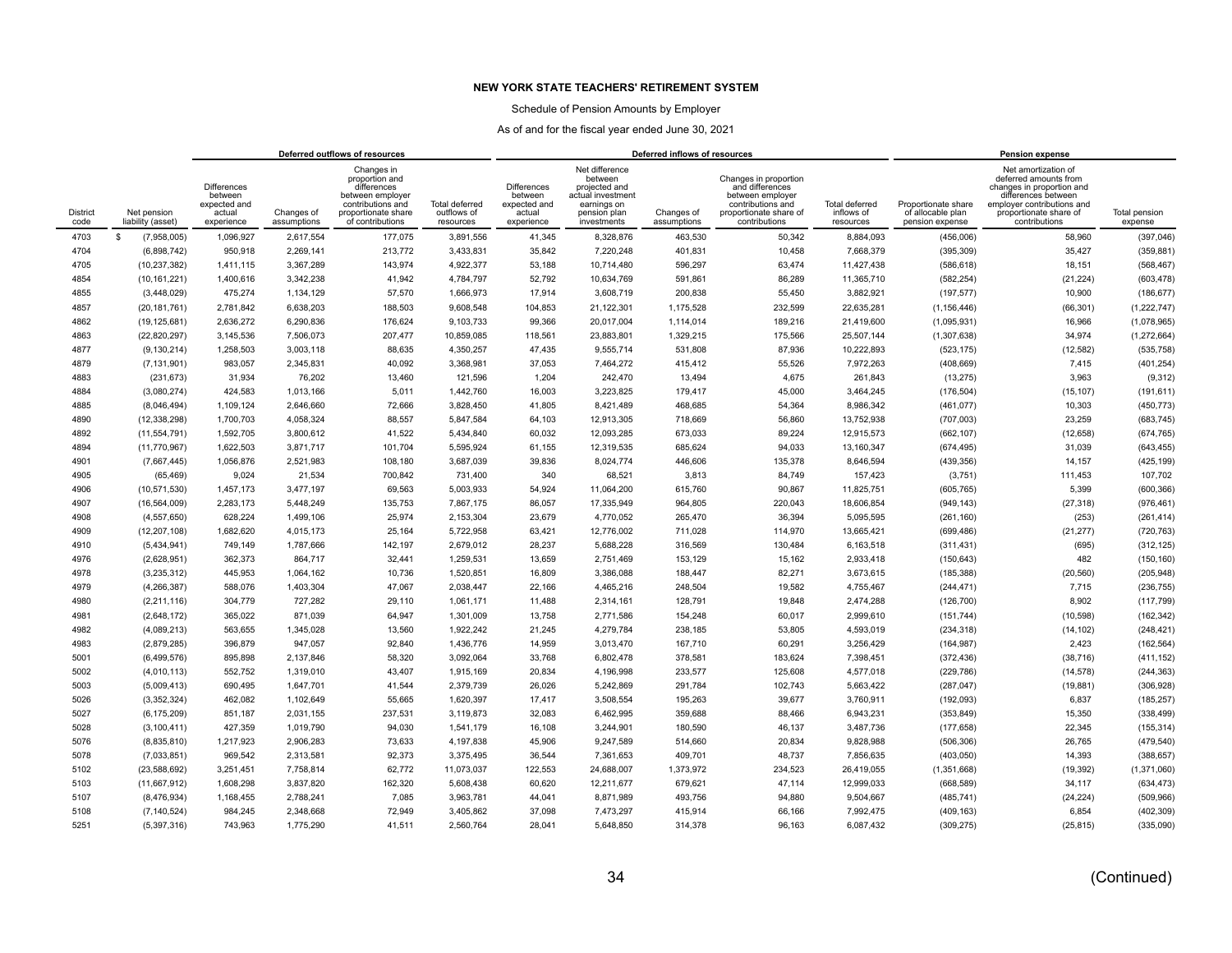### Schedule of Pension Amounts by Employer

|                         |                                  |                                                                       |                           | Deferred outflows of resources                                                                                                  |                                                   |                                                                       |                                                                                                               | Deferred inflows of resources |                                                                                                                              |                                           |                                                             | Pension expense                                                                                                                                                           |                          |
|-------------------------|----------------------------------|-----------------------------------------------------------------------|---------------------------|---------------------------------------------------------------------------------------------------------------------------------|---------------------------------------------------|-----------------------------------------------------------------------|---------------------------------------------------------------------------------------------------------------|-------------------------------|------------------------------------------------------------------------------------------------------------------------------|-------------------------------------------|-------------------------------------------------------------|---------------------------------------------------------------------------------------------------------------------------------------------------------------------------|--------------------------|
| <b>District</b><br>code | Net pension<br>liability (asset) | <b>Differences</b><br>between<br>expected and<br>actual<br>experience | Changes of<br>assumptions | Changes in<br>proportion and<br>differences<br>between employer<br>contributions and<br>proportionate share<br>of contributions | <b>Total deferred</b><br>outflows of<br>resources | <b>Differences</b><br>between<br>expected and<br>actual<br>experience | Net difference<br>between<br>projected and<br>actual investment<br>earnings on<br>pension plan<br>investments | Changes of<br>assumptions     | Changes in proportion<br>and differences<br>between employer<br>contributions and<br>proportionate share of<br>contributions | Total deferred<br>inflows of<br>resources | Proportionate share<br>of allocable plan<br>pension expense | Net amortization of<br>deferred amounts from<br>changes in proportion and<br>differences between<br>employer contributions and<br>proportionate share of<br>contributions | Total pension<br>expense |
| 5253                    | (6,867,282)<br>s.                | 946,582                                                               | 2.258.793                 | 149,181                                                                                                                         | 3,354,556                                         | 35,678                                                                | 7,187,321                                                                                                     | 399,999                       | 74,337                                                                                                                       | 7,697,336                                 | (393, 506)                                                  | 2,584                                                                                                                                                                     | (390, 922)               |
| 5276                    | (9,839,881)                      | 1,356,323                                                             | 3,236,543                 | 49,683                                                                                                                          | 4,642,549                                         | 51,122                                                                | 10,298,454                                                                                                    | 573,144                       | 136,756                                                                                                                      | 11,059,476                                | (563, 840)                                                  | (24, 804)                                                                                                                                                                 | (588, 645)               |
| 5281                    | (3,392,909)                      | 467.676                                                               | 1.115.999                 | 65.899                                                                                                                          | 1.649.574                                         | 17.628                                                                | 3,551,030                                                                                                     | 197.627                       | 49.691                                                                                                                       | 3.815.975                                 | (194, 419)                                                  | 19.909                                                                                                                                                                    | (174, 510)               |
| 5282                    | (3,879,617)                      | 534,764                                                               | 1,276,087                 | 130,175                                                                                                                         | 1.941.026                                         | 20,156                                                                | 4,060,420                                                                                                     | 225,976                       | 101,973                                                                                                                      | 4,408,526                                 | (222, 308)                                                  | 30,940                                                                                                                                                                    | (191, 368)               |
| 5301                    | (3,928,946)                      | 541.564                                                               | 1.292.313                 | 57.977                                                                                                                          | 1.891.853                                         | 20.413                                                                | 4.112.049                                                                                                     | 228,850                       | 26.689                                                                                                                       | 4.388.000                                 | (225, 135)                                                  | 9,668                                                                                                                                                                     | (215, 467)               |
| 5303                    | (2, 149, 913)                    | 296,343                                                               | 707,151                   | 86,980                                                                                                                          | 1,090,474                                         | 11,170                                                                | 2,250,106                                                                                                     | 125,226                       | 16,565                                                                                                                       | 2,403,068                                 | (123, 193)                                                  | 19,531                                                                                                                                                                    | (103, 662)               |
| 5305                    | (2,954,120)                      | 407,194                                                               | 971,672                   | 30,976                                                                                                                          | 1,409,842                                         | 15,348                                                                | 3,091,793                                                                                                     | 172,069                       | 33,357                                                                                                                       | 3,312,566                                 | (169, 276)                                                  | 8,122                                                                                                                                                                     | (161, 154)               |
| 5306                    | (4,906,354)                      | 676,289                                                               | 1,613,802                 | 51,635                                                                                                                          | 2,341,726                                         | 25,491                                                                | 5,135,007                                                                                                     | 285,781                       | 57,520                                                                                                                       | 5,503,799                                 | (281, 142)                                                  | 8,967                                                                                                                                                                     | (272, 174)               |
| 5307                    | (6,782,788)                      | 934,935                                                               | 2,231,001                 | 82,697                                                                                                                          | 3,248,634                                         | 35,239                                                                | 7,098,890                                                                                                     | 395,077                       | 140,147                                                                                                                      | 7,669,353                                 | (388, 664)                                                  | (951)                                                                                                                                                                     | (389, 615)               |
| 5308                    | (4,739,721)                      | 653,320                                                               | 1,558,993                 | 35,424                                                                                                                          | 2,247,737                                         | 24,625                                                                | 4,960,608                                                                                                     | 276,075                       | 34,088                                                                                                                       | 5,295,396                                 | (271, 593)                                                  | 8,105                                                                                                                                                                     | (263, 488)               |
| 5309                    | (1,921,332)                      | 264,835                                                               | 631,966                   | 57,269                                                                                                                          | 954,070                                           | 9,982                                                                 | 2,010,873                                                                                                     | 111,912                       | 15,382                                                                                                                       | 2,148,149                                 | (110,095)                                                   | 9,933                                                                                                                                                                     | (100, 162)               |
| 5351                    | (28, 192, 432)                   | 3,886,028                                                             | 9,273,080                 | 190.818                                                                                                                         | 13.349.926                                        | 146,472                                                               | 29,506,297                                                                                                    | 1,642,126                     | 68,207                                                                                                                       | 31,363,102                                | (1,615,470)                                                 | 41,995                                                                                                                                                                    | (1, 573, 474)            |
| 5352                    | (326,083)                        | 44,947                                                                | 107,256                   | 3,515                                                                                                                           | 155,718                                           | 1,694                                                                 | 341,280                                                                                                       | 18,993                        | 9,893                                                                                                                        | 371,861                                   | (18, 685)                                                   | (852)                                                                                                                                                                     | (19, 537)                |
| 5353                    | (3,450,173)                      | 475,570                                                               | 1,134,834                 | 24,245                                                                                                                          | 1,634,649                                         | 17,925                                                                | 3,610,963                                                                                                     | 200,962                       | 73,335                                                                                                                       | 3,903,185                                 | (197, 700)                                                  | (5,237)                                                                                                                                                                   | (202, 937)               |
| 5354                    | (9,522,013)                      | 1,312,508                                                             | 3,131,989                 | 75,020                                                                                                                          | 4,519,518                                         | 49,471                                                                | 9,965,772                                                                                                     | 554,629                       | 186,402                                                                                                                      | 10,756,274                                | (545, 626)                                                  | (49,006)                                                                                                                                                                  | (594, 632)               |
| 5355                    | (18, 449, 742)                   | 2,543,101                                                             | 6,068,506                 | 129,648                                                                                                                         | 8,741,255                                         | 95,854                                                                | 19,309,564                                                                                                    | 1,074,643                     | 199,474                                                                                                                      | 20,679,535                                | (1,057,199)                                                 | (8,891)                                                                                                                                                                   | (1,066,090)              |
| 5356                    | (5,223,636)                      | 720,023                                                               | 1,718,163                 | 235,866                                                                                                                         | 2,674,052                                         | 27,139                                                                | 5,467,075                                                                                                     | 304,261                       | 41,021                                                                                                                       | 5,839,497                                 | (299, 322)                                                  | 40,522                                                                                                                                                                    | (258, 801)               |
| 5357                    | (28,035,174)                     | 3,864,351                                                             | 9,221,355                 | 493,045                                                                                                                         | 13,578,752                                        | 145,655                                                               | 29,341,710                                                                                                    | 1,632,966                     | 734,493                                                                                                                      | 31,854,824                                | (1,606,459)                                                 | 2,247                                                                                                                                                                     | (1,604,212)              |
| 5358                    | (52,816,808)                     | 7,280,237                                                             | 17,372,552                | 283,406                                                                                                                         | 24,936,194                                        | 274,406                                                               | 55,278,254                                                                                                    | 3,076,423                     | 190,644                                                                                                                      | 58,819,727                                | (3,026,484)                                                 | (35, 279)                                                                                                                                                                 | (3,061,763)              |
| 5359                    | (4,845,850)                      | 667.949                                                               | 1,593,901                 | 37,410                                                                                                                          | 2.299.260                                         | 25,176                                                                | 5,071,683                                                                                                     | 282,256                       | 39,947                                                                                                                       | 5,419,063                                 | (277, 675)                                                  | (1,270)                                                                                                                                                                   | (278, 945)               |
| 5360                    | (3,224,459)                      | 444,457                                                               | 1,060,592                 | 82,488                                                                                                                          | 1,587,537                                         | 16,752                                                                | 3,374,730                                                                                                     | 187,815                       | 24,622                                                                                                                       | 3,603,919                                 | (184, 766)                                                  | 20,531                                                                                                                                                                    | (164, 235)               |
| 5361                    | (25, 223, 876)                   | 3.476.844                                                             | 8.296.660                 | 245,320                                                                                                                         | 12.018.823                                        | 131.049                                                               | 26.399.396                                                                                                    | 1,469,216                     | 102.405                                                                                                                      | 28,102,067                                | (1,445,367)                                                 | 54.479                                                                                                                                                                    | (1,390,888)              |
| 5362                    | (3,264,499)                      | 449,977                                                               | 1,073,762                 | 25,252                                                                                                                          | 1,548,990                                         | 16,960                                                                | 3,416,636                                                                                                     | 190,147                       | 129,386                                                                                                                      | 3,753,129                                 | (187,061)                                                   | (16, 365)                                                                                                                                                                 | (203, 426)               |
| 5363                    | (23, 252, 937)                   | 3,205,171                                                             | 7,648,377                 | 130,254                                                                                                                         | 10,983,802                                        | 120,809                                                               | 24,336,604                                                                                                    | 1,354,415                     | 260,667                                                                                                                      | 26,072,495                                | (1,332,429)                                                 | (27, 704)                                                                                                                                                                 | (1,360,133)              |
| 5364                    | (7, 149, 092)                    | 985,427                                                               | 2,351,486                 | 1,070                                                                                                                           | 3,337,983                                         | 37,143                                                                | 7,482,265                                                                                                     | 416,414                       | 316,437                                                                                                                      | 8,252,258                                 | (409, 654)                                                  | (82, 202)                                                                                                                                                                 | (491, 856)               |
| 5365                    | (236, 703)                       | 32,627                                                                | 77,857                    | 14,224                                                                                                                          | 124,708                                           | 1,230                                                                 | 247,735                                                                                                       | 13,787                        | 4,032                                                                                                                        | 266,784                                   | (13, 563)                                                   | 4,606                                                                                                                                                                     | (8,958)                  |
| 5367                    | (6,329,379)                      | 872,438                                                               | 2,081,865                 | 70,352                                                                                                                          | 3,024,655                                         | 32,884                                                                | 6,624,350                                                                                                     | 368,668                       | 109,515                                                                                                                      | 7,135,417                                 | (362, 683)                                                  | 8,350                                                                                                                                                                     | (354, 333)               |
| 5368                    | (5, 192, 731)                    | 715,763                                                               | 1,707,998                 | 15,393                                                                                                                          | 2,439,153                                         | 26,978                                                                | 5,434,730                                                                                                     | 302,461                       | 109,919                                                                                                                      | 5,874,089                                 | (297, 551)                                                  | (15, 933)                                                                                                                                                                 | (313, 485)               |
| 5369                    | (1,461,626)                      | 201.470                                                               | 480.759                   | 25.666                                                                                                                          | 707.895                                           | 7,594                                                                 | 1.529.742                                                                                                     | 85.135                        | 46.426                                                                                                                       | 1.668.898                                 | (83, 753)                                                   | (12, 519)                                                                                                                                                                 | (96, 273)                |
| 5371                    | (1,904,074)                      | 262,456                                                               | 626,290                   | 34,072                                                                                                                          | 922,818                                           | 9,892                                                                 | 1,992,810                                                                                                     | 110,907                       | 48,039                                                                                                                       | 2,161,648                                 | (109, 106)                                                  | (2, 148)                                                                                                                                                                  | (111, 254)               |
| 5372                    | (13, 121, 981)                   | 1,808,726                                                             | 4,316,094                 | 165,396                                                                                                                         | 6.290.216                                         | 68,174                                                                | 13,733,511                                                                                                    | 764,317                       | 186,256                                                                                                                      | 14,752,258                                | (751, 910)                                                  | 16,954                                                                                                                                                                    | (734, 956)               |
| 5375                    | (16,860,051)                     | 2,323,979                                                             | 5,545,623                 | 393,684                                                                                                                         | 8,263,286                                         | 87,595                                                                | 17,645,787                                                                                                    | 982,048                       | 72,655                                                                                                                       | 18,788,085                                | (966, 107)                                                  | 112,442                                                                                                                                                                   | (853, 665)               |
| 5376                    | (7,609,147)                      | 1,048,840                                                             | 2,502,807                 | 50,658                                                                                                                          | 3,602,306                                         | 39,533                                                                | 7,963,760                                                                                                     | 443,210                       | 147,693                                                                                                                      | 8,594,196                                 | (436, 016)                                                  | (51, 365)                                                                                                                                                                 | (487, 381)               |
| 5379                    | (288, 351)                       | 39,746                                                                | 94,845                    | 72,831                                                                                                                          | 207,422                                           | 1,498                                                                 | 301,789                                                                                                       | 16,796                        | 59,599                                                                                                                       | 379,682                                   | (16, 523)                                                   | 4,116                                                                                                                                                                     | (12, 407)                |
| 5380                    | (3,202,007)                      | 441,363                                                               | 1,053,207                 | 76,588                                                                                                                          | 1.571.158                                         | 16,636                                                                | 3,351,232                                                                                                     | 186,507                       | 34,009                                                                                                                       | 3,588,383                                 | (183, 480)                                                  | 11,762                                                                                                                                                                    | (171, 718)               |
| 5403                    | (40, 624, 981)                   | 5,599,723                                                             | 13,362,405                | 289,889                                                                                                                         | 19,252,017                                        | 211,064                                                               | 42,518,246                                                                                                    | 2,366,285                     | 256,831                                                                                                                      | 45,352,426                                | (2,327,874)                                                 | 13,444                                                                                                                                                                    | (2,314,430)              |
| 5406                    | (17, 323, 520)                   | 2.387.864                                                             | 5.698.068                 | 192,639                                                                                                                         | 8.278.570                                         | 90.003                                                                | 18,130,856                                                                                                    | 1.009.044                     | 270.805                                                                                                                      | 19.500.708                                | (992, 664)                                                  | (10, 132)                                                                                                                                                                 | (1,002,797)              |
| 5407                    | (26, 510, 338)                   | 3,654,169                                                             | 8,719,804                 | 367,252                                                                                                                         | 12,741,225                                        | 137,733                                                               | 27,745,811                                                                                                    | 1,544,149                     | 153,466                                                                                                                      | 29,581,159                                | (1,519,083)                                                 | 71,800                                                                                                                                                                    | (1, 447, 283)            |
| 5408                    | (29, 187, 388)                   | 4,023,172                                                             | 9,600,342                 | 417,955                                                                                                                         | 14,041,469                                        | 151,641                                                               | 30,547,621                                                                                                    | 1,700,079                     | 401,169                                                                                                                      | 32,800,510                                | (1,672,482)                                                 | 34,641                                                                                                                                                                    | (1,637,842)              |
| 5409                    | (33, 459, 396)                   | 4,612,023                                                             | 11,005,495                | 107,120                                                                                                                         | 15,724,637                                        | 173,836                                                               | 35,018,720                                                                                                    | 1,948,911                     | 153,135                                                                                                                      | 37,294,601                                | (1, 917, 275)                                               | (7, 231)                                                                                                                                                                  | (1,924,506)              |
| 5415                    | (18, 633, 708)                   | 2,568,459                                                             | 6,129,016                 | 134,769                                                                                                                         | 8,832,244                                         | 96,810                                                                | 19,502,104                                                                                                    | 1,085,359                     | 88,868                                                                                                                       | 20,773,140                                | (1,067,740)                                                 | 32,749                                                                                                                                                                    | (1,034,991)              |
| 5416                    | (7,562,030)                      | 1,042,346                                                             | 2,487,310                 | 39,835                                                                                                                          | 3,569,491                                         | 39,288                                                                | 7,914,447                                                                                                     | 440,466                       | 155,608                                                                                                                      | 8,549,809                                 | (433, 316)                                                  | (15, 484)                                                                                                                                                                 | (448, 800)               |
| 5418                    | (34, 820, 136)                   | 4,799,586                                                             | 11,453,071                | 390,099                                                                                                                         | 16,642,756                                        | 180,905                                                               | 36,442,875                                                                                                    | 2,028,170                     | 265,237                                                                                                                      | 38,917,187                                | (1,995,247)                                                 | 45,212                                                                                                                                                                    | (1,950,035)              |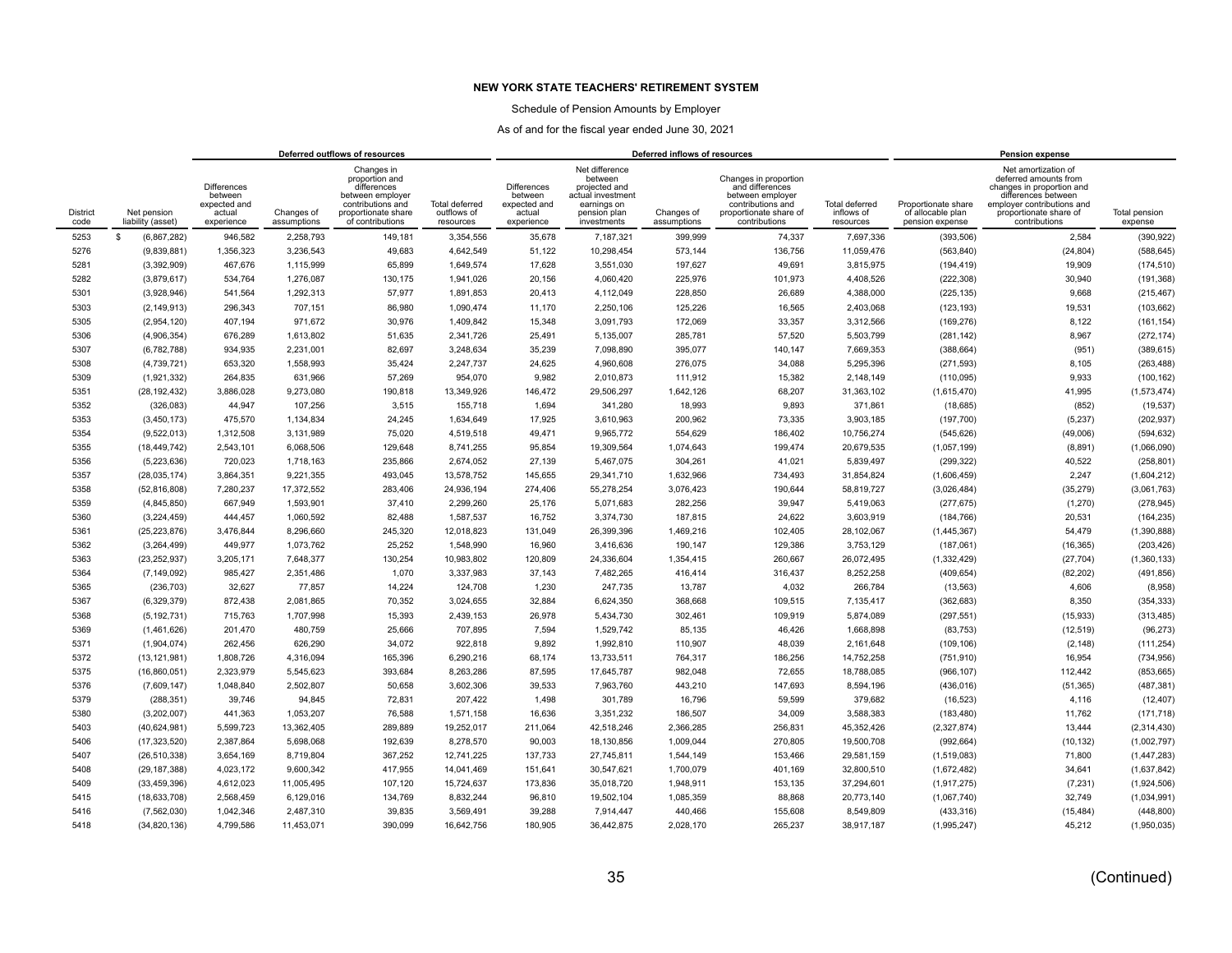### Schedule of Pension Amounts by Employer

|                         |                                  | Deferred outflows of resources                                        |                           |                                                                                                                                 |                                                   |                                                                |                                                                                                               | Deferred inflows of resources |                                                                                                                              |                                           |                                                             | Pension expense                                                                                                                                                           |                          |
|-------------------------|----------------------------------|-----------------------------------------------------------------------|---------------------------|---------------------------------------------------------------------------------------------------------------------------------|---------------------------------------------------|----------------------------------------------------------------|---------------------------------------------------------------------------------------------------------------|-------------------------------|------------------------------------------------------------------------------------------------------------------------------|-------------------------------------------|-------------------------------------------------------------|---------------------------------------------------------------------------------------------------------------------------------------------------------------------------|--------------------------|
| <b>District</b><br>code | Net pension<br>liability (asset) | <b>Differences</b><br>between<br>expected and<br>actual<br>experience | Changes of<br>assumptions | Changes in<br>proportion and<br>differences<br>between employer<br>contributions and<br>proportionate share<br>of contributions | <b>Total deferred</b><br>outflows of<br>resources | Differences<br>between<br>expected and<br>actual<br>experience | Net difference<br>between<br>projected and<br>actual investment<br>earnings on<br>pension plan<br>investments | Changes of<br>assumptions     | Changes in proportion<br>and differences<br>between employer<br>contributions and<br>proportionate share of<br>contributions | Total deferred<br>inflows of<br>resources | Proportionate share<br>of allocable plan<br>pension expense | Net amortization of<br>deferred amounts from<br>changes in proportion and<br>differences between<br>employer contributions and<br>proportionate share of<br>contributions | Total pension<br>expense |
| 5420                    | (32,994,956)<br>s.               | 4,548,005                                                             | 10.852.731                | 221.989                                                                                                                         | 15,622,725                                        | 171.423                                                        | 34.532.635                                                                                                    | 1,921,859                     | 217,650                                                                                                                      | 36.843.566                                | (1,890,662)                                                 | 45.463                                                                                                                                                                    | (1,845,199)              |
| 5427                    | (1,689,694)                      | 232,906                                                               | 555,776                   | 3,429                                                                                                                           | 792,111                                           | 8,779                                                          | 1,768,439                                                                                                     | 98,420                        | 17,927                                                                                                                       | 1,893,565                                 | (96, 822)                                                   | (2,717)                                                                                                                                                                   | (99, 540)                |
| 5457                    | (22, 644, 427)                   | 3,121,294                                                             | 7,448,226                 | 1,512,428                                                                                                                       | 12,081,947                                        | 117,647                                                        | 23,699,736                                                                                                    | 1,318,971                     | 907,499                                                                                                                      | 26,043,854                                | (1, 297, 561)                                               | 2,361                                                                                                                                                                     | (1, 295, 199)            |
| 5458                    | (25,903,259)                     | 3,570,489                                                             | 8,520,123                 | 501.082                                                                                                                         | 12.591.695                                        | 134,579                                                        | 27,110,440                                                                                                    | 1,508,788                     | 76.701                                                                                                                       | 28.830.508                                | (1,484,297)                                                 | 112,152                                                                                                                                                                   | (1,372,144)              |
| 5501                    | (10, 502, 744)                   | 1,447,692                                                             | 3,454,572                 | 166,841                                                                                                                         | 5,069,104                                         | 54,566                                                         | 10,992,208                                                                                                    | 611,754                       | 2,502                                                                                                                        | 11,661,031                                | (601, 823)                                                  | 47,470                                                                                                                                                                    | (554, 354)               |
| 5504                    | (10, 305, 348)                   | 1,420,483                                                             | 3,389,644                 | 133,805                                                                                                                         | 4.943.932                                         | 53,541                                                         | 10,785,613                                                                                                    | 600,256                       | 35,045                                                                                                                       | 11,474,454                                | (590, 512)                                                  | 46,269                                                                                                                                                                    | (544, 243)               |
| 5505                    | (3,376,669)                      | 465,438                                                               | 1,110,657                 | 47,251                                                                                                                          | 1,623,346                                         | 17,543                                                         | 3,534,033                                                                                                     | 196,681                       | 96,204                                                                                                                       | 3,844,461                                 | (193, 488)                                                  | (1,902)                                                                                                                                                                   | (195, 391)               |
| 5506                    | (4,922,880)                      | 678,567                                                               | 1,619,238                 | 39,296                                                                                                                          | 2,337,101                                         | 25,576                                                         | 5,152,303                                                                                                     | 286,743                       | 33,153                                                                                                                       | 5,497,776                                 | (282, 089)                                                  | (2, 496)                                                                                                                                                                  | (284, 585)               |
| 5507                    | (5, 192, 564)                    | 715,740                                                               | 1,707,943                 | 257,549                                                                                                                         | 2,681,231                                         | 26,978                                                         | 5,434,555                                                                                                     | 302,452                       | 146,374                                                                                                                      | 5,910,359                                 | (297, 542)                                                  | 38,893                                                                                                                                                                    | (258, 648)               |
| 5527                    | (5,730,625)                      | 789.906                                                               | 1.884.922                 | 146,048                                                                                                                         | 2.820.876                                         | 29,773                                                         | 5.997.692                                                                                                     | 333,792                       | 76,530                                                                                                                       | 6,437,787                                 | (328, 374)                                                  | 23,216                                                                                                                                                                    | (305, 158)               |
| 5528                    | (7, 287, 957)                    | 1,004,568                                                             | 2,397,161                 | 63,670                                                                                                                          | 3,465,399                                         | 37,864                                                         | 7,627,601                                                                                                     | 424,502                       | 148,832                                                                                                                      | 8,238,799                                 | (417, 611)                                                  | (26, 110)                                                                                                                                                                 | (443, 721)               |
| 5530                    | (9, 121, 624)                    | 1,257,319                                                             | 3,000,293                 | 53,777                                                                                                                          | 4,311,389                                         | 47,391                                                         | 9,546,724                                                                                                     | 531,308                       | 170,753                                                                                                                      | 10,296,175                                | (522, 683)                                                  | (34, 052)                                                                                                                                                                 | (556, 735)               |
| 5533                    | (3,450,144)                      | 475.566                                                               | 1,134,825                 | 135,103                                                                                                                         | 1,745,494                                         | 17,925                                                         | 3,610,933                                                                                                     | 200,961                       | 59,897                                                                                                                       | 3,889,716                                 | (197, 699)                                                  | 25,357                                                                                                                                                                    | (172, 342)               |
| 5534                    | (6, 566, 950)                    | 905,184                                                               | 2,160,007                 | 46,372                                                                                                                          | 3,111,563                                         | 34,118                                                         | 6,872,993                                                                                                     | 382,505                       | 199,120                                                                                                                      | 7,488,736                                 | (376, 296)                                                  | (27, 467)                                                                                                                                                                 | (403, 763)               |
| 5535                    | (10, 493, 310)                   | 1,446,391                                                             | 3,451,469                 | 55,446                                                                                                                          | 4,953,306                                         | 54,517                                                         | 10,982,334                                                                                                    | 611,204                       | 91,960                                                                                                                       | 11,740,016                                | (601, 283)                                                  | (11,605)                                                                                                                                                                  | (612, 888)               |
| 5541                    | (5,720,850)                      | 788,559                                                               | 1,881,707                 | 74,229                                                                                                                          | 2,744,495                                         | 29,722                                                         | 5,987,462                                                                                                     | 333,223                       | 118,786                                                                                                                      | 6,469,192                                 | (327, 814)                                                  | (18, 401)                                                                                                                                                                 | (346, 215)               |
| 5601                    | (15, 842, 197)                   | 2,183,679                                                             | 5,210,830                 | 36,202                                                                                                                          | 7,430,710                                         | 82,307                                                         | 16,580,498                                                                                                    | 922,761                       | 56,741                                                                                                                       | 17,642,308                                | (907, 782)                                                  | (16, 460)                                                                                                                                                                 | (924, 242)               |
| 5676                    | (4,249,745)                      | 585,782                                                               | 1,397,830                 | 40,151                                                                                                                          | 2,023,763                                         | 22,079                                                         | 4,447,798                                                                                                     | 247,535                       | 49,557                                                                                                                       | 4,766,969                                 | (243, 517)                                                  | (704)                                                                                                                                                                     | (244, 220)               |
| 5677                    | (3,824,876)                      | 527,219                                                               | 1,258,082                 | 5.628                                                                                                                           | 1,790,928                                         | 19,872                                                         | 4,003,128                                                                                                     | 222,788                       | 61,017                                                                                                                       | 4,306,805                                 | (219, 171)                                                  | (18, 726)                                                                                                                                                                 | (237, 897)               |
| 5678                    | (3,545,033)                      | 488,645                                                               | 1,166,036                 | 266,572                                                                                                                         | 1,921,253                                         | 18,418                                                         | 3,710,244                                                                                                     | 206,488                       | 79,086                                                                                                                       | 4,014,236                                 | (203, 136)                                                  | 29,236                                                                                                                                                                    | (173,900)                |
| 5679                    | (8,006,912)                      | 1,103,668                                                             | 2,633,641                 | 191,049                                                                                                                         | 3,928,358                                         | 41,599                                                         | 8,380,062                                                                                                     | 466,379                       | 19,621                                                                                                                       | 8,907,661                                 | (458, 808)                                                  | 44,565                                                                                                                                                                    | (414, 243)               |
| 5680                    | (7,642,528)                      | 1,053,441                                                             | 2,513,787                 | 143,904                                                                                                                         | 3.711.132                                         | 39,706                                                         | 7,998,696                                                                                                     | 445,155                       | 1.905                                                                                                                        | 8,485,462                                 | (437, 929)                                                  | 51,127                                                                                                                                                                    | (386, 801)               |
| 5681                    | (3,672,415)                      | 506,204                                                               | 1,207,934                 | 68,885                                                                                                                          | 1,783,023                                         | 19,080                                                         | 3,843,563                                                                                                     | 213,907                       | 29,750                                                                                                                       | 4,106,300                                 | (210, 435)                                                  | 7,518                                                                                                                                                                     | (202, 917)               |
| 5682                    | (5, 142, 251)                    | 708,805                                                               | 1,691,394                 | 1,974                                                                                                                           | 2,402,173                                         | 26,716                                                         | 5,381,898                                                                                                     | 299,521                       | 116,035                                                                                                                      | 5,824,169                                 | (294, 659)                                                  | (28, 715)                                                                                                                                                                 | (323, 374)               |
| 5683                    | (6,947,552)                      | 957,646                                                               | 2,285,195                 | 83,260                                                                                                                          | 3,326,102                                         | 36,096                                                         | 7,271,332                                                                                                     | 404,674                       | 26,510                                                                                                                       | 7,738,612                                 | (398, 105)                                                  | 4,043                                                                                                                                                                     | (394,063)                |
| 5684                    | (3,065,481)                      | 422,544                                                               | 1,008,301                 | 18,589                                                                                                                          | 1,449,434                                         | 15,926                                                         | 3,208,344                                                                                                     | 178,555                       | 13,516                                                                                                                       | 3,416,342                                 | (175, 657)                                                  | 4,708                                                                                                                                                                     | (170, 949)               |
| 5685                    | (4,777,444)                      | 658,520                                                               | 1,571,401                 | 120,701                                                                                                                         | 2,350,622                                         | 24,821                                                         | 5,000,089                                                                                                     | 278,272                       | 38,228                                                                                                                       | 5,341,411                                 | (273, 755)                                                  | 29,510                                                                                                                                                                    | (244, 245)               |
| 5687                    | (9, 289, 865)                    | 1,280,509                                                             | 3,055,631                 | 37,249                                                                                                                          | 4,373,389                                         | 48,265                                                         | 9,722,805                                                                                                     | 541,107                       | 94,637                                                                                                                       | 10,406,814                                | (532, 324)                                                  | (12, 869)                                                                                                                                                                 | (545, 192)               |
| 5688                    | (3, 119, 987)                    | 430,057                                                               | 1,026,229                 | 51,657                                                                                                                          | 1,507,944                                         | 16,210                                                         | 3,265,390                                                                                                     | 181,730                       | 10,039                                                                                                                       | 3,473,369                                 | (178, 780)                                                  | 18,166                                                                                                                                                                    | (160, 614)               |
| 5691                    | (1,249,799)                      | 172.272                                                               | 411.085                   | 42.296                                                                                                                          | 625.653                                           | 6.493                                                          | 1.308.044                                                                                                     | 72.797                        | 37,900                                                                                                                       | 1,425,234                                 | (71, 615)                                                   | (3,539)                                                                                                                                                                   | (75, 154)                |
| 5692                    | (7, 265, 547)                    | 1,001,479                                                             | 2.389.790                 | 27.692                                                                                                                          | 3.418.960                                         | 37.748                                                         | 7.604.147                                                                                                     | 423,197                       | 31,911                                                                                                                       | 8,097,002                                 | (416, 327)                                                  | 7,009                                                                                                                                                                     | (409, 318)               |
| 5693                    | (2, 173, 273)                    | 299,563                                                               | 714,835                   | 47,432                                                                                                                          | 1,061,830                                         | 11,291                                                         | 2,274,555                                                                                                     | 126,587                       | 17,002                                                                                                                       | 2,429,436                                 | (124, 532)                                                  | 16,355                                                                                                                                                                    | (108, 177)               |
| 5694                    | (1,828,396)                      | 252,025                                                               | 601,398                   | 46,188                                                                                                                          | 899,610                                           | 9,499                                                          | 1,913,605                                                                                                     | 106,499                       | 19,844                                                                                                                       | 2,049,447                                 | (104, 770)                                                  | 13,403                                                                                                                                                                    | (91, 367)                |
| 5695                    | (1,908,426)                      | 263,056                                                               | 627,721                   | 50,998                                                                                                                          | 941,776                                           | 9,915                                                          | 1,997,366                                                                                                     | 111,160                       | 32,076                                                                                                                       | 2,150,517                                 | (109, 356)                                                  | 3,579                                                                                                                                                                     | (105, 776)               |
| 5801                    | (25, 412, 264)                   | 3,502,811                                                             | 8,358,625                 | 59,784                                                                                                                          | 11,921,220                                        | 132,028                                                        | 26,596,563                                                                                                    | 1,480,189                     | 177,168                                                                                                                      | 28,385,949                                | (1,456,162)                                                 | (65, 237)                                                                                                                                                                 | (1,521,398)              |
| 5806                    | (14, 814, 328)                   | 2,041,998                                                             | 4,872,742                 | 43,714                                                                                                                          | 6,958,454                                         | 76,967                                                         | 15,504,727                                                                                                    | 862,891                       | 109,719                                                                                                                      | 16,554,303                                | (848, 884)                                                  | (17, 104)                                                                                                                                                                 | (865, 987)               |
| 5807                    | (4,997,933)                      | 688,912                                                               | 1,643,925                 | 286,156                                                                                                                         | 2,618,993                                         | 25,966                                                         | 5,230,854                                                                                                     | 291,115                       | 152,210                                                                                                                      | 5,700,145                                 | (286, 389)                                                  | 104,012                                                                                                                                                                   | (182, 377)               |
| 5812                    | (6,221,281)                      | 857,538                                                               | 2,046,309                 | 31,275                                                                                                                          | 2,935,122                                         | 32,322                                                         | 6,511,214                                                                                                     | 362,371                       | 107,023                                                                                                                      | 7,012,931                                 | (356, 489)                                                  | (20, 192)                                                                                                                                                                 | (376, 681)               |
| 5813                    | (5,678,203)                      | 782.680                                                               | 1.867.680                 | 371.844                                                                                                                         | 3.022.204                                         | 29,501                                                         | 5.942.827                                                                                                     | 330.739                       | 3.103                                                                                                                        | 6.306.169                                 | (325, 370)                                                  | 100,248                                                                                                                                                                   | (225, 121)               |
| 5817                    | (20, 434, 160)                   | 2,816,632                                                             | 6,721,222                 | 336,588                                                                                                                         | 9,874,442                                         | 106,164                                                        | 21,386,463                                                                                                    | 1,190,230                     | 76,568                                                                                                                       | 22,759,425                                | (1, 170, 909)                                               | 57,235                                                                                                                                                                    | (1, 113, 674)            |
| 5820                    | (6, 235, 331)                    | 859,474                                                               | 2,050,931                 | 294,566                                                                                                                         | 3,204,971                                         | 32,395                                                         | 6,525,919                                                                                                     | 363,190                       | 54,665                                                                                                                       | 6,976,170                                 | (357, 294)                                                  | 126,811                                                                                                                                                                   | (230, 483)               |
| 5821                    | (9,045,044)                      | 1,246,763                                                             | 2,975,104                 | 433,132                                                                                                                         | 4,654,999                                         | 46,993                                                         | 9,466,574                                                                                                     | 526,847                       | 207,788                                                                                                                      | 10,248,202                                | (518, 295)                                                  | 17,954                                                                                                                                                                    | (500, 341)               |
| 5822                    | (11, 410, 748)                   | 1,572,851                                                             | 3,753,234                 | 642,723                                                                                                                         | 5,968,807                                         | 59,284                                                         | 11,942,529                                                                                                    | 664,642                       | 138,805                                                                                                                      | 12,805,260                                | (653, 853)                                                  | 169,448                                                                                                                                                                   | (484, 406)               |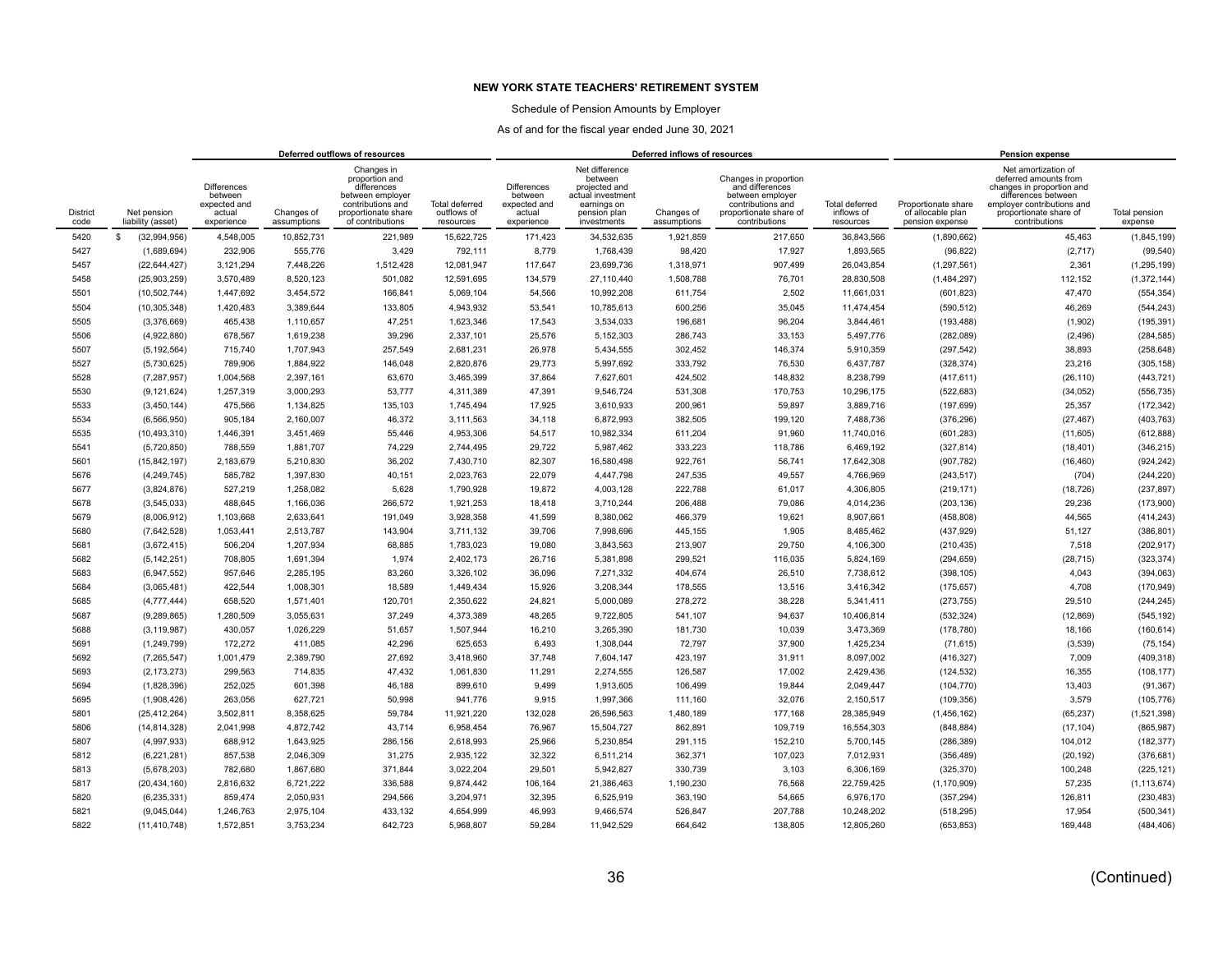### Schedule of Pension Amounts by Employer

|                         |                                  | Deferred outflows of resources                                        |                           |                                                                                                                                 |                                            | Deferred inflows of resources                                         |                                                                                                               |                           |                                                                                                                              |                                                  | Pension expense                                             |                                                                                                                                                                           |                          |
|-------------------------|----------------------------------|-----------------------------------------------------------------------|---------------------------|---------------------------------------------------------------------------------------------------------------------------------|--------------------------------------------|-----------------------------------------------------------------------|---------------------------------------------------------------------------------------------------------------|---------------------------|------------------------------------------------------------------------------------------------------------------------------|--------------------------------------------------|-------------------------------------------------------------|---------------------------------------------------------------------------------------------------------------------------------------------------------------------------|--------------------------|
| <b>District</b><br>code | Net pension<br>liability (asset) | <b>Differences</b><br>between<br>expected and<br>actual<br>experience | Changes of<br>assumptions | Changes in<br>proportion and<br>differences<br>between employer<br>contributions and<br>proportionate share<br>of contributions | Total deferred<br>outflows of<br>resources | <b>Differences</b><br>between<br>expected and<br>actual<br>experience | Net difference<br>between<br>projected and<br>actual investment<br>earnings on<br>pension plan<br>investments | Changes of<br>assumptions | Changes in proportion<br>and differences<br>between employer<br>contributions and<br>proportionate share of<br>contributions | <b>Total deferred</b><br>inflows of<br>resources | Proportionate share<br>of allocable plan<br>pension expense | Net amortization of<br>deferred amounts from<br>changes in proportion and<br>differences between<br>employer contributions and<br>proportionate share of<br>contributions | Total pension<br>expense |
| 5823                    | (3, 102, 661)<br>s               | 427.669                                                               | 1.020.530                 | 68.428                                                                                                                          | 1.516.627                                  | 16,120                                                                | 3,247,256                                                                                                     | 180.721                   | 83.295                                                                                                                       | 3,527,391                                        | (177, 787)                                                  | 4,151                                                                                                                                                                     | (173, 636)               |
| 6001                    | (23, 977, 252)                   | 3,305,010                                                             | 7,886,619                 | 984,483                                                                                                                         | 12,176,112                                 | 124,572                                                               | 25,094,675                                                                                                    | 1,396,604                 | 98,127                                                                                                                       | 26,713,977                                       | (1,373,933)                                                 | 254,016                                                                                                                                                                   | (1, 119, 917)            |
| 6005                    | (23,066,791)                     | 3,179,512                                                             | 7,587,150                 | $\overline{\phantom{0}}$                                                                                                        | 10,766,662                                 | 119,842                                                               | 24, 141, 784                                                                                                  | 1,343,573                 | 571,826                                                                                                                      | 26,177,024                                       | (1,321,763)                                                 | (157, 184)                                                                                                                                                                | (1,478,946)              |
| 6008                    | (20, 946, 497)                   | 2,887,252                                                             | 6.889.741                 | 169.101                                                                                                                         | 9.946.094                                  | 108,826                                                               | 21,922,677                                                                                                    | 1,220,072                 | 414.984                                                                                                                      | 23,666,558                                       | (1,200,267)                                                 | (70, 817)                                                                                                                                                                 | (1, 271, 083)            |
| 6011                    | (10, 374, 786)                   | 1,430,054                                                             | 3,412,484                 | 122,266                                                                                                                         | 4,964,804                                  | 53,901                                                                | 10,858,287                                                                                                    | 604,301                   | 261,488                                                                                                                      | 11,777,977                                       | (594, 491)                                                  | (53,082)                                                                                                                                                                  | (647, 573)               |
| 6018                    | (9,745,896)                      | 1,343,368                                                             | 3,205,629                 | 246,310                                                                                                                         | 4,795,308                                  | 50,634                                                                | 10,200,088                                                                                                    | 567,670                   | 89,072                                                                                                                       | 10,907,463                                       | (558, 455)                                                  | 36,873                                                                                                                                                                    | (521, 582)               |
| 6022                    | (9,887,882)                      | 1,362,940                                                             | 3,252,331                 | 297,099                                                                                                                         | 4,912,369                                  | 51,372                                                                | 10,348,691                                                                                                    | 575,940                   | 83,691                                                                                                                       | 11,059,694                                       | (566, 591)                                                  | 60,813                                                                                                                                                                    | (505, 778)               |
| 6026                    | (18, 733, 262)                   | 2,582,181                                                             | 6,161,761                 | 328,468                                                                                                                         | 9,072,411                                  | 97,327                                                                | 19,606,297                                                                                                    | 1,091,157                 | 148,958                                                                                                                      | 20,943,740                                       | (1,073,445)                                                 | 45,240                                                                                                                                                                    | (1,028,205)              |
| 6027                    | (30,073,167)                     | 4,145,267                                                             | 9,891,693                 | 248,379                                                                                                                         | 14,285,339                                 | 156,243                                                               | 31,474,681                                                                                                    | 1,751,673                 | 276,985                                                                                                                      | 33,659,581                                       | (1,723,239)                                                 | 46,036                                                                                                                                                                    | (1,677,202)              |
| 6028                    | (26, 351, 458)                   | 3.632.269                                                             | 8.667.545                 | 59.354                                                                                                                          | 12.359.168                                 | 136,907                                                               | 27,579,528                                                                                                    | 1,534,895                 | 616,664                                                                                                                      | 29,867,994                                       | (1,509,979)                                                 | (117, 721)                                                                                                                                                                | (1,627,700)              |
| 6036                    | (4,082,362)                      | 562,710                                                               | 1,342,774                 | 296,092                                                                                                                         | 2,201,577                                  | 21,210                                                                | 4,272,614                                                                                                     | 237,786                   | 4,743                                                                                                                        | 4,536,352                                        | (233, 926)                                                  | 102,457                                                                                                                                                                   | (131, 469)               |
| 6040                    | (7,881,950)                      | 1,086,443                                                             | 2,592,538                 | 77,863                                                                                                                          | 3,756,844                                  | 40,950                                                                | 8,249,276                                                                                                     | 459,100                   | 244,794                                                                                                                      | 8,994,120                                        | (451, 648)                                                  | (27, 449)                                                                                                                                                                 | (479, 097)               |
| 6041                    | (11, 324, 038)                   | 1.560.899                                                             | 3,724,713                 | 27,507                                                                                                                          | 5.313.119                                  | 58,833                                                                | 11,851,778                                                                                                    | 659,592                   | 244,975                                                                                                                      | 12,815,177                                       | (648, 885)                                                  | (72, 244)                                                                                                                                                                 | (721, 129)               |
| 6042                    | (10, 258, 779)                   | 1,414,064                                                             | 3,374,327                 | 4,119                                                                                                                           | 4,792,510                                  | 53,299                                                                | 10,736,874                                                                                                    | 597,544                   | 219,618                                                                                                                      | 11,607,334                                       | (587, 844)                                                  | (61, 443)                                                                                                                                                                 | (649, 287)               |
| 6044                    | (15, 118, 014)                   | 2,083,858                                                             | 4,972,631                 | 230,265                                                                                                                         | 7,286,754                                  | 78,545                                                                | 15,822,565                                                                                                    | 880,580                   | 153,815                                                                                                                      | 16,935,504                                       | (866, 285)                                                  | 75,782                                                                                                                                                                    | (790, 504)               |
| 6048                    | (11, 387, 467)                   | 1,569,641                                                             | 3,745,576                 | 311,512                                                                                                                         | 5,626,729                                  | 59,163                                                                | 11,918,162                                                                                                    | 663,286                   | 35,185                                                                                                                       | 12,675,796                                       | (652, 519)                                                  | 60,019                                                                                                                                                                    | (592, 500)               |
| 6050                    | (13,894,252)                     | 1,915,175                                                             | 4,570,110                 | 380,483                                                                                                                         | 6,865,768                                  | 72,187                                                                | 14,541,772                                                                                                    | 809,299                   | 259,429                                                                                                                      | 15,682,686                                       | (796, 162)                                                  | 40,118                                                                                                                                                                    | (756, 044)               |
| 6051                    | (32,965,289)                     | 4,543,915                                                             | 10,842,972                | 448,361                                                                                                                         | 15,835,249                                 | 171,269                                                               | 34,501,585                                                                                                    | 1,920,131                 | 678,244                                                                                                                      | 37,271,229                                       | (1,888,962)                                                 | (144, 712)                                                                                                                                                                | (2,033,674)              |
| 6052                    | (21, 995, 783)                   | 3,031,885                                                             | 7,234,873                 | 331,442                                                                                                                         | 10.598.200                                 | 114,277                                                               | 23,020,863                                                                                                    | 1,281,189                 | 126.244                                                                                                                      | 24,542,574                                       | (1,260,392)                                                 | 16,256                                                                                                                                                                    | (1, 244, 137)            |
| 6056                    | (98, 620, 576)                   | 13,593,800                                                            | 32,438,369                | 466,534                                                                                                                         | 46,498,704                                 | 512,376                                                               | 103,216,637                                                                                                   | 5,744,358                 | 1,063,348                                                                                                                    | 110,536,719                                      | (5,651,111)                                                 | (97, 814)                                                                                                                                                                 | (5,748,925)              |
| 6057                    | (21,606,093)                     | 2,978,171                                                             | 7,106,696                 | $\overline{\phantom{0}}$                                                                                                        | 10,084,866                                 | 112,253                                                               | 22,613,012                                                                                                    | 1,258,491                 | 642,810                                                                                                                      | 24,626,565                                       | (1,238,062)                                                 | (174, 624)                                                                                                                                                                | (1,412,686)              |
| 6061                    | (33,888,161)                     | 4,671,123                                                             | 11,146,524                | 445.795                                                                                                                         | 16.263.443                                 | 176.063                                                               | 35,467,466                                                                                                    | 1.973.885                 | 176,658                                                                                                                      | 37,794,073                                       | (1,941,844)                                                 | (12, 334)                                                                                                                                                                 | (1,954,178)              |
| 6065                    | (41, 753, 897)                   | 5,755,332                                                             | 13,733,729                | 237,113                                                                                                                         | 19,726,174                                 | 216,929                                                               | 43,699,773                                                                                                    | 2,432,041                 | 395,165                                                                                                                      | 46,743,909                                       | (2, 392, 563)                                               | (59,031)                                                                                                                                                                  | (2,451,594)              |
| 6067                    | (21,026,600)                     | 2,898,294                                                             | 6,916,088                 | 192,971                                                                                                                         | 10,007,353                                 | 109,242                                                               | 22,006,512                                                                                                    | 1,224,737                 | 174,763                                                                                                                      | 23,515,255                                       | (1, 204, 857)                                               | (5,506)                                                                                                                                                                   | (1, 210, 362)            |
| 6068                    | (18,070,273)                     | 2,490,795                                                             | 5,943,691                 | 46,879                                                                                                                          | 8,481,365                                  | 93,883                                                                | 18,912,411                                                                                                    | 1,052,540                 | 868,380                                                                                                                      | 20,927,214                                       | (1,035,454)                                                 | (241, 537)                                                                                                                                                                | (1, 276, 992)            |
| 6074                    | (24, 829, 454)                   | 3,422,477                                                             | 8,166,926                 | 104,029                                                                                                                         | 11,693,432                                 | 129,000                                                               | 25,986,592                                                                                                    | 1,446,242                 | 288,040                                                                                                                      | 27,849,874                                       | (1,422,766)                                                 | (12,989)                                                                                                                                                                  | (1,435,755)              |
| 6075                    | (18, 785, 475)                   | 2,589,378                                                             | 6,178,936                 | 236,449                                                                                                                         | 9,004,763                                  | 97,599                                                                | 19,660,944                                                                                                    | 1,094,199                 | 258,519                                                                                                                      | 21,111,259                                       | (1,076,437)                                                 | 37,333                                                                                                                                                                    | (1,039,104)              |
| 6078                    | (46, 754, 694)                   | 6,444,639                                                             | 15,378,596                | 364,826                                                                                                                         | 22,188,060                                 | 242,911                                                               | 48,933,625                                                                                                    | 2,723,323                 | 693,238                                                                                                                      | 52,593,097                                       | (2,679,116)                                                 | (147, 059)                                                                                                                                                                | (2,826,175)              |
| 6079                    | (17, 977, 716)                   | 2,478,037                                                             | 5,913,247                 | 594,044                                                                                                                         | 8,985,328                                  | 93,402                                                                | 18,815,540                                                                                                    | 1,047,149                 | 53,013                                                                                                                       | 20,009,103                                       | (1,030,151)                                                 | 109,212                                                                                                                                                                   | (920, 939)               |
| 6091                    | (88, 499, 127)                   | 12.198.666                                                            | 29.109.213                | 1.058.743                                                                                                                       | 42.366.622                                 | 459.791                                                               | 92.623.493                                                                                                    | 5.154.813                 | 445.101                                                                                                                      | 98.683.198                                       | (5,071,136)                                                 | 64.706                                                                                                                                                                    | (5,006,430)              |
| 6093                    | (46, 253, 812)                   | 6,375,597                                                             | 15,213,846                | 722,914                                                                                                                         | 22.312.357                                 | 240,308                                                               | 48,409,400                                                                                                    | 2.694.148                 | 282.169                                                                                                                      | 51,626,026                                       | (2,650,415)                                                 | 251.762                                                                                                                                                                   | (2,398,652)              |
| 6094                    | (28, 664, 513)                   | 3,951,099                                                             | 9,428,357                 | 159,008                                                                                                                         | 13,538,464                                 | 148,924                                                               | 30,000,379                                                                                                    | 1,669,623                 | 234,549                                                                                                                      | 32,053,475                                       | (1,642,521)                                                 | (58, 254)                                                                                                                                                                 | (1,700,774)              |
| 6095                    | (10, 849, 312)                   | 1,495,463                                                             | 3,568,566                 | 250,628                                                                                                                         | 5.314.656                                  | 56,367                                                                | 11,354,928                                                                                                    | 631,940                   | 17,830                                                                                                                       | 12,061,066                                       | (621, 682)                                                  | 81,399                                                                                                                                                                    | (540, 284)               |
| 6097                    | (8, 847, 936)                    | 1,219,594                                                             | 2,910,271                 | 179,968                                                                                                                         | 4,309,834                                  | 45,969                                                                | 9,260,281                                                                                                     | 515,366                   | 64,054                                                                                                                       | 9,885,670                                        | (507,000)                                                   | (353)                                                                                                                                                                     | (507, 353)               |
| 6099                    | (14, 534, 244)                   | 2,003,391                                                             | 4,780,617                 | 258,448                                                                                                                         | 7,042,457                                  | 75,512                                                                | 15,211,590                                                                                                    | 846,577                   | 628,855                                                                                                                      | 16,762,534                                       | (832, 835)                                                  | 599                                                                                                                                                                       | (832, 236)               |
| 6104                    | (17, 826, 664)                   | 2,457,216                                                             | 5,863,562                 | 384,101                                                                                                                         | 8,704,879                                  | 92,617                                                                | 18,657,448                                                                                                    | 1,038,351                 | 108,263                                                                                                                      | 19,896,679                                       | (1,021,495)                                                 | 47,729                                                                                                                                                                    | (973, 766)               |
| 6105                    | (29, 229, 234)                   | 4,028,940                                                             | 9,614,106                 | 817,147                                                                                                                         | 14,460,192                                 | 151,858                                                               | 30,591,417                                                                                                    | 1,702,517                 | 581.617                                                                                                                      | 33,027,409                                       | (1,674,880)                                                 | (66, 809)                                                                                                                                                                 | (1,741,689)              |
| 6109                    | (27, 688, 349)                   | 3,816,545                                                             | 9,107,277                 | 1,085,765                                                                                                                       | 14,009,587                                 | 143,853                                                               | 28,978,722                                                                                                    | 1,612,765                 | 107,447                                                                                                                      | 30,842,787                                       | (1,586,585)                                                 | 331,986                                                                                                                                                                   | (1,254,599)              |
| 6507                    | (827, 756)                       | 114.097                                                               | 272.266                   | 51.166                                                                                                                          | 437.530                                    | 4,301                                                                 | 866.332                                                                                                       | 48,214                    | 7.846                                                                                                                        | 926.693                                          | (47, 432)                                                   | 10.555                                                                                                                                                                    | (36, 877)                |
| 6511                    | (492,007)                        | 67,818                                                                | 161,831                   | 26,331                                                                                                                          | 255.980                                    | 2,556                                                                 | 514,936                                                                                                       | 28,658                    | 14,185                                                                                                                       | 560,335                                          | (28, 193)                                                   | 6,105                                                                                                                                                                     | (22,088)                 |
| 7000                    | (153, 571, 285)                  | 21,168,173                                                            | 50,512,806                | 413,469                                                                                                                         | 72,094,448                                 | 797,868                                                               | 160,728,239                                                                                                   | 8,945,074                 | 4,664,817                                                                                                                    | 175,135,999                                      | (8,799,871)                                                 | (1,519,490)                                                                                                                                                               | (10, 319, 361)           |
| 7500                    | (847, 556)                       | 116,827                                                               | 278,779                   | 104,392                                                                                                                         | 499,997                                    | 4,403                                                                 | 887,055                                                                                                       | 49,368                    | 1,625                                                                                                                        | 942,451                                          | (48, 566)                                                   | 26,838                                                                                                                                                                    | (21, 729)                |
| 7501                    | (2, 284, 773)                    | 314,932                                                               | 751,509                   | 138,356                                                                                                                         | 1,204,797                                  | 11,870                                                                | 2,391,251                                                                                                     | 133,081                   | 11,629                                                                                                                       | 2,547,832                                        | (130, 921)                                                  | 46,608                                                                                                                                                                    | (84, 313)                |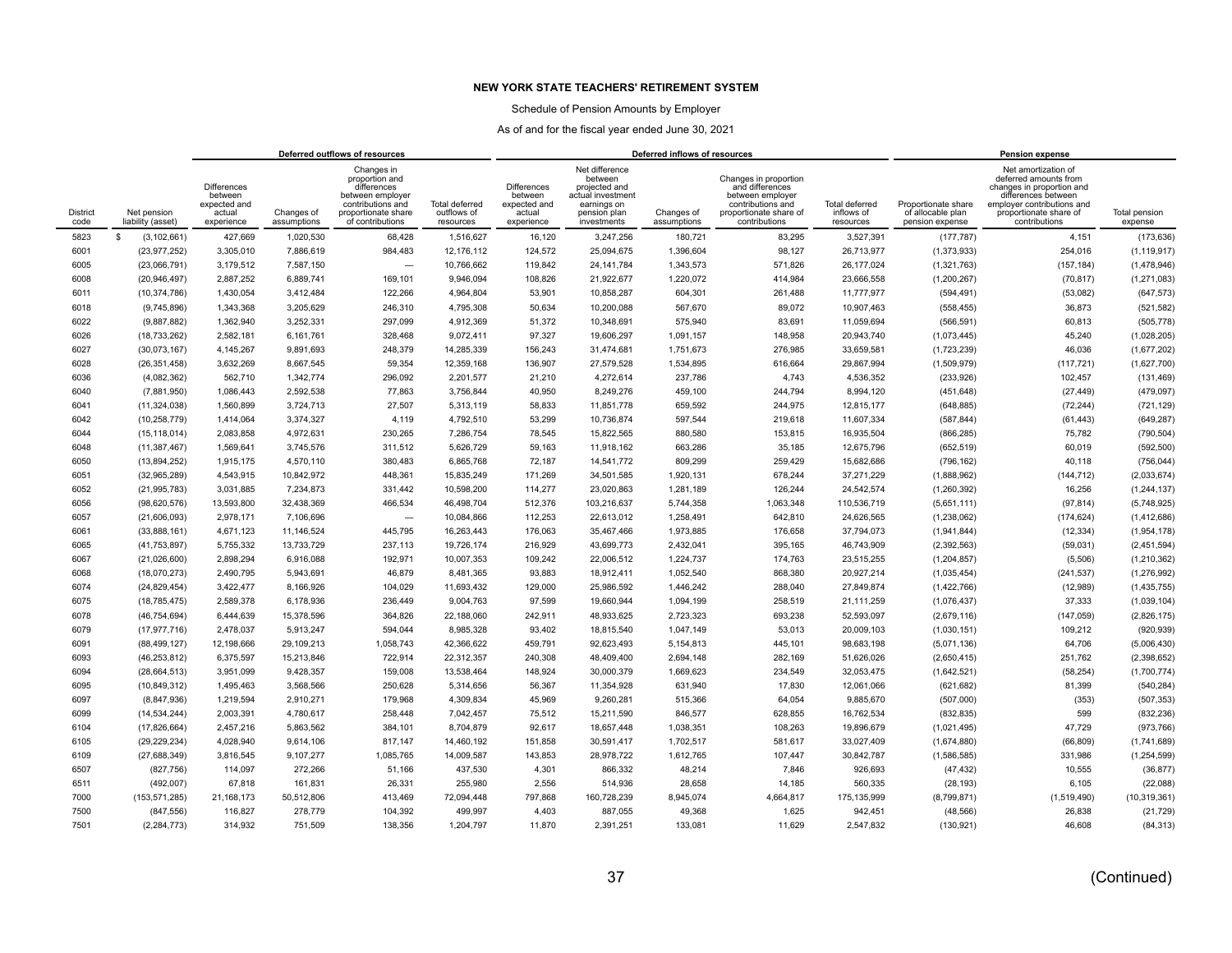### Schedule of Pension Amounts by Employer

|                         |                                  | Deferred outflows of resources                                        |                           |                                                                                                                                 |                                                   |                                                                |                                                                                                               | Deferred inflows of resources | Pension expense                                                                                                              |                                           |                                                             |                                                                                                                                                                           |                           |
|-------------------------|----------------------------------|-----------------------------------------------------------------------|---------------------------|---------------------------------------------------------------------------------------------------------------------------------|---------------------------------------------------|----------------------------------------------------------------|---------------------------------------------------------------------------------------------------------------|-------------------------------|------------------------------------------------------------------------------------------------------------------------------|-------------------------------------------|-------------------------------------------------------------|---------------------------------------------------------------------------------------------------------------------------------------------------------------------------|---------------------------|
| <b>District</b><br>code | Net pension<br>liability (asset) | <b>Differences</b><br>between<br>expected and<br>actual<br>experience | Changes of<br>assumptions | Changes in<br>proportion and<br>differences<br>between employer<br>contributions and<br>proportionate share<br>of contributions | <b>Total deferred</b><br>outflows of<br>resources | Differences<br>between<br>expected and<br>actual<br>experience | Net difference<br>between<br>projected and<br>actual investment<br>earnings on<br>pension plan<br>investments | Changes of<br>assumptions     | Changes in proportion<br>and differences<br>between employer<br>contributions and<br>proportionate share of<br>contributions | Total deferred<br>inflows of<br>resources | Proportionate share<br>of allocable plan<br>pension expense | Net amortization of<br>deferred amounts from<br>changes in proportion and<br>differences between<br>employer contributions and<br>proportionate share of<br>contributions | Total pension<br>expense  |
| 7502                    | \$<br>(447, 548)                 | 61,690                                                                | 147,208                   | 18,702                                                                                                                          | 227,600                                           | 2,325                                                          | 468,406                                                                                                       | 26,068                        | 41,598                                                                                                                       | 538,398                                   | (25, 645)                                                   | (12, 845)                                                                                                                                                                 | (38, 490)                 |
| 8000                    | (16, 289, 069)                   | 2,245,275                                                             | 5,357,815                 | 335,793                                                                                                                         | 7,938,884                                         | 84,629                                                         | 17,048,197                                                                                                    | 948,790                       | 10,957                                                                                                                       | 18,092,573                                | (933, 389)                                                  | 111,750                                                                                                                                                                   | (821, 639)                |
| 8102                    | (3, 562, 583)                    | 491,064                                                               | 1,171,808                 | 55,012                                                                                                                          | 1,717,884                                         | 18,509                                                         | 3,728,611                                                                                                     | 207,510                       | 52,367                                                                                                                       | 4,006,997                                 | (204, 141)                                                  | (9, 289)                                                                                                                                                                  | (213, 431)                |
| 8105                    | (3,594,929)                      | 495.523                                                               | 1.182.447                 | 222.526                                                                                                                         | 1.900.496                                         | 18.677                                                         | 3.762.465                                                                                                     | 209.394                       | 80.504                                                                                                                       | 4.071.040                                 | (205, 995)                                                  | 65.373                                                                                                                                                                    | (140, 622)                |
| 8110                    | (7, 226, 609)                    | 996.111                                                               | 2,376,983                 | 145,135                                                                                                                         | 3,518,230                                         | 37,545                                                         | 7,563,394                                                                                                     | 420,929                       | 98,720                                                                                                                       | 8,120,588                                 | (414,096)                                                   | (22, 447)                                                                                                                                                                 | (436, 543)                |
| 8112                    | (992, 722)                       | 136.836                                                               | 326.527                   | 159.073                                                                                                                         | 622.436                                           | 5.158                                                          | 1.038.986                                                                                                     | 57,823                        |                                                                                                                              | 1,101,967                                 | (56, 884)                                                   | 47,275                                                                                                                                                                    | (9,609)                   |
| 8113                    | (1,731,313)                      | 238,643                                                               | 569,465                   | 34,512                                                                                                                          | 842,620                                           | 8,995                                                          | 1,811,998                                                                                                     | 100,844                       | 11,960                                                                                                                       | 1,933,797                                 | (99, 207)                                                   | 837                                                                                                                                                                       | (98, 370)                 |
| 8115                    | (1,557,699)                      | 214,712                                                               | 512,360                   | 130,670                                                                                                                         | 857,742                                           | 8,093                                                          | 1,630,293                                                                                                     | 90,731                        | 23,015                                                                                                                       | 1,752,132                                 | (89, 259)                                                   | 30,056                                                                                                                                                                    | (59, 202)                 |
| 8120                    | (6,777,521)                      | 934,209                                                               | 2,229,268                 | 105,237                                                                                                                         | 3,268,715                                         | 35,212                                                         | 7,093,377                                                                                                     | 394,771                       | 290,201                                                                                                                      | 7,813,561                                 | (388, 362)                                                  | (88, 965)                                                                                                                                                                 | (477, 327)                |
| 8124                    | (17, 553, 718)                   | 2,419,594                                                             | 5,773,785                 | 86,482                                                                                                                          | 8,279,860                                         | 91,199                                                         | 18,371,782                                                                                                    | 1,022,452                     | 336,103                                                                                                                      | 19,821,537                                | (1,005,855)                                                 | (57, 119)                                                                                                                                                                 | (1,062,974)               |
| 8129                    | (4,693,994)                      | 647,017                                                               | 1,543,953                 | 172,302                                                                                                                         | 2.363.272                                         | 24,387                                                         | 4,912,750                                                                                                     | 273,411                       | 68.795                                                                                                                       | 5,279,344                                 | (268, 973)                                                  | 43,533                                                                                                                                                                    | (225, 440)                |
| 8130                    | (20, 322, 596)                   | 2,801,254                                                             | 6,684,527                 | 1,332,793                                                                                                                       | 10,818,574                                        | 105,585                                                        | 21,269,699                                                                                                    | 1,183,731                     | 465,040                                                                                                                      | 23,024,055                                | (1, 164, 516)                                               | 185,915                                                                                                                                                                   | (978, 601)                |
| 8131                    | (2,665,859)                      | 367.460                                                               | 876.857                   | 136,725                                                                                                                         | 1.381.042                                         | 13,850                                                         | 2,790,098                                                                                                     | 155,278                       | 16.215                                                                                                                       | 2.975.442                                 | (152, 758)                                                  | 17,396                                                                                                                                                                    | (135, 362)                |
| 8133                    | (3,755,598)                      | 517,669                                                               | 1,235,295                 | 208,310                                                                                                                         | 1,961,274                                         | 19,512                                                         | 3,930,622                                                                                                     | 218,752                       | 17,246                                                                                                                       | 4,186,132                                 | (215, 202)                                                  | 41,791                                                                                                                                                                    | (173, 411)                |
| 8134                    | (1,507,284)                      | 207,763                                                               | 495,777                   | 163,484                                                                                                                         | 867,024                                           | 7,831                                                          | 1,577,528                                                                                                     | 87,795                        | 480                                                                                                                          | 1,673,634                                 | (86, 370)                                                   | 48,619                                                                                                                                                                    | (37,750)                  |
| 8135                    | (10, 424, 102)                   | 1,436,852                                                             | 3,428,705                 | 362,382                                                                                                                         | 5,227,939                                         | 54,158                                                         | 10,909,902                                                                                                    | 607,173                       | 117,642                                                                                                                      | 11,688,874                                | (597, 317)                                                  | 84,781                                                                                                                                                                    | (512, 536)                |
| 8140                    | (2, 334, 602)                    | 321,800                                                               | 767,899                   | 89,148                                                                                                                          | 1,178,848                                         | 12,129                                                         | 2,443,403                                                                                                     | 135,984                       | 41,091                                                                                                                       | 2,632,607                                 | (133, 776)                                                  | 16,151                                                                                                                                                                    | (117, 626)                |
| 8142                    | (4,070,064)                      | 561,015                                                               | 1,338,729                 | 306,563                                                                                                                         | 2,206,307                                         | 21,146                                                         | 4,259,743                                                                                                     | 237,069                       | 38,228                                                                                                                       | 4,556,186                                 | (233, 221)                                                  | 59,243                                                                                                                                                                    | (173, 978)                |
| 8145                    | (3, 496, 692)                    | 481,982                                                               | 1,150,135                 | 308,613                                                                                                                         | 1,940,730                                         | 18,167                                                         | 3,659,650                                                                                                     | 203,672                       | 151,465                                                                                                                      | 4,032,953                                 | (200, 366)                                                  | 36,484                                                                                                                                                                    | (163, 882)                |
| 8146                    | (9,395,510)                      | 1,295,071                                                             | 3,090,380                 | 571.137                                                                                                                         | 4,956,588                                         | 48,814                                                         | 9,833,374                                                                                                     | 547,261                       | 19,883                                                                                                                       | 10,449,331                                | (538, 377)                                                  | 129,512                                                                                                                                                                   | (408, 865)                |
| 8149                    | (1,816,247)                      | 250,350                                                               | 597,401                   | 64,751                                                                                                                          | 912,502                                           | 9,436                                                          | 1,900,890                                                                                                     | 105,791                       | 101,189                                                                                                                      | 2,117,306                                 | (104, 074)                                                  | 4,428                                                                                                                                                                     | (99, 645)                 |
| 8150                    | (21,523,580)                     | 2,966,797                                                             | 7,079,555                 | 908,833                                                                                                                         | 10,955,186                                        | 111,824                                                        | 22,526,654                                                                                                    | 1,253,685                     | 660,101                                                                                                                      | 24,552,264                                | (1,233,334)                                                 | 109,182                                                                                                                                                                   | (1, 124, 153)             |
| 8151                    | (9,586,979)                      | 1,321,463                                                             | 3,153,358                 | 541.528                                                                                                                         | 5.016.349                                         | 49.808                                                         | 10,033,765                                                                                                    | 558,413                       | 141,821                                                                                                                      | 10,783,808                                | (549, 349)                                                  | 98.457                                                                                                                                                                    | (450, 892)                |
| 8153                    | (3,570,762)                      | 492,192                                                               | 1,174,498                 | 213,004                                                                                                                         | 1,879,694                                         | 18,552                                                         | 3,737,172                                                                                                     | 207,986                       | 178,573                                                                                                                      | 4,142,282                                 | (204, 610)                                                  | 58,192                                                                                                                                                                    | (146, 418)                |
| 8155                    | (6, 181, 792)                    | 852.094                                                               | 2,033,321                 | 135,066                                                                                                                         | 3,020,481                                         | 32.117                                                         | 6,469,885                                                                                                     | 360,071                       | 34,476                                                                                                                       | 6.896.549                                 | (354, 226)                                                  | 13,266                                                                                                                                                                    | (340, 960)                |
| 8160                    | (6,799,686)                      | 937,265                                                               | 2,236,559                 | 177,409                                                                                                                         | 3,351,232                                         | 35,327                                                         | 7,116,575                                                                                                     | 396,062                       | 215,015                                                                                                                      | 7,762,979                                 | (389, 632)                                                  | (26, 730)                                                                                                                                                                 | (416, 362)                |
| 8162                    | (1,858,253)                      | 256,140                                                               | 611,218                   | 100,857                                                                                                                         | 968,216                                           | 9,654                                                          | 1,944,854                                                                                                     | 108,238                       | 51,743                                                                                                                       | 2,114,489                                 | (106, 481)                                                  | 12,156                                                                                                                                                                    | (94, 325)                 |
| 8166                    | (27, 428, 586)                   | 3,780,740                                                             | 9,021,835                 | 600,830                                                                                                                         | 13,403,405                                        | 142,503                                                        | 28,706,853                                                                                                    | 1,597,634                     | 99,940                                                                                                                       | 30,546,931                                | (1,571,700)                                                 | 82,981                                                                                                                                                                    | (1,488,719)               |
| 8167<br>8168            | (1, 126, 778)                    | 155,314                                                               | 370,621                   | 62,710<br>90.344                                                                                                                | 588,645                                           | 5,854                                                          | 1,179,290                                                                                                     | 65,632                        | 8,396                                                                                                                        | 1,259,172                                 | (64, 566)                                                   | 14,848                                                                                                                                                                    | (49, 718)                 |
|                         | (1,918,960)                      | 264,508                                                               | 631,186                   |                                                                                                                                 | 986,038                                           | 9,970                                                          | 2,008,390                                                                                                     | 111,774                       | 33,024                                                                                                                       | 2,163,158                                 | (109, 959)                                                  | 5,484                                                                                                                                                                     | (104, 475)                |
| 8169<br>8170            | (1,517,300)                      | 209,144                                                               | 499,072                   | 184,787<br>187.491                                                                                                              | 893,002<br>6.865.542                              | 7,883                                                          | 1,588,011                                                                                                     | 88,378                        | 5,824<br>861.223                                                                                                             | 1,690,097                                 | (86, 944)                                                   | 39,982                                                                                                                                                                    | (46,962)                  |
| 8400                    | (14, 307, 239)<br>(4,800,053)    | 1,972,101<br>661,636                                                  | 4,705,950<br>1,578,838    | 50,814                                                                                                                          | 2,291,288                                         | 74,332<br>24,938                                               | 14,974,006<br>5,023,752                                                                                       | 833,354<br>279,589            | 91,064                                                                                                                       | 16,742,916<br>5,419,343                   | (819, 827)                                                  | (222, 263)                                                                                                                                                                | (1,042,090)<br>(310, 703) |
| 8402                    | (6,654,441)                      | 917,244                                                               | 2,188,785                 | 16,116                                                                                                                          | 3,122,145                                         | 34,573                                                         | 6,964,561                                                                                                     | 387,602                       | 953,397                                                                                                                      | 8,340,132                                 | (275,050)<br>(381, 310)                                     | (35, 653)<br>(211, 255)                                                                                                                                                   | (592, 565)                |
| 8403                    | (3, 424, 868)                    | 472,082                                                               | 1,126,511                 | 15,844                                                                                                                          | 1,614,437                                         | 17,794                                                         | 3,584,479                                                                                                     | 199,488                       | 240,764                                                                                                                      | 4,042,525                                 | (196, 250)                                                  | (73, 299)                                                                                                                                                                 | (269, 550)                |
| 8406                    | (1,609,131)                      | 221,802                                                               | 529,277                   | 45,658                                                                                                                          | 796,736                                           | 8,360                                                          | 1,684,122                                                                                                     | 93,727                        | 28,853                                                                                                                       | 1,815,062                                 | (92, 206)                                                   | (4,736)                                                                                                                                                                   | (96, 941)                 |
| 8407                    | (13,787,686)                     | 1,900,486                                                             | 4,535,058                 | 232,320                                                                                                                         | 6,667,864                                         | 71,633                                                         | 14,430,240                                                                                                    | 803,092                       | 946,011                                                                                                                      | 16,250,975                                | (790, 056)                                                  | (221, 917)                                                                                                                                                                | (1,011,973)               |
| 8409                    | (7,264,401)                      | 1,001,321                                                             | 2,389,413                 | 223                                                                                                                             | 3,390,957                                         | 37,742                                                         | 7,602,947                                                                                                     | 423,130                       | 321,959                                                                                                                      | 8,385,777                                 | (416, 261)                                                  | (104, 443)                                                                                                                                                                | (520, 705)                |
| 8410                    | (4, 107, 156)                    | 566,128                                                               | 1,350,929                 | 24.710                                                                                                                          | 1.941.768                                         | 21,338                                                         | 4,298,564                                                                                                     | 239,230                       | 402,119                                                                                                                      | 4,961,251                                 | (235, 346)                                                  | (103, 696)                                                                                                                                                                | (339, 043)                |
| 8412                    | (6, 122, 980)                    | 843,988                                                               | 2,013,976                 | 166,563                                                                                                                         | 3,024,527                                         | 31,811                                                         | 6,408,332                                                                                                     | 356,646                       | 374,687                                                                                                                      | 7,171,476                                 | (350, 856)                                                  | (60, 851)                                                                                                                                                                 | (411, 707)                |
| 8415                    | (5,643,744)                      | 777,930                                                               | 1,856,345                 | 87,722                                                                                                                          | 2,721,998                                         | 29,322                                                         | 5,906,762                                                                                                     | 328,731                       | 293,454                                                                                                                      | 6,558,269                                 | (323, 395)                                                  | (100, 409)                                                                                                                                                                | (423, 804)                |
| 8416                    | (1,995,222)                      | 275,020                                                               | 656.270                   | 186.592                                                                                                                         | 1,117,882                                         | 10,366                                                         | 2,088,207                                                                                                     | 116,216                       | 75.574                                                                                                                       | 2.290.362                                 | (114, 329)                                                  | 12,705                                                                                                                                                                    | (101, 624)                |
| 8419                    | (5,635,870)                      | 776,845                                                               | 1,853,755                 | 7,256                                                                                                                           | 2,637,856                                         | 29,281                                                         | 5,898,521                                                                                                     | 328,273                       | 714,066                                                                                                                      | 6,970,140                                 | (322, 944)                                                  | (169, 901)                                                                                                                                                                | (492, 845)                |
|                         |                                  |                                                                       |                           |                                                                                                                                 |                                                   |                                                                |                                                                                                               |                               |                                                                                                                              |                                           |                                                             |                                                                                                                                                                           |                           |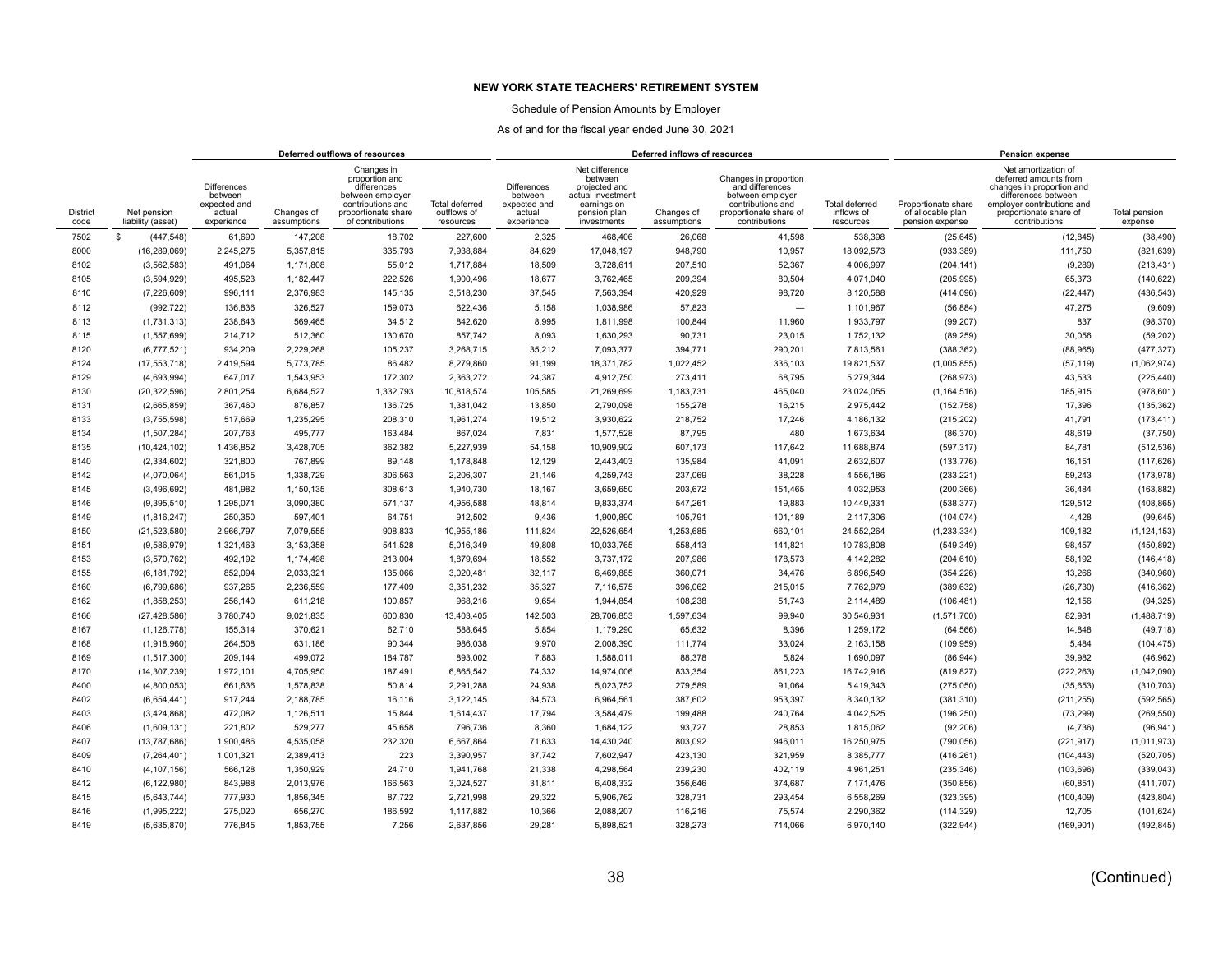### Schedule of Pension Amounts by Employer

### As of and for the fiscal year ended June 30, 2021

|                            |                                  | Deferred outflows of resources                                        |                           |                                                                                                                                 |                                                   |                                                                       |                                                                                                               | Deferred inflows of resources | Pension expense                                                                                                              |                                           |                                                             |                                                                                                                                                                           |                          |
|----------------------------|----------------------------------|-----------------------------------------------------------------------|---------------------------|---------------------------------------------------------------------------------------------------------------------------------|---------------------------------------------------|-----------------------------------------------------------------------|---------------------------------------------------------------------------------------------------------------|-------------------------------|------------------------------------------------------------------------------------------------------------------------------|-------------------------------------------|-------------------------------------------------------------|---------------------------------------------------------------------------------------------------------------------------------------------------------------------------|--------------------------|
| <b>District</b><br>code    | Net pension<br>liability (asset) | <b>Differences</b><br>between<br>expected and<br>actual<br>experience | Changes of<br>assumptions | Changes in<br>proportion and<br>differences<br>between employer<br>contributions and<br>proportionate share<br>of contributions | <b>Total deferred</b><br>outflows of<br>resources | <b>Differences</b><br>between<br>expected and<br>actual<br>experience | Net difference<br>between<br>projected and<br>actual investment<br>earnings on<br>pension plan<br>investments | Changes of<br>assumptions     | Changes in proportion<br>and differences<br>between employer<br>contributions and<br>proportionate share of<br>contributions | Total deferred<br>inflows of<br>resources | Proportionate share<br>of allocable plan<br>pension expense | Net amortization of<br>deferred amounts from<br>changes in proportion and<br>differences between<br>emplover contributions and<br>proportionate share of<br>contributions | Total pension<br>expense |
| 8420                       | (1,725,212)                      | 237,802                                                               | 567,458                   | 506,870                                                                                                                         | 1,312,130                                         | 8,963                                                                 | 1,805,613                                                                                                     | 100,489                       | 160.173                                                                                                                      | 2,075,237                                 | (98, 857)                                                   | 60,179                                                                                                                                                                    | (38, 678)                |
| 8421                       | (3,347,188)                      | 461,374                                                               | 1,100,960                 | 9,229                                                                                                                           | 1,571,563                                         | 17,390                                                                | 3,503,179                                                                                                     | 194,964                       | 203,920                                                                                                                      | 3,919,453                                 | (191, 799)                                                  | (50, 108)                                                                                                                                                                 | (241,908)                |
| 8423                       | (1,864,134)                      | 256,951                                                               | 613,153                   | 68,612                                                                                                                          | 938,716                                           | 9,685                                                                 | 1,951,009                                                                                                     | 108,580                       | 65,372                                                                                                                       | 2,134,646                                 | (106, 818)                                                  | (6, 295)                                                                                                                                                                  | (113, 113)               |
| 8424                       | (1,325,100)                      | 182,651                                                               | 435,853                   | 2,425                                                                                                                           | 620,929                                           | 6,884                                                                 | 1,386,855                                                                                                     | 77,183                        | 35,125                                                                                                                       | 1,506,048                                 | (75, 930)                                                   | (14, 963)                                                                                                                                                                 | (90, 894)                |
| 8425                       | (4,388,804)                      | 604,950                                                               | 1,443,569                 | 5,907                                                                                                                           | 2,054,426                                         | 22,802                                                                | 4,593,337                                                                                                     | 255,635                       | 505,385                                                                                                                      | 5,377,159                                 | (251, 485)                                                  | (118, 372)                                                                                                                                                                | (369, 857)               |
| 8427                       | (484, 247)                       | 66,748                                                                | 159,279                   | 78,472                                                                                                                          | 304,500                                           | 2,516                                                                 | 506,815                                                                                                       | 28,206                        | 16,361                                                                                                                       | 553,897                                   | (27, 748)                                                   | 13,905                                                                                                                                                                    | (13, 843)                |
| 8428                       | (5,968,644)                      | 822.714                                                               | 1,963,212                 | $\overline{\phantom{0}}$                                                                                                        | 2,785,926                                         | 31,010                                                                | 6,246,804                                                                                                     | 347,656                       | 463,538                                                                                                                      | 7,089,007                                 | (342, 013)                                                  | (101, 292)                                                                                                                                                                | (443, 305)               |
| 8429                       | (2,017,509)                      | 278,092                                                               | 663,601                   | 114,818                                                                                                                         | 1,056,511                                         | 10,482                                                                | 2,111,532                                                                                                     | 117,514                       | 164,447                                                                                                                      | 2,403,975                                 | (115,606)                                                   | (32, 697)                                                                                                                                                                 | (148, 304)               |
| 8430                       | (2,720,608)                      | 375,007                                                               | 894,865                   | 401                                                                                                                             | 1,270,273                                         | 14,135                                                                | 2,847,398                                                                                                     | 158,467                       | 217,134                                                                                                                      | 3,237,134                                 | (155, 895)                                                  | (73, 781)                                                                                                                                                                 | (229, 676)               |
| 8431                       | (3, 137, 270)                    | 432,439                                                               | 1,031,914                 | 45,246                                                                                                                          | 1,509,599                                         | 16,299                                                                | 3,283,477                                                                                                     | 182,737                       | 437.235                                                                                                                      | 3,919,748                                 | (179, 770)                                                  | (125,098)                                                                                                                                                                 | (304, 868)               |
| 8432                       | (2,700,624)                      | 372,252                                                               | 888,292                   | 10,239                                                                                                                          | 1,270,783                                         | 14.031                                                                | 2,826,482                                                                                                     | 157,303                       | 319,382                                                                                                                      | 3,317,199                                 | (154, 750)                                                  | (152, 437)                                                                                                                                                                | (307, 187)               |
| 8433                       | (1,487,400)                      | 205,022                                                               | 489,237                   | 10,876                                                                                                                          | 705,135                                           | 7,728                                                                 | 1,556,717                                                                                                     | 86,637                        | 299,638                                                                                                                      | 1,950,720                                 | (85, 230)                                                   | (74, 989)                                                                                                                                                                 | (160, 219)               |
| 8434                       | (3,368,801)                      | 464.353                                                               | 1,108,069                 |                                                                                                                                 | 1,572,423                                         | 17,502                                                                | 3,525,799                                                                                                     | 196,223                       | 695,338                                                                                                                      | 4,434,862                                 | (193, 037)                                                  | (163, 209)                                                                                                                                                                | (356, 246)               |
| 8435                       | (1,769,230)                      | 243,870                                                               | 581,937                   | 3,003                                                                                                                           | 828,809                                           | 9,192                                                                 | 1,851,682                                                                                                     | 103,052                       | 369,923                                                                                                                      | 2,333,849                                 | (101, 380)                                                  | (96, 441)                                                                                                                                                                 | (197, 821)               |
| 8436                       | (5,482,331)                      | 755,681                                                               | 1,803,253                 | $\qquad \qquad$                                                                                                                 | 2,558,935                                         | 28,483                                                                | 5,737,827                                                                                                     | 319,330                       | 1,068,117                                                                                                                    | 7,153,756                                 | (314, 146)                                                  | (295, 385)                                                                                                                                                                | (609, 531)               |
| 8437                       | (2, 273, 748)                    | 313.412                                                               | 747.883                   |                                                                                                                                 | 1,061,295                                         | 11,813                                                                | 2,379,712                                                                                                     | 132,439                       | 534.165                                                                                                                      | 3,058,129                                 | (130, 289)                                                  | (103, 974)                                                                                                                                                                | (234, 263)               |
| Closed<br><b>Districts</b> |                                  |                                                                       |                           | 1,287,542                                                                                                                       | 1,287,542                                         |                                                                       |                                                                                                               |                               | 88.229                                                                                                                       | 88,229                                    |                                                             | 385.739                                                                                                                                                                   | 385,739                  |

See accompanying notes to schedule of employer allocations and schedule of pension amounts by employer.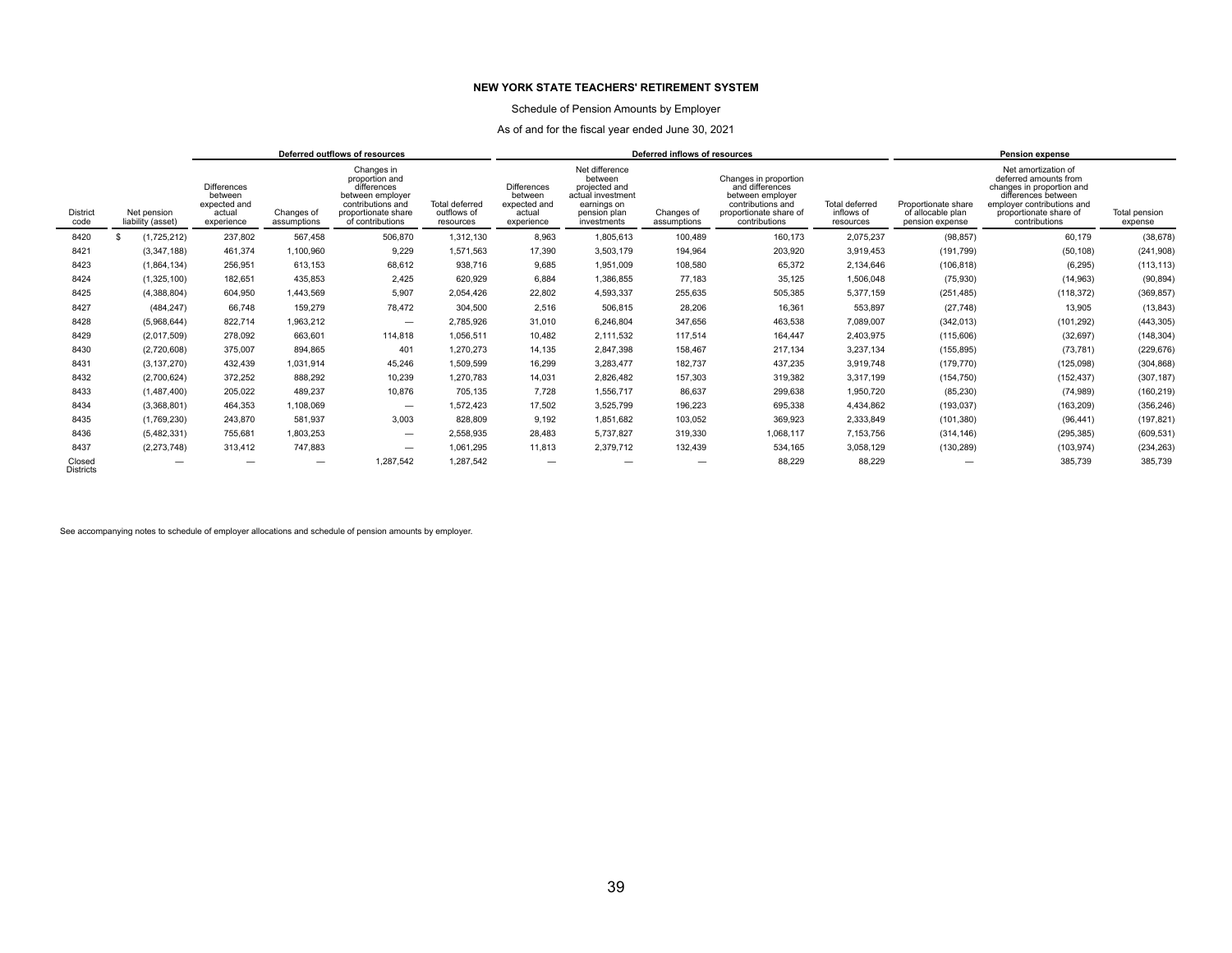Notes to Schedule of Employer Allocations and Schedule of Pension Amounts by Employer

June 30, 2021

# <span id="page-41-0"></span>**(1) Plan Description**

The New York State Teachers' Retirement System (NYSTRS or the System) is a public employee retirement system (PERS) that was created and exists, pursuant to Article 11 of the New York State Education Law. The System is the administrator of a cost-sharing, multiple-employer, defined benefit plan, administered by a 10-member Board to provide pension benefits for teachers employed by participating employers in the State of New York, excluding New York City. For additional Plan information please refer to the NYSTRS Annual Financial Report which can be found on the System's website located at www.nystrs.org.

# *(a) Benefits*

The benefits provided to members of the System are established by New York State law and may be amended only by the Legislature with the Governor's approval. Benefit provisions vary depending on date of membership and are subdivided into the following six classes:

*(i) Tier 1*

Members who last joined prior to July 1, 1973 are covered by the provisions of Article 11 of the Education Law.

*(ii) Tier 2*

Members who last joined on or after July 1, 1973 and prior to July 27, 1976 are covered by the provisions of Article 11 of the Education Law and Article 11 of the Retirement and Social Security Law (RSSL).

*(iii) Tier 3*

Members who last joined on or after July 27, 1976 and prior to September 1, 1983 are covered by the provisions of Article 14 and Article 15 of the RSSL.

*(iv) Tier 4*

Members who last joined on or after September 1, 1983 and prior to January 1, 2010 are covered by the provisions of Article 15 of the RSSL.

*(v) Tier 5*

Members who joined on or after January 1, 2010 and prior to April 1, 2012 are covered by the provisions of Article 15 of the RSSL.

*(vi) Tier 6*

Members who joined on or after April 1, 2012 are covered by the provisions of Article 15 of the RSSL.

## *(b) Service Retirements*

Tier 1 and 2 members are generally eligible for a service retirement benefit of 2.0% per year of credited service times final average salary (FAS). A 5% reduction generally applies for each full year of state service under 20 years (prorated for partial years with a maximum reduction of 50%). Tier 1 and 2 members may retire as early as age 55 with five or more years of state service credit. Retirement may also occur for Tier 1 members at age 55 with less than five years of service if two years are credited since July 1, 1967, after the current membership date, and since the member turned age 53.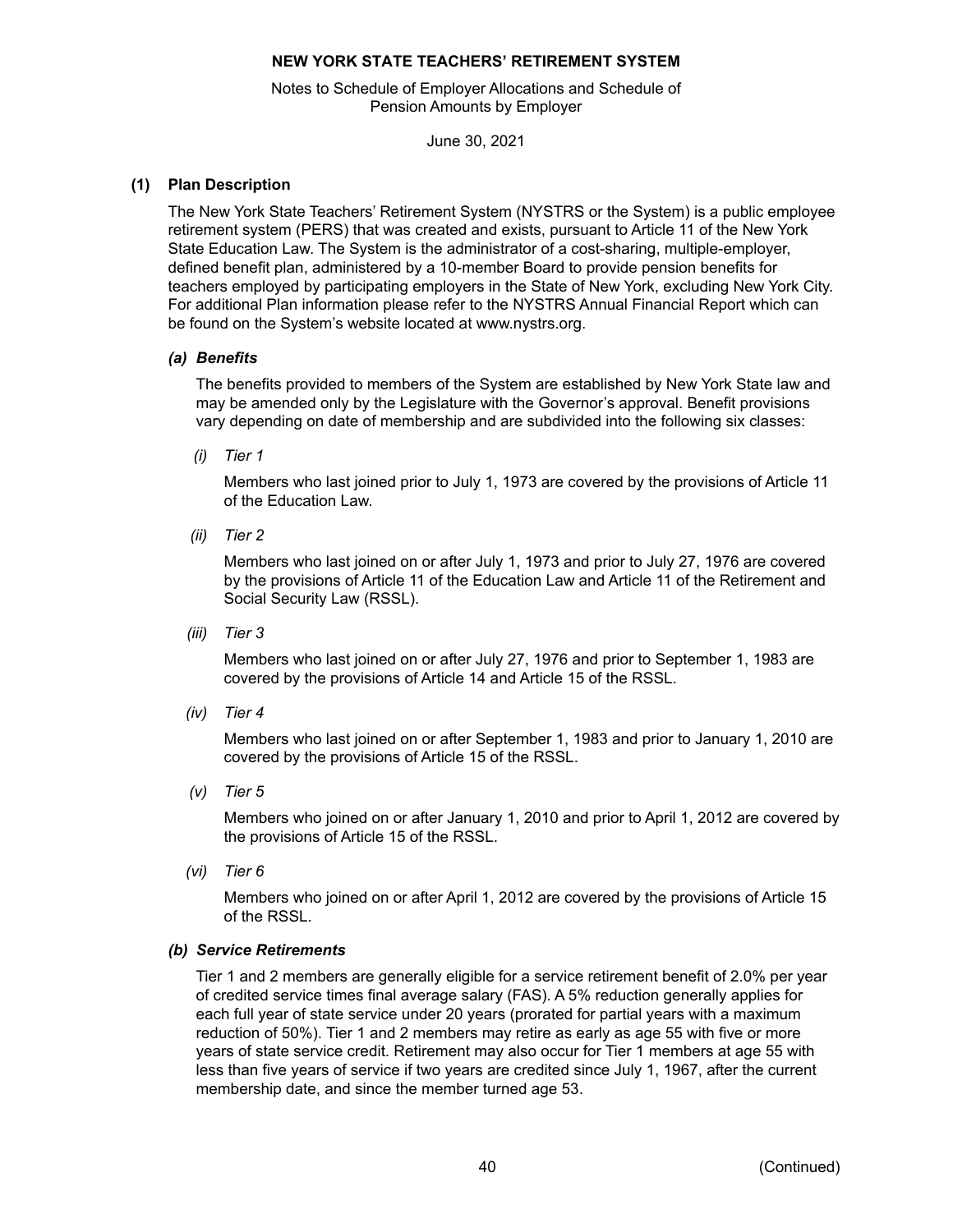Notes to Schedule of Employer Allocations and Schedule of Pension Amounts by Employer

June 30, 2021

Generally, the maximum pension payable to Tier 1 and 2 members (with two years of credit under the Article 19 Benefit Enhancement law) is 79% of FAS. An age factor applies to Tier 2 members who retire before age 62 with less than 30 years of service. There is no age factor for Tier 1 members.

Tier 3 and 4 members are generally eligible for a service retirement benefit of 1.67% per year of credited service times FAS for less than 20 years of service, 2.0% per year for 20 to 30 years of service, and 60% of FAS plus 1.5% per year for service beyond 30 years. Tier 3 and 4 members may retire as early as age 55 with five years of state service credit. An age factor applies for Tier 3 and 4 members who retire before age 62 with less than 30 years of service.

Tier 5 members are generally eligible for a service retirement benefit of 1.67% per year of credited service times FAS for less than 25 years of service, 2.0% per year for 25 to 30 years of service, and 60% of FAS plus 1.5% per year for service beyond 30 years. Tier 5 members may retire as early as age 55 with 10 years of state service credit. An age factor applies to Tier 5 members who retire before age 57 or retire between age 57 and 62 with less than 30 years of service.

Tier 6 members are generally eligible for a service retirement benefit of 1.67% per year of credited service times FAS for less than 20 years of service, 1.75% per year for 20 years of service, and 35% of FAS plus 2% per year for service beyond 20 years. Tier 6 members may retire as early as age 55 with 10 years of state service credit. An age factor applies for Tier 6 members who retire before age 63.

## *(c) Vested Benefits*

Retirement benefits for Tiers 1-4 are vested after five years of credited service while benefits for Tiers 5-6 are vested after 10 years of credited service. Benefits are payable at age 55 or greater with the limitations noted for service retirements above.

## *(d) Disability Retirement*

Members are eligible for disability retirement benefits after 10 years of credited New York State service, except for Tier 3 where disability retirement is permissible after five years of credited New York State service pursuant to the provisions of Article 14 of the RSSL. The Tier 3 benefit is integrated with Social Security.

## *(e) Death Benefits*

Death benefits are paid to the beneficiary of active members who die in service and certain retirees. For active members, the benefit is based on final salary, age and the number of years of credited service. For retired members, it is also based on the number of years in retirement.

## *(f) Prior and Military Service*

After two years of membership, members of all tiers may claim and receive credit for prior New York State public or teaching service. Only Tier 1 and 2 members may, under certain conditions, claim out-of-state service. Certain members may also claim military service credit prior to or interrupting membership.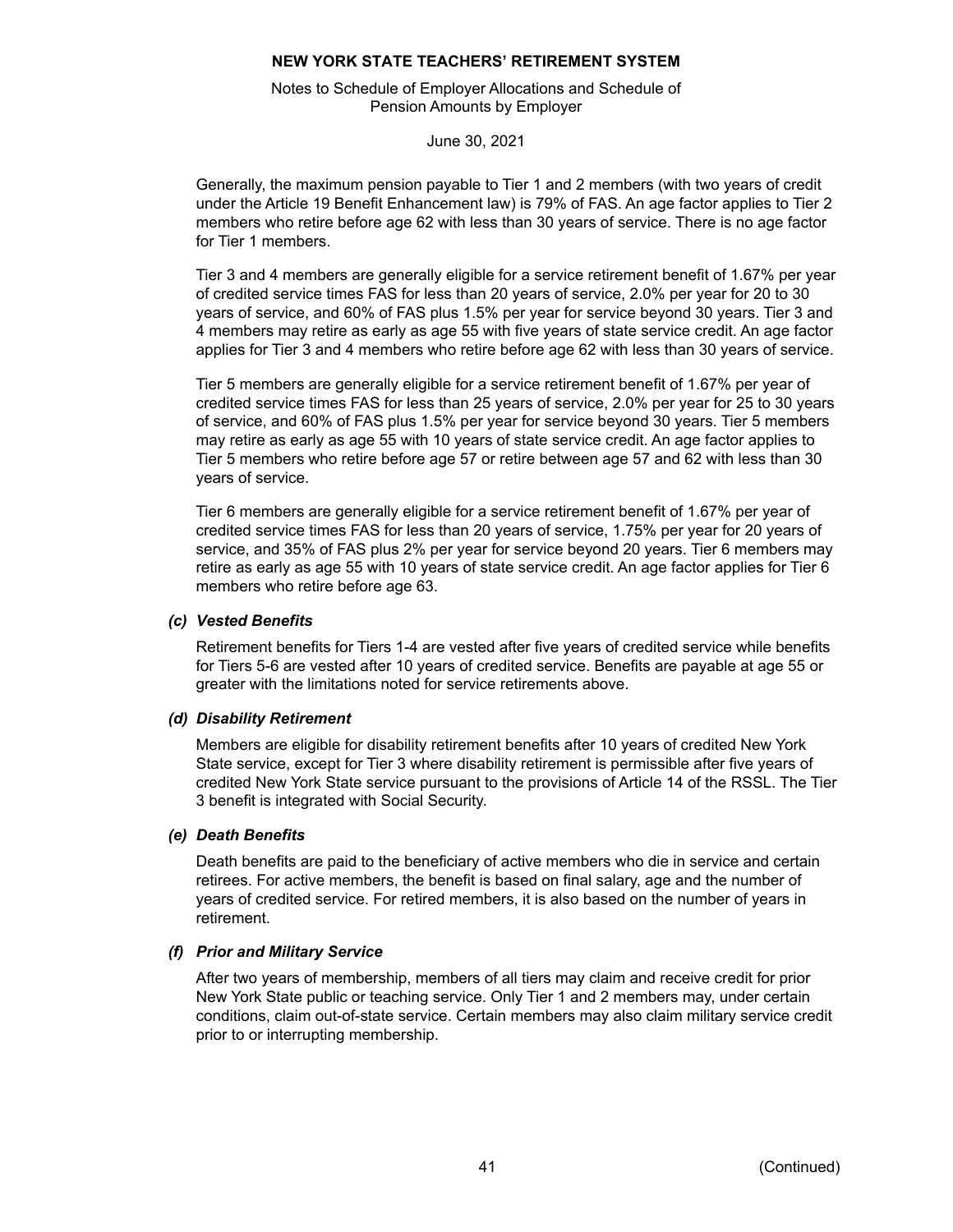Notes to Schedule of Employer Allocations and Schedule of Pension Amounts by Employer

June 30, 2021

## *(g) Tier Reinstatement*

In accordance with Chapter 640 of the Laws of 1998, any active member who had a prior membership may elect to be reinstated to their original date and tier of membership.

# *(h) Permanent Cost-of-Living Adjustment (COLA)*

Section 532-a of the Education Law provides a permanent cost-of-living benefit to both current and future retired members. This benefit will be paid commencing September of each year to retired members who have attained age 62 and have been retired for five years or attained age 55 and have been retired for 10 years. Disability retirees must have been retired for five years, regardless of age, to be eligible. The annual COLA percentage is equal to 50.0% of the increase in the Consumer Price Index (CPI), not to exceed 3.0% nor be lower than 1.0%. It is applied to the first \$18,000 of the maximum annual benefit. The applicable percentage payable beginning September 2021 is 1.4%.

Members who retired prior to July 1, 1970 are eligible for a minimum benefit of \$17,500 for 35 years of credited full-time New York State service. Certain members who retire pursuant to the provisions of Article 14 of the RSSL are eligible for automatic cost-of-living supplementation based on the increase in the Consumer Price Index with a maximum per annum increase of 3.0%.

# **(2) Contributions**

# *(a) Employer Contributions*

Pursuant to Article 11 of the New York State Education Law, employers are required to contribute at an actuarially determined rate adopted annually by the Retirement Board. The actuarially determined contribution rate applied to 2020-21 salaries is 9.53%. A reconciliation of total required employer contributions presented in the schedule of employer allocations and additions from employer contributions per the System's statement of changes in fiduciary net position for fiscal year June 30, 2021 is as follows:

| Total required employer contributions    | S | 1.617.546.595 |
|------------------------------------------|---|---------------|
| Miscellaneous billing adjustments        |   | 890.268       |
| Additions from employer<br>contributions | S | 1,618,436,863 |

# *(b) Member Contributions*

Tier 3 and Tier 4 members are required by law to contribute 3.0% of salary to the System. Effective October 2000, contributions were eliminated for Tier 3 and 4 members with 10 or more years of service or membership. Effective January 1, 2010, Tier 5 members are required by law to contribute 3.5% of salary throughout their active membership. Effective April 1, 2012, Tier 6 members are required by law to contribute between 3.0% and 6.0% of salary throughout their active membership in accordance with a schedule based upon salary earned. Pursuant to Article 14 and Article 15 of the RSSL, those member contributions are used to help fund the benefits provided by the System. However, if a member dies or leaves covered employment with less than five years of credited service for Tiers 3 and 4, or 10 years of credited service for Tiers 5 and 6, the member contributions with interest calculated at 5.0% per annum are refunded to the employee or designated beneficiary. Eligible Tier 1 and Tier 2 members may make member contributions under certain conditions pursuant to the provisions of Article 11 of the Education Law and Article 11 of the RSSL. Upon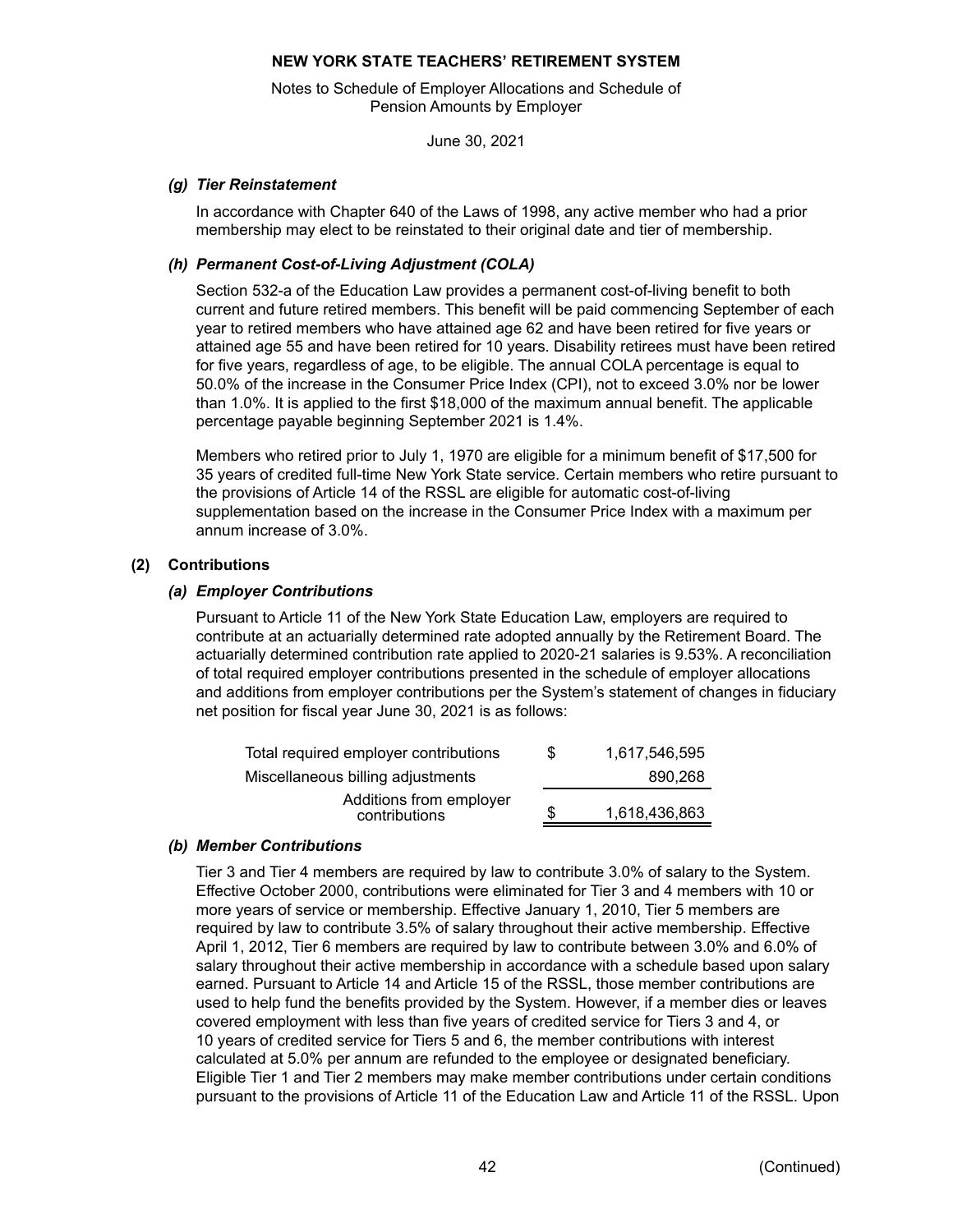Notes to Schedule of Employer Allocations and Schedule of Pension Amounts by Employer

June 30, 2021

termination of membership, such accumulated member contributions are refunded. At retirement, such accumulated member contributions can be withdrawn or are paid as a life annuity.

## **(3) Basis of Presentation**

The schedule of employer allocations and schedule of pension amounts by employer (collectively, the Schedules) present amounts that are elements of the financial statements of the System or of its participating employers. Accordingly, they do not purport to be a complete presentation of the financial position or changes in financial position of either the System or its participating employers. The amounts presented in the Schedules were prepared in accordance with U.S. generally accepted accounting principles. Such preparation requires management of the System to make a number of estimates and assumptions relating to the reported amounts. Due to the inherent nature of these estimates, actual results could differ from those estimates.

# **(4) Employer Allocation Percentages**

The employer allocation percentages presented in the Schedule of Employer Allocations and applied to amounts presented in the Schedule of Pension Amounts by Employer are based on the ratio of each employer's actuarially determined contribution to the System's total actuarially determined employer contribution for the fiscal year ended June 30, 2021. The employer allocation percentages have been rounded for presentation purposes. Therefore, use of these percentages to recalculate individual employer amounts presented in the schedule of pension amounts by employer may result in immaterial differences due to this rounding.

# **(5) Summary of Significant Accounting Policies**

The System's financial statements from which the System's fiduciary net position is determined are prepared using the accrual basis of accounting. Plan member contributions are recognized in the period in which the contributions are due. Employer contributions are recognized when due and the employer has a legal requirement to provide the contributions. Benefits and refunds are recognized when due and payable in accordance with the terms of the plan. Plan investments are reported at fair value. For detailed information on how investments are valued, please refer to the System's annual report.

## **(6) Collective Net Pension Liability (Asset) and Actuarial Information**

The components of the net pension liability (asset) of the participating school districts at June 30, 2021 are as follows:

| Total pension liability                                                | \$130,819,415,417  |
|------------------------------------------------------------------------|--------------------|
| Plan fiduciary net position                                            | 148.148.457.363    |
| School districts' net pension liability (asset)                        | \$(17,329,041,946) |
| Plan fiduciary net position as a percentage of total pension liability | 113.2 $%$          |

# *(a) Actuarial Methods and Assumptions*

The total pension liability at June 30, 2021 measurement date was determined using an actuarial valuation as of June 30, 2020, with update procedures used to roll forward the total pension liability to June 30, 2021, using the following actuarial methods and assumptions: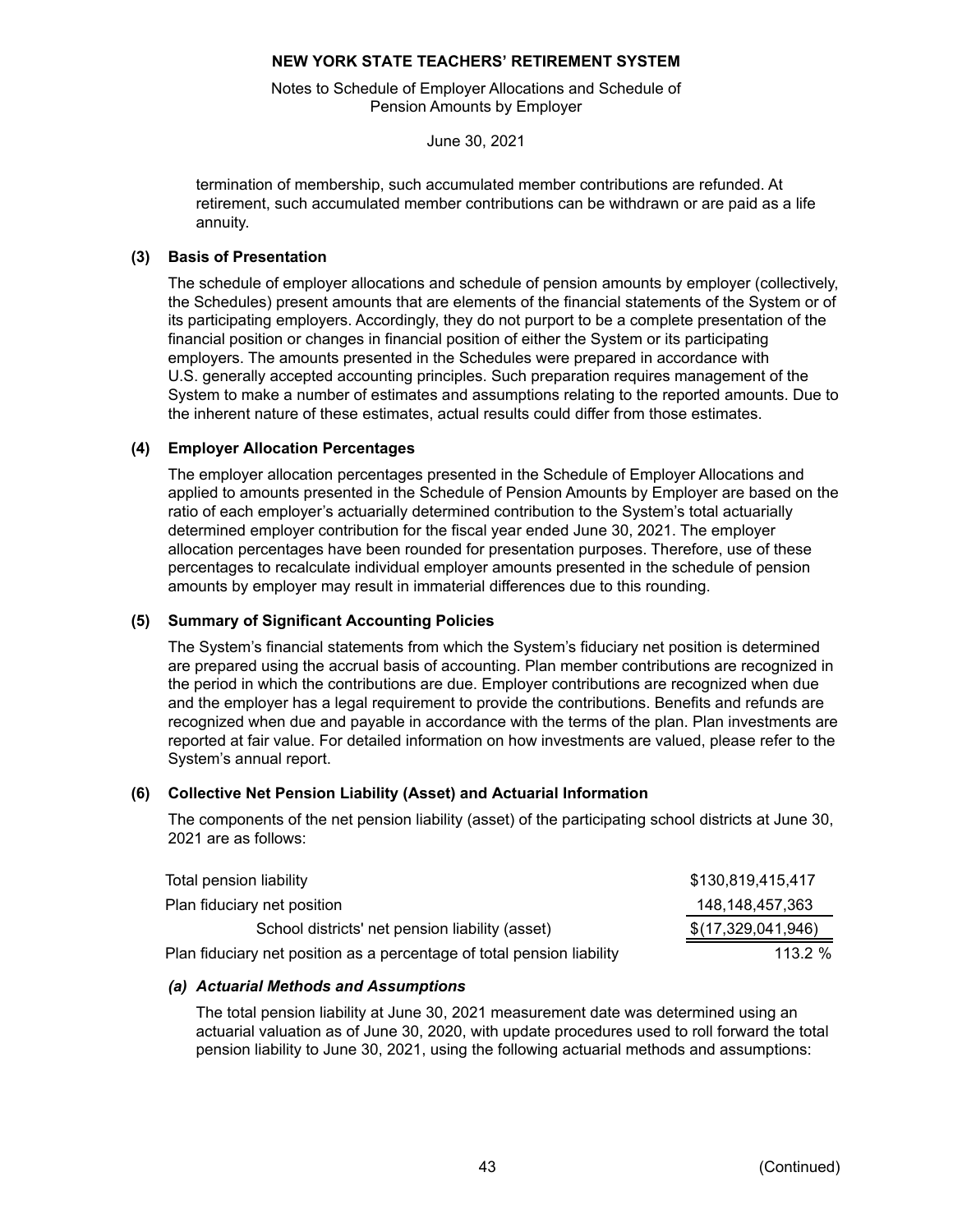Notes to Schedule of Employer Allocations and Schedule of Pension Amounts by Employer

June 30, 2021

| Actuarial cost method      | Entry age normal         |                                                                                                                                                                |  |  |  |  |  |
|----------------------------|--------------------------|----------------------------------------------------------------------------------------------------------------------------------------------------------------|--|--|--|--|--|
| Inflation                  | 2.40%                    |                                                                                                                                                                |  |  |  |  |  |
| Projected salary increases |                          | Rates of increase differ based on service.<br>They have been calculated based upon<br>recent NYSTRS member experience and<br>were updated as of June 30, 2021. |  |  |  |  |  |
|                            | <b>Service</b>           | Rate                                                                                                                                                           |  |  |  |  |  |
|                            | 5                        | 5.18%                                                                                                                                                          |  |  |  |  |  |
|                            | 15                       | 3.64                                                                                                                                                           |  |  |  |  |  |
|                            | 25                       | 2.50                                                                                                                                                           |  |  |  |  |  |
|                            | 35                       | 1.95                                                                                                                                                           |  |  |  |  |  |
| Projected COLAs            | 1.3% compounded annually |                                                                                                                                                                |  |  |  |  |  |
| Investment rate of return  |                          | 6.95% compounded annually, net of pension plan<br>investment expense, including inflation.                                                                     |  |  |  |  |  |

Annuitant mortality rates are based on plan member experience, with adjustments for mortality improvements based on Society of Actuaries Scale MP2020, applied on a generational basis. Active member mortality rates are based on plan member experience, with adjustments for mortality improvements based on Scale MP2020 starting as of June 30, 2021.

The demographic actuarial assumptions and the salary scale are based on the results of an actuarial experience study for the period July 1, 2015 to June 30, 2020. NYSTRS runs oneyear and five-year experience studies annually in order to gauge the appropriateness of the assumptions. Refer to the Actuarial Assumptions Report for full details.

The long-term expected rate of return on pension plan investments was determined in accordance with Actuarial Standard of Practice (ASOP) No. 27, Selection of Economic Assumptions for Measuring Pension Obligations. ASOP No. 27 provides guidance on the selection of an appropriate assumed investment rate of return. Consideration was given to expected future real rates of return (expected returns, net of pension plan investment expense and inflation) for each major asset class as well as historical investment data and plan performance.

The Long-Term Expected Real Rates of Return are presented by asset allocation classification, which differs from the financial statement presentation. Best estimates of arithmetic real rates of return for each major asset class included in the System's target asset allocation as of the measurement date of June 30, 2021 are summarized in the following table: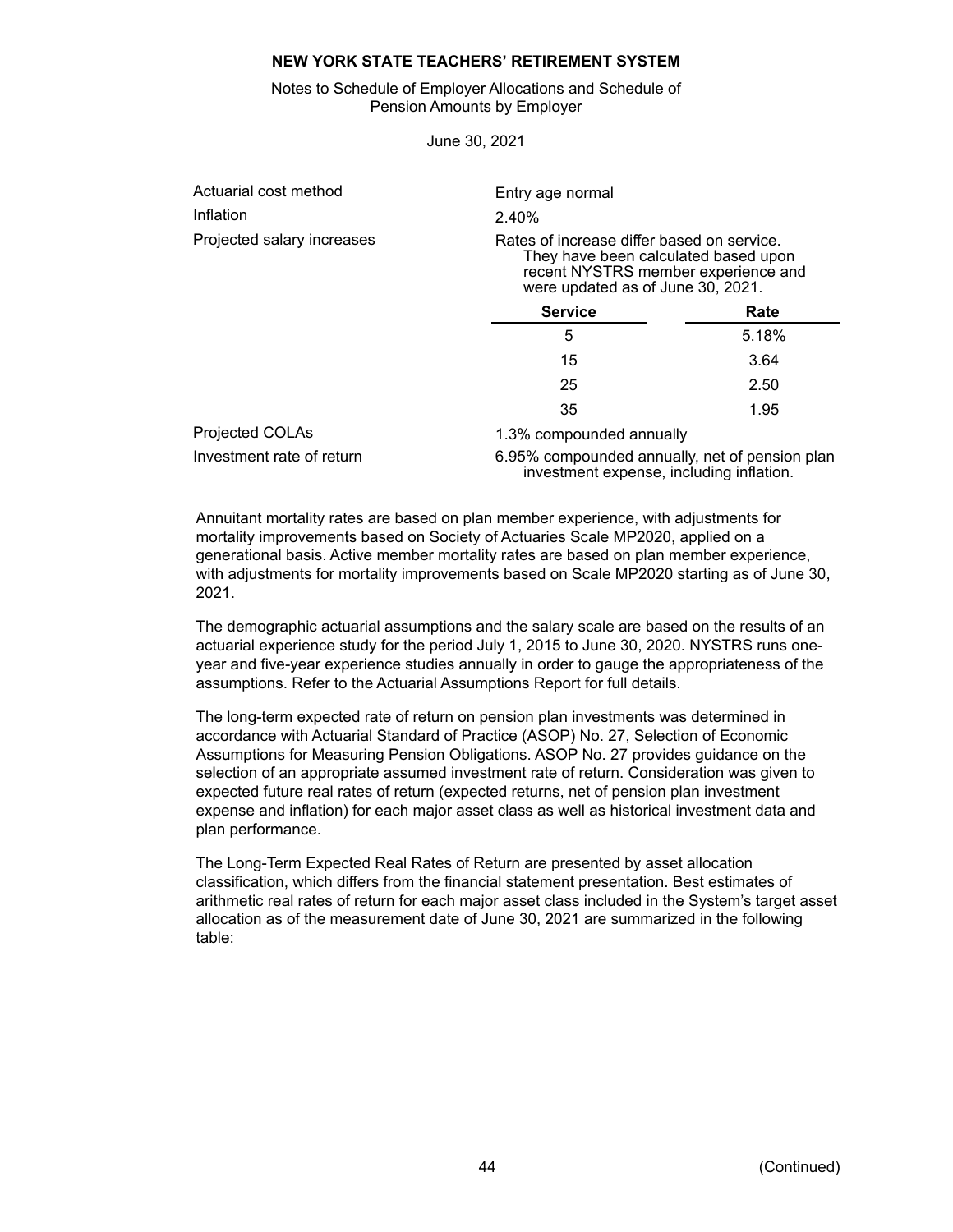## Notes to Schedule of Employer Allocations and Schedule of Pension Amounts by Employer

June 30, 2021

|                       | <b>Target</b><br>allocation | Long-term<br>expected real rate<br>of return* |
|-----------------------|-----------------------------|-----------------------------------------------|
| Asset class:          |                             |                                               |
| Domestic equity       | 33%                         | 6.8%                                          |
| International equity  | 16                          | 7.6                                           |
| Global equity         | 4                           | 7.1                                           |
| Real estate equity    | 11                          | 6.5                                           |
| Private equity        | 8                           | 10.0                                          |
| Domestic fixed income | 16                          | 1.3                                           |
| Global bonds          | 2                           | 0.8                                           |
| Private debt          | 1                           | 5.9                                           |
| Real estate debt      | 7                           | 3.3                                           |
| High-yield bonds      | 1                           | 3.8                                           |
| Cash equivalents      |                             | (0.2)                                         |
| Total                 | 100%                        |                                               |

\*Real rates of return are net of the long-term inflation assumption of 2.40% for 2021.

# *(b) Discount Rate*

The discount rate used to measure the total pension liability as of June 30, 2021 was 6.95%. The projection of cash flows used to determine the discount rate assumed that contributions from plan members will be made at the current member contribution rates and that contributions from school districts will be made at statutorily required rates, actuarially determined. Based on those assumptions, the System's fiduciary net position was projected to be available to make all projected future benefit payments of current plan members. Therefore, the long-term expected rate of return on pension plan investments was applied to all periods of projected benefit payments to determine the total pension liability.

## *(c) Sensitivity of the Net Pension Liability (Asset) to Changes in the Discount Rate*

The following presents the net pension liability (asset) of the NYSTRS participating school districts calculated using the discount rate of 6.95% for June 30, 2021, as well as what the school districts' net pension liability (asset) would be if it were calculated using a discount rate that is 1-percentage-point lower (5.95%) or 1-percentage-point higher (7.95%) than the current rate:

| 1% Decrease |                 |  | <b>Current discount rate</b> | 1% Increase |                     |  |  |  |
|-------------|-----------------|--|------------------------------|-------------|---------------------|--|--|--|
| $(5.95\%)$  |                 |  | (6.95%)                      | $(7.95\%)$  |                     |  |  |  |
|             | (1,818,430,276) |  | (17,329,041,946)             |             | (30, 364, 585, 532) |  |  |  |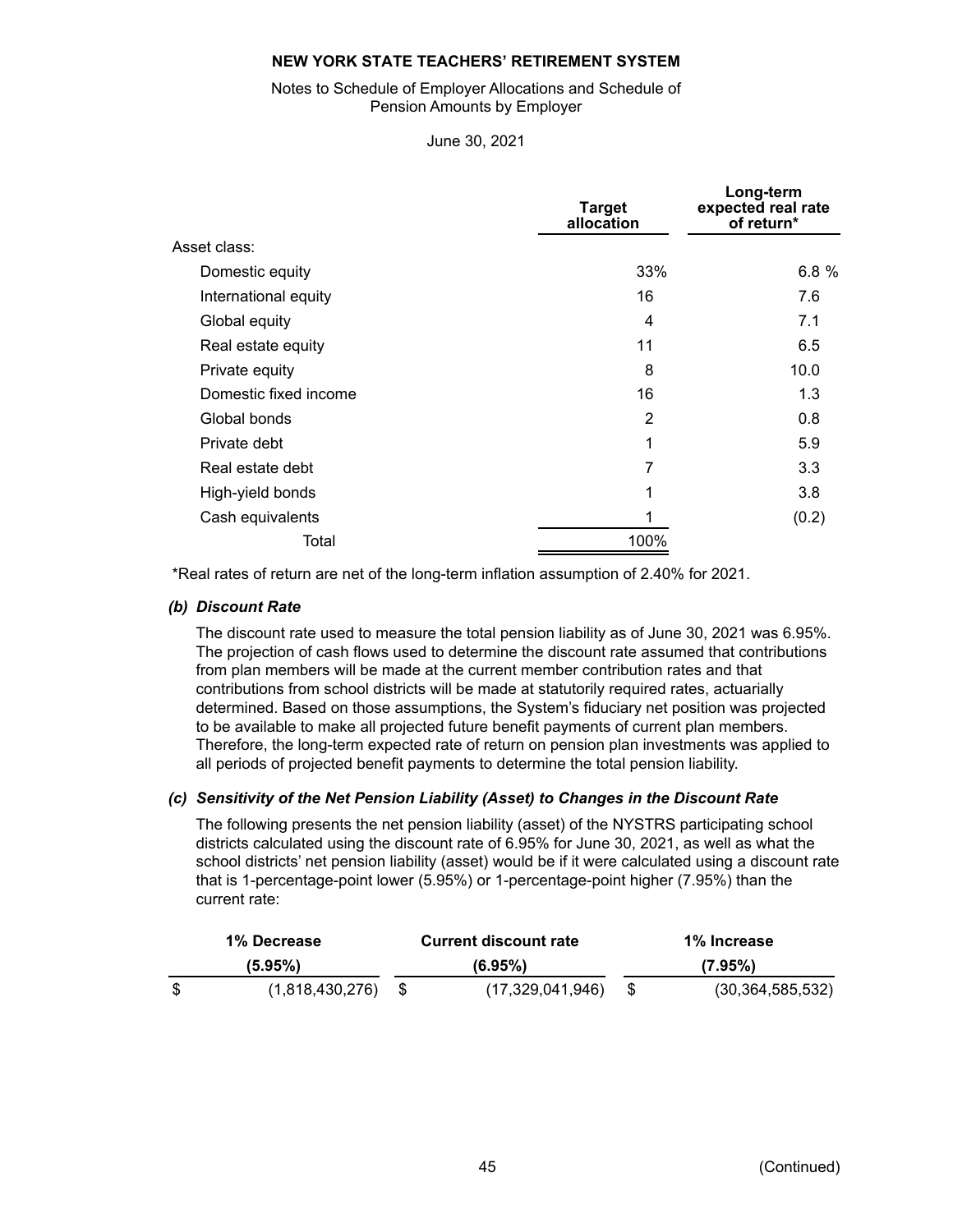Notes to Schedule of Employer Allocations and Schedule of Pension Amounts by Employer

June 30, 2021

# **(7) Collective Deferred Outflows of Resources and Deferred Inflows of Resources**

Annual changes to the net pension liability (asset) resulting from differences between expected and actual experience with regard to economic and demographic factors and from changes of assumptions about future economic or demographic factors or other inputs are deferred and amortized over a closed period equal to the average of the expected remaining service lives of all members and beneficiaries that are provided with pension benefits determined for the period during which the changes occurred. Differences between projected and actual earnings on pension plan investments are amortized over a closed five-year period. The following presents a summary of changes in the collective deferred outflows of resources and deferred inflows of resources (excluding employer-specific amounts) for the year ended June 30, 2021:

| Deferred outflows of<br>resources          | <b>Measurement</b><br>period<br>July 1-June 30 | Amortization<br>period | <b>Beginning</b><br>balance<br>on prior<br>measurement<br>period deferrals | Current<br>measurement<br>period<br>additions | Amortization of<br>amounts<br>recognized in<br>current period<br>pension expense | End of year<br>balance |
|--------------------------------------------|------------------------------------------------|------------------------|----------------------------------------------------------------------------|-----------------------------------------------|----------------------------------------------------------------------------------|------------------------|
| Differences between<br>expected and actual | 2017                                           | 7.1                    | \$<br>317,813,494                                                          | \$                                            | \$<br>(102, 520, 481)                                                            | 215,293,013<br>-\$     |
| experience                                 | 2018                                           | 7.1                    | 556,824,970                                                                |                                               | (135, 810, 969)                                                                  | 421,014,001            |
|                                            | 2019                                           | 7.1                    | 541,463,607                                                                |                                               | (106, 169, 335)                                                                  | 435,294,272            |
|                                            | 2020                                           | 7.1                    | 1,005,076,098                                                              |                                               | (164, 766, 573)                                                                  | 840,309,525            |
|                                            | 2021                                           | 6.8                    |                                                                            | 558,905,829                                   | (82, 192, 034)                                                                   | 476,713,795            |
| Total                                      |                                                |                        | 2,421,178,169                                                              | 558,905,829                                   | (591, 459, 392)                                                                  | 2,388,624,606          |
| Changes of assumptions                     | 2016                                           | 7.2                    | 2,164,990,456                                                              |                                               | (984, 086, 571)                                                                  | 1,180,903,885          |
|                                            | 2017                                           | 7.1                    | 1,329,904,021                                                              |                                               | (429,001,298)                                                                    | 900,902,723            |
|                                            | 2021                                           | 6.8                    |                                                                            | 4,241,883,978                                 | (623, 806, 467)                                                                  | 3,618,077,511          |
| Total                                      |                                                |                        | 3,494,894,477                                                              | 4,241,883,978                                 | (2,036,894,336)                                                                  | 5,699,884,119          |
|                                            | Total deferred outflows of resources           |                        | 5,916,072,646<br>\$                                                        | 4,800,789,807<br>\$                           | (2,628,353,728)<br>S                                                             | S<br>8,088,508,725     |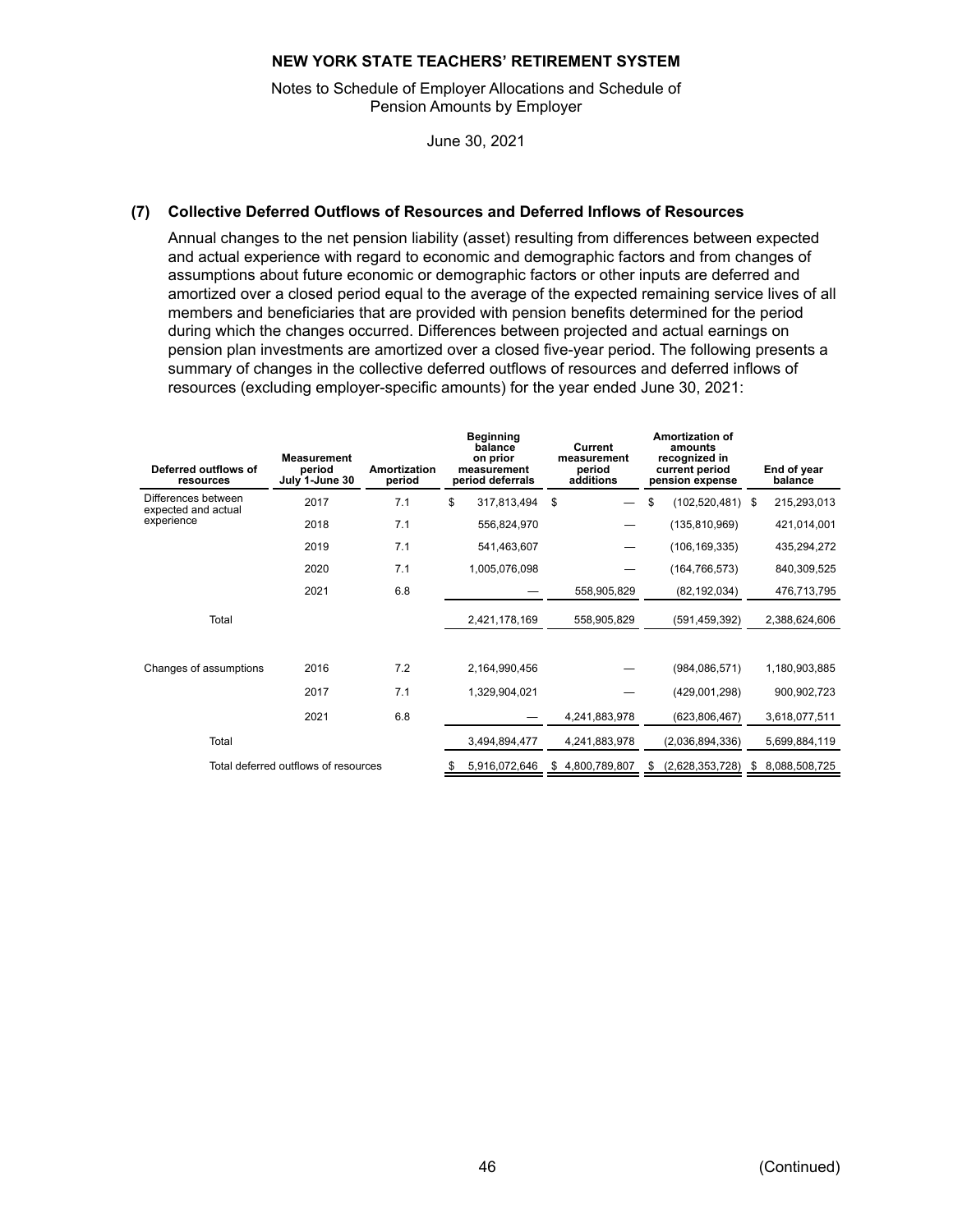# Notes to Schedule of Employer Allocations and Schedule of Pension Amounts by Employer

| <b>Measurement</b><br>Deferred inflows of<br>period<br>July 1-June 30<br>resources |                                     | <b>Amortization</b><br>period | <b>Beginning</b><br>balance on prior<br>measurement<br>period deferrals |                 | Current<br>measurement<br>period<br>additions |                  | <b>Amortization of</b><br>amounts<br>recognized in<br>current period<br>pension expense |                    | End of year<br>balance |                 |
|------------------------------------------------------------------------------------|-------------------------------------|-------------------------------|-------------------------------------------------------------------------|-----------------|-----------------------------------------------|------------------|-----------------------------------------------------------------------------------------|--------------------|------------------------|-----------------|
| Differences between<br>expected and actual                                         | 2014                                | 9.6                           | \$                                                                      | 49,246,710      | \$                                            |                  | \$                                                                                      | $(18,941,044)$ \$  |                        | 30,305,666      |
| experience                                                                         | 2015                                | 9.4                           |                                                                         | 58,249,698      |                                               |                  |                                                                                         | (17, 132, 263)     |                        | 41,117,435      |
|                                                                                    | 2016                                | 7.2                           |                                                                         | 34,115,909      |                                               |                  |                                                                                         | (15,507,230)       |                        | 18,608,679      |
| Total                                                                              |                                     |                               |                                                                         | 141,612,317     |                                               |                  |                                                                                         | (51, 580, 537)     |                        | 90,031,780      |
|                                                                                    |                                     |                               |                                                                         |                 |                                               |                  |                                                                                         |                    |                        |                 |
| Net difference between<br>projected and actual                                     | 2017                                | 5                             | 1,096,534,322                                                           |                 |                                               |                  |                                                                                         | (1,096,534,322)    |                        |                 |
| investment earnings on<br>pension plan<br>investments                              | 2018                                | 5                             | 750,605,031                                                             |                 |                                               |                  |                                                                                         | (375, 302, 516)    |                        | 375,302,515     |
|                                                                                    | 2019                                | 5                             | (101, 035, 631)                                                         |                 |                                               |                  |                                                                                         | 33,678,544         |                        | (67, 357, 087)  |
|                                                                                    | 2020                                | 5                             |                                                                         | (3,550,761,814) |                                               |                  |                                                                                         | 887,690,453        |                        | (2,663,071,361) |
|                                                                                    | 2021                                | 5                             |                                                                         |                 |                                               | 25,614,701,626   |                                                                                         | (5, 122, 940, 325) |                        | 20,491,761,301  |
| Total                                                                              |                                     |                               |                                                                         | (1,804,658,092) |                                               | 25,614,701,626   |                                                                                         | (5,673,408,166)    |                        | 18,136,635,368  |
|                                                                                    |                                     |                               |                                                                         |                 |                                               |                  |                                                                                         |                    |                        |                 |
| Changes of assumptions                                                             | 2019                                | 7.1                           |                                                                         | 1,000,523,808   |                                               |                  |                                                                                         | (196, 181, 139)    |                        | 804,342,669     |
|                                                                                    | 2020                                | 7.1                           |                                                                         | 245,223,470     |                                               |                  |                                                                                         | (40, 200, 569)     |                        | 205,022,901     |
| Total                                                                              |                                     |                               |                                                                         | 1,245,747,278   |                                               |                  |                                                                                         | (236, 381, 708)    |                        | 1,009,365,570   |
|                                                                                    | Total deferred inflows of resources |                               |                                                                         | (417, 298, 497) |                                               | \$25,614,701,626 | S                                                                                       | (5,961,370,411)    | S                      | 19,236,032,718  |

## June 30, 2021

The collective deferred outflows of resources and deferred inflows of resources (excluding employer-specific amounts) reported in the tables above will be amortized in the collective pension expense as follows:

| Year ended June 30: |                   |
|---------------------|-------------------|
| 2022                | \$(2,236,482,360) |
| 2023                | (2,628,466,900)   |
| 2024                | (3,312,586,931)   |
| 2025                | (4,368,806,531)   |
| 2026                | 821,563,324       |
| Thereafter          | 577,255,405       |
| Total               | (11,147,523,993)  |

Deferred outflows of resources and deferred inflows of resources resulting from changes in an individual employer's proportion are amortized over a closed period equal to the average of the expected remaining service lives of all members and beneficiaries that are provided with pension benefits determined for the period during which the changes occurred. Because these deferred amounts and their amortization are specific to individual employers and offset on a collective basis, they are not included in the tables above.